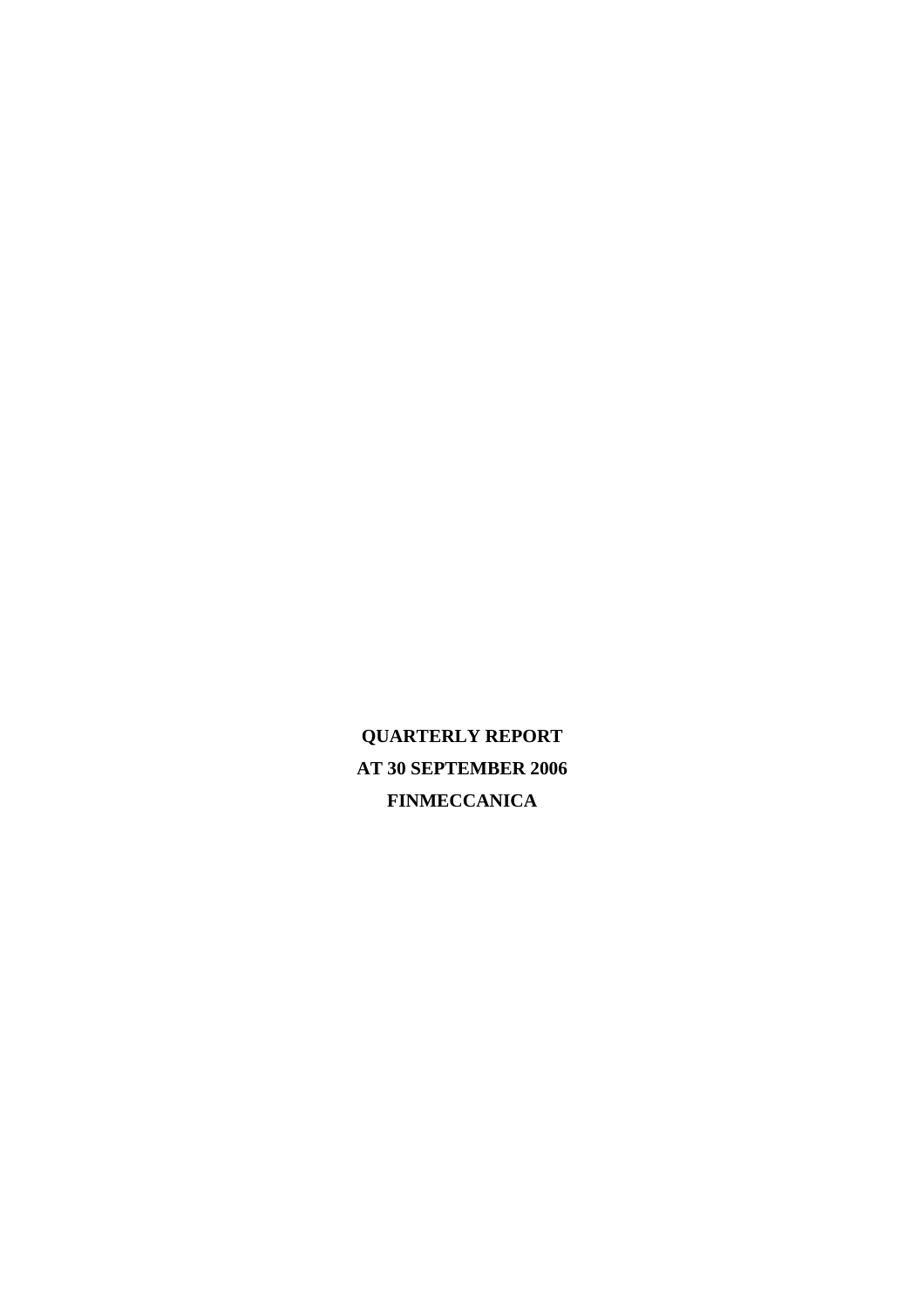## **TABLE OF CONTENTS**

| I.  |                                                                           |  |
|-----|---------------------------------------------------------------------------|--|
| II. |                                                                           |  |
|     |                                                                           |  |
|     |                                                                           |  |
| V.  |                                                                           |  |
| VI. |                                                                           |  |
|     |                                                                           |  |
|     | VIII. Notes to the quarterly financial statements at 30 SEPTEMBER 2006 57 |  |
|     |                                                                           |  |
| X.  |                                                                           |  |
|     |                                                                           |  |
|     |                                                                           |  |
|     |                                                                           |  |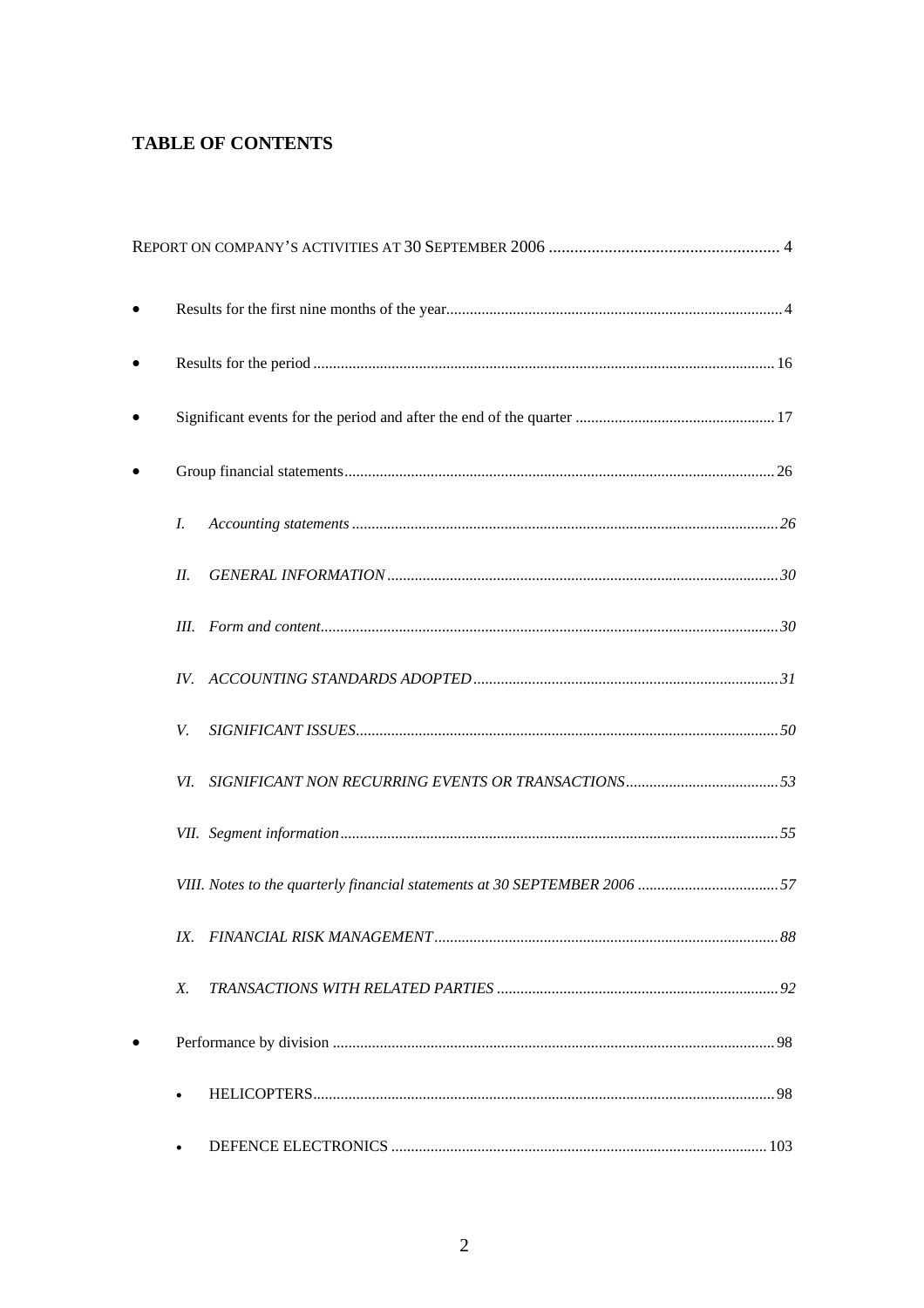$\bullet$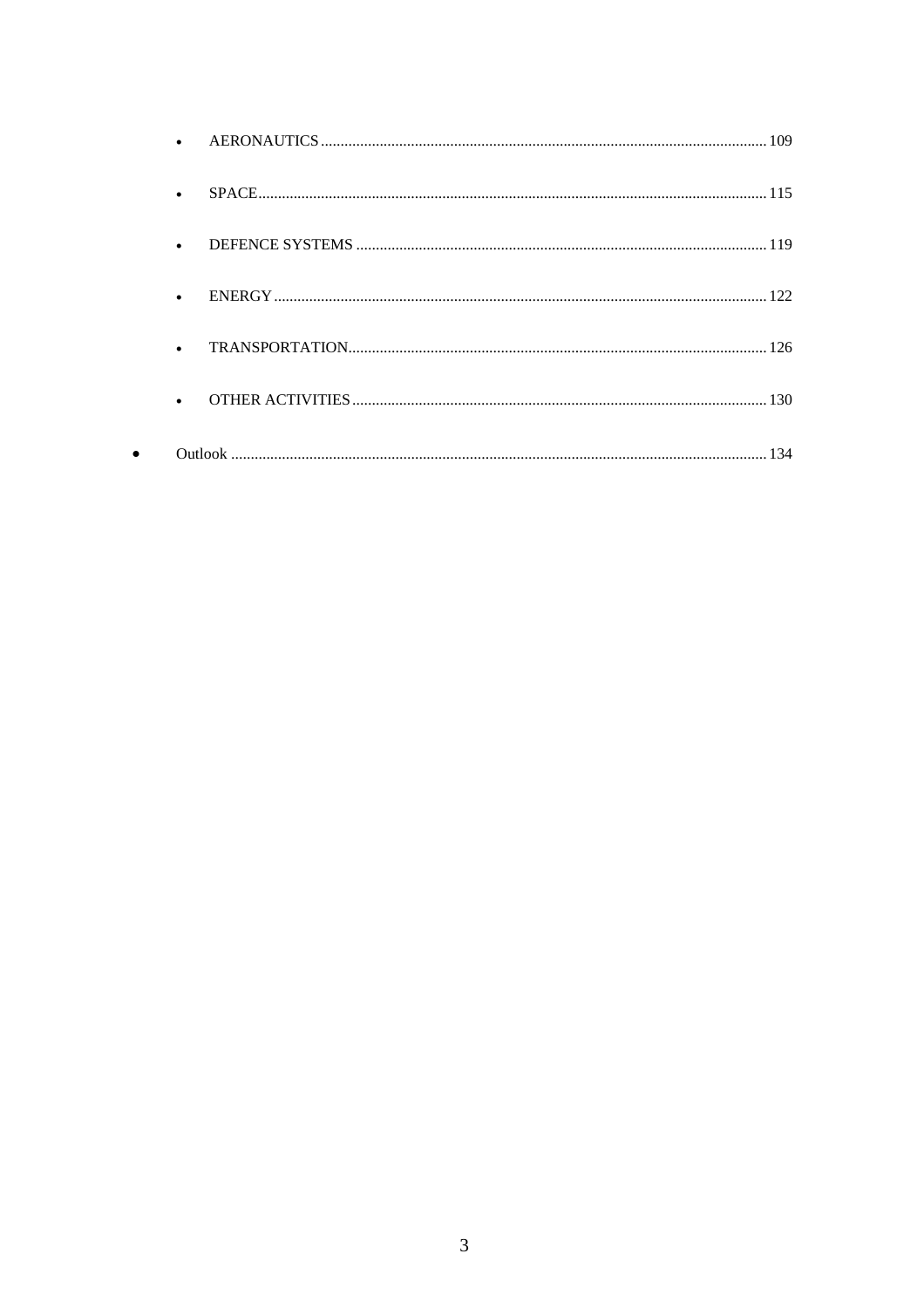### **Finmeccanica Group**

### **Report on company's activities at 30 September 2006**

### **Results for the first nine months of the year**

| €millions                   | Sep-06   |        | Sep-05 change  | <b>Dec-05</b> |
|-----------------------------|----------|--------|----------------|---------------|
| <b>New orders</b>           | 10,231   | 10,606 | $-4%$          | 15,383        |
| <b>Order backlog</b>        | 34,084   | 31,139 |                | 32,114        |
| <b>Value of Production</b>  | 8,907    | 7,554  | 18%            | 11,469        |
| <b>EBIT</b>                 | 472      | 406    | 16%            | 735           |
| <b>Net result</b>           | 612      | 180    | n.a.           | 396           |
| <b>Net capital employed</b> | 7,087    | 6,873  |                | 5,670         |
| <b>Net debt</b>             | 2,184    | 2,245  |                | 1,100         |
| <b>FOCF</b>                 | $-1,149$ | $-650$ | 77%            | 501           |
| <b>ROI</b>                  | 13.1%    |        | 12.7% 0,4 p.p. | 17.5%         |
| <b>ROE</b>                  | 17.2%    | 15.7%  | 1,5 p.p.       | 9.6%          |
| <b>EVA®</b>                 | $-15$    | -7     |                | 217           |
| <b>R&amp;D Costs</b>        | 1,199    | 1,103  | 9%             | 1,742         |
| <b>Employees (no.)</b>      | 57,705   | 55,195 |                | 56,603        |

Before the results at 30 September 2006 are discussed, it should be noted that the scope of consolidation of the Finmeccanica Group changed significantly mainly due to integration – strengthening transactions in the Aerospace and Defence segment, including:

- in the Defence Electronics segment, in 2005 the agreement with Bae Systems Plc (BAE) and the purchase of Datamat S.p.A.;
- in the Space segment, in 2005, the agreement with Alcatel S.A. (Alcatel);
- in the Defence Systems segment, in 2006, the purchase of LFK GmbH from MBDA.

Different timing of transactions, especially for those taking place in 2005, different incidence of newly-included companies on the scope of consolidation and, in certain

#### Highlights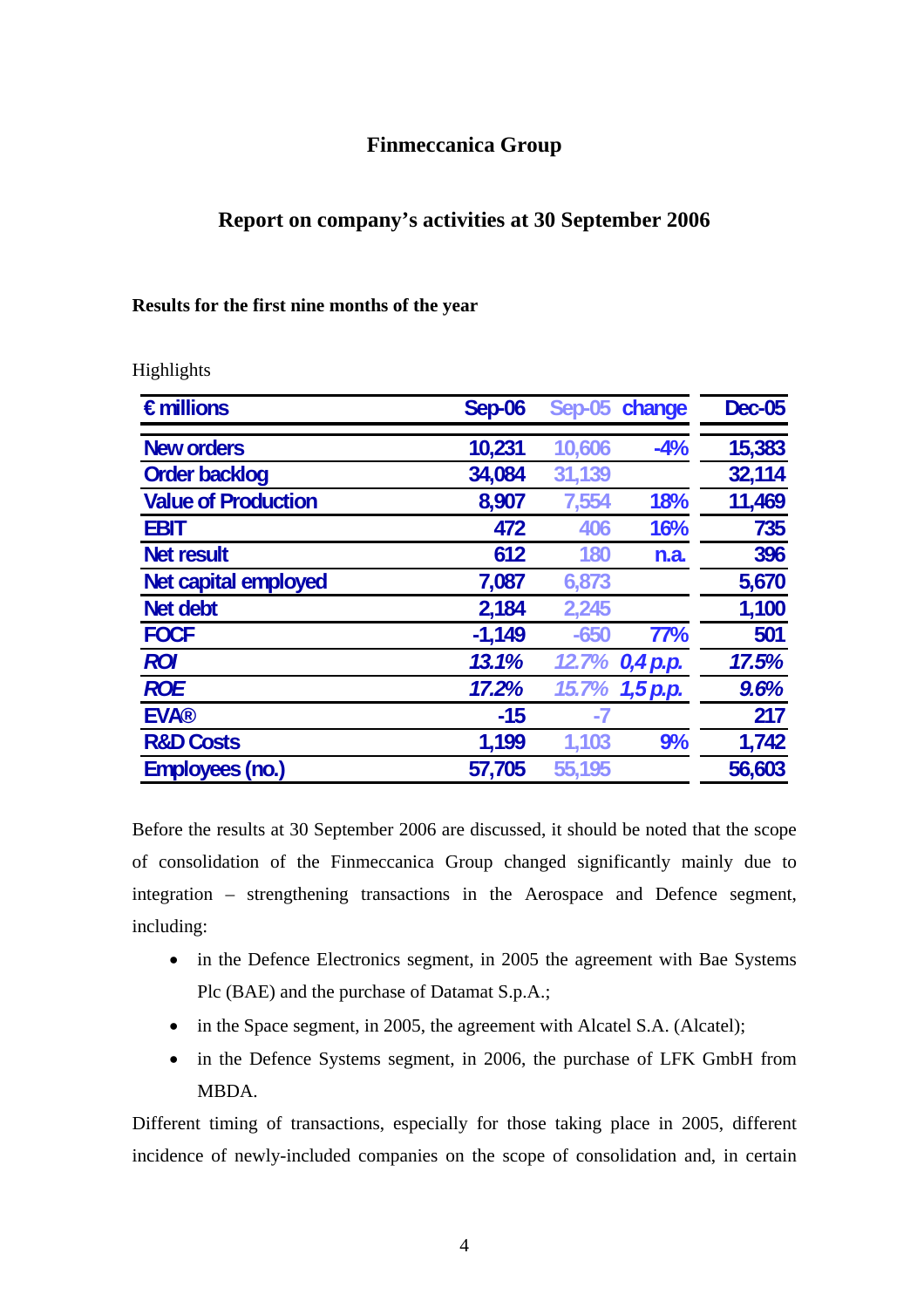cases, the unavailability of data for prior periods regarding these companies do not make it always possible to make a consistent comparison between figures, especially for costs and revenues.

In order to give a fair view of the Group internal growth, figures are approximated as less as possible, and the effects of changes in the scope of consolidation are implicitly considered.

Compared with 30 September 2005 value of production rose by 18% and operating profit grew by 16%; in terms of organic growth, these rose by 9% and 12% respectively. ROS stood at 5.3%, essentially in line with that for the year-earlier period (5.4%), and new orders are lower than those at 30 September 2005 by 4%. Regarding Group profitability indicators compared with the prior period (shown in brackets), ROI was 13.1% (12.7%), Group EVA<sup>®1</sup> was negative in the amount of  $\theta$ mil. 15 (a negative  $\theta$ mil. 7) and ROE stood at 17.2% (15.7%).

The first nine months of 2006 ended with consolidated net profit of €mil. 612 (€mil.180 in the first nine months of 2005). The net profit, including the gain from the public offering on 60.0% of Ansaldo STS S.p.A. - €mil. 405 less the effect of the consolidated taxation mechanism – reveals an increase of  $\theta$ mil. 27 in operating result ( $\theta$ mil. 207) compared with the same period of the prior year. This increase is mainly due to growth in EBIT ( $\epsilon$ mil. 66) which is partially taken over by greater net financial income and expense ( $\oplus$ mil. 13) and greater taxes for the period ( $\oplus$ mil. 25).

#### \*\*\*\*\*\*\*\*\*\*\*\*

New orders at 30 September 2006 amounted to <del>€</del>mil. 10,231 as compared with <del>€</del>mil. 10,606 for the same period of the prior year. Some 53% of total new orders relates to the military market.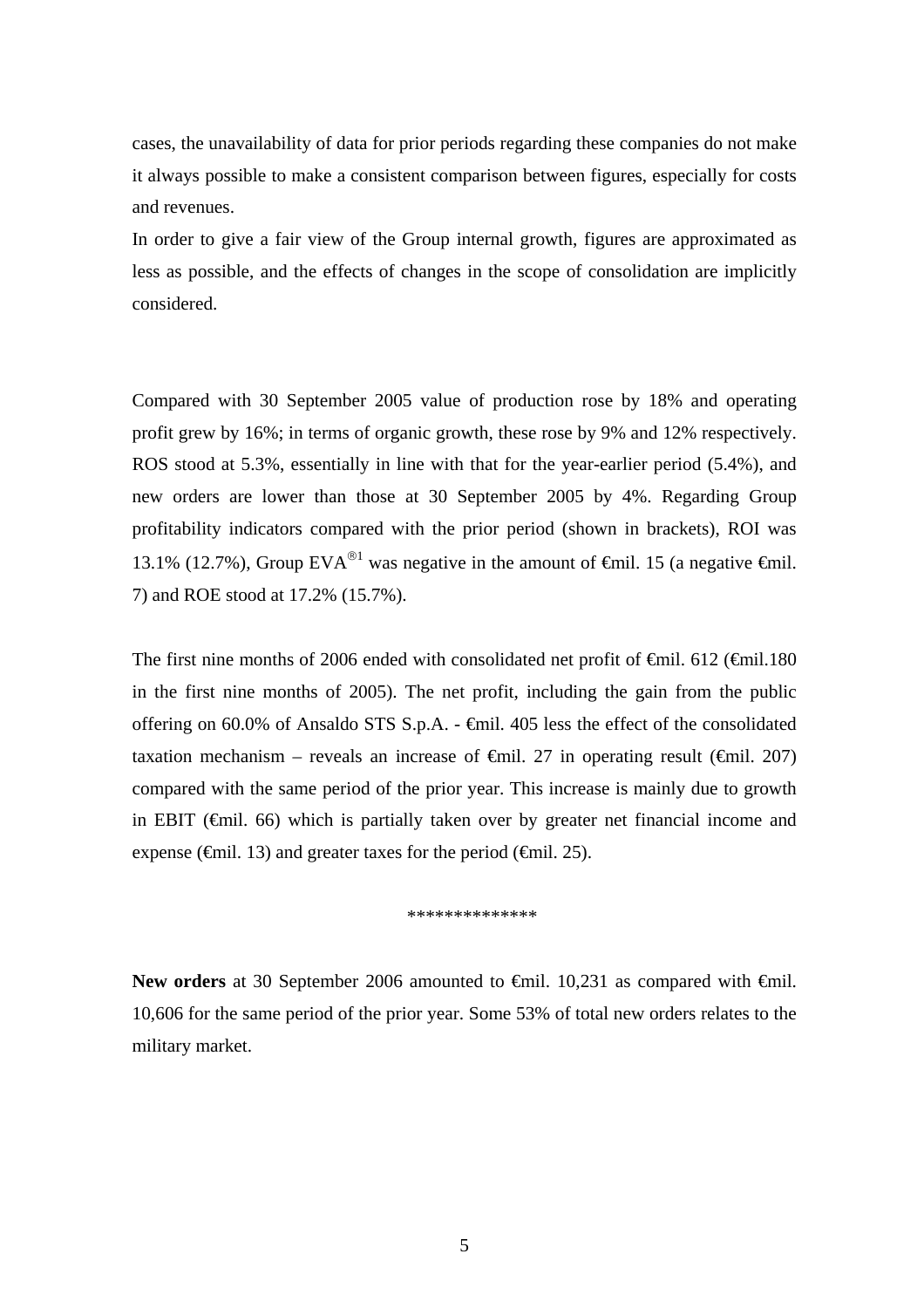| <b>New Orders</b>             |        |               |            |
|-------------------------------|--------|---------------|------------|
| $\epsilon$ million            | Sep-06 | <b>Sep-05</b> | change     |
| <b>Helicopters</b>            | 3,328  | 2,892         | <b>15%</b> |
| <b>Defence Electronics</b>    | 2,195  | 3,367         | $-35%$     |
| <b>Aeronautics</b>            | 1,427  | 2,116         | $-33%$     |
| <b>Space</b>                  | 515    | 330           | 56%        |
| <b>Defence Systems</b>        | 496    | 403           | 23%        |
| <b>Energy</b>                 | 741    | 557           | 33%        |
| <b>Transport</b>              | 1,738  | 1,394         | 25%        |
| <b>Eliminations and other</b> |        |               |            |
| activities                    | (209)  | (453)         |            |
|                               | 10,231 | 10,606        |            |

The main new orders are:

- for the Helicopters segment, the acquisition of the first lot of the supply of 70 Future Lynx helicopters to the British Army for a value of some €mil. 550 (2nd quarter), the acquisition of the first lot, for the first 5 years out of 25, of the contract named IMOS for the logistical support of the entire EH 101 fleet in place at the RAF and the British Royal Navy for a value of €mil. 640 and the acquisition of the contract named MCSP for the update of 30 EH 101 Merlin Mk1 helicopters in place at the Royal Navy of the value of  $\epsilon$ mil. 550 (both in the  $1<sup>st</sup>$  quarter). New orders for 42 helicopters with a total value of  $\theta$ mil. 280 (3rd quarter) including agreements with Aerolineas Ejecutivas (Mexico) and Synergy Aerospace (Brazil) which provide for an initial contract for 5 helicopters (and 37 options over the next 5 years) and an initial contract for 6 helicopters (and 56 options over the next few years) respectively.
- Defence Electronics: command and control and communications systems for the FREMM frigates of some €mil. 200 (1st, 2nd and 3rd quarter); avionics systems: the second lot of EFA IRST of some €mil. 114 (2nd quarter); FALCON, the main strategic communications programme of the British Ministry of Defence of some  $\epsilon$ mil. 87 (2nd quarter); air traffic control: the SMART contract in Turkey of €mil. 44 (3rd quarter); information technology and security: the Telecom order for the Italian secure postal network 'Rete Sicura Poste Italiane' of €mil 31 (2nd quarter) and the Russian order for 'hybrid mail' of €mil. 22 (3rd quarter). The first nine months of 2005 were positively and significantly affected (some  $\epsilon$ mil.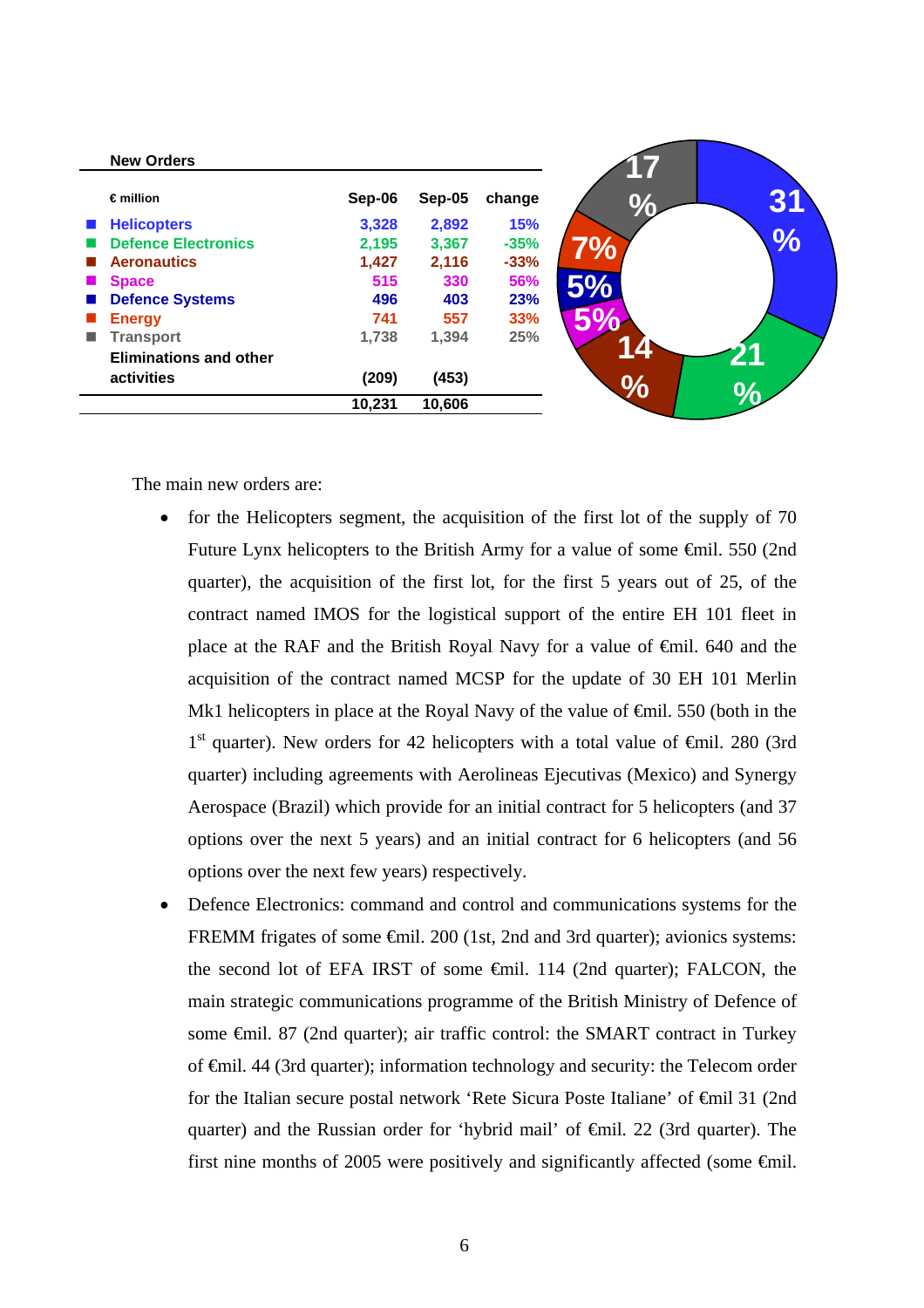1,200) by the acquisition of an order for the production of the DASS (Defensive Aids Sub System) system for all the Eurofighter Typhoon aircraft for the second manufacturing lot;

- Aeronautics: the consortium GIE-ATR received orders for 7 aircraft (3rd quarter), 29 aircraft (2nd quarter) and 18 aircraft (1st quarter) for a value of  $\theta$ mil. 350, and customer service of some €mil. 90, Alenia Aeronautica received an order for the supply of 10 ATR72 ASW aircraft to the Turkish Navy of some €mil. 180 and 5 C27Js to Bulgaria of some €mil. 90 (both in the 2nd quarter). In the third quarter of 2005 the civil segment received the first order from Boeing for a B787 (some  $\epsilon$ mil. 850); in 2006 new orders for B787s, for a smaller amount, are expected to arrive at year-end;
- Space: acquisition of orders for telecommunications satellites Turksat 3A and Ciel 2 (1st quarter), orders for the payloads of Arabsat 4AR and AMC1 commercial satellites, further acquisitions for the Galileo and Egnos navigation programmes (2nd quarter), orders for the BW Satcom programme and orders from Eutelsat for the W2A satellite (3rd quarter). The increase of  $\epsilon$ mil. 185 from the year-earlier period is essentially due to the acquisition of orders in the commercial satellite segment;
- Defence Systems: orders for the supply of the Trigat long-range anti-tank missile systems (Q2), Exocet SM39 anti-ship missile systems and Sea Wolf to Chile (1st quarter). Naval weapons: FREMMs for the Italian Navy (2nd quarter), whose initial lot includes the underwater segment (1st quarter);
- Energy: the combined-cycle power plant in Rizziconi, including scheduled maintenance, worth around  $\epsilon$ mil. 500 (1<sup>st</sup> quarter) and strong growth in Service orders, which increased from  $\theta$ mil. 193 in the first nine months of 2005 to  $\theta$ mil. 333 at 30 September 2006;
- Transport: in Signalling, the order for 'automated train control systems', both wayside and on-board, for Italy, worth around €mil. 70, and the order for the Ghaziabad-Kampur stretch in India, worth around  $\widehat{\mathbb{F}}$  find  $\widehat{\mathbb{F}}$  (1st quarter), the order for the high-speed train Perpignan-Figueras in France and Spain (2nd quarter) and the order from Trenitalia of the fifth implementing contract of onboard SCMT equipment worth around €mil. 100 (3rd quarter); in Systems, the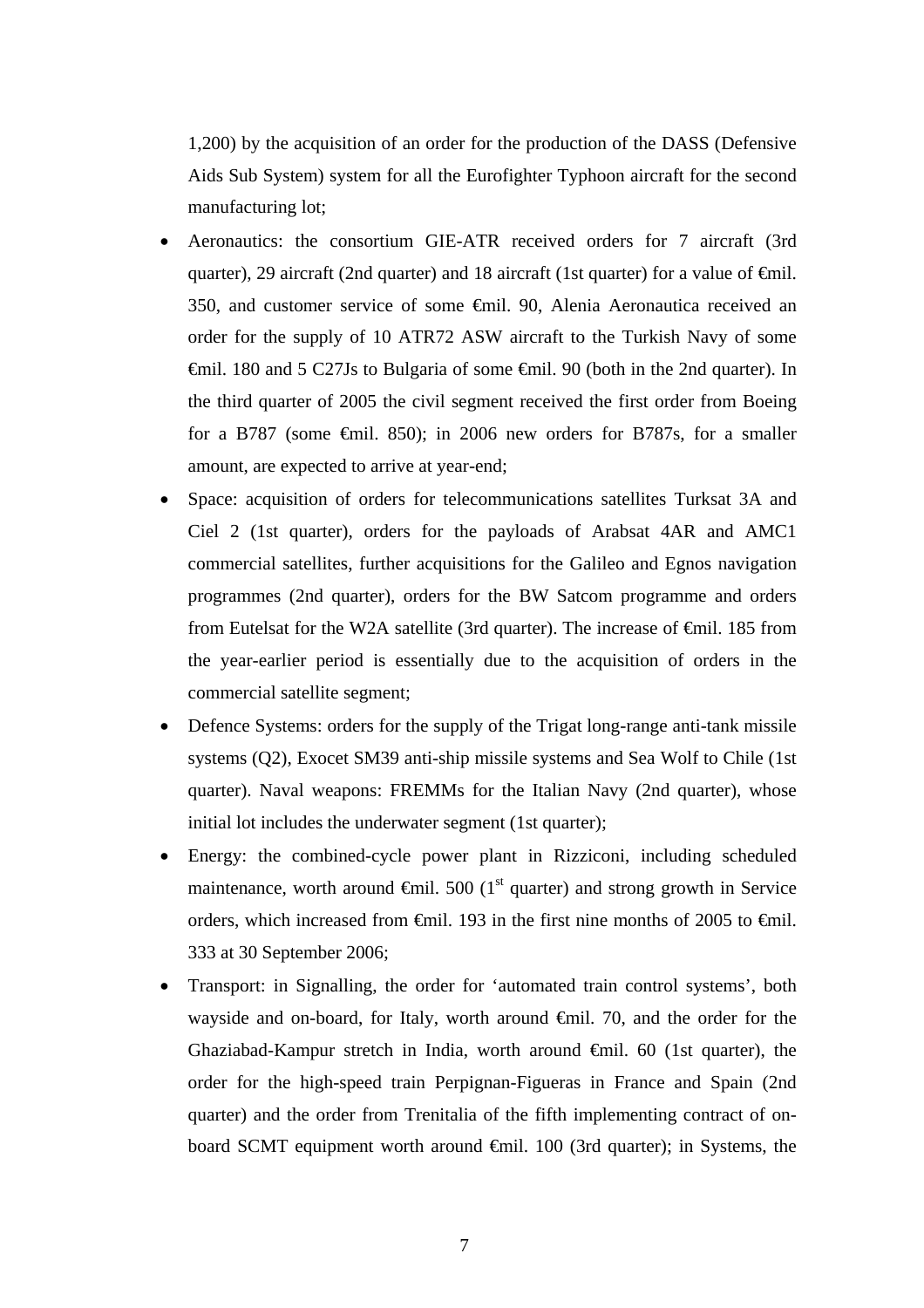extension to 2010 of the operation and maintenance of Copenhagen's underground, worth  $\epsilon$ mil. 127 (1st quarter), and the driverless underground in Thessaloniki (worth around  $\oplus$ mil. 280) and Milan Line 5 (worth around  $\oplus$ mil. 153), which also affected the vehicles segment (2nd quarter) and the order for the Piscinola-Capodichino line of the Campania regional underground worth around €mil. 80 (3rd quarter); in vehicles, the order acquisition for Sirios trams in Turkey, worth around  $\oplus$ mil. 50 (1st quarter), the implementation contract for Line 2 of the Milan underground, worth around  $\oplus$ mil. 40 (2nd quarter) and the contract for the maintenance of vehicles of the Madrid underground worth around €mil. 240 (3rd quarter).

At 30 September 2006 the **order backlog** stood at €mil. 34,084 as compared with €mil. 32,114 at 31 December 2005. These cover three years of Group production. The increase of €mil. 1,970 is essentially due to ordinary purchase, order volumes, and customer invoicing activities.

| Order backlog                 |        |               |        |
|-------------------------------|--------|---------------|--------|
| $\epsilon$ million            | Sep-06 | <b>Dec-05</b> | change |
| <b>Helicopters</b>            | 8,638  | 7,397         | 17%    |
| <b>Defence Electronics</b>    | 6,745  | 6,946         | $-3%$  |
| <b>Aeronautics</b>            | 6,965  | 6,865         | 1%     |
| <b>Space</b>                  | 1,191  | 1,154         | 3%     |
| <b>Defence Systems</b>        | 4,070  | 3,869         | 5%     |
| <b>Energy</b>                 | 2,455  | 2,329         | 5%     |
| <b>Transport</b><br>ш         | 4,673  | 3,956         | 18%    |
| <b>Eliminations and other</b> |        |               |        |
| activities                    | (653)  | (402)         |        |
|                               | 34,084 | 32,114        |        |

In line with the Group development objectives**, value of production** at 30 September 2006 was €mil. 8,907 compared with €mil. 7,554 at 30 September 2005, a net increase of  $\theta$ mil. 1,353 (+18%) of which  $\theta$ mil. 657 (8.7%) is due to internal growth and the remainder ( $\epsilon$ mil. 696) is due to the change in the scope of consolidation.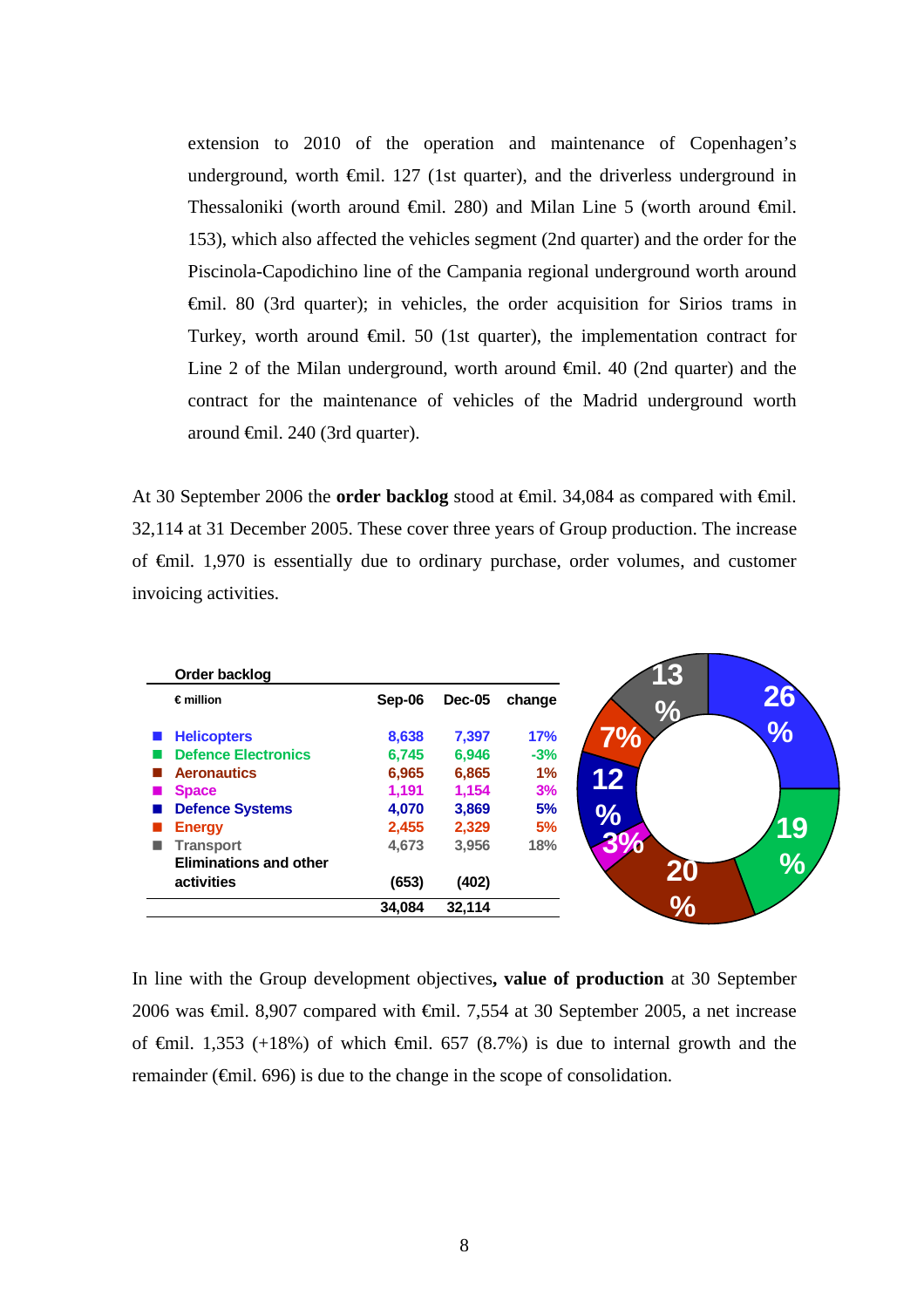| Value of production           |        |        |            |
|-------------------------------|--------|--------|------------|
| $\epsilon$ million            | Sep-06 | Sep-05 | change     |
| <b>Helicopters</b>            | 1,974  | 1,721  | <b>15%</b> |
| <b>Defence Electronics</b>    | 2,565  | 1,922  | 33%        |
| <b>Aeronautics</b>            | 1,535  | 1,415  | 8%         |
| <b>Space</b>                  | 518    | 547    | $-5%$      |
| <b>Defence Systems</b>        | 751    | 706    | 6%         |
| <b>Energy</b>                 | 633    | 519    | 22%        |
| <b>Transport</b>              | 1.005  | 899    | 12%        |
| <b>Eliminations and other</b> |        |        |            |
| activities                    | (74)   | (175)  |            |
|                               | 8,907  | 7,554  |            |

Organic growth in the **value of production** was registered in Helicopters (15%), thanks to the start of work on the VH 71 order for the President of the United States of America, the increased production rate for the AW139 line, and a greater volume of product support, mainly in the United Kingdom. Defence Electronics and Aeronautics also expanded, although the latter increased its civil activities with a slight decline in military activities following delays in order acquisitions. The slight decline posted in Space is due essentially to reduced activity in manufacturing. Defence Systems registered growth, principally in missiles and, to a lesser degree, in ground weapons systems. Growth in Energy (22%) is due to recent order acquisitions, mainly for power plants. Finally, growth in Transport is attributable almost entirely to signalling, thanks to increased activity.

**EBIT** in the first nine months of 2006 was  $\theta$ mil. 472 as compared with  $\theta$ mil. 406 at 30 September 2005, a net increase of  $\theta$ mil. 66 (+16%) of which  $\theta$ mil. 49 (12%) is for organic growth and the remainder  $(\text{fail. } 17)$  is due to the change in the scope of consolidation.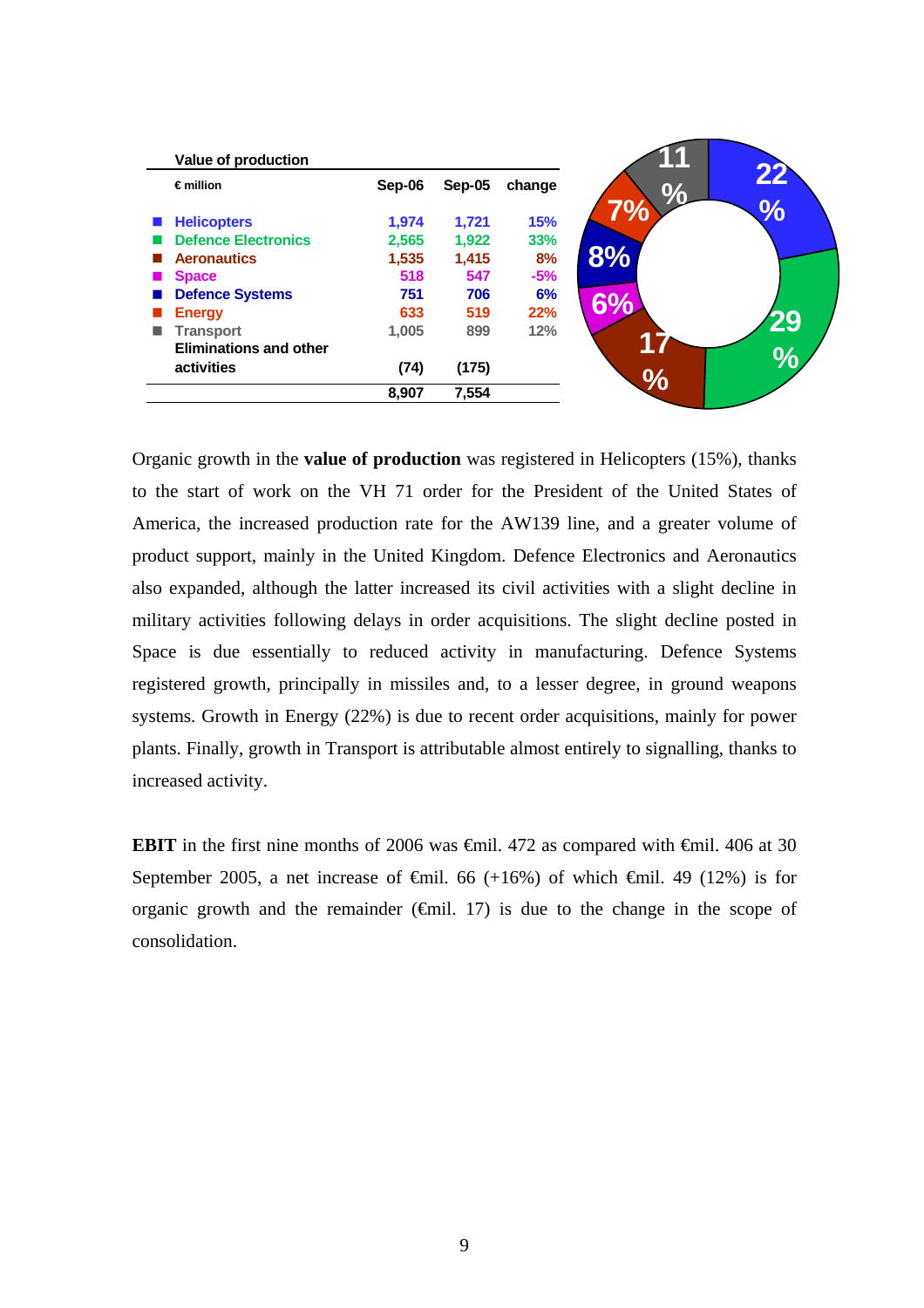| <b>EBIT</b>                |        |        |        |    | 7%             |
|----------------------------|--------|--------|--------|----|----------------|
| $\epsilon$ million         | Sep-06 | Sep-05 | change | 7% |                |
| <b>Helicopters</b>         | 183    | 174    | 5%     |    |                |
| <b>Defence Electronics</b> | 125    | 114    | 10%    |    |                |
| <b>Aeronautics</b>         | 115    | 99     | 16%    |    |                |
| <b>Space</b>               | 22     | 24     | $-8%$  | 22 |                |
| <b>Defence Systems</b>     | 38     | 42     | $-10%$ |    |                |
| <b>Energy</b>              | 38     | 20     | 90%    | %  |                |
| <b>Transport</b>           | 39     | 5      |        |    |                |
| <b>Other activities</b>    | (88)   | (72)   |        |    |                |
|                            | 472    | 406    |        |    | $\mathbf{Q}_0$ |

ROS totalled 5.3% and is mainly in line with that at 30 September 2005.

**Organic change** in EBIT included:

- a 5% increase in Helicopters due in part to increased production and the effect of efficiency drives implemented last year under the integration of Italian and UK activities;
- broad alignment in Defence Electronics due essentially to improved profitability in command and control systems and information technology offset by the protraction of delays caused by the postponement of the TETRA Interpolice order in communications;
- growth in Aeronautics is attributable to lower risks due to positive sales trends and the commercial prospects of the ATR programme, which permitted release of excess provision. This was partly offset by a deterioration at Alenia Aeronavali, due mainly to provisions for charges on orders and write-offs of development costs;
- the slight worsening in Space is due mainly to higher labour costs, net of productive synergies created by new joint ventures;
- the slight worsening in Defence Systems is mainly due to non-recurring income from sale of property in the same period of the prior year;
- the Energy growth is due mainly to increased volumes. Specifically growth relates to activities at the Rizziconi facilities, which were acquired in the first quarter of the year, and to activities on other orders for facilities;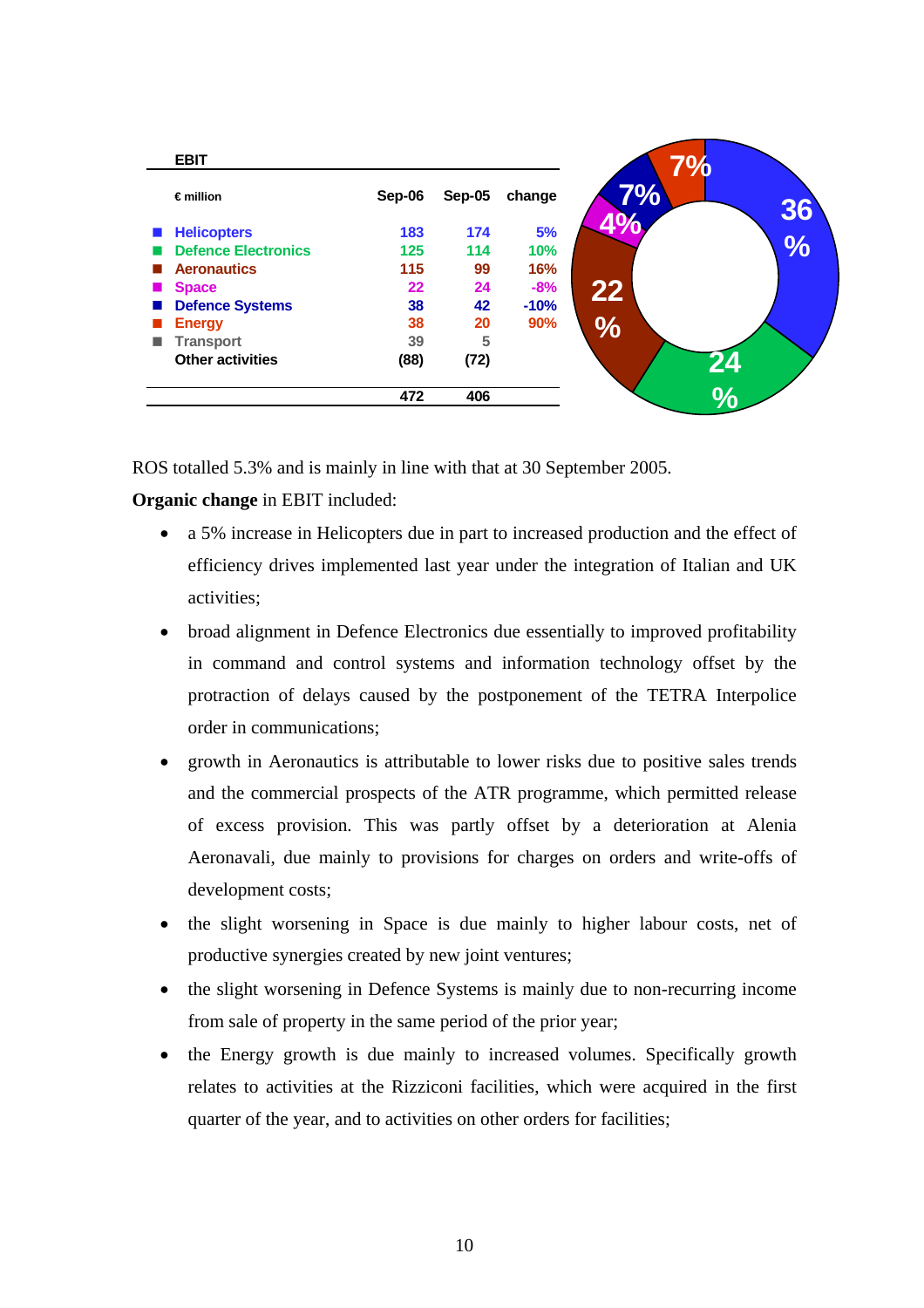• growth in Transport is also due to vehicles. Although the latter registered an operating loss which cannot be recovered in the next few months, this segment performed better than in the first nine months of 2005. Signalling also performed better due to substantial improvement in industrial profitability.

\*\*\*\*\*\*\*\*\*\*\*\*\*\*\*\*

**Group net debt** (payables higher than financial receivables and cash and cash equivalents) at 30 September 2006 was €mil. 2,184 from €mil. 1,100 at 31 December 2005, a net increase of €mil. 1,084.

This debt level of 44% of consolidated shareholders' equity is lower than the amount achievable on a careful and prudent financial management and falls within the maximum limits set by the main rating companies.

*Free Operating Cash Flow* **(FOCF)** at 30 September 2006, not including non-recurring events, was negative (cash) in the amount of  $\epsilon$ mil. 1,149 compared with negative  $\epsilon$ mil. 650 at 30 September 2005. In analysing this FOCF, seasonal factors have to be taken into account. The balance between trade collections and payments reveals that payments are particularly higher than collections. The decrease of €mil. 499 from the same period of the prior year are mainly the effects of: investments on major programmes for product development, at an advanced stage, that are greater by some €mil. 200 than those for the year-earlier period, and slowing down of payments mainly from public administration companies.

Non-recurring events for the period include the sale of 60.0% in Ansaldo STS S.p.A. through a public offering which generated a positive cash flow of  $\epsilon$ mil. 458, and the outlay of €mil. 89 for purchasing additional shares of 33% in Datamat through a PPO launched in 2005 and ended in January 2006. Finmeccanica now holds 90.005% in Datamat, including the shares acquired after the end of the PPO and Datamat's treasury shares. In September 2006 <del>C</del>mil. 47 was paid to the French company Alcatel Partecipations SA as an adjustment payment as part of their alliance in the Space segment last year.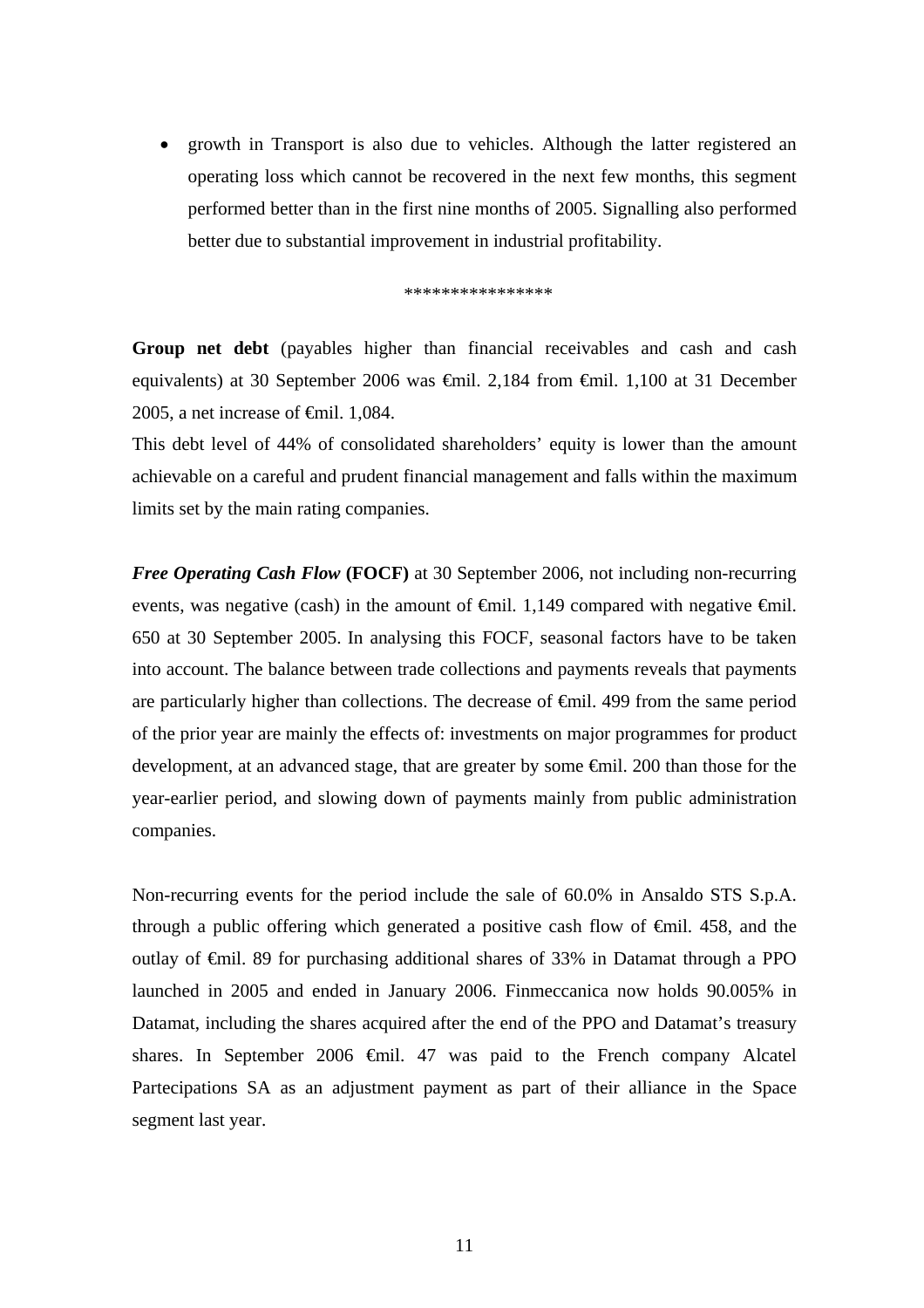With regard to the gain from the flotation of Ansaldo STS, on 28 March 2006 the Board of Directors of Finmeccanica proposed to the Shareholders, in the meeting for the approval of the Company Financial Statements 2005, to distribute an extraordinary dividend of €0.19 for each share, with a total maximum countervalue of €mil. 81 (actually dividends were paid out in the amount of €mil. 80). Together with the ordinary dividend, total outlay was €mil. 211.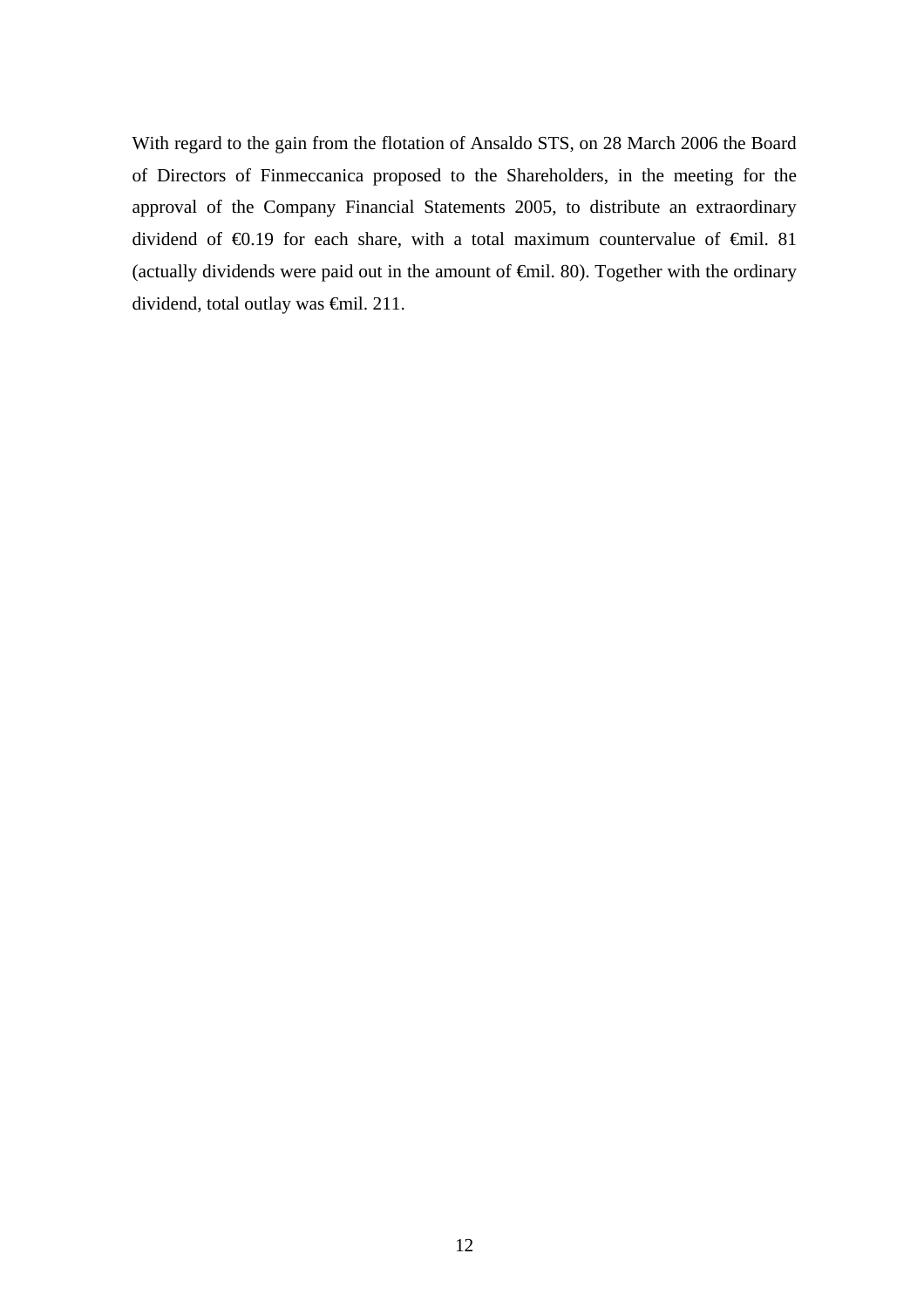#### **Net debt at 30 September 2006**





**31-Dec-2005 30-Sep-2006** 

Consolidated **net capital employed** at 30 September 2006 was €mil. 7,087 compared with €mil. 5,670 at 31 December 2005, a net increase of €mil. 1,417. **Working capital** increased by  $\theta$ mil. 877 ( $\theta$ mil. 17 at 31 December 2005 compared with  $\theta$ mil. 894 at 30 September 2006). Current debt at 30 September 2006 included the €mil. 39 debt for the BAE put and call option for the right to exercise the purchase/sale option for the remaining 25% of Selex Sensors and Airborne Systems S.p.A..

Excluding the effect of the option, working capital increased by  $\epsilon$ mil 1,274, attributable in large part to the FOCF developments mentioned in the comments on net debt.

The increase in non-current assets of <del>€mil</del>. 540 mainly relates to goodwill from the acquisition of activities from BAE ( $\oplus$ mil. 326), Datamat ( $\oplus$ mil. 55), LFK GmbH ( $\oplus$ mil. 63) and Alcatel Alenia Space ( $\epsilon$ mil. 41). The rest is due to routine investing activities in property, plant and equipment and intangible assets, less amortisation and depreciation,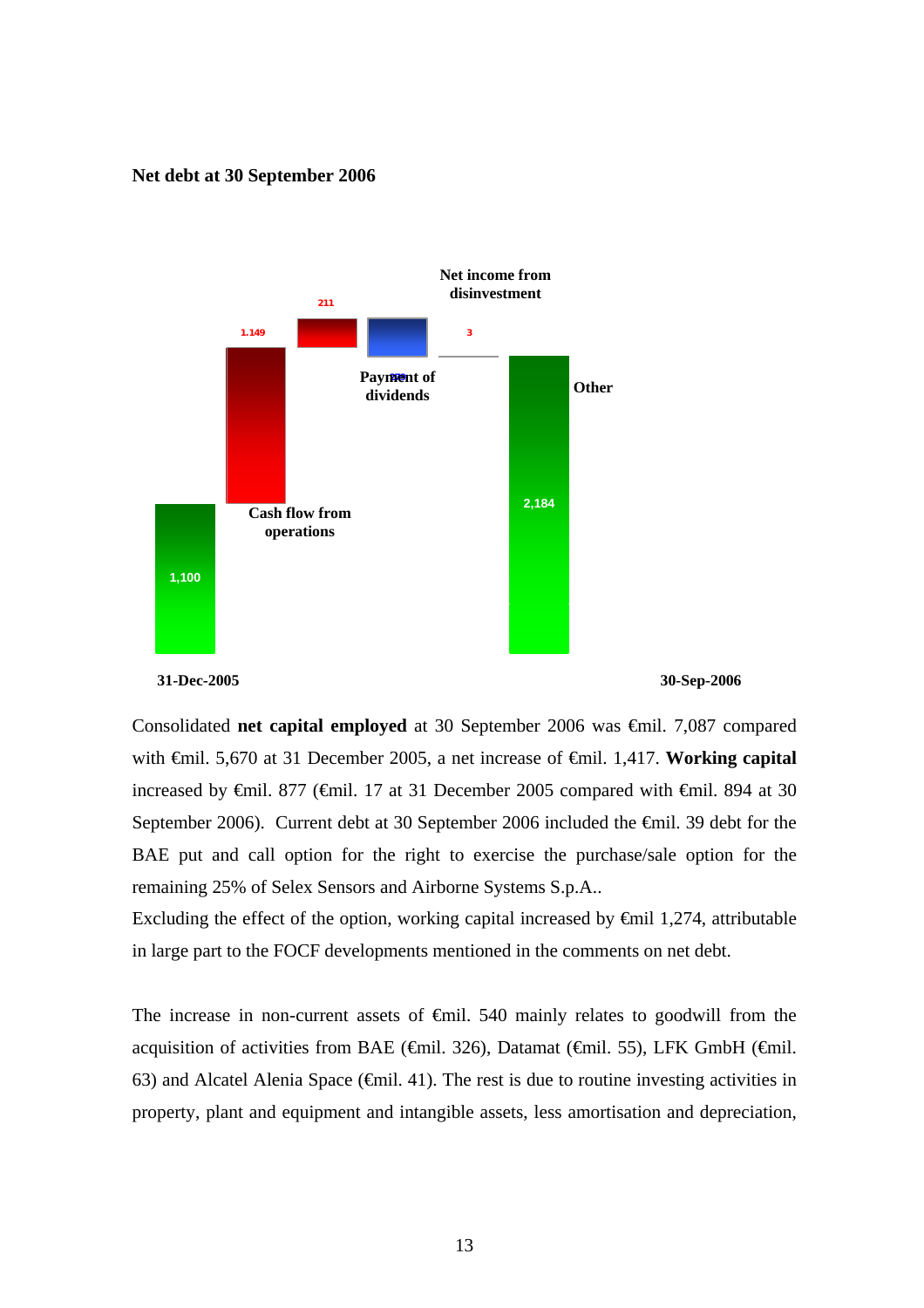and to the decrease of €mil. 90 due to the fair value measurement of the investment in STMicroelectronics NV.

**Research and Development** costs, which were €mil. 1,199 from €mil. 1,103 in the first nine months of 2005, increased by around 9%. This represented around 13% of value of production.

| <b>R&amp;D Costs</b><br>$\epsilon$ million | Sep-06 | Sep-05 | change     |
|--------------------------------------------|--------|--------|------------|
| <b>Helicopters</b>                         | 256    | 267    | $-4%$      |
| <b>Defence Electronics</b>                 | 378    | 350    | 8%         |
| <b>Aeronautics</b>                         | 342    | 280    | 22%        |
| <b>Space</b>                               | 39     | 60     | $-35%$     |
| <b>Defence Systems</b><br>ш                | 141    | 109    | <b>29%</b> |
| <b>Energy</b>                              | 11     | 8      | <b>38%</b> |
| <b>Transport</b>                           | 32     | 29     | 10%        |
|                                            | 1,199  | 1,103  |            |

The main R&D activities regarded:

- Helicopters: research in the programmes funded under Law 808/85, such as the development of technology for a new helicopter category 6-7 tons dubbed A149, and the development of the BA 609 convertiplane;
- Defence Electronics: the continuation of the development in the EFA programme, the finetuning of the UAV FALCO system, developments in naval and land command and control systems, the completion of the development of radar systems for air traffic control and the completion of the TETRA technological network;
- Aeronautics: the development of civil programmes, including the B787 and the A380 programmes, and of military programmes with C27J, EFA and the M346 training aircraft;
- Space: the main satellite programmes and future experiments on board the International Space Station;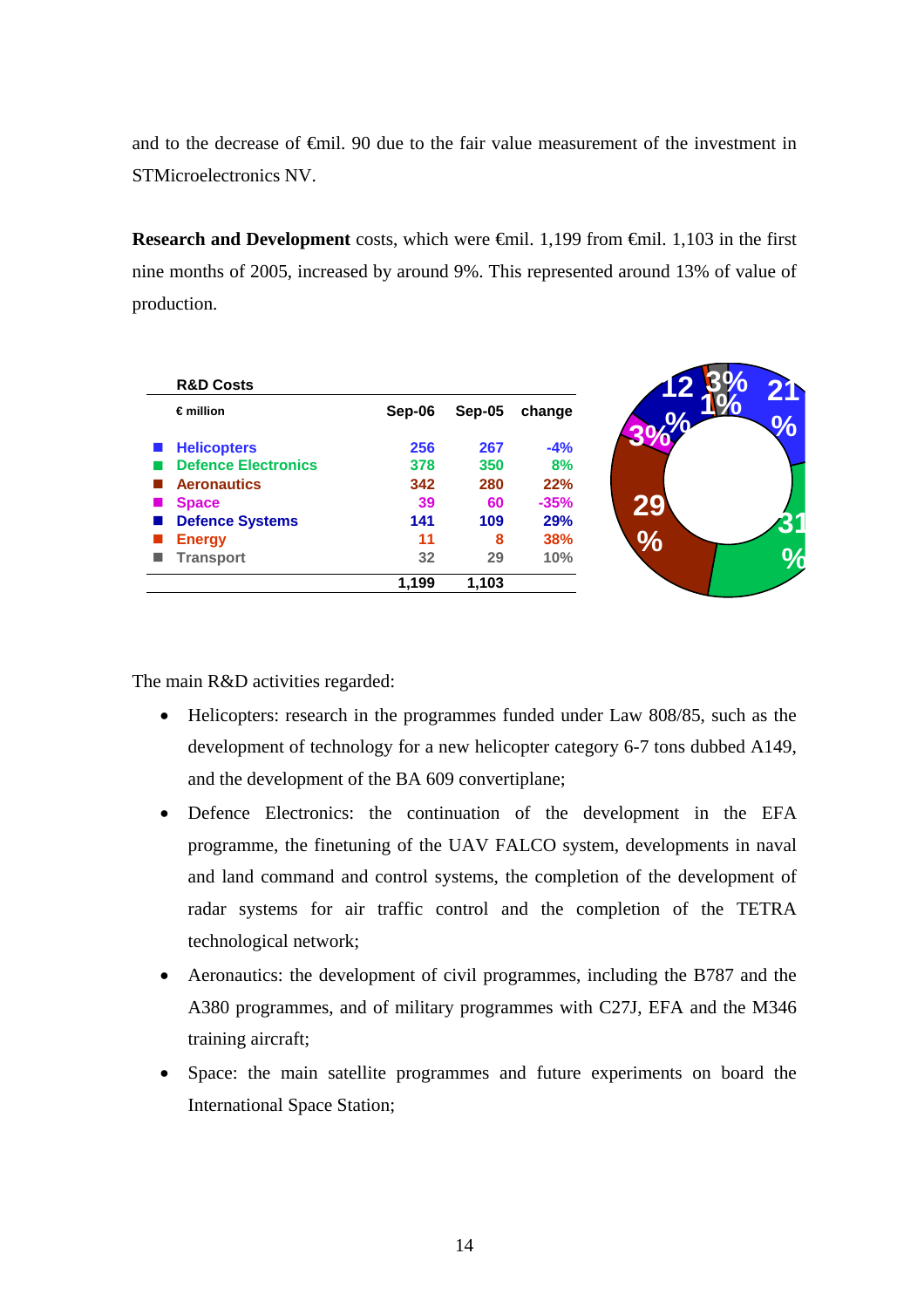- Defence System: the continuation of developments for the Meteor air-to-air missile in the missile segment, the Guided Multiple Launch Rocket System as part of land and naval weapons, and the Black Shark heavy torpedo in the underwater system segment;
- Energy: the continuation of the technological autonomy plan in the steam and gas turbine field;
- Transport: in Signalling, work to meet new, emerging requirements in rail transport and mass transit, and the development of on-board equipment.

The number of **employees** at 30 September 2006 stood at 57,705 people, an increase of 1,102 from 56,603 at 31 December 2005. This rise is mainly due to the inclusion of LFK GmbH (246 employees) in the scope of consolidation (in the Defence System segment), while the remainder is due to positive turnover.

| <b>Employees</b>           |        |               |        |
|----------------------------|--------|---------------|--------|
|                            | Sep-06 | <b>Dec-05</b> | change |
| <b>Helicopters</b>         | 8,806  | 8,531         | 3%     |
| <b>Defence Electronics</b> | 19,489 | 19,786        | $-2%$  |
| <b>Aeronautics</b>         | 11,826 | 11,198        | 6%     |
| <b>Space</b>               | 3,199  | 3,194         | 0%     |
| <b>Defence Systems</b>     | 4,289  | 4,104         | 5%     |
| <b>Energy</b>              | 2,692  | 2,529         | 6%     |
| <b>Transport</b>           | 6,619  | 6,321         | 5%     |
| <b>Other activities</b>    | 785    | 940           |        |
|                            | 57,705 | 56,603        |        |

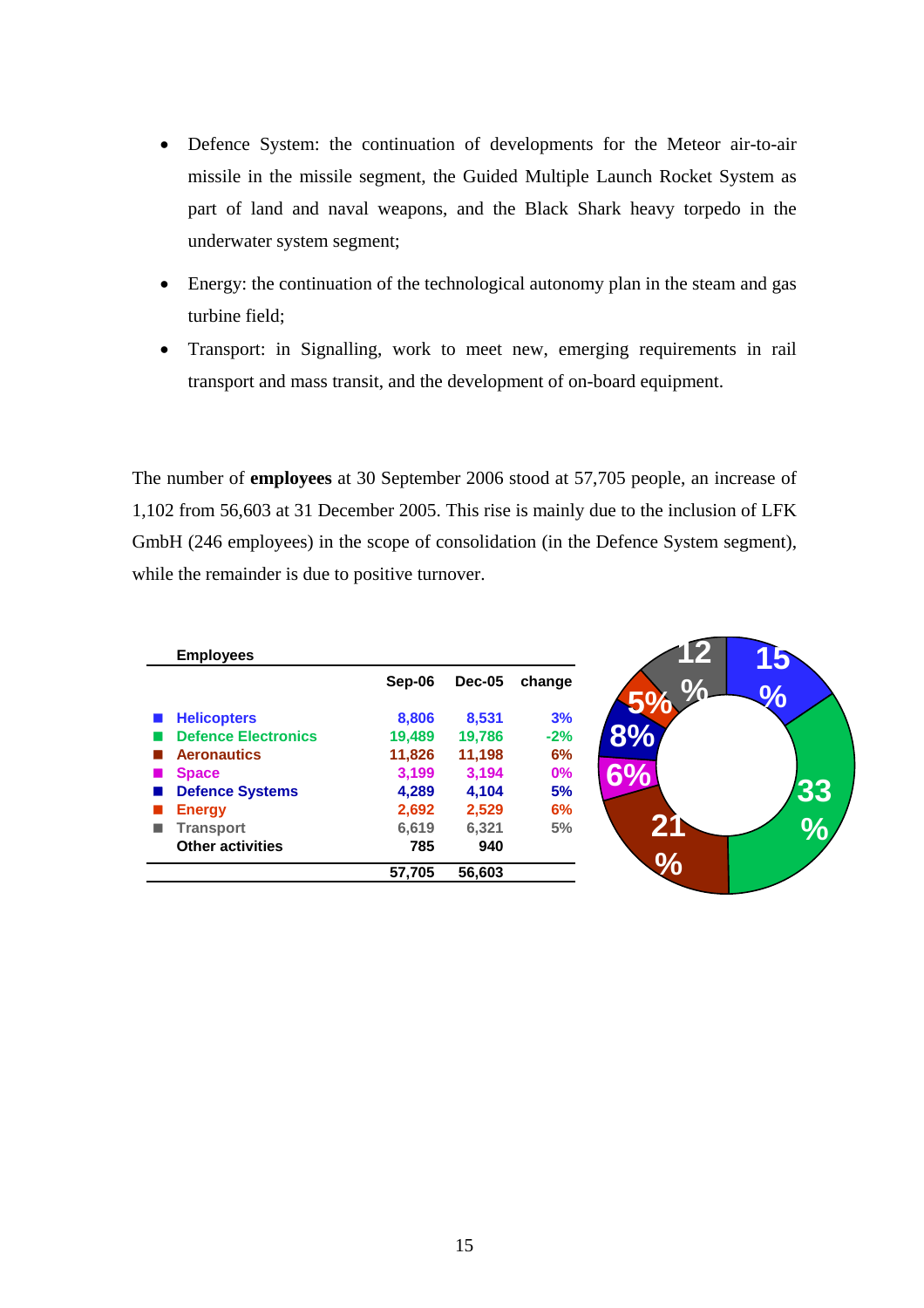#### **Results for the period**

In the third quarter of 2006 the Finmeccanica Group registered production volumes totalling  $\epsilon$ mil. 2,942 (up 14% compared with  $\epsilon$ mil. 2,591 in the third quarter of 2005) and operating profit of  $\epsilon$ mil. 167 (up 7% from  $\epsilon$ mil. 156 in the same period of 2005). This positive performance helped to achieve a significant ROS of 5.7% for the third quarter 2006 (ratio between operating profit and production value). This result is slightly lower than that for the third quarter of 2005 (5.9%), but is greater than that for the first six months 2006 (5.1%).

| <b>€</b> mil.           | $1 \text{ Jul} - 30 \text{ Sep } 2006$ |             | 1 Jul $-30$ Sep 2005 |             |  |
|-------------------------|----------------------------------------|-------------|----------------------|-------------|--|
| Segments                | Value of                               | <b>EBIT</b> | Value of             | <b>EBIT</b> |  |
|                         | production                             |             | production           |             |  |
|                         |                                        |             |                      |             |  |
| Helicopters             | 626                                    | 48          | 551                  | 48          |  |
| Defence Electronics     | 825                                    | 26          | 712                  | 33          |  |
| Aeronautics             | 569                                    | 54          | 469                  | 51          |  |
| Space                   | 170                                    | 6           | 176                  | 5           |  |
| Defence Systems         | 239                                    | 16          | 236                  | 22          |  |
| Energy                  | 206                                    | 20          | 181                  |             |  |
| Transport               | 316                                    | 12          | 313                  | 18          |  |
| <b>Other Activities</b> | 55                                     | (15)        | 40                   | (28)        |  |
| Eliminations            | (64)                                   |             | (87)                 |             |  |
|                         | 2,942                                  | 167         | 2,591                | 156         |  |

The third quarter of 2006 was marked by an increase of €mil. 36 in net financial expense ( $\oplus$ mil. 61), of which  $\oplus$ mil. 11 is due to greater liabilities undertaken to fund the requirements of Group companies for operations. The period was also affected by the progressive rise in interest rates, by exchange rate differences ( $\oplus$ mil. 25) and by other net financial expense.

Income taxes for the period were €mil. 69, up €mil. 14 from those for the same period of 2005. This was partly due to the change in the scope of consolidation applied for the consolidated taxation mechanism.

Net profit for the period was <del>€mil.</del> 37, down <del>€mil.</del> 39 compared with that for the same period of 2005.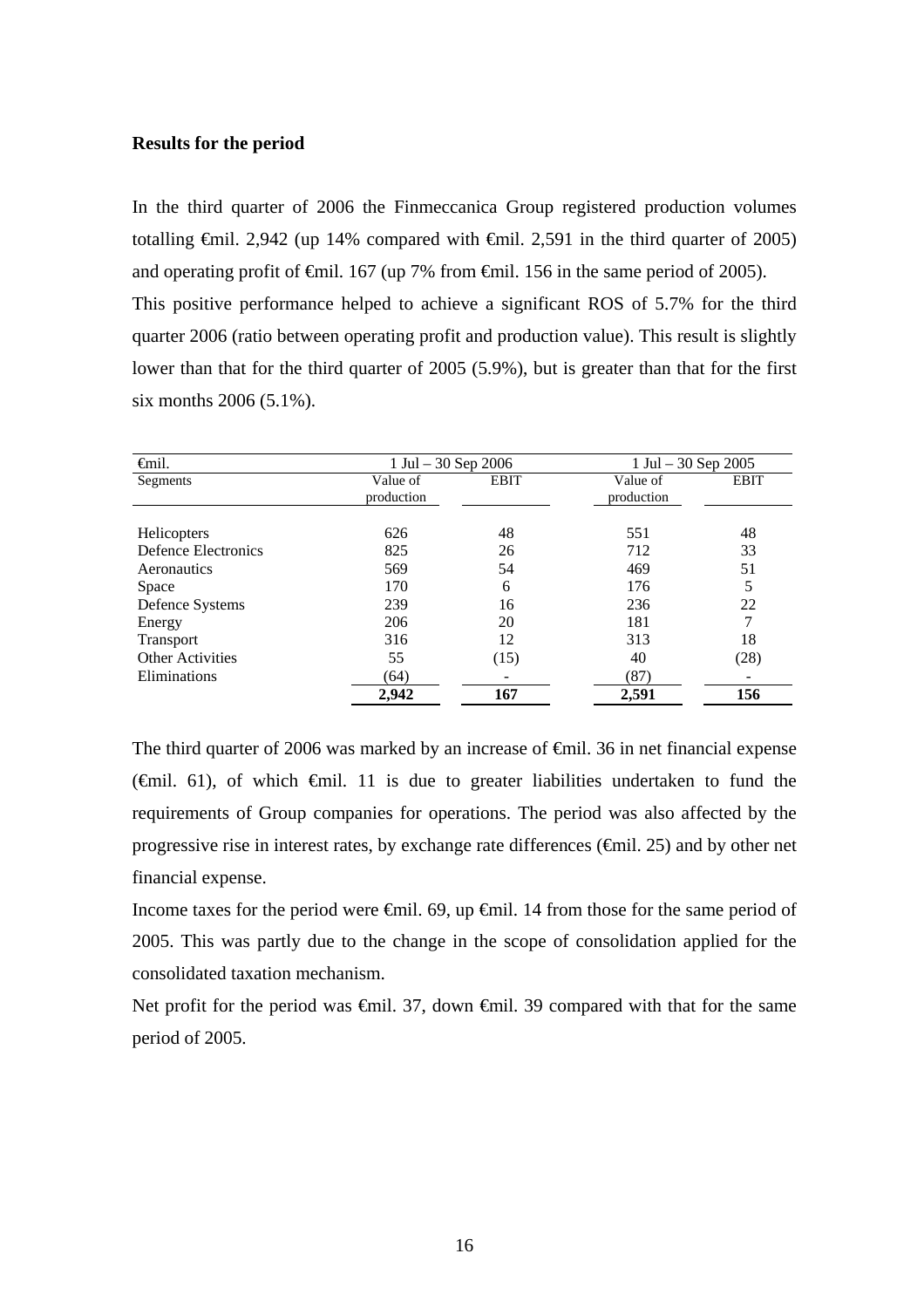#### **Significant events for the period and after the end of the quarter**

#### **Industrial transactions**

In the *Helicopters* segment, on 28 February 2006 AgustaWestland signed an agreement with the British company Sloane Helicopters Ltd for the distribution of civil helicopters in the UK and Irish markets. The agreement with Sloane Helicopters will further strengthen AgustaWestland position in the British market for light twin-engine helicopters for VIP and Corporate uses and will bring further growth in the medical rescue and police force markets.

In the *Defence Electronics* segment, the first months of 2006 were marked by the finalisation of the activities for the purchase of the interest in the share capital of Datamat S.p.A., an Italian company which develops and builds avionics and naval mission systems, and integrated solutions in Defence, Space, Public Administration, Health, Banks, Finance and Telecommunications.

Last year Finmeccanica S.p.A. acquired 52.7% of the share capital of Datamat for an amount of around €mil. 151. Later on a PPO was launched on 100% of the Datamat stock still outstanding at a price of  $\Theta$ .65 per share. The transaction was completed in the first days of 2006 for an amount of some €mil. 89. At the end of the PPO, Finmeccanica owned 89% of the share capital, including Datamat's treasury shares. On 1 March 2006 the Board of Directors of Finmeccanica resolved the implementation of the delisting procedure for the Datamat shares by launching a PPO on the remaining shares pursuant to Article 108 of Legislative Decree 58/1998, after it had reached the ownership percentage required by the law to carry on the transaction. On 12 June 2006, Finmeccanica completed a number of purchases totalling 272,000 Datamat ordinary shares, equal to 0.959% of the share capital, exceeding the 90% required to commence the residual PPO.

As required by applicable laws, the duration and procedures of the PPO – to be launched at the set price on 25 October 2006 by Consob (the Italian Securities Regulator) at €9.911 per share – will be agreed with Consob and Borsa Italiana (the Italian Stock Exchange).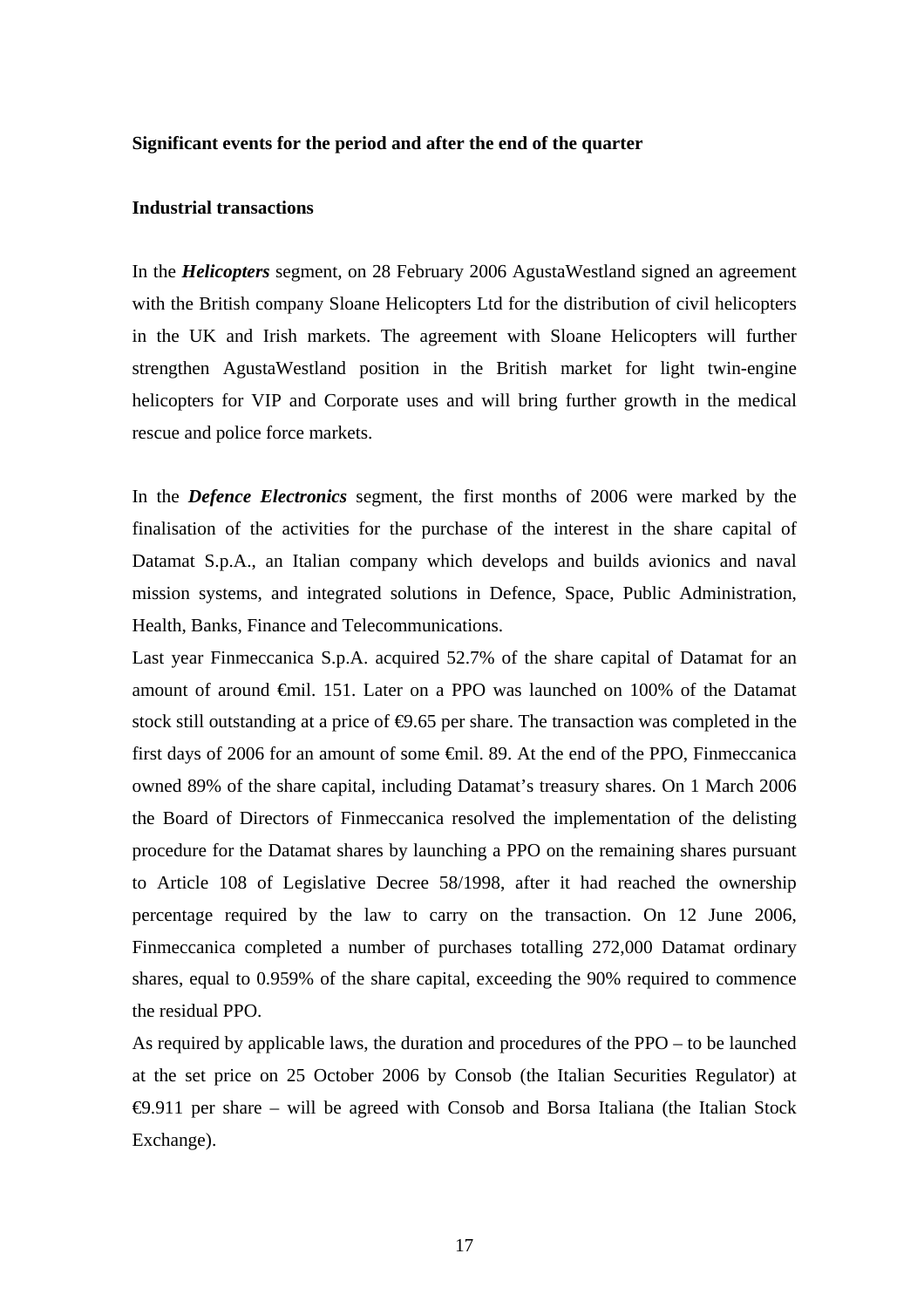At the same time, an integration process started between Elsag and Datamat in order to ensure consistent coordination and management.

In the *Aeronautics* segment, on 19 January 2006, Aermacchi SpA (now Alenia Aermacchi S.p.A.) and Hellenic Aerospace Industry (HAI) signed a Memorandum of Understanding defining the terms of their industrial cooperation for the development programme for the M346 advanced, new-generation jet trainer. Under the Memorandum, HAI will be the Greek prime contractor for the programme and will be responsible for a number of activities, such as the designing, production and assembling of some important parts of the aircraft, including the rear fuselage. HAI will also have the duty of managing the contribution from other Greek companies as sub-contractors.

The industrial part assigned to the Greek industry will be 10% of the activities in the international programme for the industrialisation and production of an aircraft and its sub-systems.

For Alenia Aermacchi HAI's involvement is important and reflects the company strategy of extending the M346 project to an international level by setting up very qualified partnerships in order to develop the most advanced programme for a highperformance training aircraft.

On 27 April 2006 *Alenia Aeronautica* and L-3 Communications signed a Memorandum of Understanding with Boeing Integrated Defense Systems. Under the Memorandum, Boeing Integrated Defense Systems will participate in the Global Military Aircraft Systems (GMAS) joint venture for the C27J aircraft, set up in 2005 to take part in the Joint Cargo Aircraft (JCA) programme for the US Army and Air Force. Boeing will be fully involved in GMAS, including the development of a specific version of the aircraft requested by the US armed forces and, in the event of selection, in manufacturing the C27J in the United States. Boeing's arrival boosts the C27J team, which, in addition to the companies already mentioned, includes leading components and system suppliers such as Dowty, Honeywell, Lockheed Martin and Rolls-Royce.

Furthermore, Boeing Integrated Defense Systems's participation in GMAS could contribute to the development of special versions of the aircraft that satisfy any additional, future requirements of the US armed forces.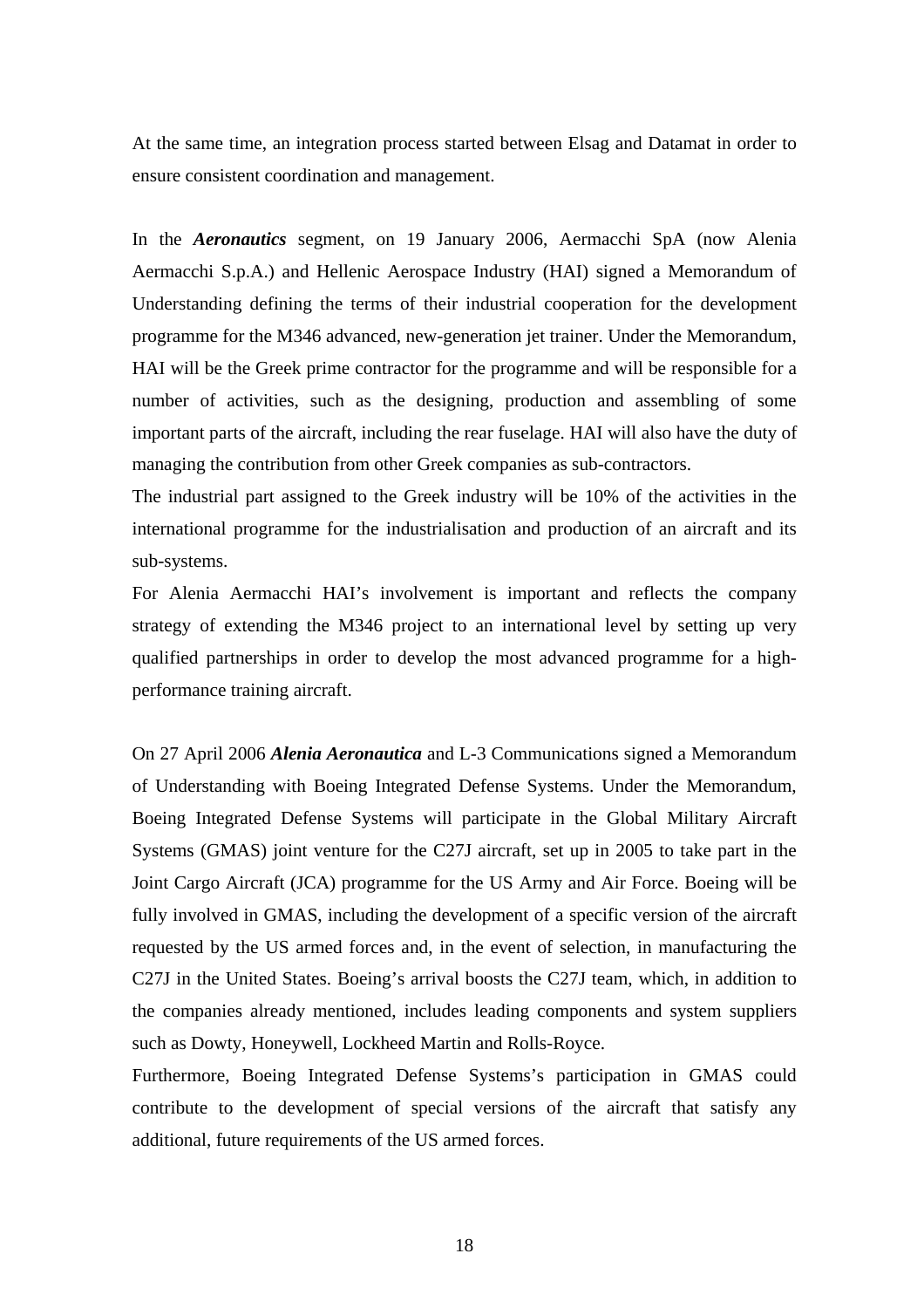After the preliminary agreement signed in June 2006 negotiations are continuing between *Finmeccanica and Sukhoi Aviation Holding* and their subsidiaries Alenia Aeronautica and Sukhoi Civil Aircraft Company (SCAC), to start a strategic partnership for the Russian Regional Jet (RRJ) programme. The RRJ programme entails the design, development, manufacture, marketing and provision of technical support for a family of new-generation regional 75- and 100-seater jets. The negotiation under way relates to the acquisition by Alenia Aeronautica of a stake of 25% plus one share in SCAC (subject to approval by the Russian government) and a corresponding share of the development of the RRJ programme.

In the Space segment, on 19 January 2006 in Berlin a contract was signed worth €bil. 1 for the development and construction of the first four satellites for the European Galileo satellite navigation system and the related land infrastructure. The contract was signed by Galileo Industries (a consortium where Finmeccanica has an interest through Alcatel Alenia Space, together with EADS Astrium, Thales SA and Galileo Sistemas y Servicios) and the European Space Agency (ESA). The Galileo project, which is the European Union's and ESA's response to the US GPS satellite system, also involves Telespazio S.p.A., a company owned by Finmeccanica and Alcatel, for the supply of all the services related with satellite launching and orbit placement and the management of the subsequent operations. Finmeccanica is a member of this consortium, which is the result of the merger of two consortiums, Eurely (Finmeccanica S.p.A., Alcatel S.A., AENA and Hispasat) and iNavSat (EADS, Thales and Inmarsat), to negotiate the licence contract for the management of system operations. As Finmeccanica is a consortiumholder, this is a fundamental opportunity for the operations in satellite services, in that it allows the Group to be a leader in a world-scale project which is strategic for new added-value applications (PRS - Public Regulated Services*,* infomobility, Security*,* etc.). Italy was awarded one of the two Constellation Mission Control System and Performance Assessment Centres for the new satellite navigation system.

Again in the Space segment, in September 2006, **Telespazio**, Telecom Italia, Hughes and Intelsat announced the creation of a new satellite platform called **'Marco Polo'**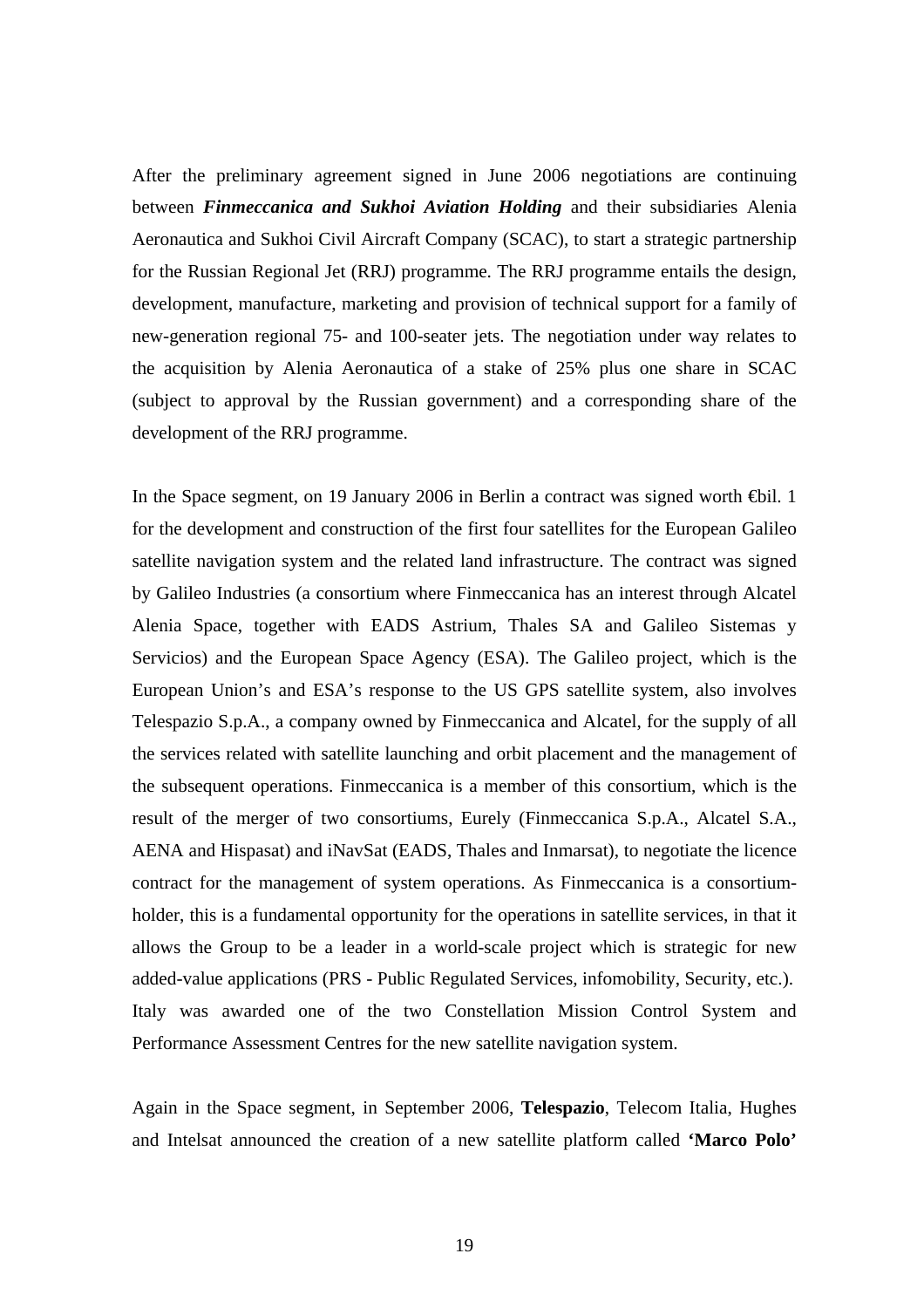which will provide value-added broadband services to the business and institutional markets of Eastern Europe and North Africa. The platform, based on the capacities of the Intelsat IS-901 satellite, will be operated by Telespazio from the Fucino Space Centre. Thanks to this platform, Telecom will be able to complete its range of broadband land and satellite services to users such as institutions, companies, public and private entities.

In the *Defence System* segment, the procedure for the purchase by MBDA of LFK GmbH, the major German producer of missile systems, was completed in January 2006. This was announced last year and was formalised after approval from the European Commission and the German government. Thanks to this MBDA transaction, which is 25%-owned by Finmeccanica (other shareholders: BAE Systems and EADS), further strengthens its world leadership in the guided missile segment and further goes ahead in the rationalisation process for the European offer in the segment. The integration of the two companies will also lead to broadening MBDA's international relationships in Europe and in trans-atlantic programmes, and to strengthening overall system and product abilities.

As part of the valorisation of civil activities, a project was finalised for the **Ansaldo STS S.p.A**. flotation at the Italian Stock Exchange. Ansaldo STS S.p.A. is the head of a group which includes Ansaldo Trasporti - Sistemi Ferroviari S.p.A. (ATSF) and Ansaldo Signal N.V.. On 8 March 2006 CONSOB issued an approval and the Italian Stock Exchange had earlier resolved upon admitting the company to listing. On 24 March 2006 52.17% (52,174,000 shares) of the company's share capital was placed to institutional and retail investors, at a price of  $\epsilon$ 7.8 per share. 29 March 2006 was the first listing day. In later days, the banks guiding the placing consortium exercised the greenshoe option to purchase 7,826,000 shares (7.83% of the share capital) at a price of  $\epsilon$ 7.8 per share, bringing total shares placed to 60%. The shares are listed in the STAR segment of the Automated Stock Market of the Italian Stock Exchange. The new industrial company will fully benefit from the highly complementing skills of the two companies: ATSF will benefit from greater opportunities to penetrate foreign markets thanks to the commercial network and the international scale of Ansaldo Signal, one of the world leading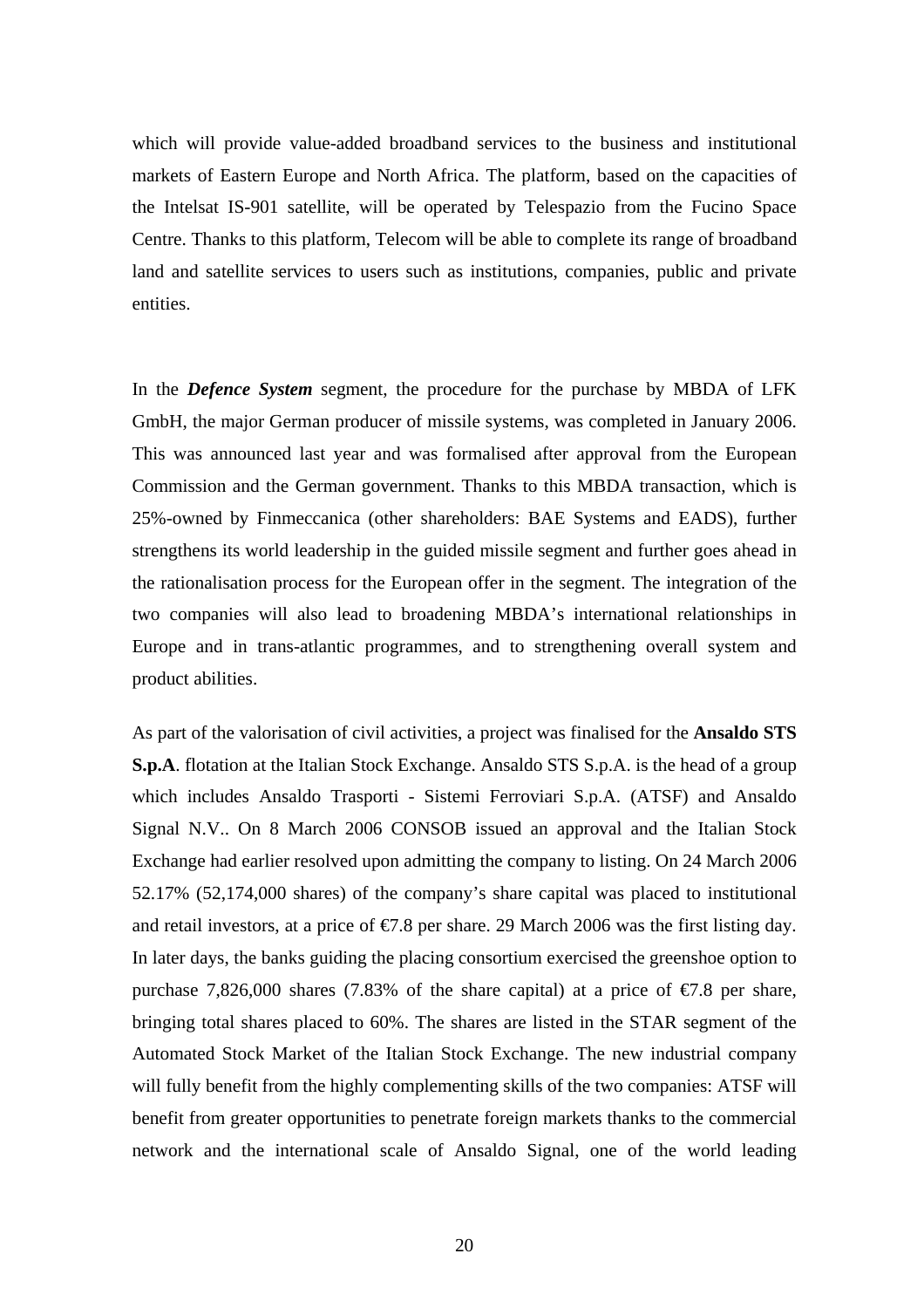companies in the railway signalling segment, and its capability to compete in the integrated system market thanks to the ATSF designing and system capabilities.

In July 2006 **Ansaldo Energia**, a company of the Group operating in the supply of components and services for **Energy Generation**, acquired full control of Swiss company **Energy Service Group (ESG)**, which provides on-site plant maintenance and repair services. In September 2006 Ansaldo Energia also acquired from the US company Calpine European Finance 100% of shares in **Thomassen Turbine Systems**, a Dutch company specialising in the gas and turbines service sector. These two transactions, closely related with one another, are part of the process to strengthen Ansaldo Energia's competitiveness, both in achieving technological autonomy in gas turbines and in its service activities for power generation plants. Thomassen, which posted revenues of €mil. 45 million in 2005, specialises in heavy duty gas turbines service operations using General Electric (GE) technology. With this transaction Ansaldo Energia may expand its service operations from Siemens to GE technology, in place in most of the turbines installed worldwide. For Ansaldo Energia, these transactions open up new and important possibilities for commercial synergies both in Italy and abroad, and help boosting the company's value and visibility internationally.

On 6 August 2006 Finmeccanica signed agreements to resize its stake in **AvioGroup S.p.A** (formerly Aero Invest 1 S.p.A. which holds an interest in Avio S.p.A., a company operating in the development and production of large engines and important aeronautics and space components).

Under the agreements, based on an enterprise value of ⊕il. 2.57, Finmeccanica will sell, together with Carlyle, about 30% of AvioGroup to Cinven Investment Funds for a gross sum of around €mil. 430. Finmeccanica will buy back a 15% stake in AvioGroup for a sum currently estimated at around  $\oplus$ mil. 150. This amount might be slightly different following the definition of the financial structure of the acquisition. The new shareholders' agreements between Finmeccanica and Cinven Investment Funds regarding the management of the Avio group provide for the same corporate governance rights and shareholder relations as before.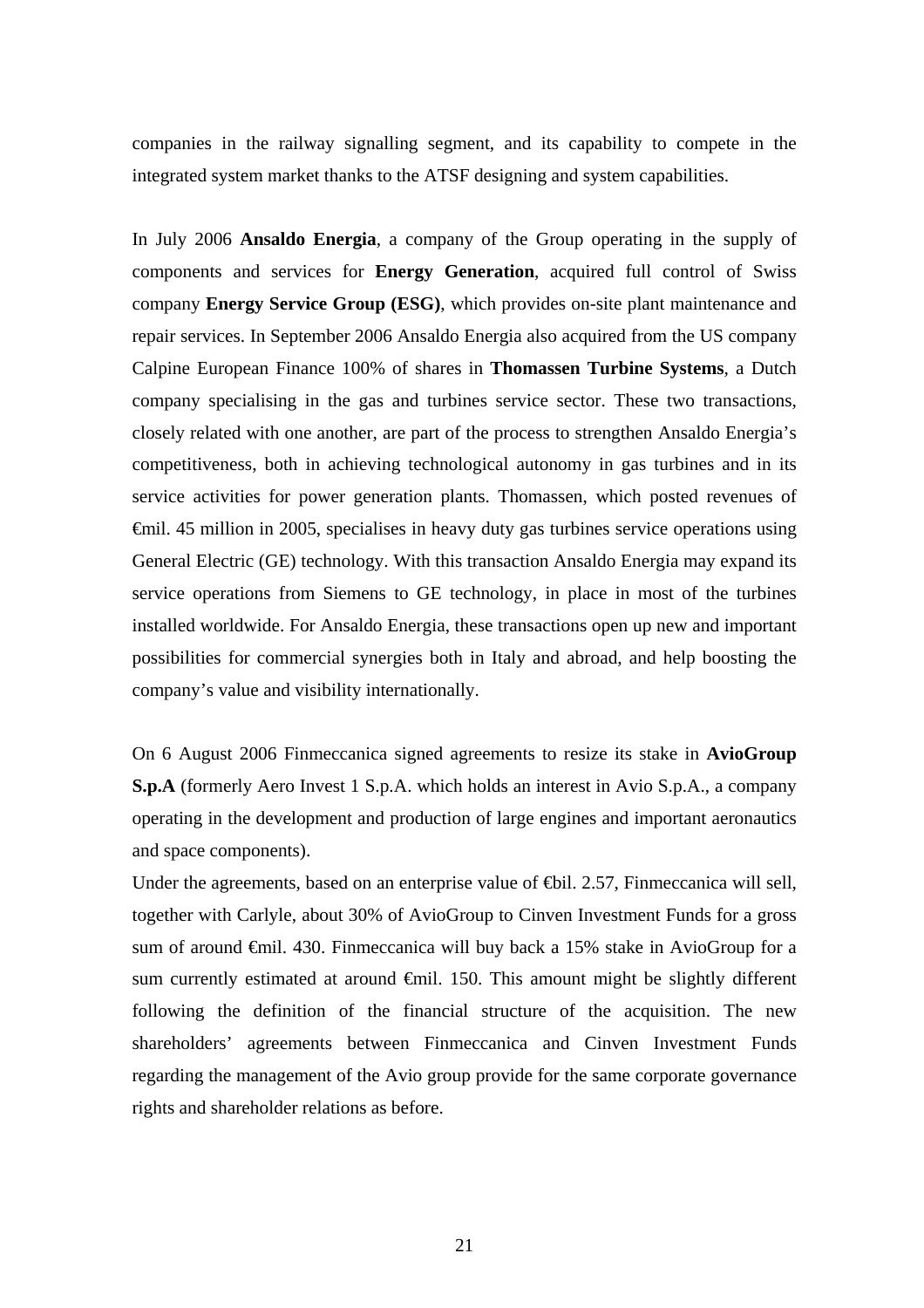On 25 September 2006 Finmeccanica confirmed to Cinven Investment Funds that it is to sell 15% of AvioGroup. The transaction is expected to be completed in the next few weeks, as all the conditions precedent are met.

In October 2006 **Finmeccanica** signed a Memorandum of Understanding with **Russian railways** to co-operate in the production, sale and technical assistance of rolling stock and rail infrastructure. This agreement is part of the Group's co-operation with Russian companies, and lays the foundations for a series of industrial partnerships. Given growing demand of rolling stock and high-speed facilities in Russia and in other CIS markets, the companies of the Finmeccanica Group specifically operating in the railway sector will be able to enhance their industry and product expertise. This might potentially affect the priority development programmes of Italian railways.

Some of the Group companies changed their business name during the year. Specifically: Aermacchi S.p.A. changed its name to Alenia Aermacchi S.p.A, Officine Aeronavali Venezia S.p.A. to Alenia Aeronavali S.p.A., S.I.A.- Società Italiana Avionica S.p.A. to Alenia SIA S.p.A. and Selex Composite S.p.A. to Alenia Composite S.p.A..

#### **Financial transactions**

In the first nine months of 2006 Finmeccanica carried out no transaction on the capital markets. As a result, there was no substantial change in bond debt, which stood at around €mil. 1,755 (under IAS/IFRS). The average term of maturity is 9.2 years.

Below is a list of bonds at 30 September 2006 including the transactions placed on the market by the investee Finmeccanica Finance S.A.:

| <b>Issuer</b> | Year of<br>issue | <b>Maturity</b> | Amount<br>' <del>G</del> nil) | Yearly<br>coupon | Type of offer          | <b>IAS</b> values<br>Gmil. | (5) |
|---------------|------------------|-----------------|-------------------------------|------------------|------------------------|----------------------------|-----|
|               |                  |                 |                               |                  |                        |                            |     |
| Finmeccanica  |                  |                 |                               |                  |                        |                            |     |
| Finance S.A.  | 1997             | 16-Jan-07       | <sub>6</sub>                  | $3.30\%$         | Japanese institutional | 6                          |     |
| Finmeccanica  |                  |                 |                               |                  |                        |                            |     |
| Finance S.A.  | 2002             | $30$ -Dec-08    | 297                           | Variable         | Italian retail         | 295                        |     |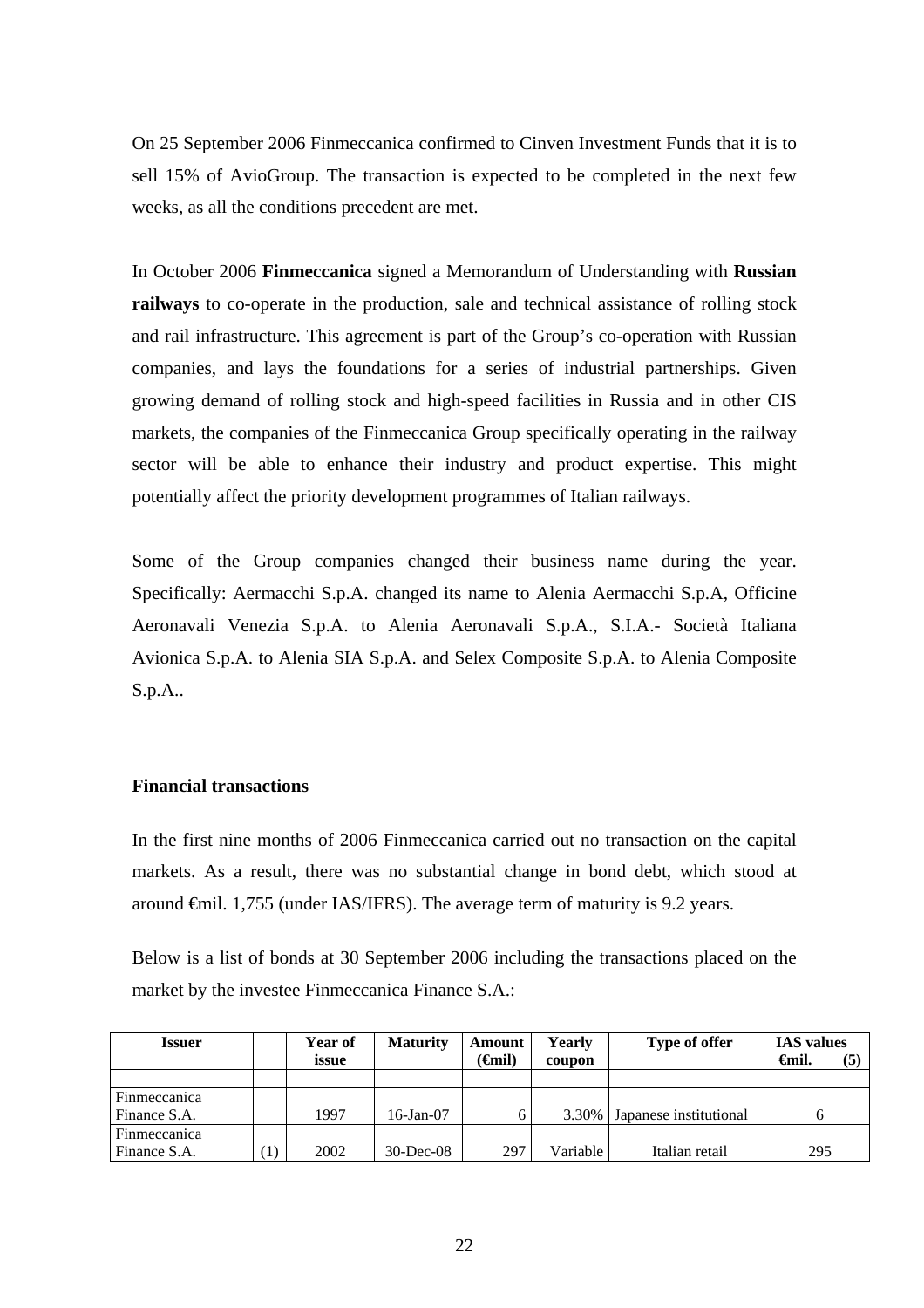| Finmeccanica<br>Finance S.A. | (2) | 2003 | $8-Au\epsilon-10$ | 501 | 0.375% | European institutional | 428 |
|------------------------------|-----|------|-------------------|-----|--------|------------------------|-----|
| Finmeccanica                 |     |      |                   |     |        |                        |     |
| Finance S.A.                 | (3) | 2003 | $12$ -Dec-18      | 500 | 5.75%  | European institutional | 519 |
| Finmeccanica S.p.A.          | (4) | 2005 | 24-Mar-25         | 500 | 4.875% | European institutional | 507 |

- (1) Bonds exclusively offered to the public in Italy and listed on the TLX market, which is managed by Trading Lab Banca S.p.A. – Unicredito Italiano Group. Issued as part of the Euro Medium Term Notes ('EMTN') programmes for a maximum  $\bigoplus$ il. 2, the bonds are governed by a specific Italian regulation. Transaction authorised pursuant to Article 129 of Legislative Decree no. 385/93. Prospectus filed with CONSOB on 4 December 2002 (authorisation notified with note no. 2079342/3.12.02)
- (2) Exchangeable bonds with a maximum number of 20,000,000 shares in STMicroelectronics N.V. (STM) at a conversion price of  $\epsilon$ 25.07 per share. Starting from the third anniversary of the issue, Finmeccanica Finance can ask for the loan to be converted if the average price recorded during the 30 working days prior to the date of notice to bond-holders exceeds 125% of the conversion price. At the maturity date Finmeccanica Finance can repay in cash or, upon prior notice to be given with at least 15 working days, through a combination of STM shares valued at the average prices recorded in the prior 5 working days.. Transaction authorised pursuant to Article 129 of Legislative Decree no. 385/93. Bonds are listed on the Luxembourg Stock Exchange.
- (3) Bonds issued as part of the EMTN programmes for a maximum of €bil. 2. The entire issue was converted from a fixed-rate issue to a floating-rate one for the first two years of the loan. The transaction was authorised pursuant to Article 129 of Legislative Decree no. 385/93. Bonds listed on the Luxembourg Stock Exchange.

 Rate transactions were made on these bonds and led to benefit throughout 2005 from low floating rates with an effective cost of some 3.25%. During 2006 the effective cost of the loan was again at a rate equal to the average value of some 5.80%.

- (4) Bonds issued as part of the EMTN programmes for a maximum of  $\bigoplus$ il. 2. The transaction was authorised pursuant to Article 129 of Legislative Decree no. 385/93. Bonds listed on the Luxembourg Stock Exchange. Some rate transactions were made to optimise collection costs.
- (5) The difference between the face value of bonds and book value is due to interest rates being classified as to increase debt and to discounts being recognised to decrease debt. As regards the issue of Exchangeable bonds in (2) above, IAS 39 provides for the separation of the financial debt component and the call option sold. The debt component is measured by applying the market interest rate at the issue date in place of the nominal interest rate, while the option component, excluded from the financial position, is subject to periodic measurement at fair value. At 30 September 2006 this valuation method led to posting a debt <del>€</del>mil 73 less than the face value of the bond; this differential will gradually come down as the maturity date draws near.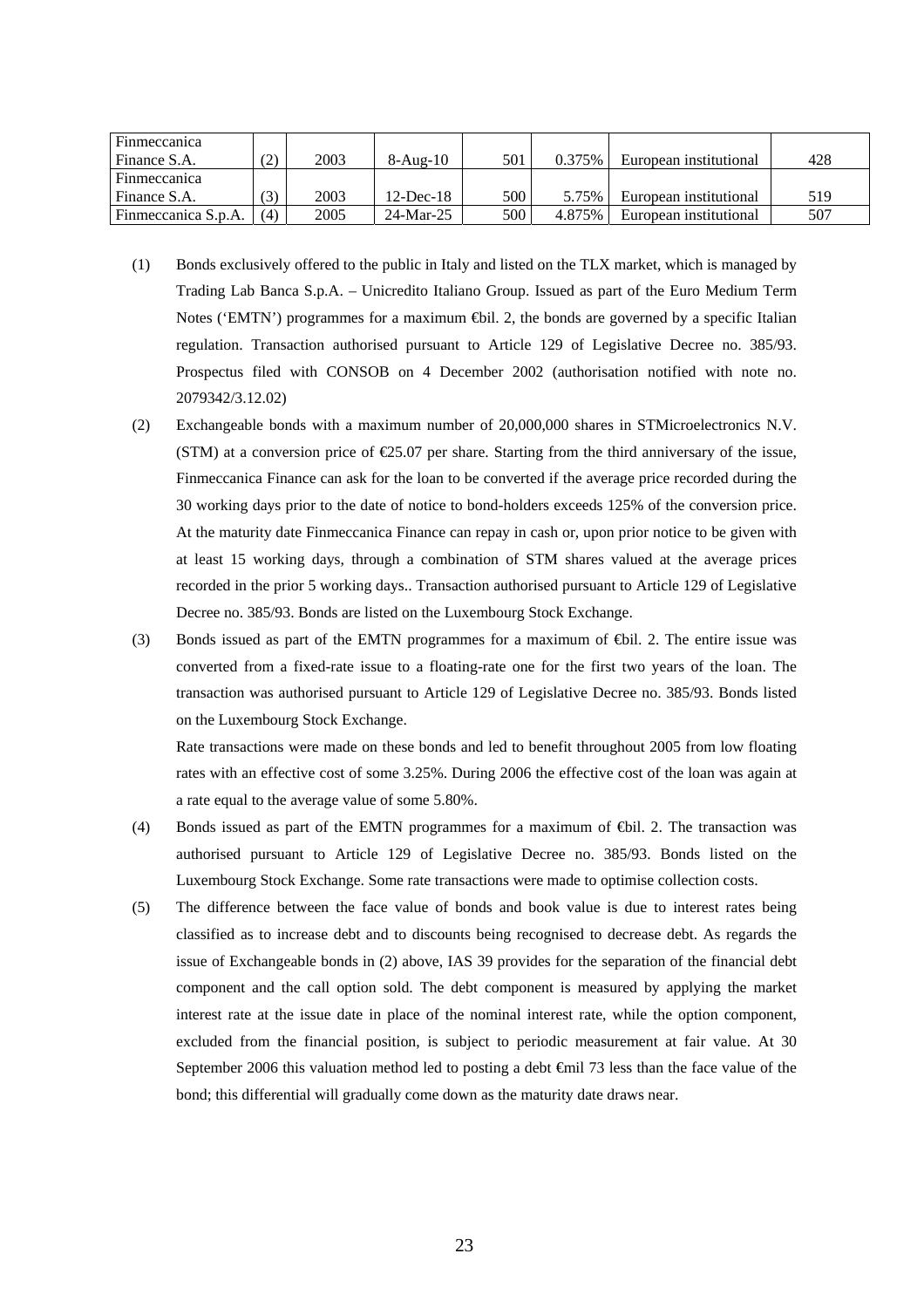All the bond issues of Finmeccanica Finance S.A. are irrevocably and unconditionally secured by Finmeccanica S.p.A.

All the bonds above are governed by regulations with standard legal clauses for this type of company transactions. In the case of the Finmeccanica issues, these clauses do not require any commitment for specific financial parameters (financial covenants) but require negative pledge and cross default clauses.

Based on negative pledge clauses, issuers Finmeccanica Finance S.A., Finmeccanica S.p.A. and their Material Subsidiaries (companies whose issuer or guarantor owns more than 50% of share capital or represent at least 10% of total revenues) are expressly and specifically prohibited from creating guarantees to secure financial transactions to the partial benefit of one or more creditors, without prejudice to the generalities of the foregoing. Exceptions to this prohibition are securitisation and, starting from July 2006, the creation of assets for the use indicated in Article 2447 bis and ff. of the Italian Civil Code.

All Finmeccanica S.p.A. and Finmeccanica Finance S.A. bonds were given a mediumterm financial credit rating by the three international rating agencies: Moody's Investors Service, Fitch and Standard and Poor's. More specifically, at the reporting date these credit ratings were A3 (Moody's) and BBB (Fitch and Standard and Poor's), both with stable outlook. During the prior year Moody's credit rating improved from Baa2 to A3, in part due to a review of the Agency's methods.

As part of the centralisation of its financial operations, Finmeccanica S.p.A. has cash loans and endorsement loans facilities sufficient to meet the Group needs. Specifically, it holds a medium-term revolving credit line of €mil. 1,200 agreed in 2004 with a pool of national and foreign banks, whose interest rates and maturity (current maturity 2010 with an option for extension of two further years) improved during the prior year, thanks in part to the improved credit rating above. This transaction is also governed by negative pledge clauses, which have been illustrated above. At 30 September 2006 €mil. 150 was drawn down from such credit line. Finmeccanica also has additional short-term, credit lines, for cash loans, amounting to around  $\oplus$ mil. 1,200 of which  $\oplus$ mil. 900 is unconfirmed and around  $\epsilon$ mil. 300 is confirmed; at 30 September 2006 around  $\epsilon$ mil. 240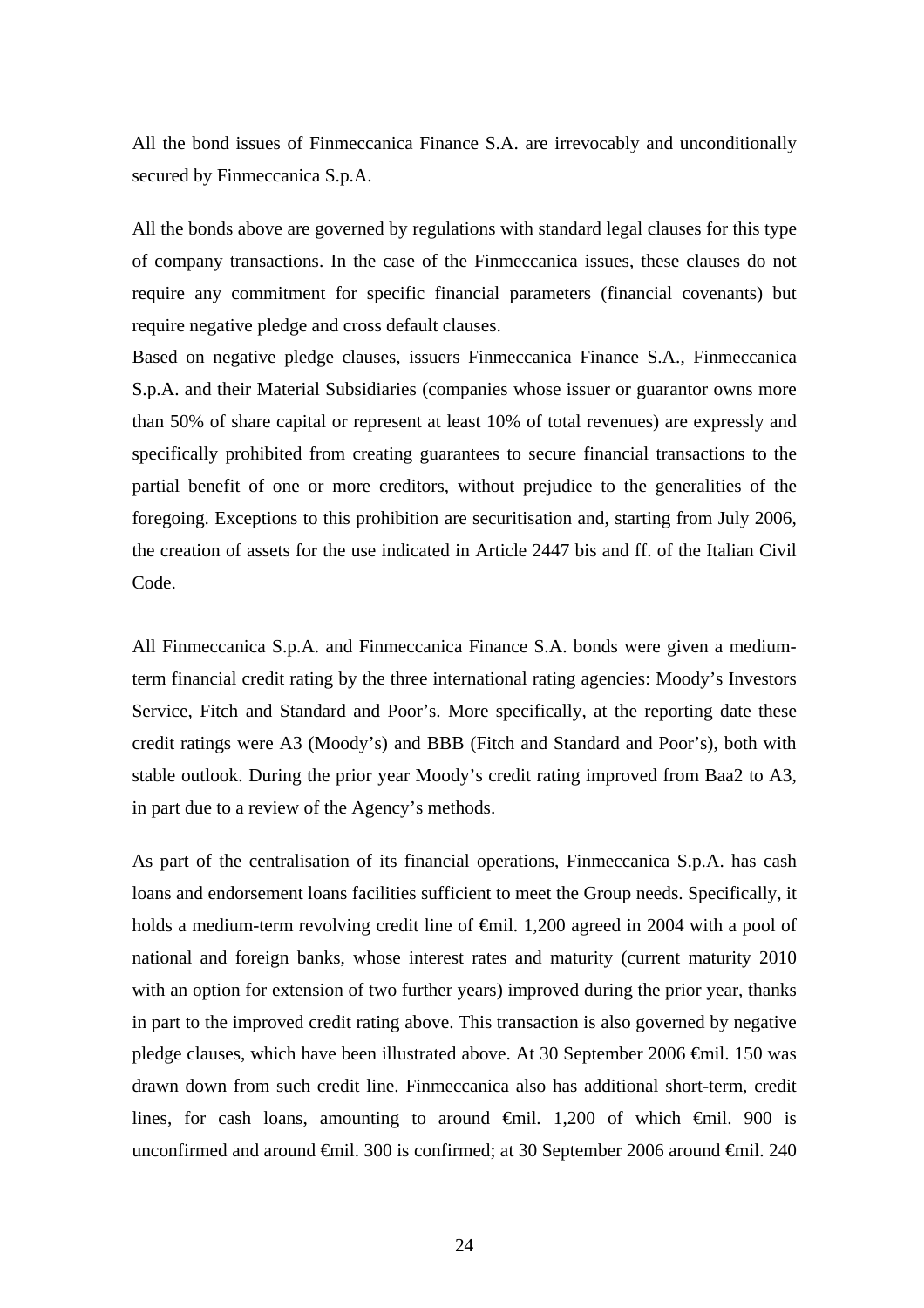was drawn down from such credit lines. There are also unconfirmed endorsement loan lines of around €mil. 1,800.

On 21 July 2006, the EMTN bond-issue programme was extended for an additional 12 months, for a maximum of  $\bigoplus$ il. 2, under which the issues described in notes (1), (3) and (4) were carried out.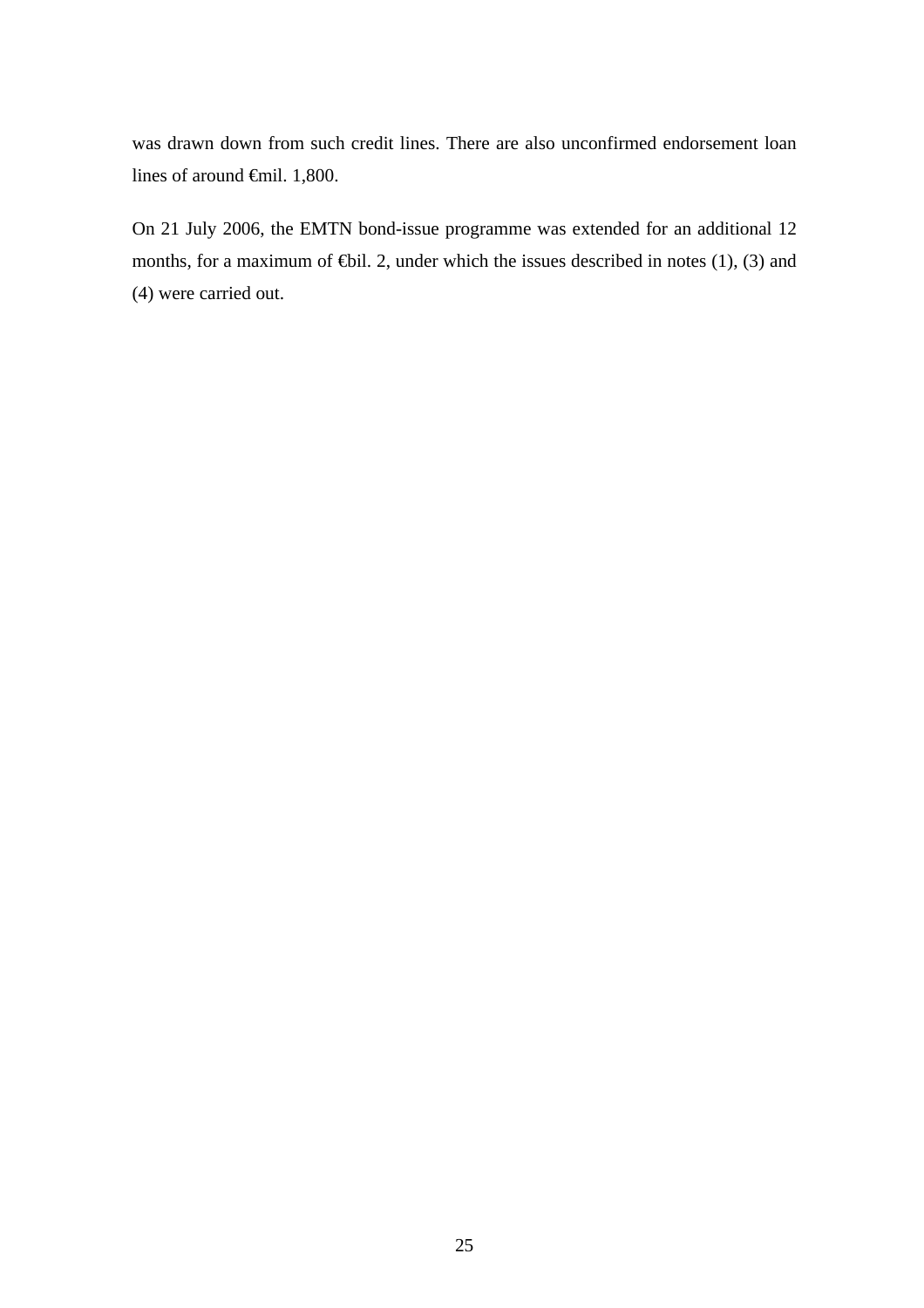# **Group financial statements**

## **I. ACCOUNTING STATEMENTS**

# **Income Statement**

|                                                                   | Nine months ended 30<br>September |         | Three months ended 30<br>September |       | $\overline{I^{st}}$ quarter |
|-------------------------------------------------------------------|-----------------------------------|---------|------------------------------------|-------|-----------------------------|
|                                                                   | 2006                              | 2005    | 2006                               | 2005  | 2006                        |
| $(\epsilon mil.)$                                                 |                                   |         |                                    |       |                             |
| Revenue                                                           | 8,524                             | 7,298   | 2,818                              | 2,572 | 5,706                       |
| Changes in inventories of work in progress,                       |                                   |         |                                    |       |                             |
| semi-finished and finished goods                                  | 383                               | 256     | 124                                | 19    | 259                         |
| Other operating revenue                                           | 311                               | 242     | 75                                 | 42    | 233                         |
| Costs for purchases                                               | (3,264)                           | (2,572) | (1,096)                            | (906) | (2,168)                     |
| Costs for services                                                | (2,526)                           | (2,195) | (854)                              | (705) | (1,673)                     |
| Personnel costs                                                   | (2,484)                           | (2,162) | (769)                              | (721) | (1,712)                     |
| Depreciation, amortisation and impairment                         | (288)                             | (257)   | (100)                              | (90)  | (187)                       |
| Other operating costs                                             | (234)                             | (224)   | (45)                               | (60)  | (189)                       |
| (-) Capitalisation of internal construction costs                 | 50                                | 20      | 14                                 | 5     | 36                          |
|                                                                   | 472                               | 406     | 167                                | 156   | 305                         |
| Financial income                                                  | 709                               | 292     | 65                                 | 34    | 644                         |
| Financial expense                                                 | (385)                             | (357)   | (127)                              | (58)  | (259)                       |
| Effect of accounting for equity investments<br>with equity method | (9)                               | (24)    | 1                                  | (1)   | (10)                        |
|                                                                   |                                   |         |                                    |       |                             |
| Profit (loss) before taxes and the effect of                      |                                   |         |                                    |       |                             |
| discontinued operations                                           | 787                               | 317     | 106                                | 131   | 680                         |
| Income taxes                                                      | (174)                             | (137)   | (69)                               | (55)  | (105)                       |
| Loss associated with discontinued operations                      | (1)                               |         |                                    |       |                             |
| Net profit                                                        | 612                               | 180     | 37                                 | 76    | 575                         |
| . Group                                                           | 594                               | 172     | 30                                 | 73    | 564                         |
| . Minority interests                                              | 18                                | 8       | 7                                  | 3     | 11                          |
| <b>Earnings per share</b>                                         |                                   |         |                                    |       |                             |
| <b>Basic</b>                                                      | 1.40                              | 0.43    | 0.07                               | 0.18  | 1.33                        |
| Diluted                                                           | 1.40                              | 0.49    | 0.07                               | 0.17  | 1.32                        |
| Earnings per share net of discontinued operations                 |                                   |         |                                    |       |                             |
| <b>Basic</b>                                                      | 1.40                              | 0.43    | 0.07                               | 0.18  | 1.33                        |
| Diluted                                                           | 1.40                              | 0.49    | 0.07                               | 0.17  | 1.32                        |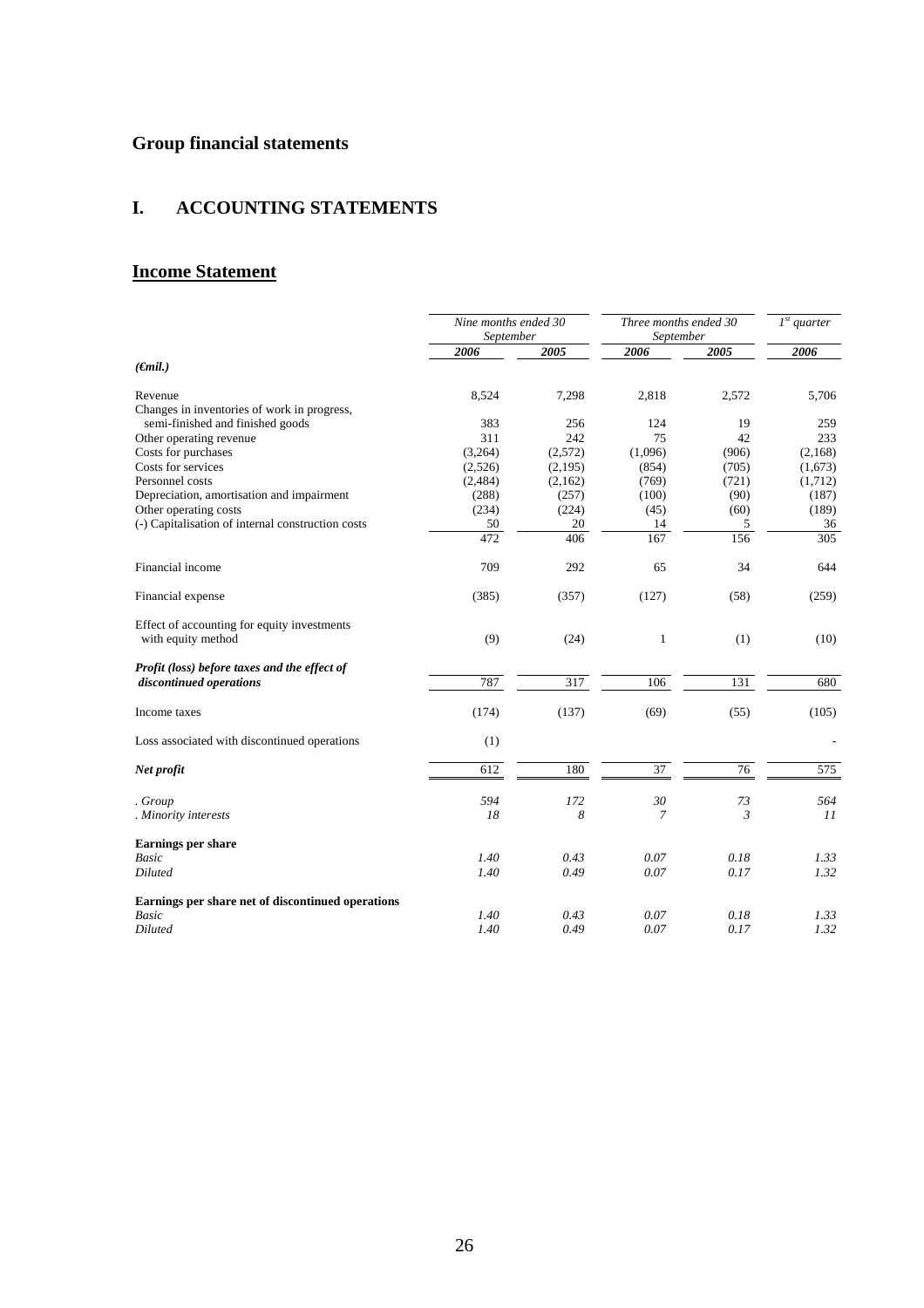# **Balance Sheet**

| €mil.                                        | 30-Sep-06 | 31-Dec-05 | 30-Sep-05 | 30-Jun-06 |  |
|----------------------------------------------|-----------|-----------|-----------|-----------|--|
| Non-current assets                           |           |           |           |           |  |
| Intangible assets                            | 4,185     | 3,596     | 3,765     | 4,102     |  |
| Property, plant and equipment                | 2,623     | 2,506     | 2,415     | 2,564     |  |
| Investment properties                        | 3         | 2         | 2         | 3         |  |
| Equity investments                           | 173       | 138       | 137       | 164       |  |
| Financial assets at fair value               | 816       | 906       | 856       | 751       |  |
| Securities held to maturity                  | 2         | ÷.        | 1         |           |  |
| Receivables                                  | 107       | 122       | 117       | 107       |  |
| Deferred tax assets                          | 383       | 397       | 321       | 386       |  |
| Other assets                                 | 4         | 4         | 10        | 5         |  |
|                                              | 8,296     | 7,671     | 7,624     | 8.082     |  |
| Current assets                               |           |           |           |           |  |
| Inventories                                  | 6,127     | 5,511     | 5,281     | 5,910     |  |
| Contract work in progress                    | 2,893     | 2,538     | 2,909     | 2,756     |  |
| Trade receivables                            | 3,911     | 3,600     | 3,623     | 3,711     |  |
| Financial assets at fair value               | 20        | 20        | 19        | 20        |  |
| Securities held to maturity                  |           |           |           |           |  |
| Tax receivables                              | 366       | 364       | 442       | 366       |  |
| Financial receivables                        | 338       | 460       | 375       | 414       |  |
| Other assets                                 | 565       | 532       | 674       | 564       |  |
| Cash and cash equivalents                    | 422       | 1.061     | 438       | 680       |  |
|                                              | 14,642    | 14,086    | 13,761    | 14,421    |  |
| Non-current assets held for sale             | 126       | 120       | 10        | 135       |  |
| <b>Total</b> assets                          | 23,064    | 21,877    | 21,395    | 22,638    |  |
| Shareholders' equity                         |           |           |           |           |  |
| Share capital                                | 1,845     | 1,858     | 1,856     | 1,845     |  |
| Other reserves                               | 3,029     | 2,586     | 2,339     | 2,903     |  |
| Group shareholders' equity                   | 4,874     | 4,444     | 4,195     | 4,748     |  |
|                                              |           |           |           |           |  |
| Shareholders' equity of minority interests   | 75        | 154       | 443       | 67        |  |
| Total shareholders' equity                   | 4,949     | 4,598     | 4,638     | 4,815     |  |
| Non-current liabilities                      |           |           |           |           |  |
| <b>Borrowings</b>                            | 1,985     | 1,975     | 2,050     | 1,957     |  |
| Severance pay and other employee liabilities | 1,151     | 1,114     | 1,116     | 1,139     |  |
| Provisions for risks and charges             | 424       | 423       | 472       | 428       |  |
| Deferred tax liabilities                     | 182       | 101       | 96        | 184       |  |
| Other liabilities                            | 346       | 380       | 346       | 349       |  |
|                                              | 4,088     | 3,993     | 4,080     | 4,057     |  |
| Current liabilities                          |           |           |           |           |  |
| Advances from customers                      | 4,662     | 4,389     | 3,957     | 4,581     |  |
| Trade payables                               | 3,202     | 3,431     | 2,930     | 3,226     |  |
| <b>Borrowings</b>                            | 979       | 666       | 1,027     | 619       |  |
| Tax payables                                 | 290       | 268       | 246       | 301       |  |
| Provisions for risks and charges             | 476       | 523       | 588       | 496       |  |
| Other liabilities                            | 4,338     | 3,917     | 3,929     | 4,454     |  |
|                                              | 13,947    | 13,194    | 12,677    | 13,677    |  |
|                                              |           |           |           |           |  |
| Liabilities directly correlated with assets  |           |           |           |           |  |
| held for sale                                | 80        | 92        |           | 89        |  |
| Total liabilities                            | 18,115    | 17,279    | 16,757    | 17,823    |  |
|                                              |           |           |           |           |  |
| Total liabilities and shareholders' equity   | 23,064    | 21,877    | 21,395    | 22,638    |  |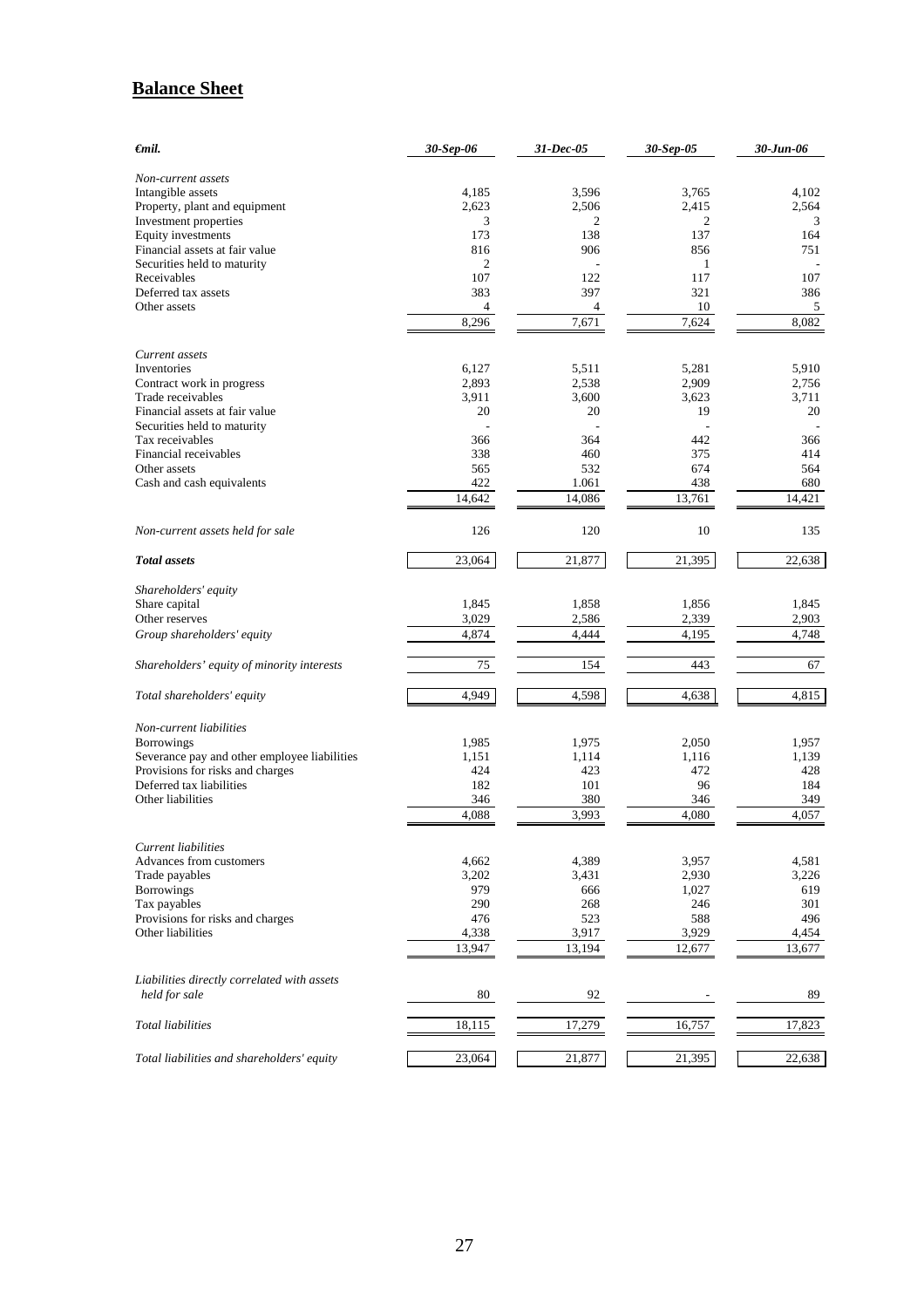# **Cash flow statement**

|                                                                                   | For the 9 months<br>ended<br>30 September |       |  |
|-----------------------------------------------------------------------------------|-------------------------------------------|-------|--|
| $\epsilon$ mil.                                                                   | 2006                                      | 2005  |  |
|                                                                                   |                                           |       |  |
| Cash flow from operating activities:<br>Gross cash flow from operating activities | 811                                       | 710   |  |
|                                                                                   |                                           |       |  |
| Changes in working capital                                                        | (1,221)                                   | (887) |  |
| Changes in other operating assets and liabilities, taxes and financial expense    | (330)                                     | 682   |  |
| Cash flow used for operating activities                                           | (740)                                     | 505   |  |
| Cash flow from investing activities:                                              |                                           |       |  |
| Investments in property, plant and equipment and intangible assets                | (430)                                     | (240) |  |
| Disposals of property, plant and equipment and intangible assets                  | 60                                        | 32    |  |
| Received from Ansaldo STS public offering                                         | 458                                       |       |  |
| Acquisitions of companies, net of cash acquired                                   | (206)                                     | (642) |  |
| Other investing activities                                                        | 112                                       | 68    |  |
| Cash flow used for investing activities                                           | (6)                                       | (782) |  |
| Cash flow from financing activities:                                              |                                           |       |  |
| Share capital increases                                                           | 20                                        | 4     |  |
| Dividends paid to shareholders of the Group Parent                                | (211)                                     | (110) |  |
| Dividends paid to minority shareholders                                           | (3)                                       | (1)   |  |
| Net change in other financial payables                                            | 303                                       | (231) |  |
| Cash flow used for financing activities                                           | 109                                       | (338) |  |
|                                                                                   |                                           |       |  |
| Net decrease in cash and cash equivalents                                         | (637)                                     | (615) |  |
| <b>Translation differences</b>                                                    | (2)                                       | 8     |  |
| Cash and cash equivalents at 1 January                                            | 1,061                                     | 2,055 |  |
| Cash and cash equivalents at 30 September                                         | 422                                       | 438   |  |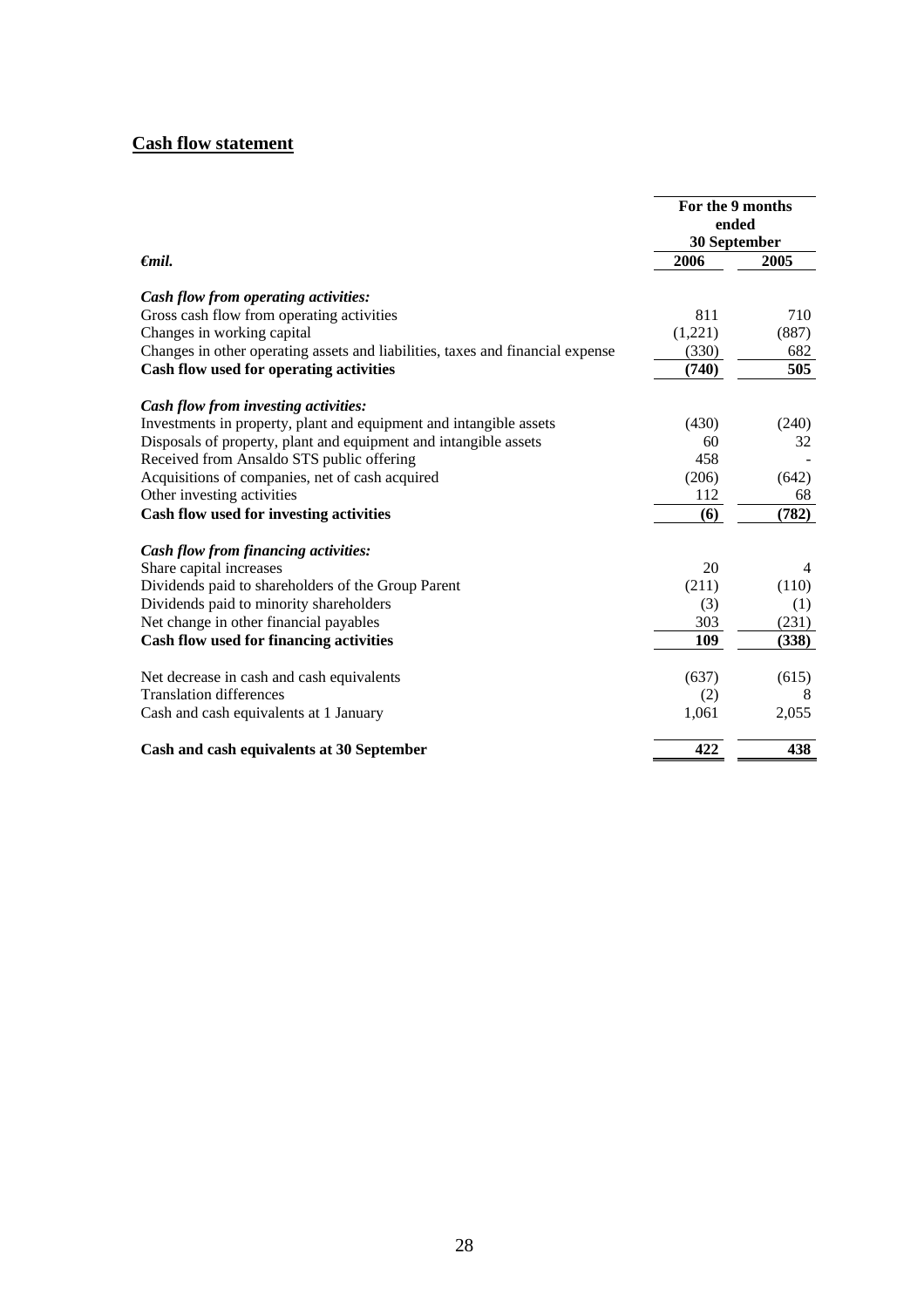#### **Statement of changes in shareholders' equity**

|                                                                                   | <b>Share</b><br>capital | <b>Retained</b><br>earnings and<br>consolidation<br>reserve | Other<br>reserves | <b>Total Group</b><br>shareholders'<br>equity | Shareholders'<br>equity of<br>minority<br>interests | <b>Total</b><br>shareholders'<br>equity |
|-----------------------------------------------------------------------------------|-------------------------|-------------------------------------------------------------|-------------------|-----------------------------------------------|-----------------------------------------------------|-----------------------------------------|
| <b></b> €mil.                                                                     |                         |                                                             |                   |                                               |                                                     |                                         |
| Shareholders' equity at 31 Dec 2004                                               | 1,856                   | 1,798                                                       | (27)              | 3,627                                         | 22                                                  | 3,649                                   |
|                                                                                   |                         |                                                             |                   |                                               |                                                     |                                         |
| Adoption of IAS 32: Treasury stock                                                | (1)                     |                                                             |                   | (1)                                           |                                                     | (1)                                     |
| Adoption of IAS 32 and IAS 39: other effects<br>Adoption of IFRS 2                |                         | 109<br>(5)                                                  | 418<br>5          | 527<br>$\boldsymbol{0}$                       |                                                     | 527<br>$\boldsymbol{0}$                 |
|                                                                                   | (1)                     | 104                                                         | 423               | 526                                           | $\boldsymbol{0}$                                    | 526                                     |
| Change in fair value of available-for-sale assets                                 |                         |                                                             |                   |                                               |                                                     |                                         |
| Change in fair value of cash-flow hedges and                                      |                         |                                                             | 46                | 46                                            |                                                     | 46                                      |
| transfers to the income statement<br>Repurchase of treasury stock                 |                         |                                                             | (56)              | (56)                                          |                                                     | (56)                                    |
| Net change in reserve for stock-option plans                                      | (1)                     |                                                             | 12                | (1)<br>12                                     |                                                     | (1)<br>12                               |
| <b>Translation differences</b>                                                    |                         |                                                             | 13                | 13                                            | (1)                                                 | 12                                      |
|                                                                                   | (1)                     | $\overline{0}$                                              | 15                | 14                                            | (1)                                                 | 13                                      |
| Dividends                                                                         |                         | (110)                                                       |                   | (110)                                         | (1)                                                 | (111)                                   |
| Share capital increases<br>Changes in scope of consolidation and other minor      | $\overline{4}$          | 9<br>(1)                                                    | $\sqrt{2}$        | 13<br>$\mathbf{1}$                            | 1<br>110                                            | 14<br>111                               |
| changes                                                                           |                         |                                                             |                   |                                               |                                                     |                                         |
| Net profit (loss) at 31 Dec 2005                                                  |                         | 373                                                         |                   | 373                                           | 23                                                  | 396                                     |
| Shareholders' equity at 31 Dec 2005                                               | 1,858                   | 2,173                                                       | 413               | 4,444                                         | 154                                                 | 4,598                                   |
|                                                                                   |                         |                                                             |                   |                                               |                                                     |                                         |
| Change in fair value of available-for-sale assets                                 |                         |                                                             | (90)              | (90)                                          |                                                     | (90)                                    |
| Change in fair value of cash-flow hedges and<br>transfers to the income statement |                         |                                                             | 77                | 77                                            |                                                     | 77                                      |
| Repurchase of treasury stock                                                      | (19)                    |                                                             |                   | (19)                                          |                                                     | (19)                                    |
| Net change in reserve for stock-option plans                                      |                         | $\mathfrak{2}$                                              | 8                 | 10                                            |                                                     | 10                                      |
| <b>Translation differences</b>                                                    |                         |                                                             | 22                | 22                                            | (3)                                                 | 19                                      |
|                                                                                   | (19)                    | $\overline{2}$                                              | 17                | $\overline{0}$                                | (3)                                                 | (3)                                     |
| Dividends                                                                         |                         | (211)                                                       |                   | (211)                                         | (3)                                                 | (214)                                   |
| Share capital increases<br>Changes in scope of consolidation and other minor      | 6                       | 14<br>27                                                    |                   | 20<br>27                                      | $\overline{c}$<br>(93)                              | 22<br>(66)                              |
| changes<br>Net profit (loss) at 30 Sep 2006                                       |                         | 594                                                         |                   | 594                                           | 18                                                  | 612                                     |
| Shareholders' equity at 30 Sep 2006                                               | 1,845                   | 2,599                                                       | 430               | 4,874                                         | 75                                                  | 4,949                                   |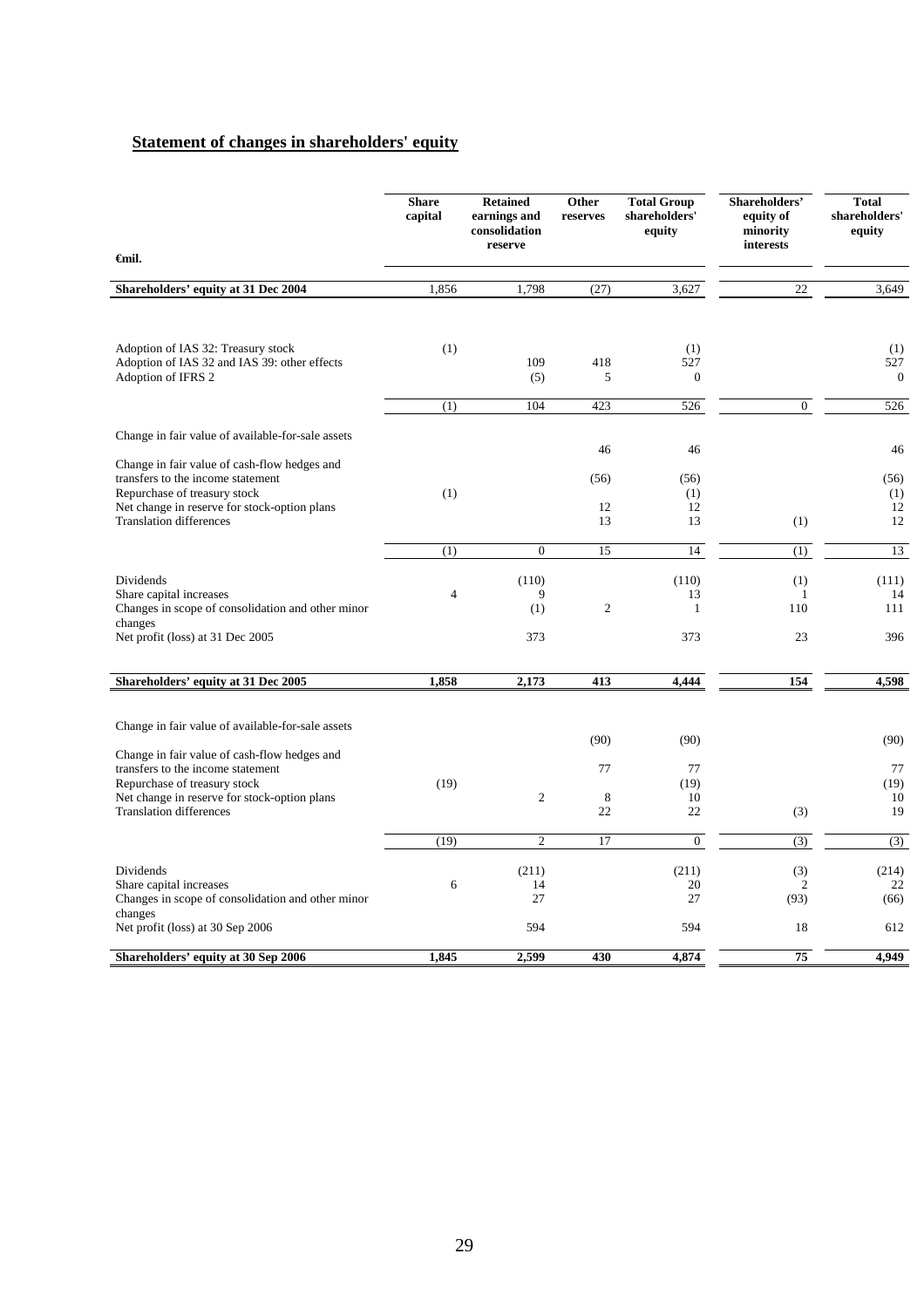#### **II. GENERAL INFORMATION**

The Finmeccanica Group is a major Italian high technology organisation. Finmeccanica S.p.A., the holding company responsible for guiding and controlling industrial and strategic operations, coordinates its subsidiaries (the Finmeccanica Group or, simply, the Group), which are especially concentrated in the fields of aeronautics and helicopters, space and defence. The Group also has important businesses in the energy and transport industries.

Finmeccanica is a company limited by shares based in Rome (Italy), at Piazza Monte Grappa 4, and is listed on the Milan stock market (S&P/MIB).

#### **III. FORM AND CONTENT**

The consolidated quarterly report of the Finmeccanica Group at 31 September 2006 was prepared in accordance with the international accounting standards (IFRSs) endorsed by the European Commission, supplemented by the relevant interpretations (Standing Interpretations Committee - SIC and International Financial Reporting Interpretations Committee - IFRIC) issued by the International Accounting Standard Board (IASB), as endorsed at the reporting date.

Specifically, the standards used are those that have been endorsed by the European Union and which are contained in the following EU regulations: nos. 1725/2003, 707/2004, 2236/2004, 2237/2004, 2238/2004, 2086/2004, 211/2005, 1751/2005, 1864/2005, 1910/2005, 2106/2005 and 108/2006.

All figures are shown in millions of euros unless otherwise indicated.

Preparation of the quarterly report required management to make certain estimates. The main areas affected by estimates or assumptions of particular importance or that have significant effects on the balances shown are described in Section 5.

The quarterly report at 30 September 2006, which was prepared in accordance with IFRSs, was not audited.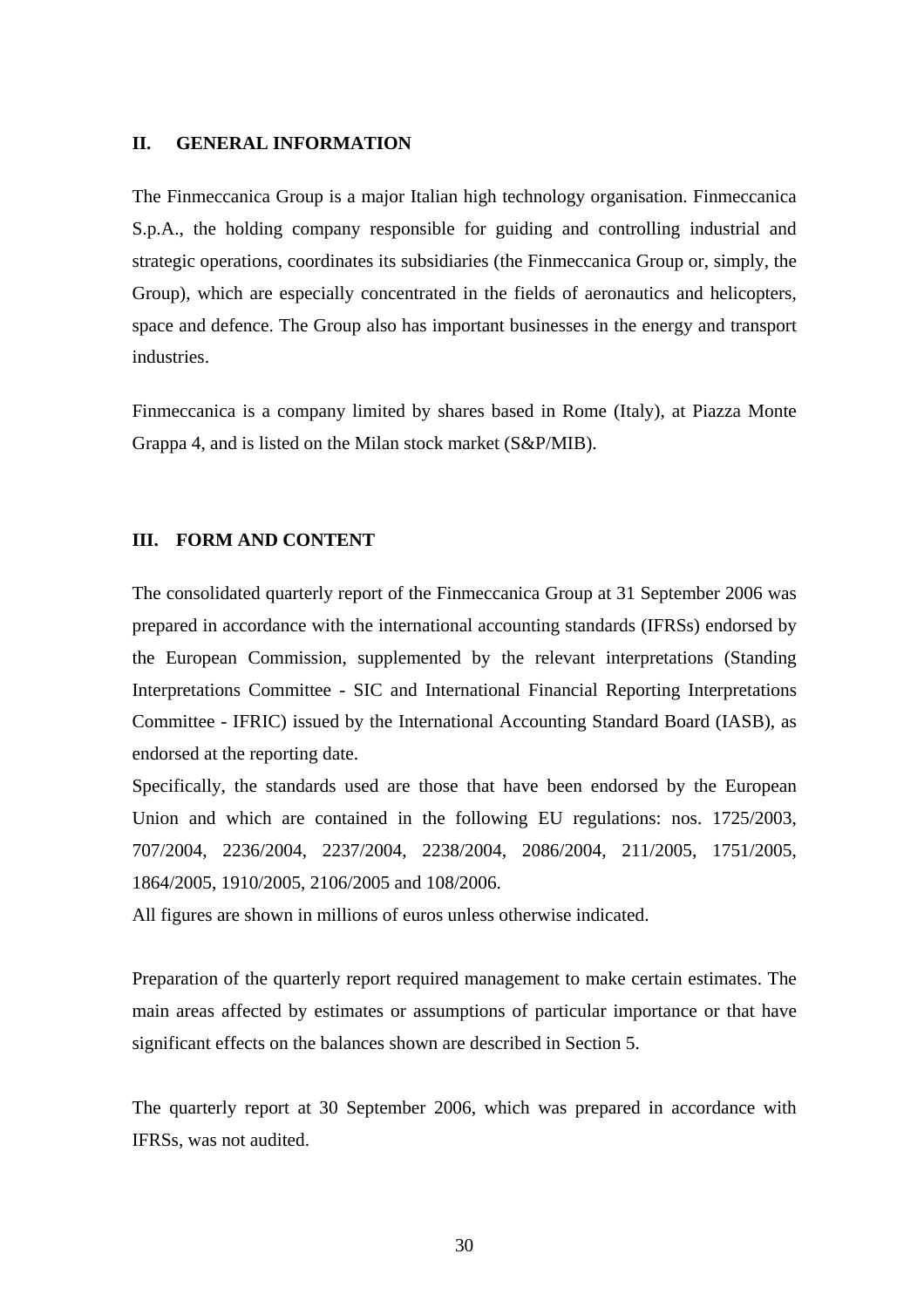#### **IV. ACCOUNTING STANDARDS ADOPTED**

#### *IV.1 Standards and scope of consolidation*

This quarterly report at 30 September 2006 includes the statements of the companies/entities included in the scope of consolidation ('consolidated entities'), which have been prepared in accordance with the IFRSs adopted by Finmeccanica Group.

#### **Subsidiaries and entities controlled jointly**

In particular, the entities over which Finmeccanica exercises a controlling power, either by directly or indirectly holding a majority of shares with voting rights or by exercising a dominant influence through the power to govern the financial and operating policies of an entity and obtain the related benefits regardless of the nature of the shareholding, have been consolidated on a line-by-line basis.

Not consolidated on a line-by-line basis are those entities which, because of the dynamics of their operations (e.g. consortia without shares and controlling interests in equity consortia which, by charging costs to their members, do not have their own financial results and the financial statements of which do not, net of intercompany assets and liabilities, have material balances) or their current status (e.g. companies that are no longer operational, have no assets or personnel, or for which the liquidation process appears to be essentially concluded), would be immaterial to the Group's situation in both quantitative and qualitative terms. These holdings have been consolidated using the equity method.

Participating interests in entities (including special-purpose entities) over which control is exercised jointly with other parties are consolidated proportionally (so as to incorporate only the value of the assets, liabilities, costs and income proportional to the percentage held without, therefore, including the holdings of the other parties).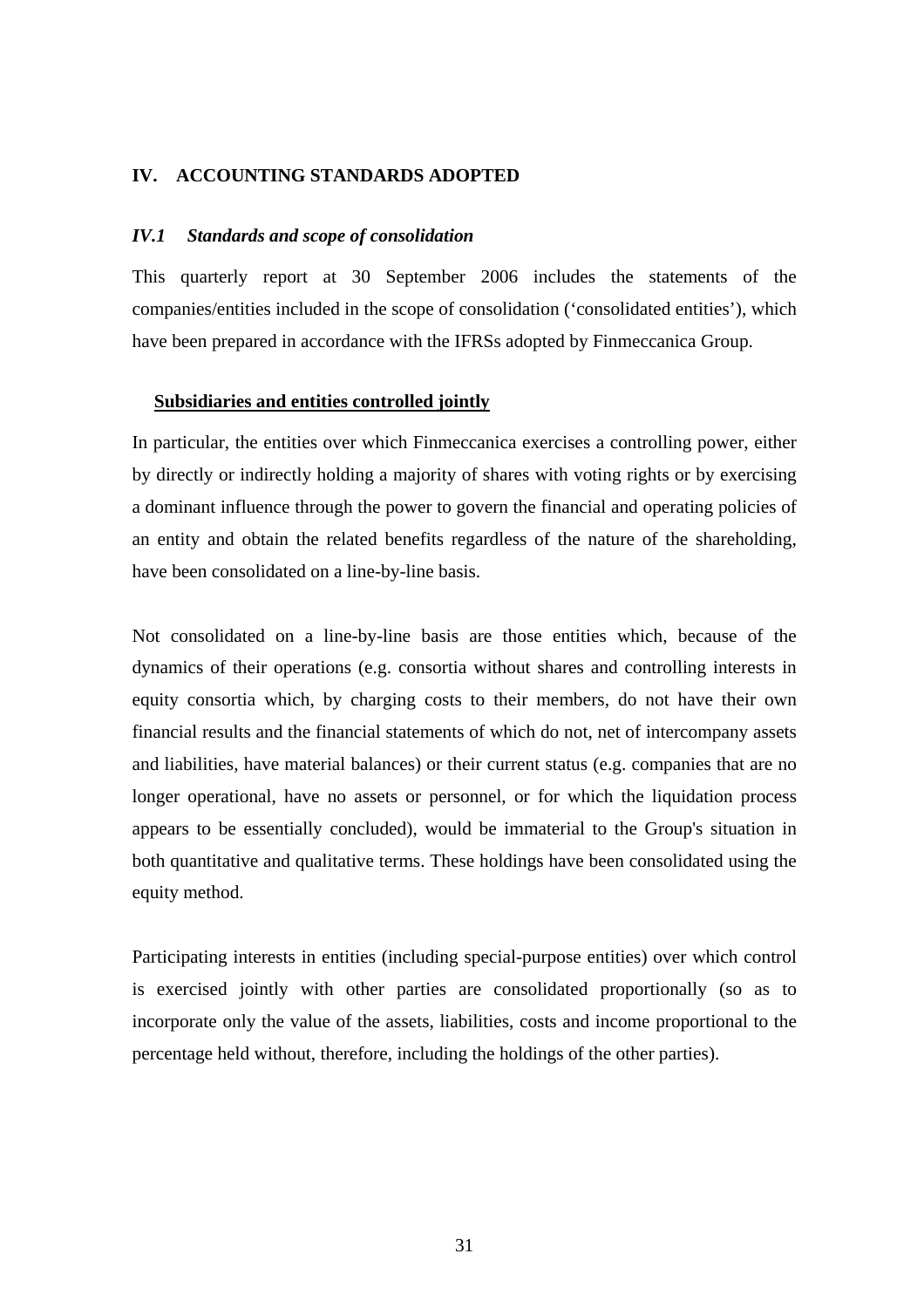All controlled entities are consolidated at the date on which control was acquired by the Group. The entities are removed from the consolidated financial statements at the date on which the Group relinquishes control.

Business combinations are recognised using the purchase method, whereby the acquirer purchases the equity and recognises all assets and liabilities, even if merely potential, of the acquired company. The cost of the transaction includes the fair value at the date of purchase of the assets sold, the liabilities assumed, the capital instruments issued, and all other incidental charges. Any difference between the cost of the transaction and the fair value at the date of purchase of the assets and liabilities is allocated to goodwill. In the event the process of allocating the purchase price should result in a negative difference, this difference is recorded as an expense immediately at the purchase date.

In the case of purchase of controlling stakes other than 100% stakes, goodwill is recognised only to the extent of the portion attributable to the Group Parent.

Amounts resulting from transactions with consolidated entities have been eliminated, particularly where related to receivables and payables outstanding at the end of the period, as well as interest and other income and expenses recorded on the income statements of these enterprises. Also eliminated are the net profits or losses posted between the consolidated entities along with their related tax adjustments.

The consolidated entities all close their financial years on 31 December. The quarterly report at 30 September 2006 was prepared based on the ending balances at 30 September.

#### **Other equity investments**

Investments in entities over which significant influence is exercised, which generally corresponds to a holding of between 20% and 50%, are accounted for either using the equity method or at fair value. In the case of the equity method, the value of the investment is in line with shareholders' equity adjusted, when necessary, to reflect the application of IFRSs, and includes the recognition of goodwill (net of impairments) calculated at the time of purchase, and to account for the adjustments required by the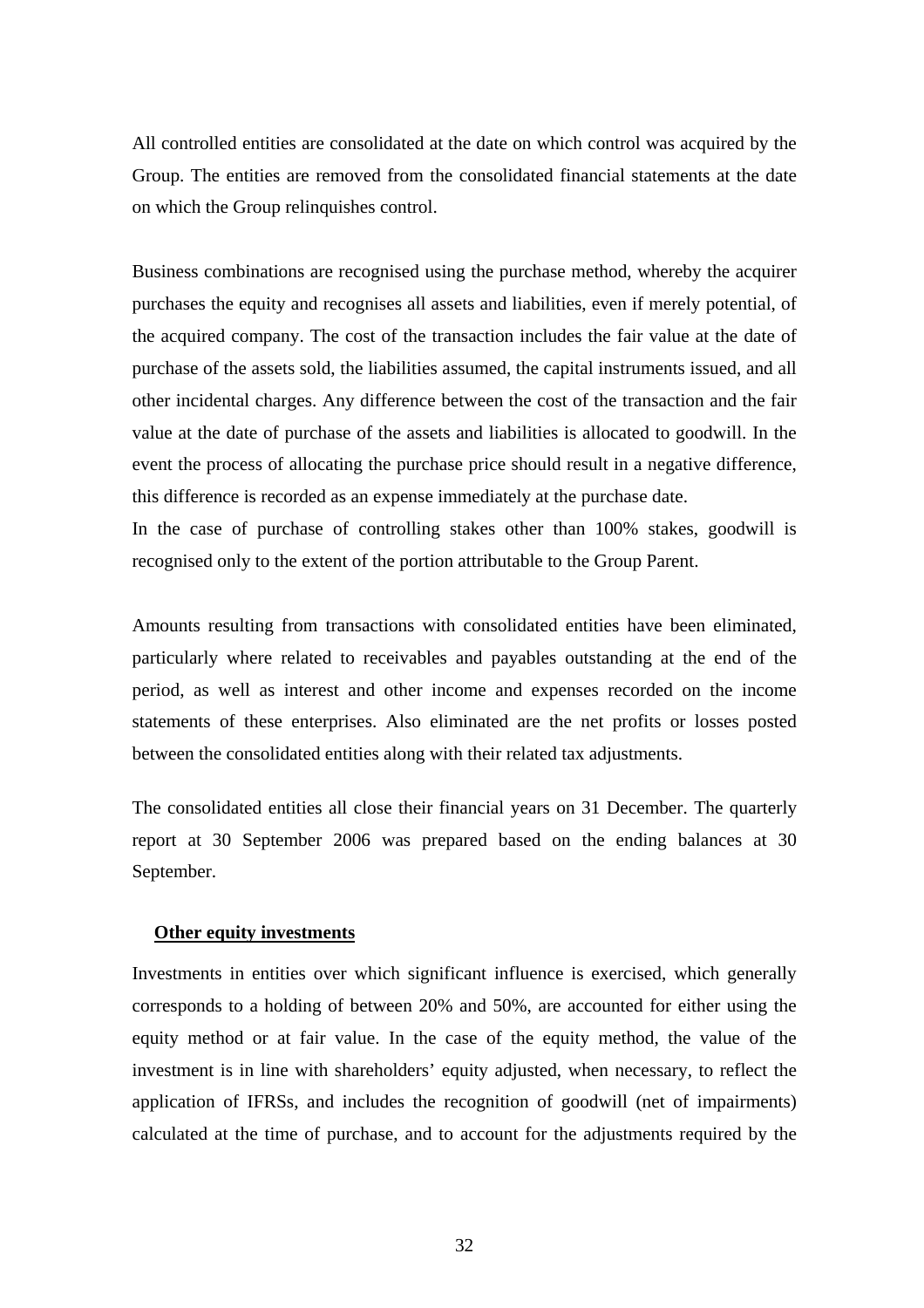standards governing the preparation of consolidated financial statements. Unrealised gains on transactions between the Group and its associates are eliminated to the extent of the Group's interest in the associates. Unrealised losses are also eliminated unless the transaction provides evidence of an impairment of the asset transferred.

Any value losses in excess of book value are recorded in the provision for risks on equity investments if there is an obligation to cover these losses.

The fair value of equity investments, in the event this method applies, is calculated based on the bid price of the last trading day of the month for which the IFRS report was prepared (in this case 29 September 2006).

#### *IV.2 Segment information*

The Group considers the organisation by industry to be 'primary', as company risks and benefits are influenced significantly by differences in the products and services provided, with the organisation by geographic area being 'secondary', as company risks and benefits are also significantly influenced by operating in different countries or different geographic areas.

#### *IV.3 Currency translation*

#### **Identification of the functional currency**

The balances of the financial statements of each Group entity are presented in the currency of the primary economy in which each enterprise operates (the functional currency). The quarterly financial statements for the Finmeccanica Group have been prepared in euros, which is the functional currency of the Group Parent.

#### **Translation of transactions denominated in a foreign currency**

Items expressed in a currency other than the functional currency, whether monetary (cash and cash equivalents, receivables or payables due in pre-set or measurable amounts, etc.) or non-monetary (advances to suppliers of goods and services, goodwill, intangible assets, etc.), are initially recognised at the exchange rate prevailing at the date on which the transaction takes place. Subsequently, the monetary items are translated into the functional currency based on the exchange rate at the reporting date, and any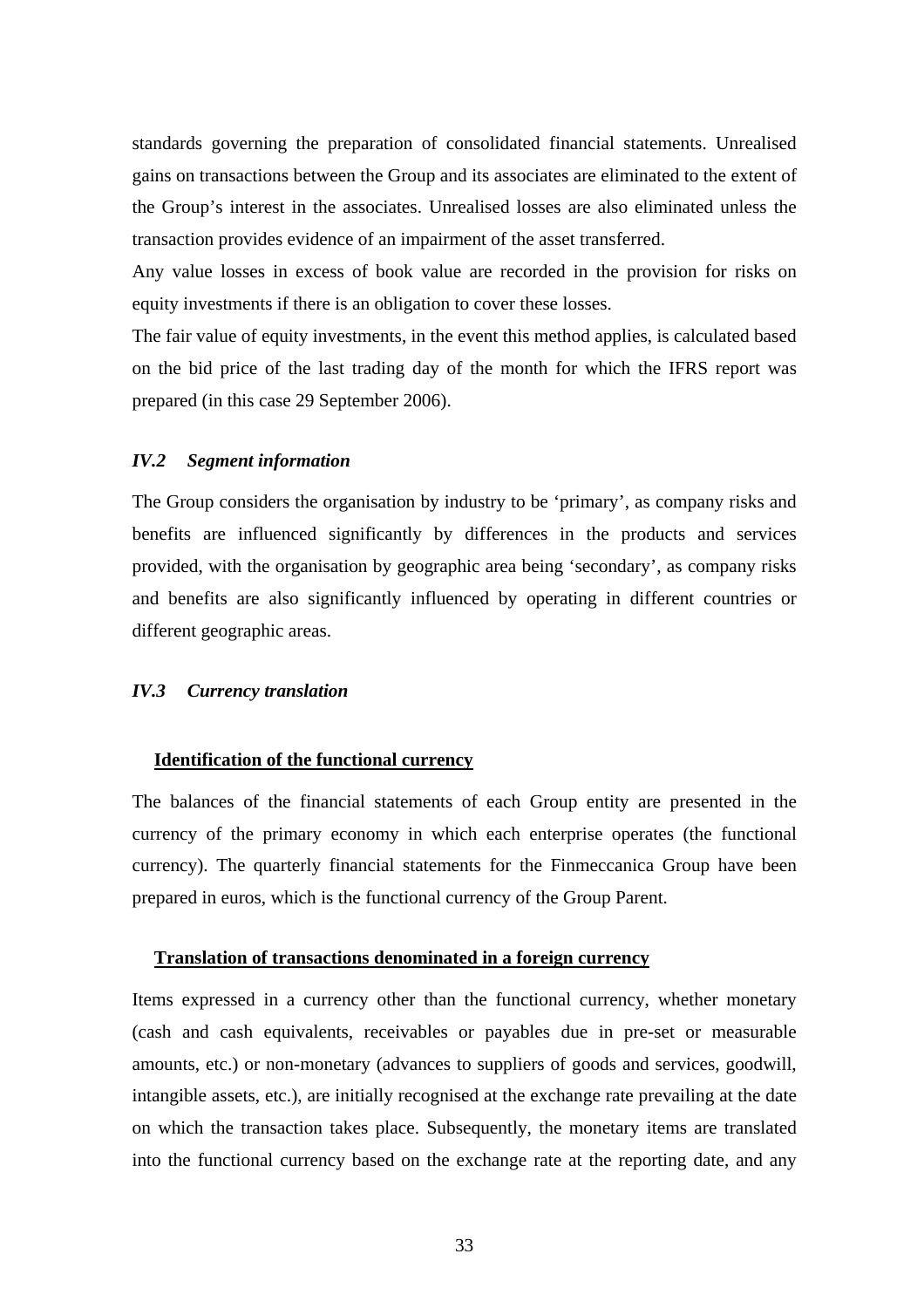differences resulting from this conversion are recognised in the income statement. Nonmonetary items continue to be carried at the exchange rate on the date of the transaction, except in situations where there is a persistent unfavourable trend in the exchange rate concerned. If this is the case, exchange differences are recognised in the income statement.

# **Translation of financial statements expressed in a currency other than the functional currency**

The rules for translating financial statements expressed in a foreign currency into the functional currency (except where the currency is that of a hyper-inflationary economy) are as follows:

- the assets and liabilities presented, even if solely for comparative purposes, are translated at the end-of-period exchange rate;
- costs and revenues, charges and income presented, even if solely for comparative purposes, are translated at the average exchange rate for the period in question, or at the exchange rate on the date of the transaction in the event this is significantly different from the average rate;
- the 'translation reserve' includes both the exchange rate differences generated by the translation of balances at a rate different from that at the close of the period and those that are generated by the translation of opening balances of shareholders' equity at a rate different from that at the close of the period.

Goodwill and adjustments to fair value related to the acquisition of a foreign entity are treated as assets and liabilities of the foreign entity and translated at the end-of-period exchange rate.

### *IV.4 Intangible assets*

Intangible assets are non-monetary items without physical form, but which can be clearly identified and generate future economic benefits for the company. They are carried at purchase and/or production cost, including directly related expenses allocated to them when preparing the asset for operations and net of accumulated amortisation (with the exception of intangibles with an indefinite useful life) and any impairments of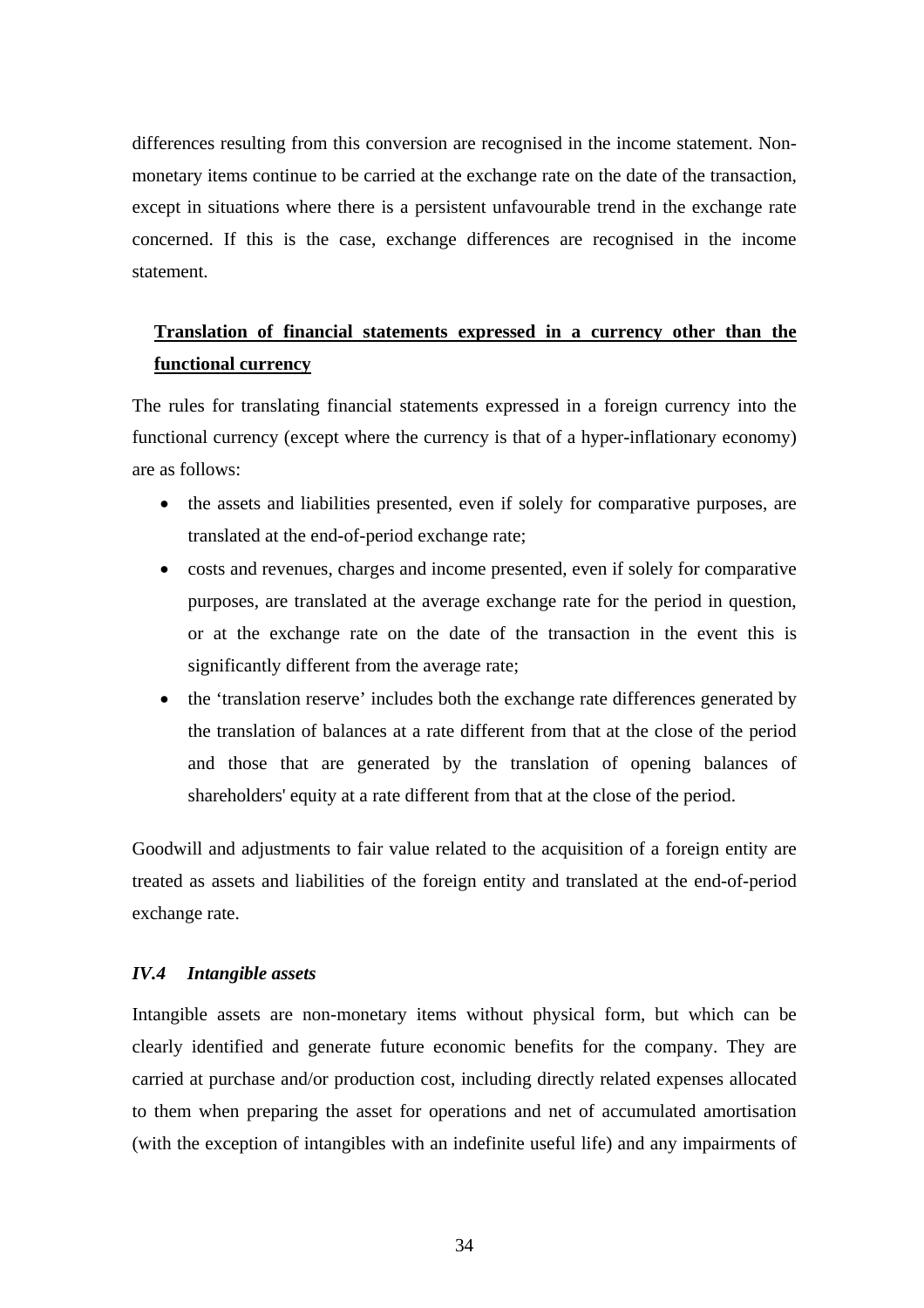value. Amortisation begins when the asset is available for use and is recognised systematically over its remaining useful life. In the period in which the intangible asset is recognised for the first time, the amortisation rate applied takes into account the period of actual use of the asset.

#### **Development costs**

This account includes costs related to the application of the results of research or other knowledge in a plan or a project for the production of materials, devices, processes, systems or services that are new or significantly advanced, prior to the start of commercial production or use, for which the generation of future economic benefits can be demonstrated. These costs are amortised over the entire period in which the future earnings are expected to be realised for the project itself. If such costs are reimbursed in whole or in part by the customer or fall within the scope of costs defined by Group standards as 'non-recurring costs', they are recognised under inventories (Section 5.1). Research costs, on the other hand, are expensed in the period in which they are incurred.

#### **Industrial patent and intellectual property rights**

Patents and intellectual property rights are carried at acquisition cost net of amortisation and accumulated impairment losses. Amortisation begins in the period in which the rights acquired are available for use and is calculated based on the shorter of the period of expected use and that of ownership of the rights.

#### **Concessions, licences and trademarks**

This category includes: concessions, i.e. government measures that grant private parties the right to exclusive use of public assets or to manage public services under regulated conditions; licences that grant the right to use patents or other intangible assets for a determinate or determinable period of time; trademarks that establish the origin of the products of a given company; and licences for the know-how or software owned by others. The costs, including the direct and indirect costs incurred to obtain such rights, can be capitalised after receiving title to the rights themselves and are amortised systematically over the shorter of the period of expected use and that of ownership of the rights.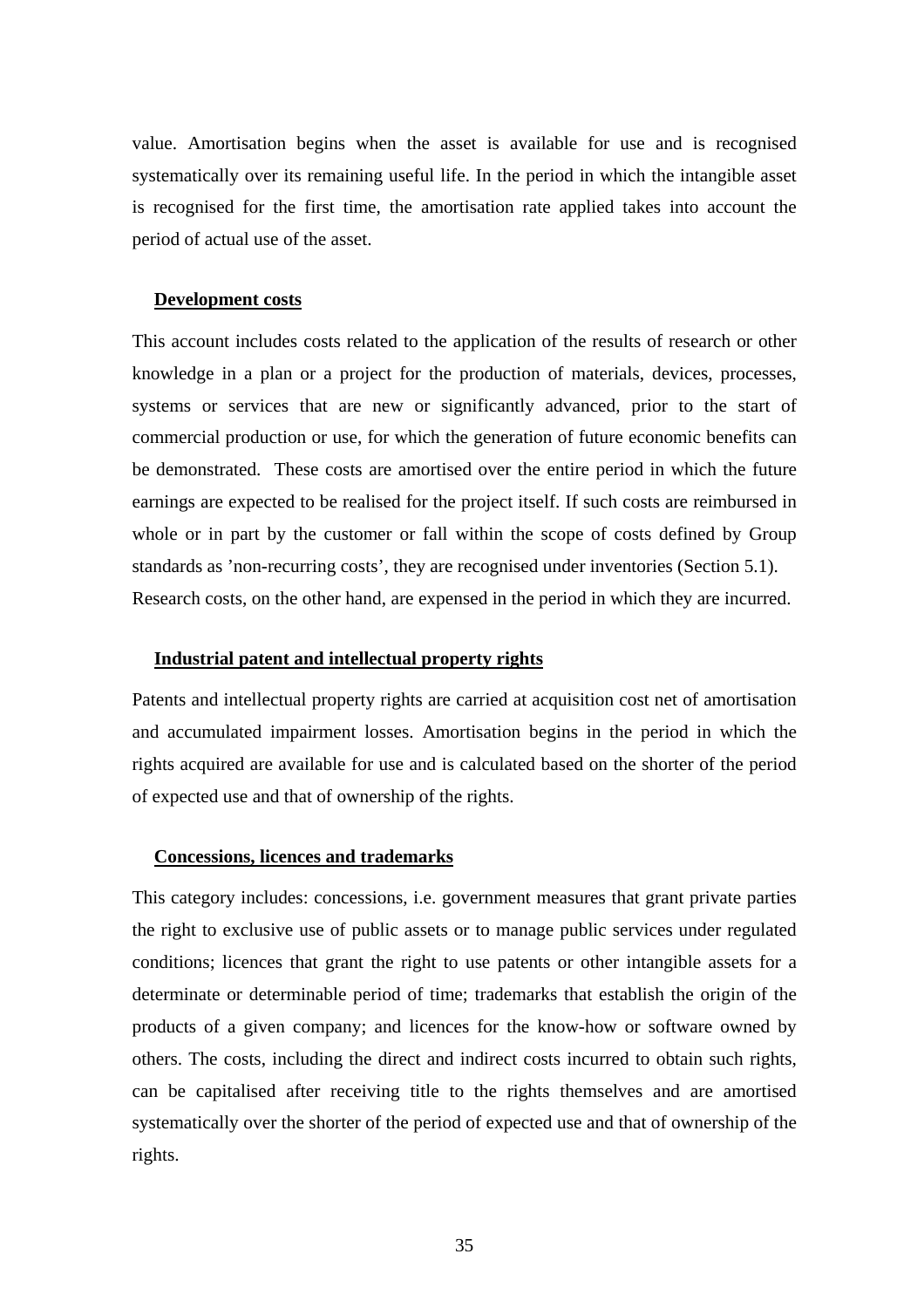#### **Goodwill**

Goodwill recognised as an intangible asset is associated with business combinations and represents the difference between the cost incurred to acquire a company or division and the Group's share of the sum of the values assigned, based on current values at the time of the acquisition, to the individual assets and liabilities of the given company or division. As it does not have a definite useful life, goodwill is not amortised but is subject to impairment tests conducted at least once a year, unless market and operational factors identified by the Group indicate that an impairment test is also necessary in the preparation of interim financial statements. In conducting an impairment test, goodwill is allocated to the individual cash-generating units (CGUs), i.e. the smallest financially independent business units through which the Group operates in its various market segments.

Goodwill related to the acquisition of consolidated companies is recognised under intangible assets. Goodwill related to unconsolidated associated companies or subsidiaries is included in the value of investments.

### *IV.5 Property, plant and equipment*

Property, plant and equipment is measured at purchase or production cost net of accumulated depreciation and any impairment losses. The cost includes all direct costs incurred to prepare the assets for use, as well as any charges for dismantlement and disposal that will be incurred to return the site to its original condition.

Charges incurred for routine and/or cyclical maintenance and repairs are expensed in full in the period in which they are incurred. Costs related to the expansion, modernisation or improvement of owned or leased structural assets are only capitalised to the extent that such costs meet the requirements for being classified separately as an asset or part of an asset. Any public capital grants related to property, plant and equipment are recognised as a direct deduction from the asset to which they refer.

The value of an asset is adjusted by systematic depreciation calculated based on the residual useful life of the asset itself. In the period in which the asset is recognised for the first time, the depreciation rate applied takes into account the period of actual use of the asset. The estimated useful lives adopted by the Group for the various asset classes are as follows: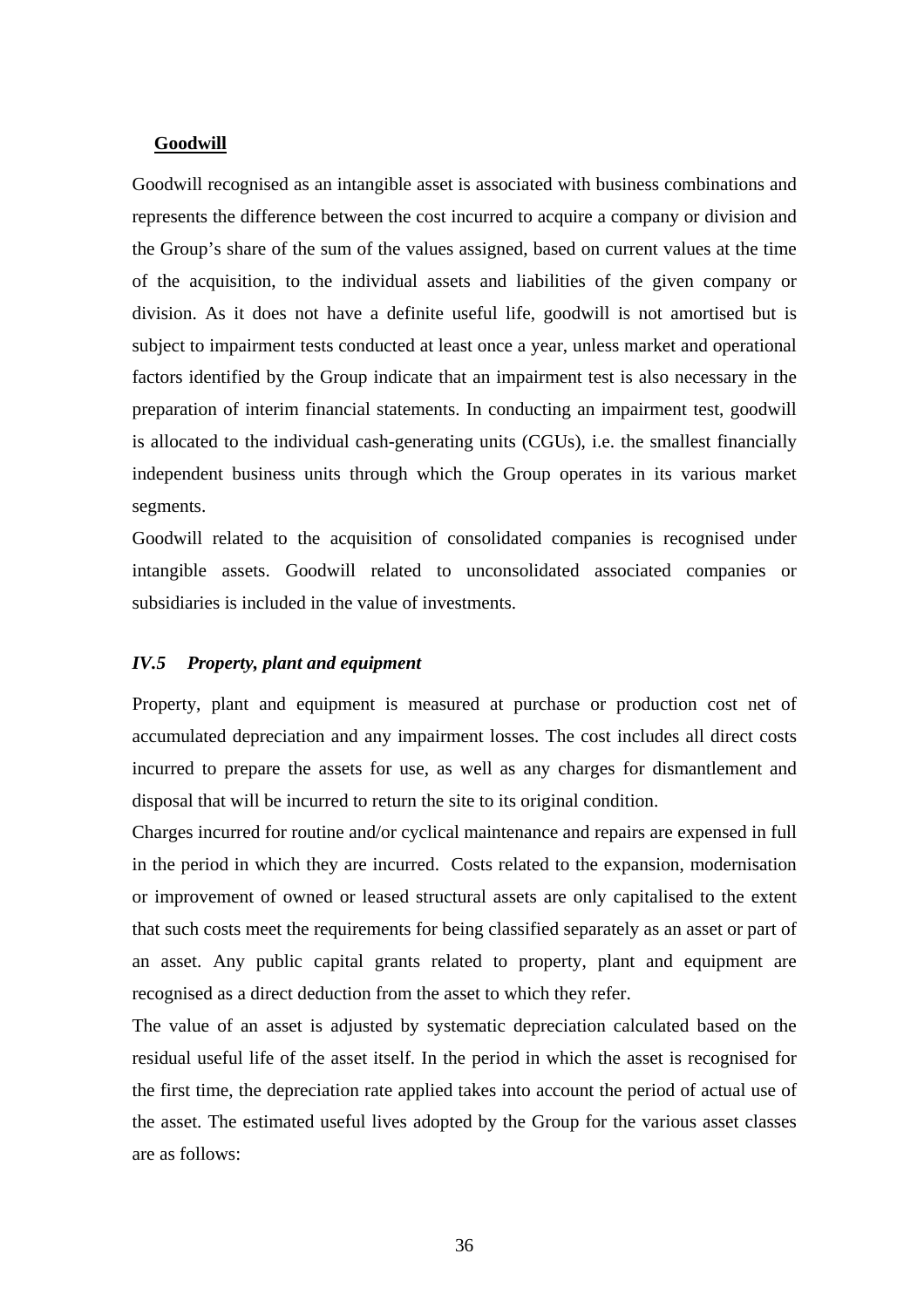|                     | Years             |
|---------------------|-------------------|
|                     | indefinite useful |
| Land                | life              |
| <b>Buildings</b>    | $20 - 33$         |
| Plant and machinery | $5-10$            |
| Equipment           | $3 - 5$           |
| Other assets        | $5 - 8$           |

In the event the asset to be depreciated is composed of distinct elements with useful lives that are significantly different from those of the other constituent parts, each individual part that makes up the asset is depreciated separately, in application of the component approach to depreciation.

This item also includes equipment intended for specific programmes (tooling), although it is depreciated, as with other non-recurring costs (see Section 5.1), on the basis of units manufactured in relation to those expected to be produced.

The gains and losses from the sale of assets or groups of assets are calculated by comparing the sales price with the related net book value.

## *IV.6 Investment properties*

Those investments that can generate cash flows, regardless of the company business, are carried under 'Investment properties'; they are valued at purchase or construction cost plus any related charges, net accumulated depreciation and impairment, if any.

## *IV.7 Impairment of intangible assets and property, plant and equipment*

Assets with indefinite lives are not depreciated or amortised, but are rather subject to impairment tests at least once a year to ascertain the recoverability of their book value. For assets that are depreciated or amortised, an assessment is made to determine whether there is any indication of a loss in value. If so, the recoverable value of the asset is estimated, with any excess being recognised in the income statement.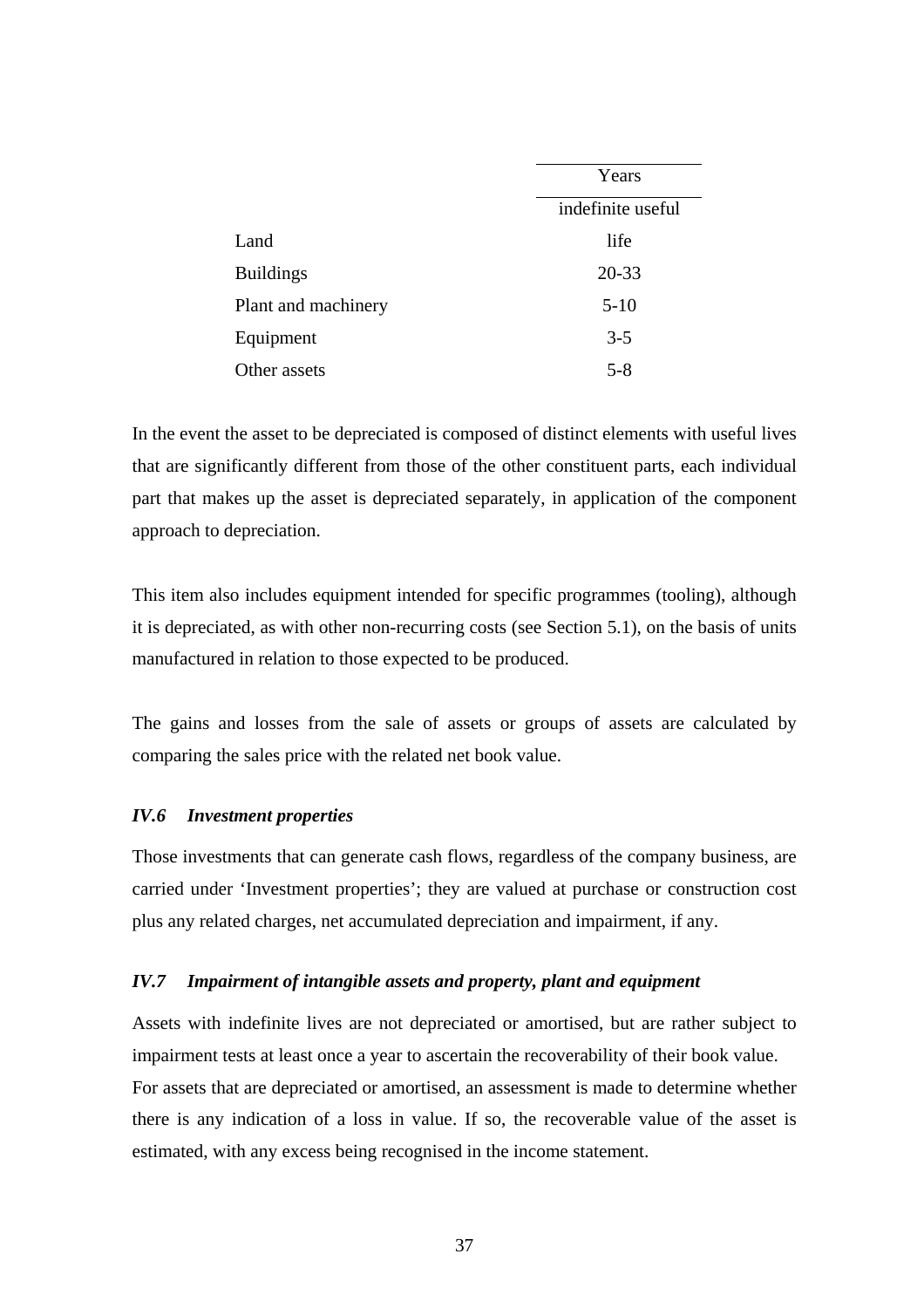If the reasons for such write-downs should cease to obtain, the asset's book value is restored within the limits of its net book value; the write-back is also taken to the income statement. Under no circumstances, however, is the value of goodwill that has been written down restored to its previous level.

## *IV.8 Equity investments*

The Group classifies its equity investments as follows:

- 'subsidiaries' in which the owner of the interest has the power to determine the financial and operating decisions and to receive the related benefits;
- 'associated companies' in which the owner of the interest exercises significant influence (which is assumed to exist when owner can exercise at least 20% of the votes in the ordinary shareholders' meeting). This also includes companies subject to joint control (joint ventures);
- 'parent companies', when the company held holds shares in its own parent;
- 'other companies' that do not fall under any of the categories above.

Equity investments due to be sold and those purchased for the sole purpose of being sold within twelve months are classified separately under 'assets held for sale'.

Subsidiaries (including those subject to joint control), associates and other companies, with the exception of those that are held for sale, are recognised at the cost of purchase or start-up posted in the separate accounts of the companies of the Group that have been prepared for consolidation purposes. The cost value is maintained in subsequent financial statements except in the event of a loss of value, or any write-back, following a change in its economic use or capital transactions. Equity investments held for sale are carried at the lower of cost and fair value net of sales costs.

## *IV.9 Inventories*

Inventories are recorded at the lower of cost and net realisable value. The Group used the weighted average cost method. The net realisable value is the sales price in the course of normal operations net of estimated costs to finish the goods and those needed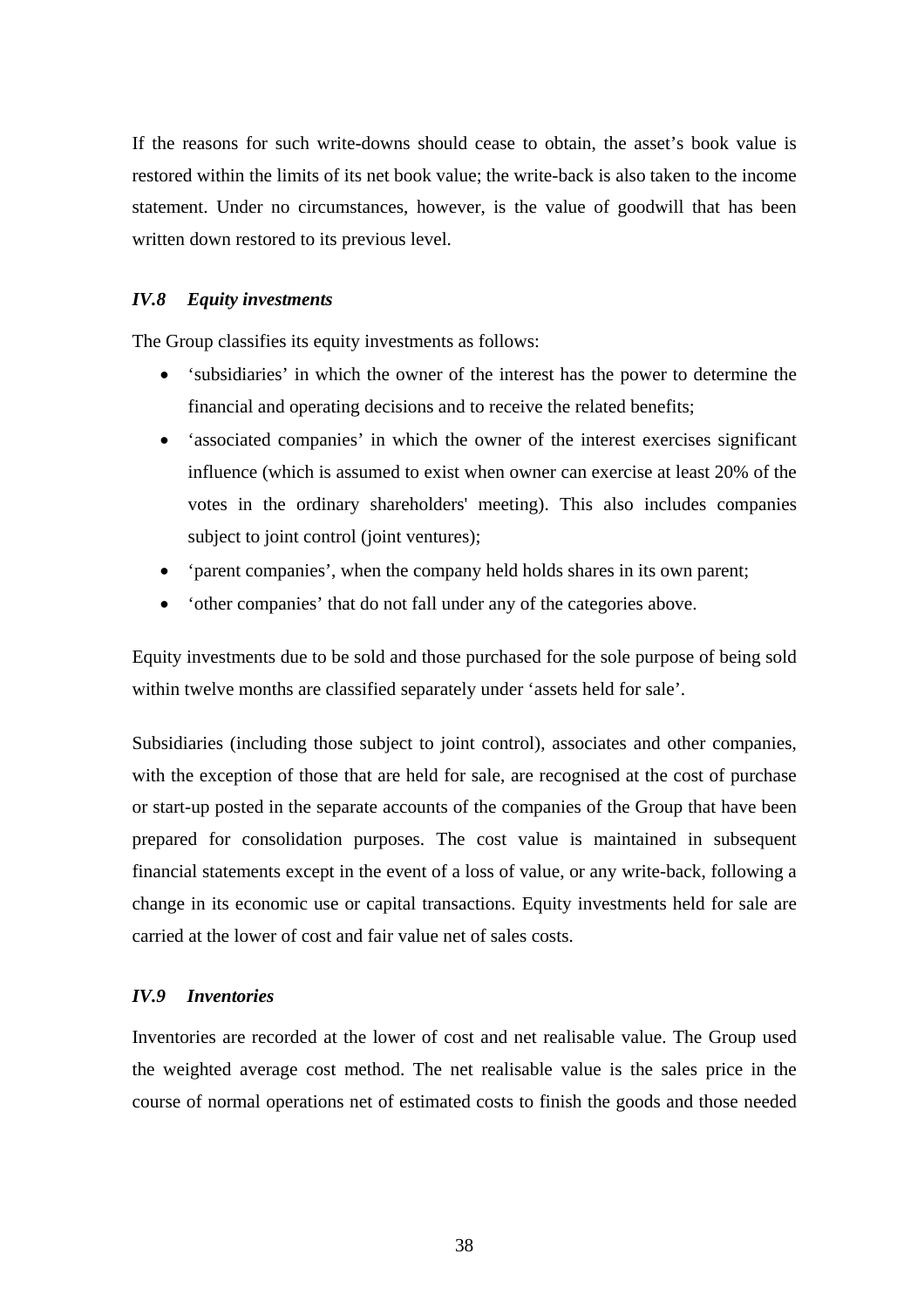to make the sale. Any write-downs are eliminated in future periods if the reason for the write-down should cease to obtain.

The Group classifies inventories as follows:

- Raw materials, supplies and consumables
- Work in progress and semi-finished goods
- finished products
- goods

In particular, work in progress and semi-finished goods, as specified in Section 5.1, include non-recurring costs.

Work in progress is recognised at production cost using the weighted average cost, excluding financial charges and general overheads.

## *IV.10 Contract work in progress*

Work in progress is recognised on the basis of progress (or percentage of completion), whereby costs, revenues and margins are recognised based on the progress of production. The state of completion is determined on the basis of the ratio between costs incurred at the measurement date and the total expected costs for the programme.

The valuation reflects the best estimate of the schedules prepared at the reporting date. The assumptions upon which the valuations are made are periodically updated. Any impact on profit or loss are recognised in the period in which the updates are made.

In the event the completion of a contract is expected to result in a loss at the gross margin level, the loss is recognised in its entirety in the period in which it becomes reasonably foreseeable.

Contract work in progress is recorded net of any write-downs, as well as pre-payments and advances related to the contract being performed.

This analysis is carried out contract by contract: in the event of positive differences (where the value of work in progress is greater than total pre-payments), the difference is recorded as an asset; negative differences, on the other hand, are recorded as a liability under 'due to customers for contract work'. If it has not been collected at the date of preparation of the annual or interim accounts, the amount recorded among advance payments will have a directly contra-item in trade receivables.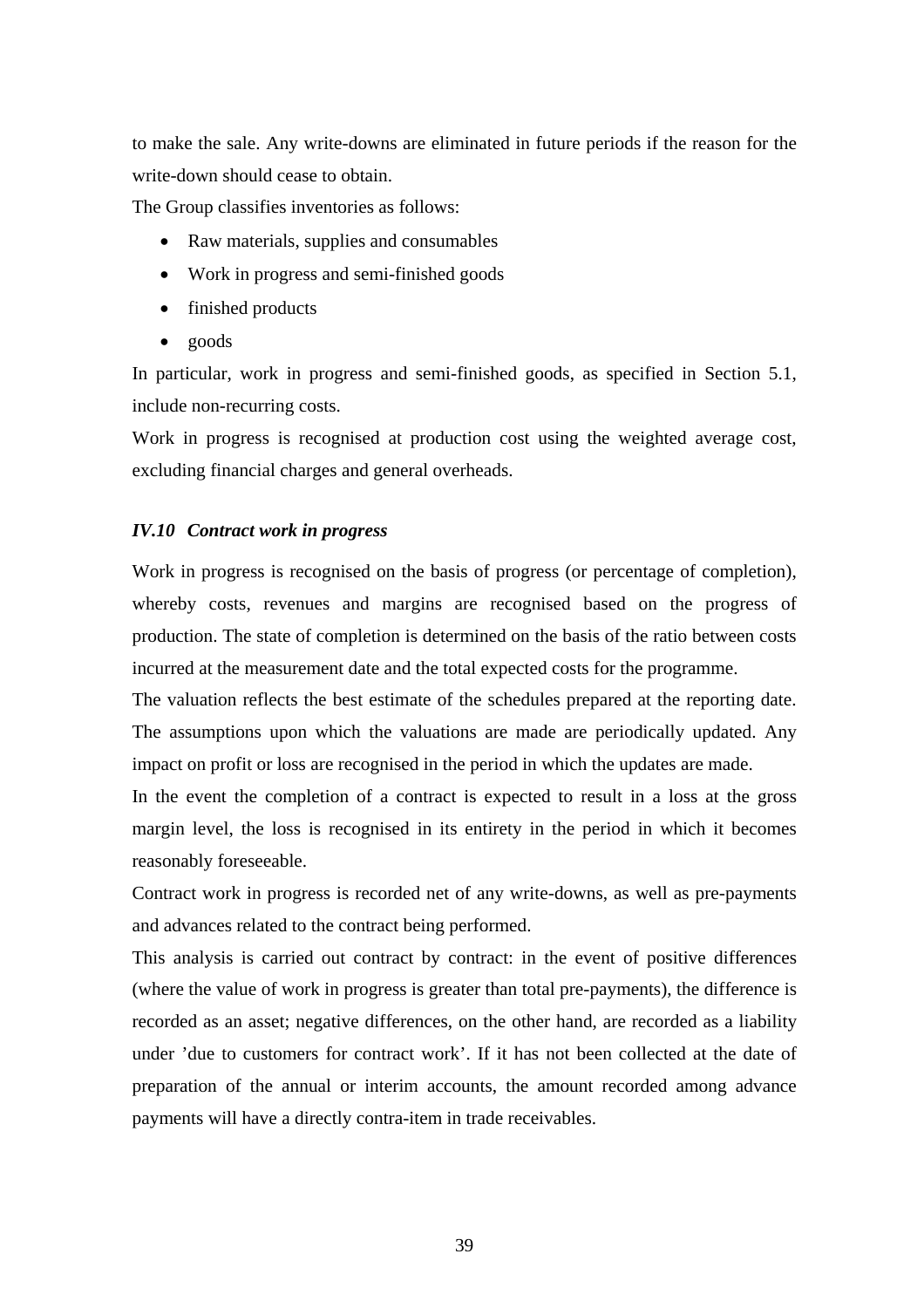Contracts with payments in a currency other than the functional currency (the euro for the Group) are measured by converting the portion of payments due, calculated using the percentage-of-completion method, at the exchange rate prevailing at the close of the period in question. However, the Group's policy for exchange-rate risk calls for all contracts in which cash inflows and outflows are significantly exposed to exchange rate fluctuations to be hedged specifically. In such cases, the recognition methods described in Section 5.3 below are applied.

## *IV.11 Receivables and financial assets*

The Group classifies its financial assets into the following categories:

- financial assets at fair value through profit or loss;
- loans and receivables:
- held-to-maturity financial assets:
- available-for-sale financial assets.

Management classifies assets at the time they are first recognised.

#### **Financial assets at fair value through profit or loss**

This category includes financial assets acquired for the purpose of short-term trading transactions, or designated for this use by management, as well as derivatives, which are discussed in the next section. The fair value of these instruments is determined with reference to their end-of-period bid price. For unlisted instruments, the fair value is calculated using commonly adopted valuation techniques. Changes in the fair value of instruments in this category are recognised immediately in the income statement*.* 

The classification of assets as current or non-current reflects management's expectations regarding their trading. Current assets include those that are planned to be sold within 12 months or those designated as held for trading purposes.

## **Loans and receivables**

This category includes non-derivative financial assets with fixed or determinable payments that are not quoted on an active market. They are measured at their amortised cost using the effective interest method. Should objective evidence of impairment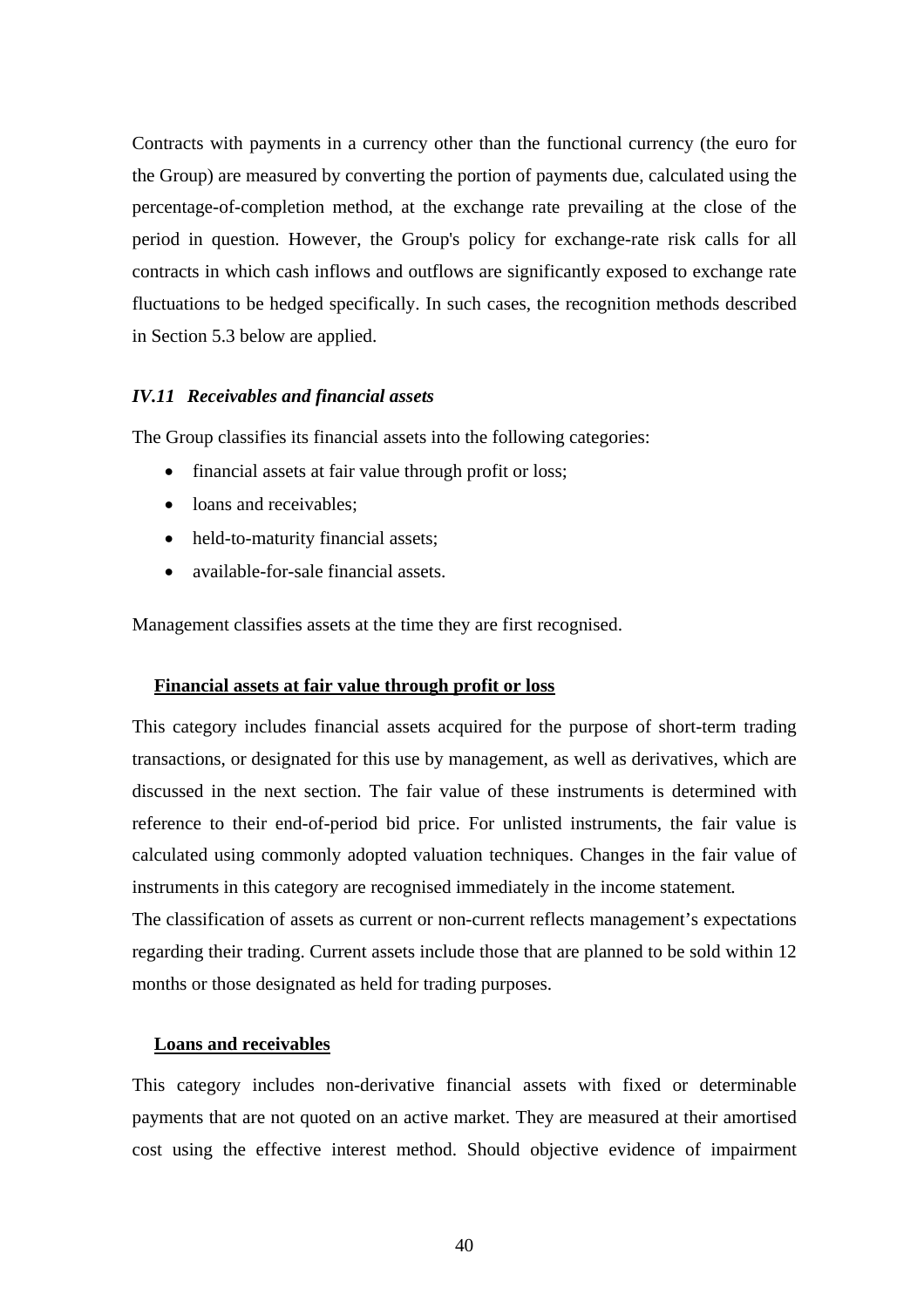emerge, the cumulative loss – measured as the difference between the acquisition cost and the current fair value, less any impairment loss on that financial asset previously recognised in profit or loss – is removed from equity and recognised in the income statement. If the reasons for the write-down should cease to obtain, the value of the asset is restored up to the amortised cost value it would have if no impairment had been recognised. Loans and receivables are posted under current assets except for the portion falling due beyond 12 months, which is carried under non-current assets.

#### **Financial assets held to maturity**

These are non-derivative assets with fixed maturities that the Group has the intention and ability to hold to maturity. Those maturing within 12 months are carried as current assets. Should objective evidence of impairment emerge, the cumulative loss – measured as the difference between the acquisition cost and the current fair value, less any impairment loss on that financial asset previously recognised in profit or loss – is removed from equity and recognised in the income statement. If the reasons for the write-down should cease to obtain in future periods, the value of the asset is restored up to the amortised cost value it would have if no impairment had been recognised.

#### **Financial assets available for sale**

This category encompasses non-derivative financial assets specifically designated as available for sale or are not classified in any of the previous items. They are recognised at fair value, which is calculated with reference to their market price at the reporting date or using financial valuation techniques and models. Changes in value are recognised in a specific equity item ('Reserve for assets available for sale'). The reserve is taken to the income statement only when the financial asset is effectively sold or, in cases of a loss of value, when it become evident that the impairment in value already recognised in equity is unrecoverable. Classification as current or non-current depends on the intentions of management and the effective marketability of the security itself. Assets that are expected to be sold within 12 months are carried under current assets.

Should objective evidence of impairment emerge, the value of the asset is reduced to the value obtained by discounting the expected cash flows from the asset; reductions in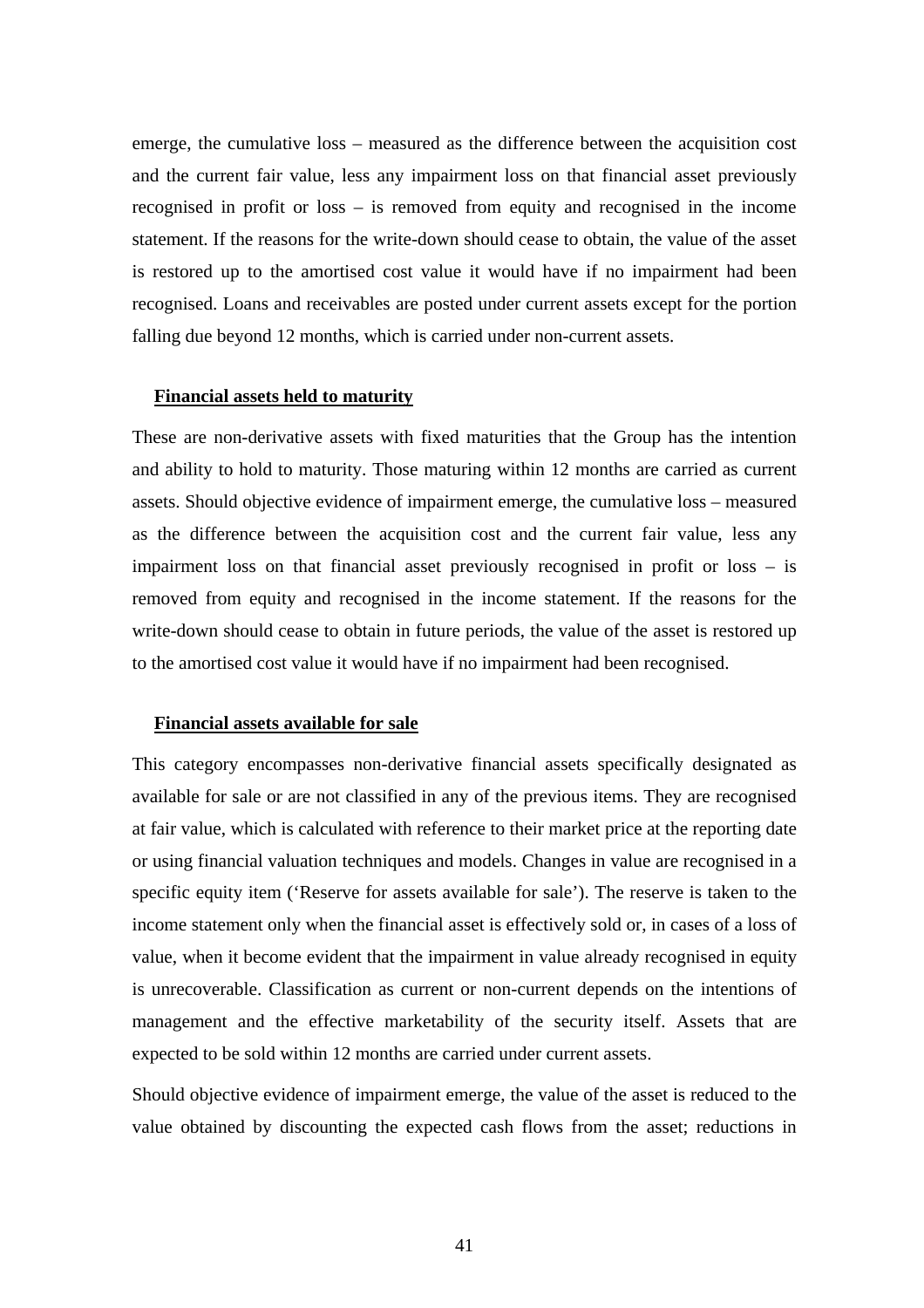value previously recognised in equity are reversed to profit or loss. If the reasons for the write-down should cease to obtain, the value of the asset is restored.

## *IV.12 Derivatives*

Derivatives are still regarded as assets held for trading and stated at fair value through profit and loss unless they are deemed eligible for hedge accounting and effective in offsetting the risk in respect of underlying assets, liabilities or commitments undertaken by the Group.

In particular, the Group uses derivatives as part of its hedging strategies to offset the risk of changes in the fair value of assets or liabilities on its balance sheet or the risk associated with contractual commitments (fair value hedges) and the risk of changes in expected cash flows in contractually defined or highly probable operations (cash flow hedges). For details regarding the methodology for recognising hedges of the exchange rate risk on long-term contracts, see Section 5.3.

The effectiveness of hedges is documented both at the start of the operation and periodically thereafter (at least every time an annual or interim report is published) and measured by comparing changes in the fair value of the hedging instrument against changes in the hedged item ("dollar offset ratio"). For more complex instruments, the measurement involves statistical analysis based on the variation of the risk.

## **Fair value hedges**

Changes in the value of derivatives that have been designated and qualify as fair value hedges are recognised in profit or loss, similarly to the treatment of changes in the fair value of the hedged assets or liabilities that are attributable to the risk that has been offset with the hedge.

## **Cash flow hedges**

Changes in the fair value of derivatives that have been designated and qualify as cash flow hedges are recognised - with reference to the 'effective' component of the hedge only - in a specific equity reserve ('cash flow hedge reserve'), which is subsequently recognised in profit or loss when the underlying transaction affects profit or loss.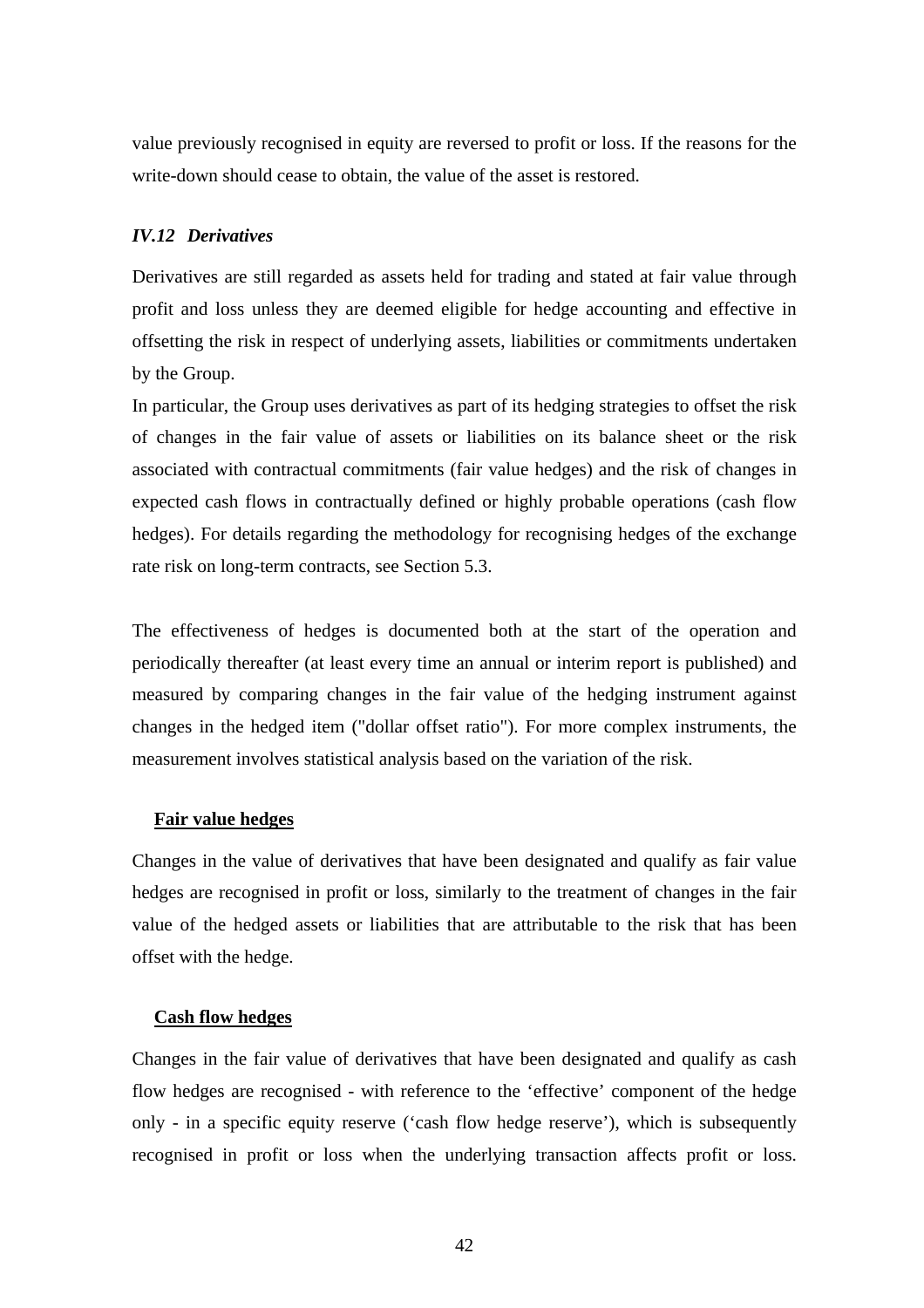Changes in fair value attributable to the non-effective component are immediately recognised in profit or loss for the period. If the derivative is sold, or ceases to function as an effective hedge against the risk for which it was originated, or the occurrence of the underlying operation ceases to be highly probable, the relevant portion of the cash flow hedge reserve is immediately recognised in the income statement.

#### **Determining fair value**

The fair value of instruments quoted on public markets is determined with reference to the bid price at the reference date. The fair value of unquoted instruments is determined with financial valuation techniques. Specifically, the fair value of interest rate swaps is measured by discounting the expected cash flows, while the fair value of foreign exchange forwards is determined on the basis of the market exchange rate at the reference date and the rate differentials among the currencies involved.

#### *IV.13 Cash and cash equivalents*

The item includes cash, deposits with banks or other institutions providing current account services, post office accounts and other cash equivalents, as well as investments maturing in less than three months from the date of acquisition. Cash and cash equivalents are recognised at their fair value.

#### *IV.14 Shareholders' equity*

#### **Share capital**

Share capital consists of the capital subscribed and paid up by the Group Parent. Costs directly associated with the issue of shares are recognised as a decrease in share capital when they are directly attributable to capital operations.

#### **Treasury shares**

Treasury stock is recognised as a decrease in Group shareholders' equity. The costs incurred in the issue of new shares by the Group Parent are recognised as decreases in shareholders' equity, net of any deferred tax effect. Gains or losses realised in the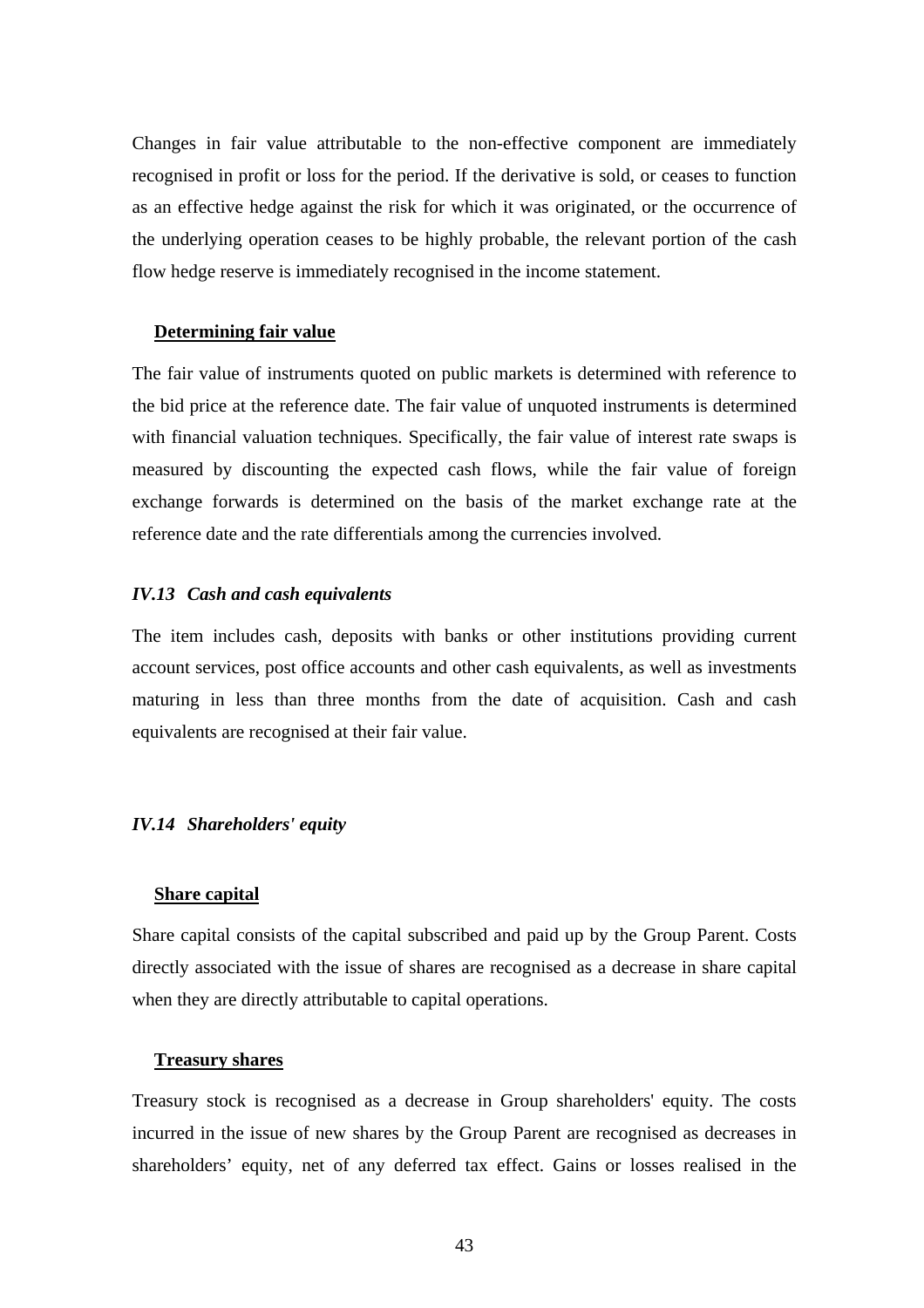acquisition, sale, issue or cancellation of treasury stock are recognised directly in shareholders' equity.

#### **Profits (losses) carried forward**

These include net profits or losses for the period and for previous years that are not distributed or allocated to reserves (for profits) or covered (for losses). The item also includes transfers from other equity reserves when the restrictions on their release cease to apply, as well as the effects of changes in accounting policies and significant errors.

#### **Other reserves**

They include the fair value reserve relating to items accounted for using the fair value method recognised in equity and the cash flow hedge reserve in respect of the effective portion of such hedges.

## *IV.15 Payables and other liabilities*

Payables and other liabilities are initially recognised at fair value net of transaction costs. They are subsequently valued at their amortised cost using the effective interest rate method (see Section 4.22).

Payables and other liabilities are defined as current liabilities unless the Group has the contractual right to settle its debts at least 12 months after the reporting date.

## *IV.16 Deferred taxes*

Deferred tax assets and liabilities are calculated based on temporary differences arising between the tax bases of assets and liabilities and their carrying amounts in the consolidated financial statements. Deferred tax assets and liabilities are calculated by applying the tax rate in force at the time the temporary differences will be reversed. Deferred tax assets are recognised to the extent that it is probable the company will post taxable income at least equal to the temporary differences in the financial periods in which such assets will be reversed.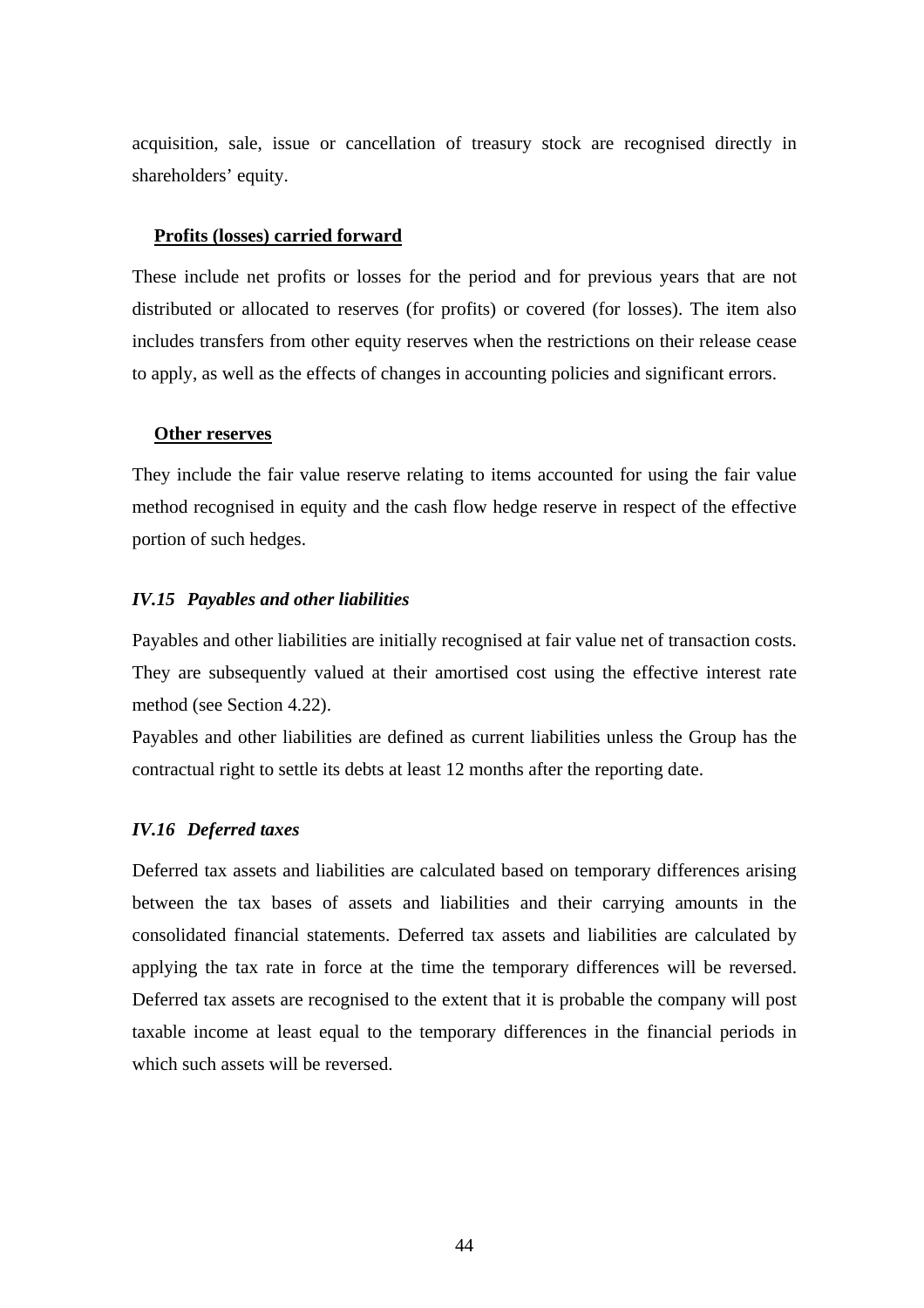#### *IV.17 Employee benefits*

#### **Post-employment benefit plans**

Group companies use several types of pension and supplementary benefit plans, which can be classified as follows:

- *Defined contribution plans* in which the company pays fixed amounts to a distinct entity (e.g. a fund) but has no legal or constructive obligation to make further payments if the fund does not have sufficient assets to pay the benefits accrued by employees during their period of employment with the company. The company recognises the contributions to the plan only when employees rendered their services to the company specifically in exchange for these contributions;
- *Defined benefit plans* in which the company undertakes to provide agreed benefits for current and former employees and incur the actuarial and investment risks associated with the plan. The cost of the plan is therefore not determined by the amount of the contributions payable in the financial period but, rather, is redetermined with reference to demographic and statistical assumptions and wage trends. The methodology used is the projected unit credit method. The "trattamento di fine rapporto", a staff severance pay mechanism peculiar to Italy, belongs to this category.

In compliance with IAS 19, the Finmeccanica Group uses the so-called 'corridor' approach in recognising actuarial losses and gains relating to defined benefit plans. This method makes it possible to dilute the effects of changes in the valuation parameters over a number of financial years. Consequently, net actuarial losses and gains at the end of the prior period that exceed the greater of 10% of the present value of the obligation and 10% of the fair value of the benefit plan assets divided by the remaining working life of employees are recognised in each period.

#### **Other long-term benefits and post-employment benefit plans**

Group companies grant employees with other benefits (such as seniority bonuses after a given period of service with the company) that, in some cases, continue to be provided after retirement (for example, medical care). These receive the same accounting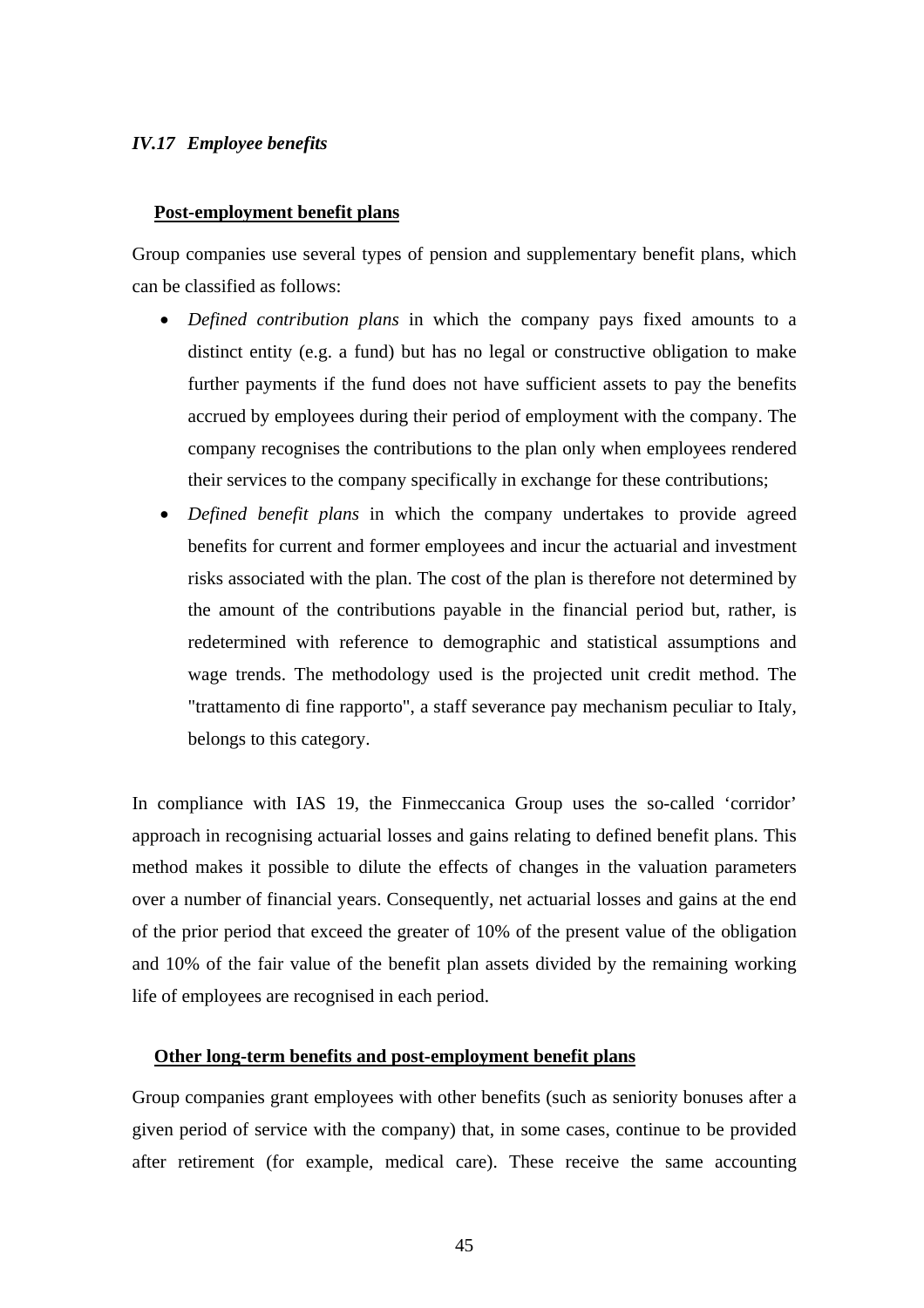treatment as defined benefit plans, using the projected unit credit method. However, the corridor approach cannot be used for 'other long-term benefits'. Consequently, net actuarial gains and losses are recognised both immediately and in full as they occur.

#### **Benefits payable for the termination of employment and incentive plans**

Termination benefits are recognised as liabilities and expenses when the enterprise is demonstrably committed to terminating the employment of an employee or group of employees before the normal retirement date or to providing termination benefits as a result of an offer made in order to encourage voluntary redundancy. The benefits payable to employees for the termination of employment do not bring any future economic benefit to the enterprise and are therefore recognised immediately as expenses.

#### **Equity compensation benefits**

The Group uses stock option plans or stock grant to compensate Top Management. In these cases, the theoretical benefit attributable to the recipients is charged to the income statement in the financial periods for which the plan is operative with a contra-item in an equity reserve. The benefit is quantified by measuring the fair value of the assigned instrument using financial valuation techniques that take account of market conditions and, at the date of each annual or interim report, an updated estimate of the number of instruments expected to be distributed.

#### *IV.18 Provisions for risks and charges*

Provisions for risks and charges cover certain or probable losses and charges whose timing or amount was uncertain at the reporting date.

The provision is recognised only when a current obligation (legal or constructive) exists as a result of past events and it is probable that an outflow of economic resources will be required to settle the obligation. The amount reflects the best current estimate of the cost of fulfilling the obligation. The interest rate used to determine the present value of the liability reflects current market rates and includes the additional effects relating to the specific risk associated with each liability.

Risks for which the emergence of a liability is merely a possibility are reported in the section in the notes on commitments and risks and no provision is recognised.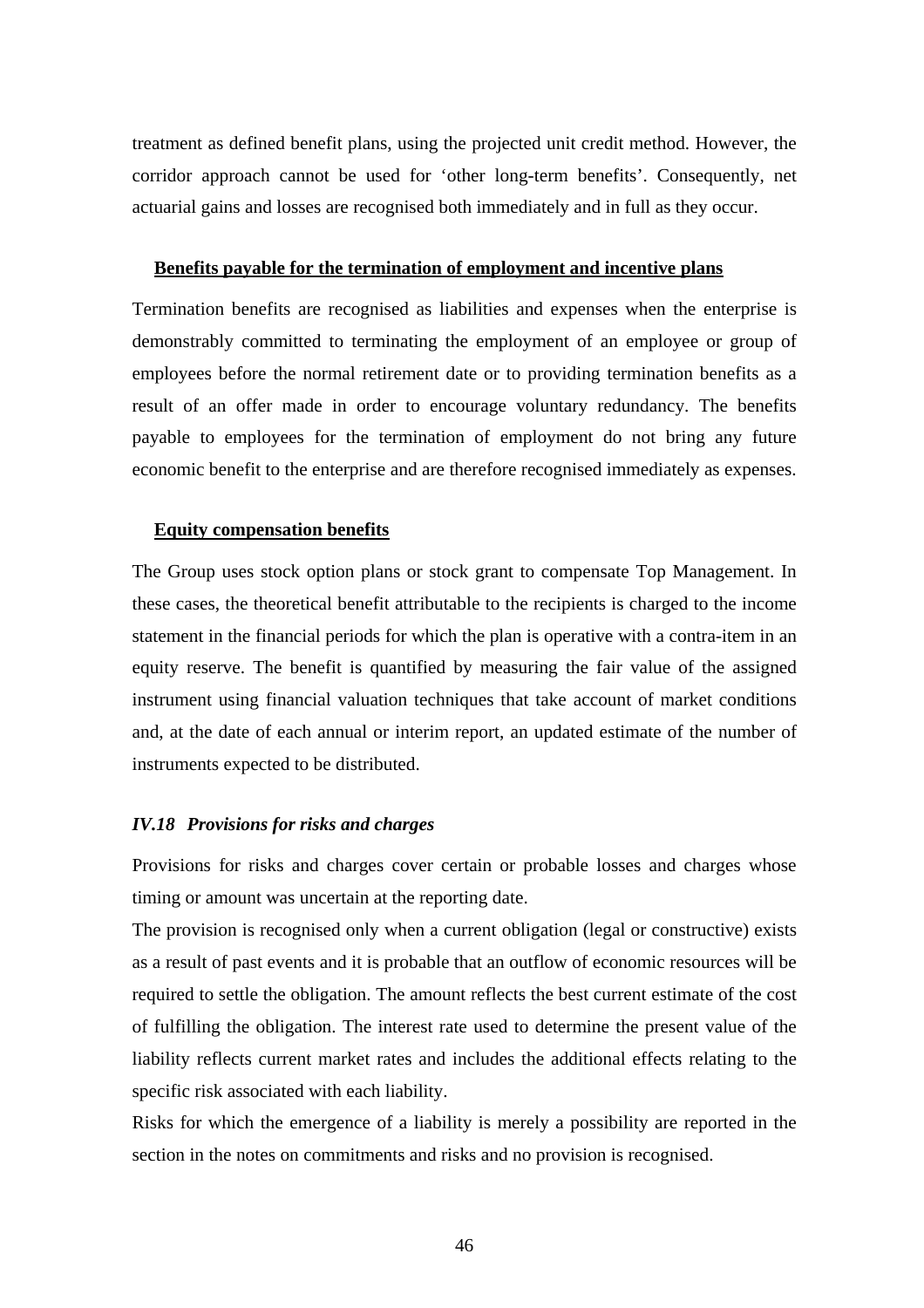#### *IV.19 Leasing*

#### **Group entities as lessees in a finance lease**

At the date on which a lease is first recognised, the lessee records a non-current asset and a financial liability at the lower of the fair value of the asset and the present value of the minimum lease payments at the date of the inception of the lease, using the implicit interest rate in the lease or the incremental borrowing rate. Subsequently, an amount equal to the depreciation expense and the finance charge separated from the principal component of the lease payment made in the period is recognised in the income statement.

#### **Group entities as lessors in a finance lease**

At the date on which a lease is first recognised, the value of the leased asset is eliminated from the balance sheet and a receivable equal to the net investment in the lease is recognised. The net investment is the sum of the minimum payments plus the residual unguaranteed value discounted at the interest rate implicit in the lease contract. Subsequently, financial income is recognised in the income statement for the duration of the contract in an amount providing a constant periodic rate of return on the lessor's net investment.

The unsecured residual value is reviewed periodically for possible impairment.

#### **Operating leases**

Receipts and payments in respect of contracts qualifying as operating leases are recognised in the income statement over the duration of the contract.

#### *IV.20 Revenue*

Revenues generated by an operation are recognised at the fair value of the amount received and receivable, inclusive of volume discounts and reductions.

Revenues also include changes in work in process, the accounting policies for which were described in Section 4.10 above.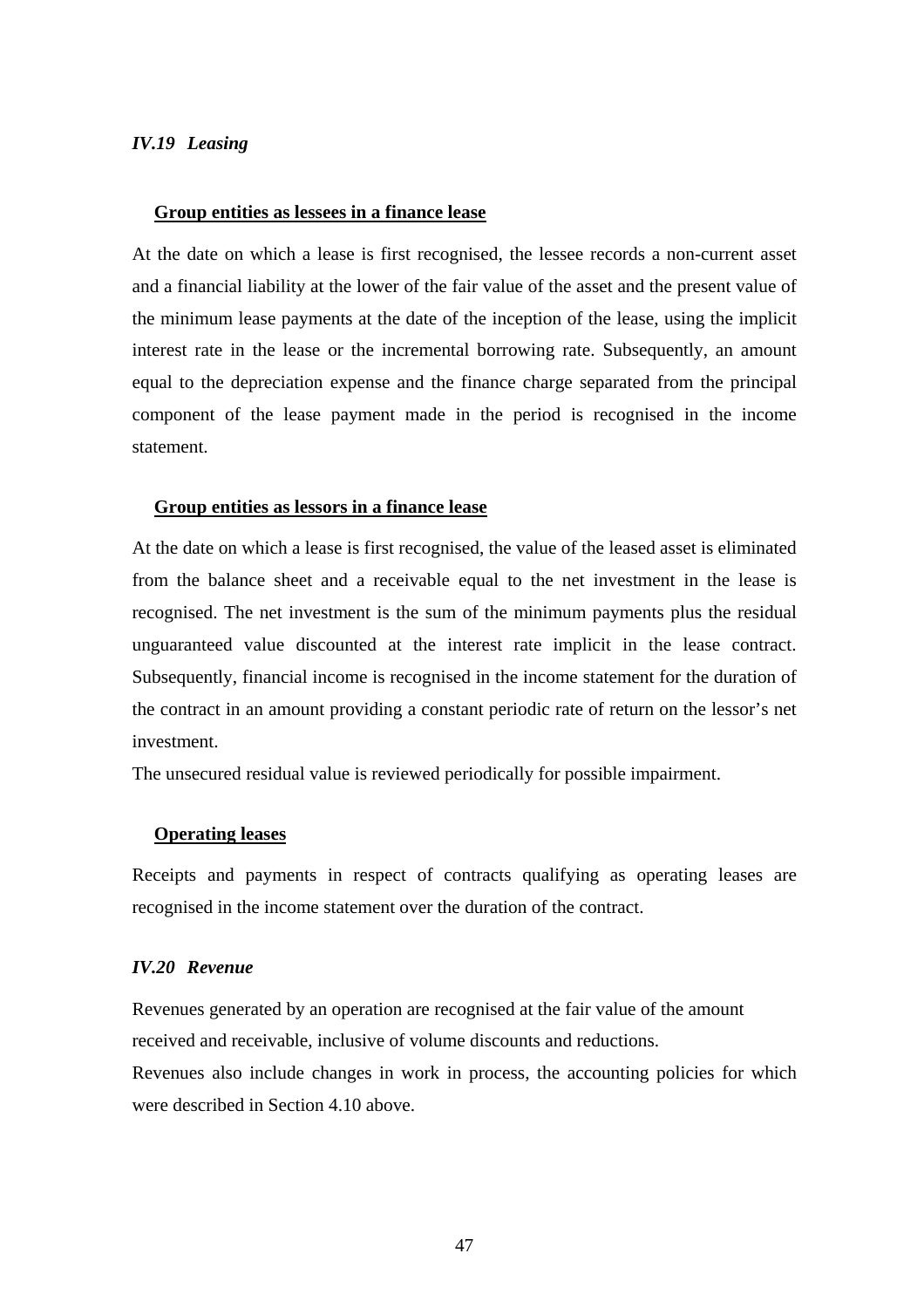Revenues generated from the sale of goods are recognised when the enterprise has transferred to the buyer substantially all of the significant risks and rewards of ownership of the goods, which, in many cases, will coincide with the transfer of title or possession to the buyer; and when the value of the revenues can be reliably determined. Revenues from services are recognised on a percentage-of-completion method when they can be reliably estimated.

## *IV.21 Government grants*

Once formal authorisation for their assignment has been issued, grants are recognised on an accruals basis in direct correlation with the costs incurred. Specifically, set-up grants are taken to the income statement in direct relation to the depreciation of the relevant goods or projects, and are recognised as a direct reduction in the value of the depreciation expense.

## *IV.22 Financial income and expense*

Interest is recognised on an accruals basis using the effective interest rate method, i.e. the interest rate that results in the financial equivalence of all inflows and outflows (including any premiums, discounts, commissions etc) that make up a given operation. Financial expense is never capitalised.

## *IV.23 Dividends*

Dividends are recognised as soon as shareholders obtain the right to receive payment, which is normally when the shareholders' meeting approves the distribution of dividends.

Dividends distributed to Finmeccanica shareholders are recognised as liabilities for the period in which their distribution is approved by the shareholders' meeting.

## *IV.24 Costs*

Costs are recorded in compliance with the inherence principle and the matching principle.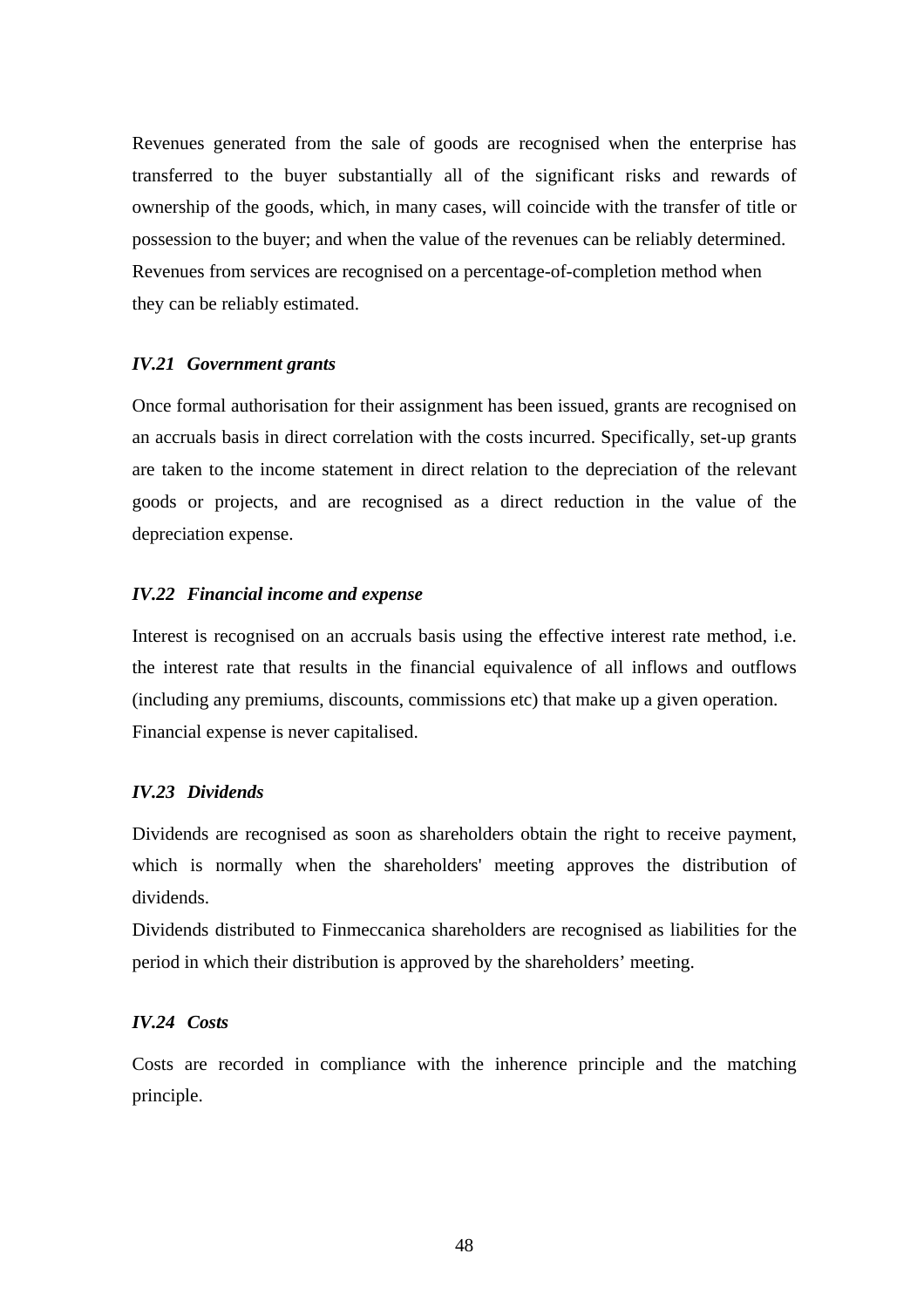## *IV.25 Treatment of income taxes applied in the preparation of interim reports and the seasonality of operations*

## **Treatment of income taxes**

In the interim financial statements, income taxes are estimated by applying the expected effective annual tax rate to the interim pre-tax result.

## **Cash flows relating to operations**

The businesses in which the Group is primarily active are characterized by a high concentration of cash flows from customers in the closing months of the year. This pattern affects both the interim cash flow statements and the volatility of the debt situation of the Group over each interim period, which shows a marked improvement in the final months of the calendar year.

#### *IV.26 New IFRSs and IFRIC interpretations*

Over the last few months, the IASB and the International Financial Reporting Interpretations Committee (IFRIC) published new standards and interpretations. Although at the date of preparation of this report the standards and interpretations are not compulsory or have not been endorsed by the European Commission, the Group has considered their effects and reported their potential impact on its balance sheet and income statement, as follows:

|                         | IFRS - IFRIC interpretation                                                           | Effects for the Group                                                                                |  |  |
|-------------------------|---------------------------------------------------------------------------------------|------------------------------------------------------------------------------------------------------|--|--|
| <b>IFRS 6 Amendment</b> | Exploration for and Evaluation of<br><b>Mineral Assets</b>                            | N/A                                                                                                  |  |  |
| <b>IAS 19 Amendment</b> | Employee benefits                                                                     | The Group expects to apply these changes<br>from 1 January 2007                                      |  |  |
| IAS 39 Amendments       | Financial instruments                                                                 | Not significant                                                                                      |  |  |
| <b>IFRS 4 Amendment</b> | Insurance contracts                                                                   | N/A                                                                                                  |  |  |
| <b>IFRS 7</b>           | Disclosures and changes to IAS $1 -$<br>Presentation of financial statements          | The application of this standard implies more<br>disclosures on financial instruments and<br>capital |  |  |
| <b>IFRIC4</b>           | Determining a lease contract                                                          | Not significant                                                                                      |  |  |
| <b>IFRIC 5</b>          | Rights<br>from<br>interests<br>and<br>Environmental<br>Rehabilitation<br><b>Funds</b> | N/A                                                                                                  |  |  |
| SIC 12 Amendment        | Special purpose entities                                                              | Not significant                                                                                      |  |  |
| <b>IFRIC 6</b>          | Liabilities arising from participating                                                | N/A                                                                                                  |  |  |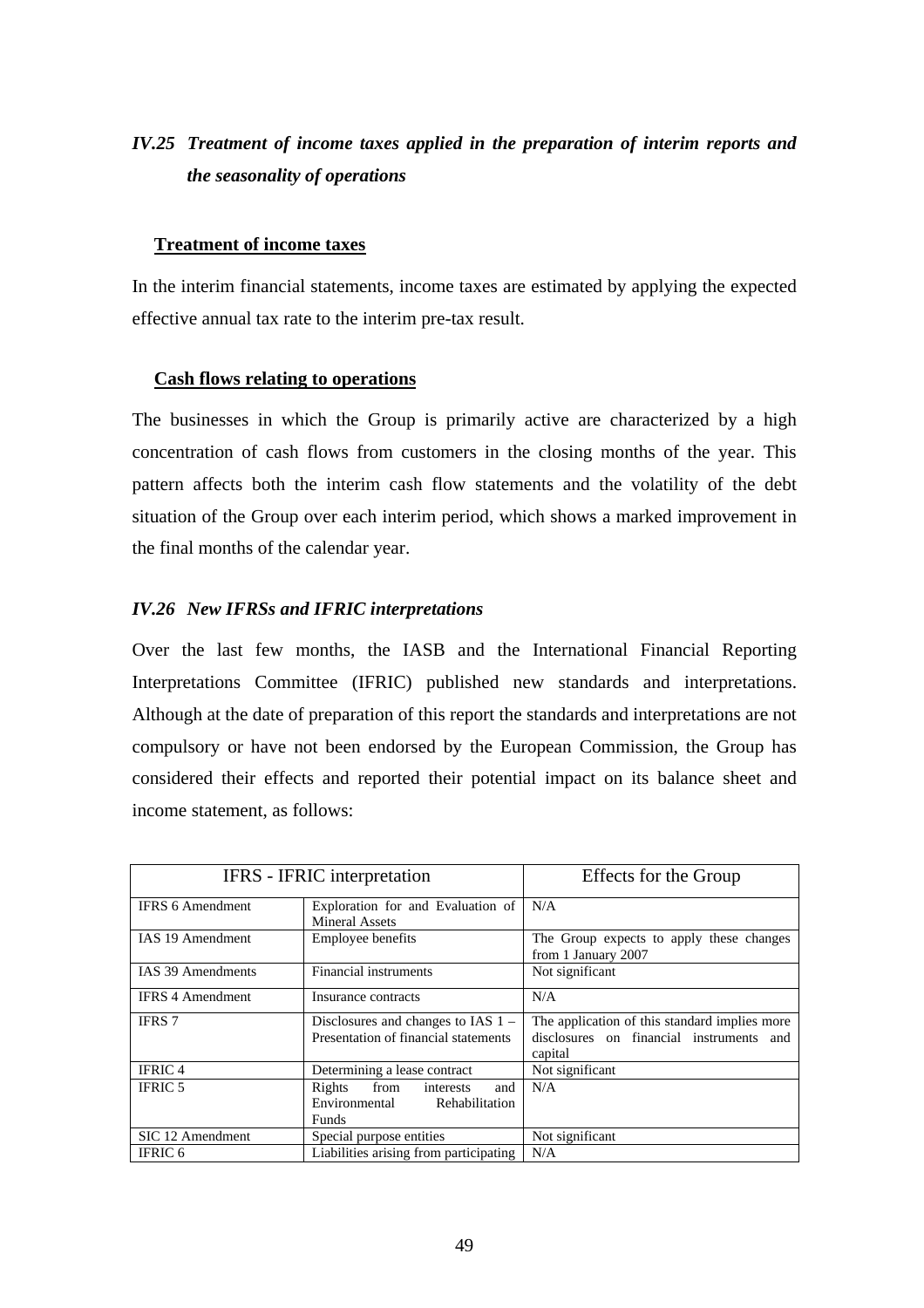|                | in a specific market - waste<br>electrical and electronic equipment                                        |                 |
|----------------|------------------------------------------------------------------------------------------------------------|-----------------|
| <b>IFRIC 7</b> | Applying the Restatement<br>Approach under IAS 29 Financial<br>Reporting in Hyperinflationary<br>Economies | Not significant |
| <b>IFRIC 8</b> | Scope of IFRS 2                                                                                            | Not significant |
| <b>IFRIC 9</b> | Embedded<br>Reassessment of<br>Derivatives                                                                 | Not significant |

## **V. SIGNIFICANT ISSUES**

## *V.1 Non-recurring costs*

The Group classifies costs incurred for design activities, prototype development and customisation to the technical and operating specifications of clearly identified customers are carried under inventories at the item work in progress and semi-finished goods even if there is no contractual relationship, if it feels that the contract is highly likely to be awarded, on the basis of actions to conclude a contract or the correspondence of the Group's projects with the business and financial plans of potential customers. The item also includes the difference between the increased labour costs in the initial manufacturing stage and those considered standard on the basis of the expected learning curve. Such costs are suspended until the contract is formally awarded without recognition of any margin; subsequently, they are allocated to the relevant contract (under the item contract work in progress) and amortised against the margin on the contract on the basis of units manufactured in relation to those expected to be produced. If the prospects for being awarded a contract should change as a result of changes in the conditions noted above or are delayed to the extent that the time horizon for the award is less clearly specified, the suspended costs are immediately recognised in the income statement. This classification also takes into account that said expenses generally benefit from the provisions of Law 808 (regarding the implementation of interventions for the development and competitiveness growth of the companies in the aeronautics industry), which is expected to undergo changes in the present year which should affect the accounting treatment of non-recurring costs. Until then, non-recurring costs continue to be recognised as inventories in the quarterly financial statements at 30 September 2006

which have been prepared in accordance with IFRSs.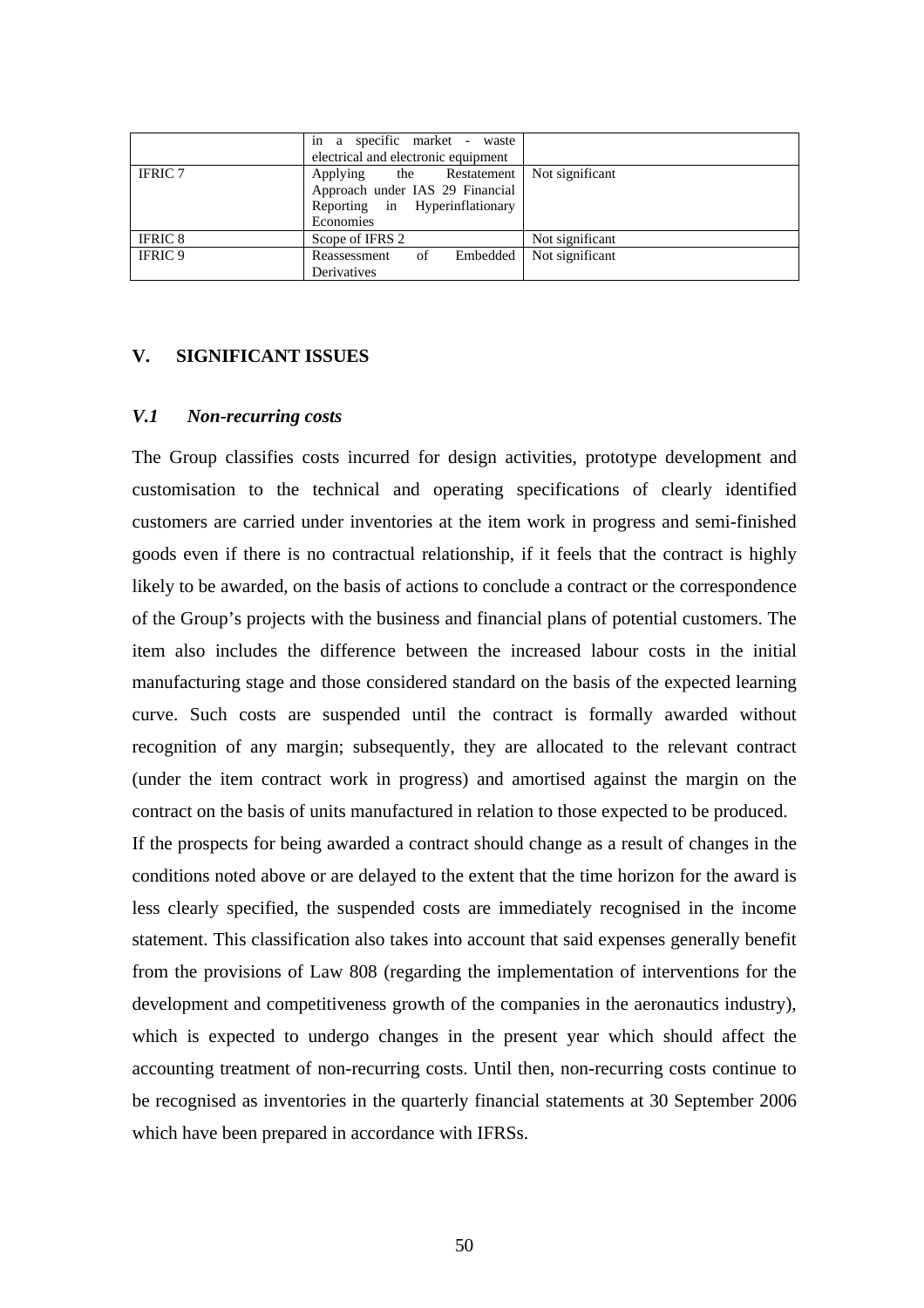#### *V.2 Financing for GIE ATR aircraft*

In order to enhance its competitive position, in certain cases GIE ATR facilitates access to financing by its customers by providing specific guarantees to third parties (an approach taken by its direct competitors), an activity that in the past it also conducted through special purpose entities.

Where, due to the effect of the guarantees provided or the content of other contractual provisions, it is felt that substantially all risks and benefits attaching to aircraft sale contracts have not transferred to customers, the sale is not recognised as such in the accounts. Rather, the entire operation is recognised as a lease, postponing the recognition of profits until such time as the risks no longer obtain by way of recognition under deferred income and carrying the aircraft among the Group's assets, undergoing normal depreciation. If, however, the operation is structured in a manner in which substantially all risks and benefits are transferred to the customer, it is booked as a loan or a finance lease, with the sale being recognised upon delivery and the financial component being recognised under financial income on an accruals basis. If contracts envisage a buy-back clause or a residual value guarantee, the operation is recognised as a sale only if the present value of the guarantees can be considered immaterial with respect to the overall value of the transaction; otherwise, the aircraft is carried under the Group's assets and depreciated. All likely risks associated with operations carried out by GIE ATR are measured on the basis of a prudent valuation conducted by management and are either deducted directly from the carrying value of the asset or are recognised under provisions for risks and charges.

#### *V.3 Hedging long-term contracts against foreign exchange risk*

In order to hedge exposure to changes in flows of receipts and payments associated with long-term construction contracts denominated in currencies other than the functional currency, the Group enters into specific hedges for the expected individual cash flows in respect of the contracts. The hedges are entered into at the moment the commercial contracts are finalised, except where the award of the contracts is felt to be highly likely as a result of existing framework contracts. Exchange-rate risk is normally hedged with plain vanilla instruments (forward contracts); in some cases, however, in order to protect the Group against the persistent adverse trend in the US dollar, we have entered into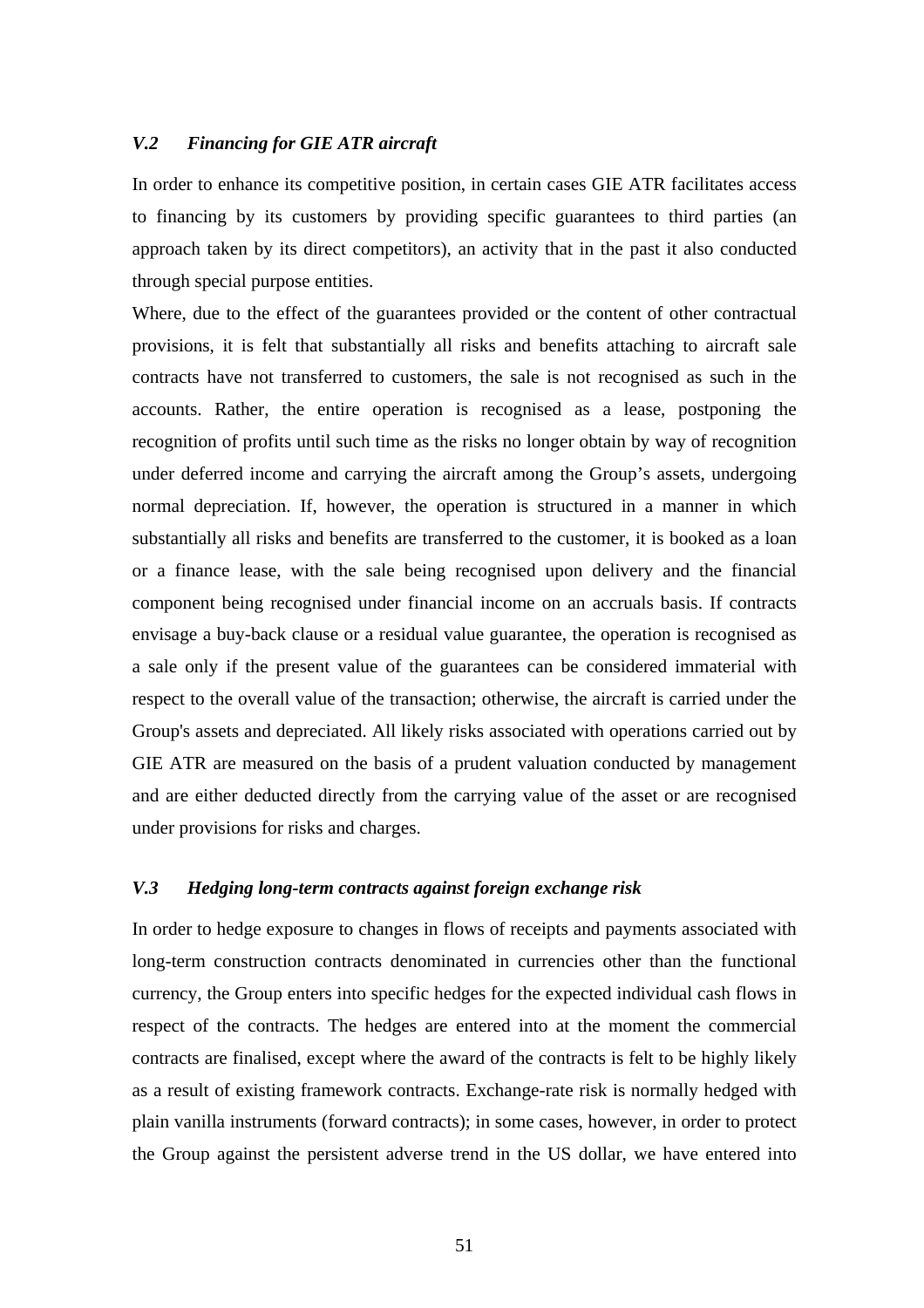more highly structured operations that, while substantively hedging the positions, do not qualify for hedge accounting under IAS 39. In these cases, as in all cases where hedges prove to be ineffective, changes in the fair value of such instruments are taken immediately to the income statement as financial items, while the underlying is valued as if it were exposed to exchange rate variations. The effects of this recognition policy are reported in Section 39. Hedges in the former case are carried as cash flow hedges, considering as ineffective the part relating to the premium or discount in the case of forwards or the time value in the case of options, which is recognised under financial items. The effects of this recognition policy are reported in Section 8 'Net financial income and expense'. Hedges in the former case are carried as cash flow hedges, considering as ineffective the part relating to the premium or discount in the case of forwards or the time value in the case of options, which is recognised under financial items.

## *V.4 Recognition of the equity investment in STMicroelectronics NV (STM)*

The equity investment indirectly held in STM was designated as 'available for sale'. Accordingly, the carrying value is adjusted at each balance-sheet or interim balancesheet date to market value (bid price), recognising the differential with respect to the carrying value determined in accordance with previous GAAP, as well as subsequent changes in fair value, in a specific equity reserve (reserve for assets available for sale), which will be reversed to profit or loss only if and when the equity investment is sold. The effects of this recognition policy are reported in the comments on 'Non-current assets' (Section 8).

#### *V.5 Provisions for risks and estimates of final costs of long-term contracts*

The Group operates in sectors and with contractual arrangements that are especially complex. They are recognised on a percentage-of-completion basis. Margins recognised in the income statement are a function of both the state of progress on contracts and the margins that are expected to be recognised for the completed contract. Accordingly, correct recognition of work in progress and margins on contracts that have not yet been completed requires management to make a careful estimate of the final costs and expected increases as well as delays, extra costs and penalties that could reduce the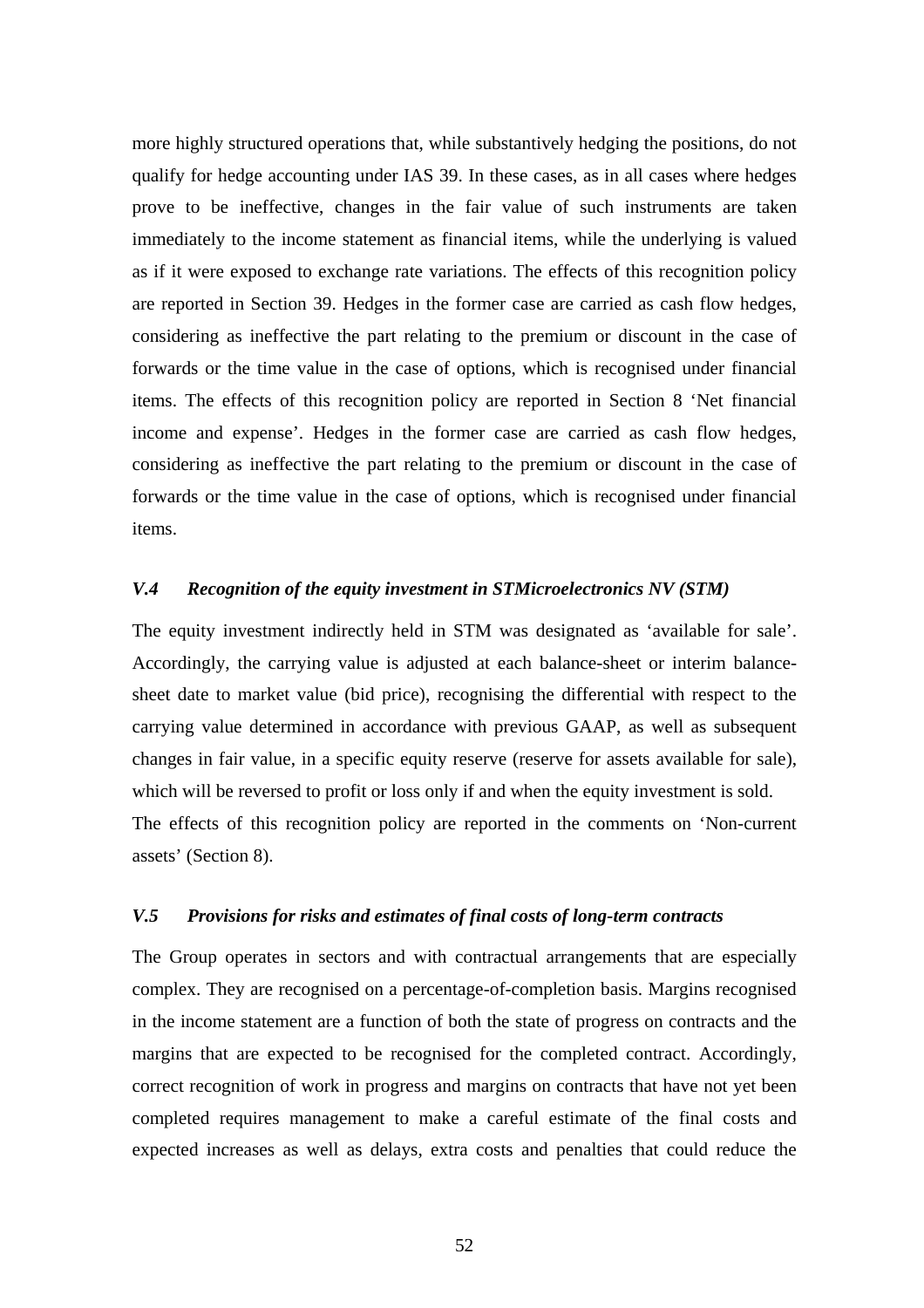expected margin. In order to enhance support for this activity, the Group has adopted contract management and risk analysis tools designed to identify, monitor and quantify the risks associated with such contracts. The amounts posted in the financial statements and in the interim reports represent management's best estimate at the reporting date using said procedures.

In addition, the Group's operations regard sectors and markets where many disputes are settled only after a considerable period of time, especially in cases where the customer is a government entity, making it necessary for management to estimate the outcome of such disputes. The main potential loss situations classified as 'probable' or 'possible' (no provision is recognised for the latter) are reported in Section 8 under 'provisions for risks and charges'.

## **VI. SIGNIFICANT NON RECURRING EVENTS OR TRANSACTIONS**

During the first nine months of 2006, a project was finalised for admitting **Ansaldo STS S.p.A**. to listing at the Italian Stock Exchange. Ansaldo STS S.p.A. is the head of a group which includes system and railway signalling in the Transport segment. On 24 March 2006 52.17% (52,174,000 shares) of the company's share capital was placed to institutional and retail investors, at a price of  $\epsilon$ , 8 per share. 29 March 2006 was the first listing day. In later days, the banks guiding the placing consortium exercised the greenshoe option to purchase 7,826,000 shares (7.83% of the share capital) at a price of  $\epsilon$ 7.8 per share, bringing total shares placed to 60%. The shares are listed in the STAR segment of the Automated Stock Market of the Italian Stock Exchange.

Placing 52.17% of the share capital of Ansaldo STS at a price of  $\epsilon$ 7.80 each brought total revenue of €mil. 398 less commissions. The sale of an additional 7.83% of the share capital in April brought net revenue of  $\theta$ mil. 60. The overall gain was  $\theta$ mil. 405 excluding taxes. Below is a summary of the transaction:

|                  | $\epsilon$ mil. |
|------------------|-----------------|
| Revenue from IPO |                 |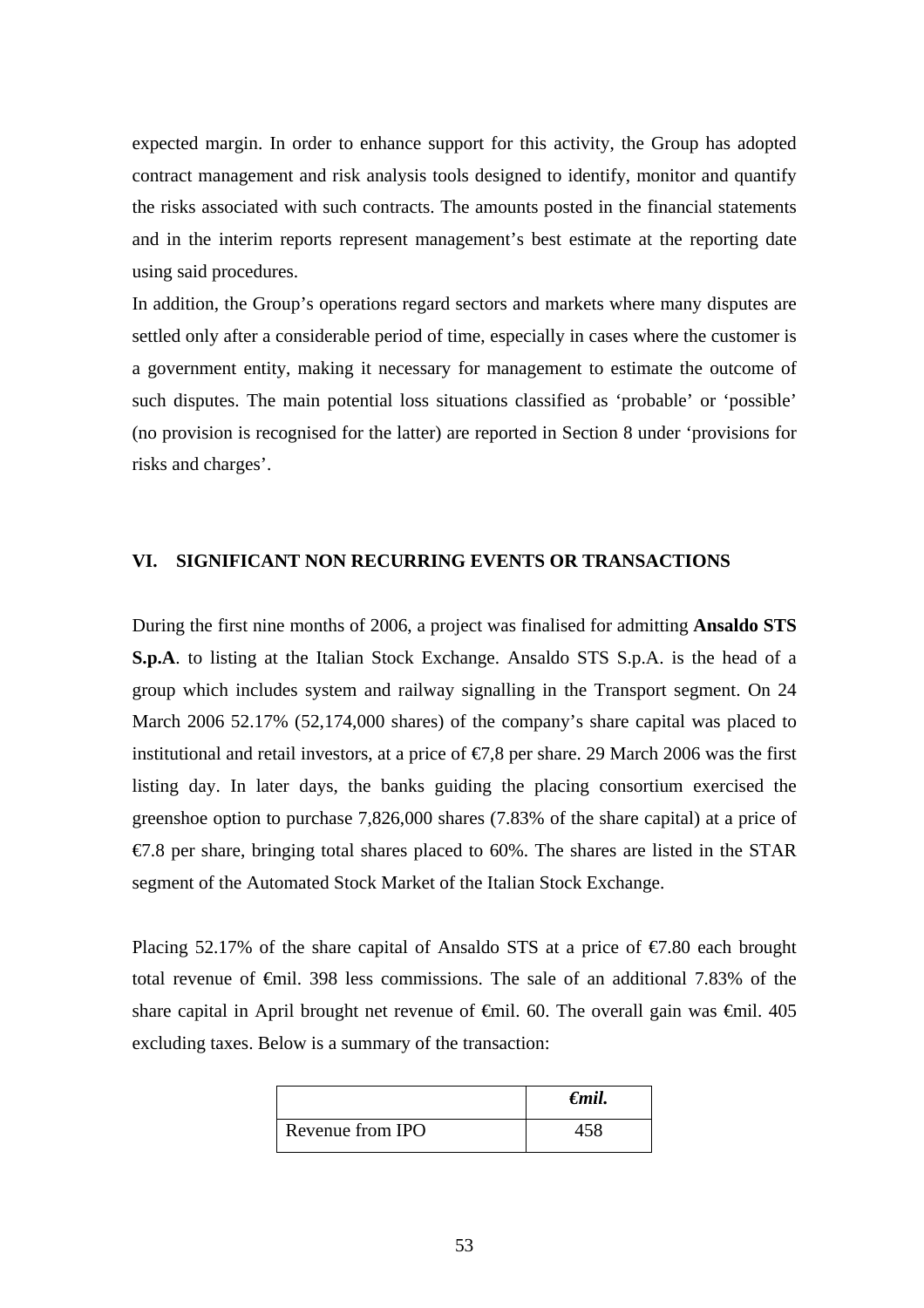| Gain        |  |
|-------------|--|
| Tax expense |  |

At present the company is consolidated on a line-by-line basis and 60% of net income and equity is attributable to minority interests.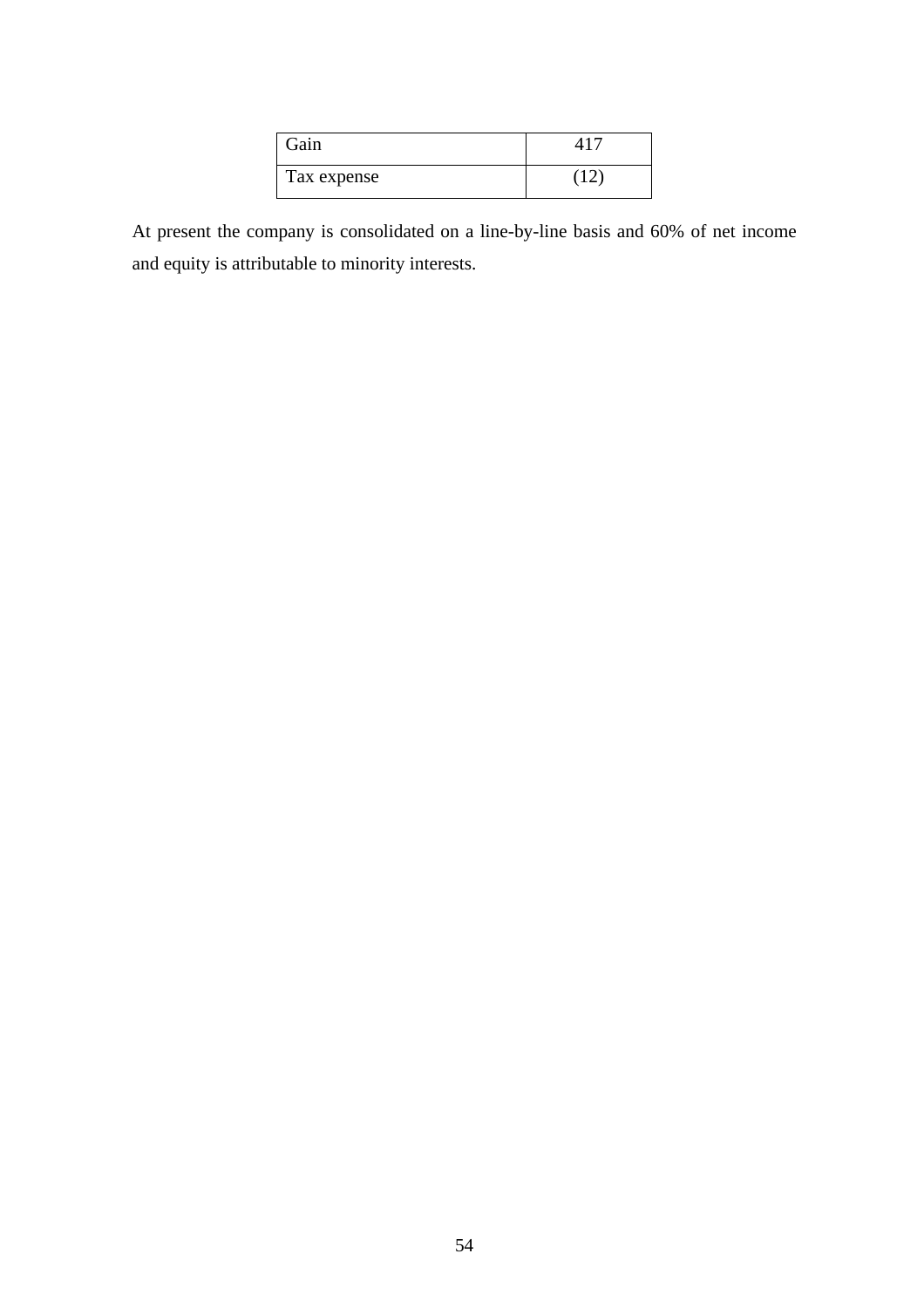## **VII. SEGMENT INFORMATION**

#### Primary frame of reference

The Group operates in a variety of industry segments: helicopters, defence electronics, aeronautics, space, defence systems, energy, transport and other activities.

For a more detailed analysis of the main programmes, outlooks and operating indicators for each segment, see the Report on Operations in the business segment section. The results for each segment at 30 September 2006, as compared with those of the same period of the previous year, are as follows:

|                                                             | 30 September 2006  |                                    |                  |              |                                  |               |                  |                     |                     |              |
|-------------------------------------------------------------|--------------------|------------------------------------|------------------|--------------|----------------------------------|---------------|------------------|---------------------|---------------------|--------------|
|                                                             | <b>Helicopters</b> | <b>Defence</b><br>Electron-<br>ics | Aero-<br>nautics | <b>Space</b> | <b>Defence</b><br><b>Systems</b> | <b>Energy</b> | <b>Transport</b> | Other<br>activities | <b>Eliminations</b> | <b>Total</b> |
| Revenue from external                                       | 1,934              | 2,097                              | 1,089            | 514          | 678                              | 630           | 999              | 135                 |                     | 8,076        |
| customers                                                   |                    |                                    |                  |              |                                  |               |                  |                     |                     |              |
| Revenue from other                                          | 15                 | 347                                | 240              | 5            | 50                               | $\mathbf{1}$  |                  | 23                  | (233)               | 448          |
| segments                                                    |                    |                                    |                  |              |                                  |               |                  |                     |                     |              |
| Operating result                                            | 183                | 125                                | 115              | 22           | 38                               | 38            | 39               | (88)                |                     | 472          |
| Financial income and<br>expense - net<br>Share of result of |                    |                                    |                  |              |                                  |               |                  |                     |                     | 324          |
| associates<br>Tax expense                                   | 1                  | (1)                                | (2)              |              | (1)                              |               |                  | (6)                 |                     | (9)<br>(174) |
| Profit (loss) from<br>discontinued<br>operations            |                    |                                    |                  |              |                                  |               |                  |                     |                     |              |
| Profit (loss) for the<br>period                             |                    |                                    |                  |              |                                  |               |                  |                     |                     | (1)<br>612   |
| Group share of net<br>result<br>Minority share              |                    |                                    |                  |              |                                  |               |                  |                     |                     | 594<br>18    |
| Investments                                                 | 44                 | 446                                | 246              | 55           | 89                               | 9             | 15               | 6                   |                     | 910          |

|                                                                           | <i><b>SU September 2005</b></i> |                                    |                  |              |                                  |               |                  |                     |                     |               |
|---------------------------------------------------------------------------|---------------------------------|------------------------------------|------------------|--------------|----------------------------------|---------------|------------------|---------------------|---------------------|---------------|
|                                                                           | <b>Helicopters</b>              | <b>Defence</b><br>Electron-<br>ics | Aero-<br>nautics | <b>Space</b> | <b>Defence</b><br><b>Systems</b> | <b>Energy</b> | <b>Transport</b> | Other<br>activities | <b>Eliminations</b> | <b>Total</b>  |
| Revenue from external<br>customers                                        | 1,696                           | 1,511                              | 817              | 539          | 634                              | 516           | 893              | 141                 |                     | 6,747         |
| Revenue from other<br>segments                                            | $\overline{7}$                  | 320                                | 415              | $\,8$        | 59                               | 3             |                  | 23                  | (284)               | 551           |
| Operating result                                                          | 174                             | 114                                | 99               | 24           | 42                               | 20            | 5                | (72)                |                     | 406           |
| Financial expense - net                                                   |                                 |                                    |                  |              |                                  |               |                  |                     |                     |               |
| Share of result of                                                        |                                 |                                    |                  |              |                                  |               |                  |                     |                     | (65)          |
| associates<br>Tax expense                                                 |                                 | 1                                  |                  |              |                                  |               |                  | (25)                |                     | (24)<br>(137) |
| Profit (loss) from<br>discontinued<br>operations<br>Profit (loss) for the |                                 |                                    |                  |              |                                  |               |                  |                     |                     |               |
| period                                                                    |                                 |                                    |                  |              |                                  |               |                  |                     |                     | 180           |
| Group share of net<br>result<br>Minority share                            |                                 |                                    |                  |              |                                  |               |                  |                     |                     | 172<br>8      |
| Investments                                                               | 35                              | 983                                | 91               | 125          | 28                               | 8             | 18               | 4                   |                     | 1,292         |
|                                                                           |                                 |                                    |                  |              |                                  |               |                  |                     |                     |               |

**30 September 2005**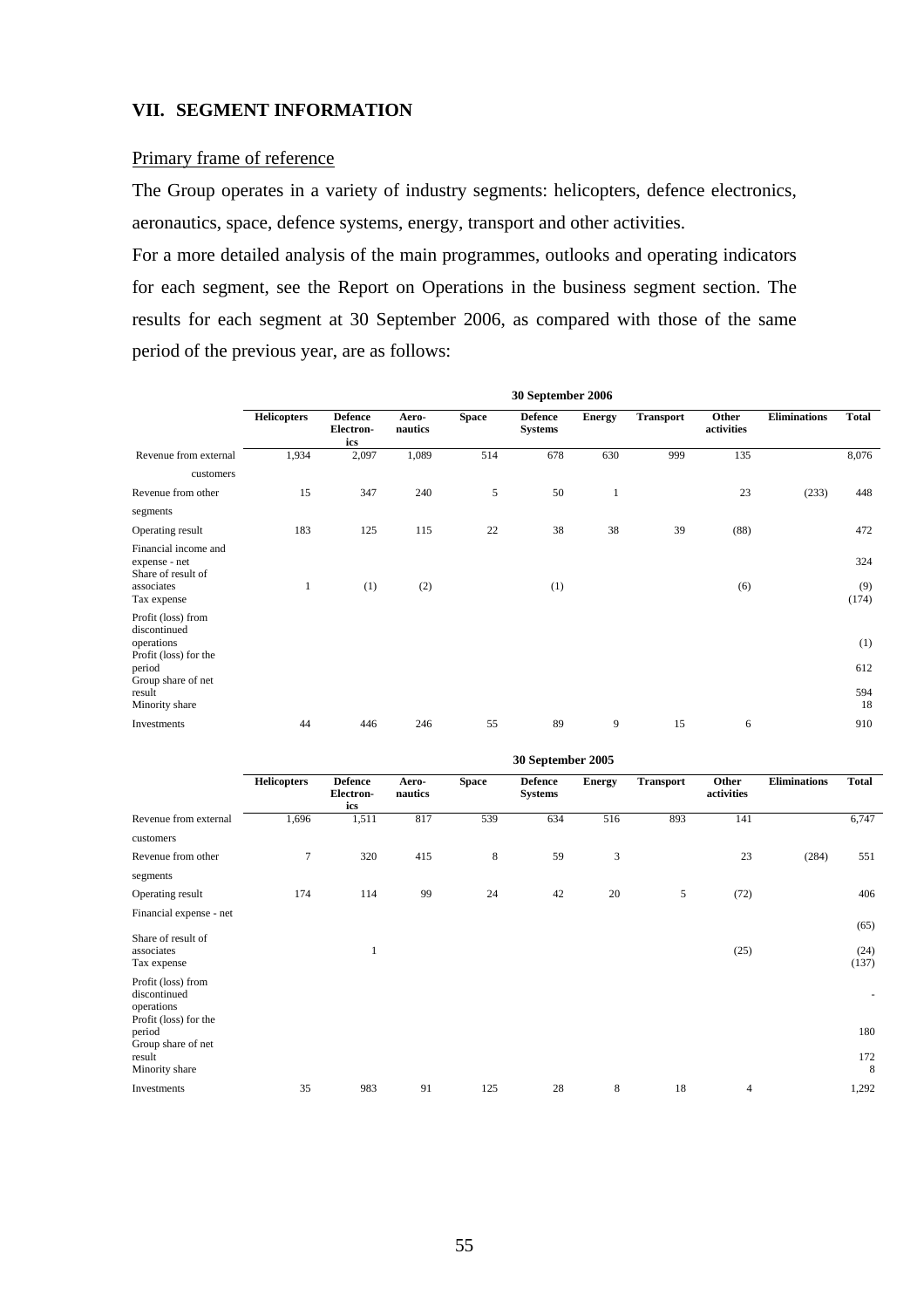The assets and liabilities attributable to the segments at 30 September 2006 and 31 December 2005 are as follows:

|             | 30 September 2006  |                                    |                  |              |                                  |               |                  |                     |                     |              |
|-------------|--------------------|------------------------------------|------------------|--------------|----------------------------------|---------------|------------------|---------------------|---------------------|--------------|
|             | <b>Helicopters</b> | <b>Defence</b><br>Electron-<br>ics | Aero-<br>nautics | <b>Space</b> | <b>Defence</b><br><b>Systems</b> | <b>Energy</b> | <b>Transport</b> | Other<br>activities | <b>Eliminations</b> | <b>Total</b> |
| Assets      | 5.646              | 6,219                              | 4,838            | 1,057        | 2.101                            | 1,097         | .760             | 3,666               | (3, 446)            | 22,938       |
| Liabilities | 3,690              | 3,856                              | 4,590            | 635          | .460                             | 1,061         | 1,673            | 4,777               | (3,707)             | 18,035       |

|             | 31 December 2005   |                                           |                  |              |                                  |               |                  |                     |                     |              |
|-------------|--------------------|-------------------------------------------|------------------|--------------|----------------------------------|---------------|------------------|---------------------|---------------------|--------------|
|             | <b>Helicopters</b> | <b>Defence</b><br><b>Electron-</b><br>ics | Aero-<br>nautics | <b>Space</b> | <b>Defence</b><br><b>Systems</b> | <b>Energy</b> | <b>Transport</b> | Other<br>activities | <b>Eliminations</b> | <b>Total</b> |
| Assets      | 5,283              | 5,394                                     | 4,510            | 967          | 2,093                            | 941           | .920             | 3,798               | (3, 149)            | 21,757       |
| Liabilities | 3,383              | 3,392                                     | 4,281            | 594          | 1,430                            | 909           | .845             | 4,667               | (3,314)             | 17,187       |

## Secondary frame of reference

Group revenue can also be broken down geographically as follows (based on the customer's home country):

|               | 30-Sep-06 | 30-Sep-05 |
|---------------|-----------|-----------|
| Europe        | 6,570     | 5,941     |
| North America | 924       | 558       |
| Other         | 1,030     | 799       |
|               | 8,524     | 7,298     |

Assets are geographically distributed as follows:

|               | 30-Sep-06 | 31-Dec-05 |
|---------------|-----------|-----------|
| Europe        | 22,496    | 21,167    |
| North America | 361       | 539       |
| Other         | 81        | 51        |
|               | 22,938    | 21,757    |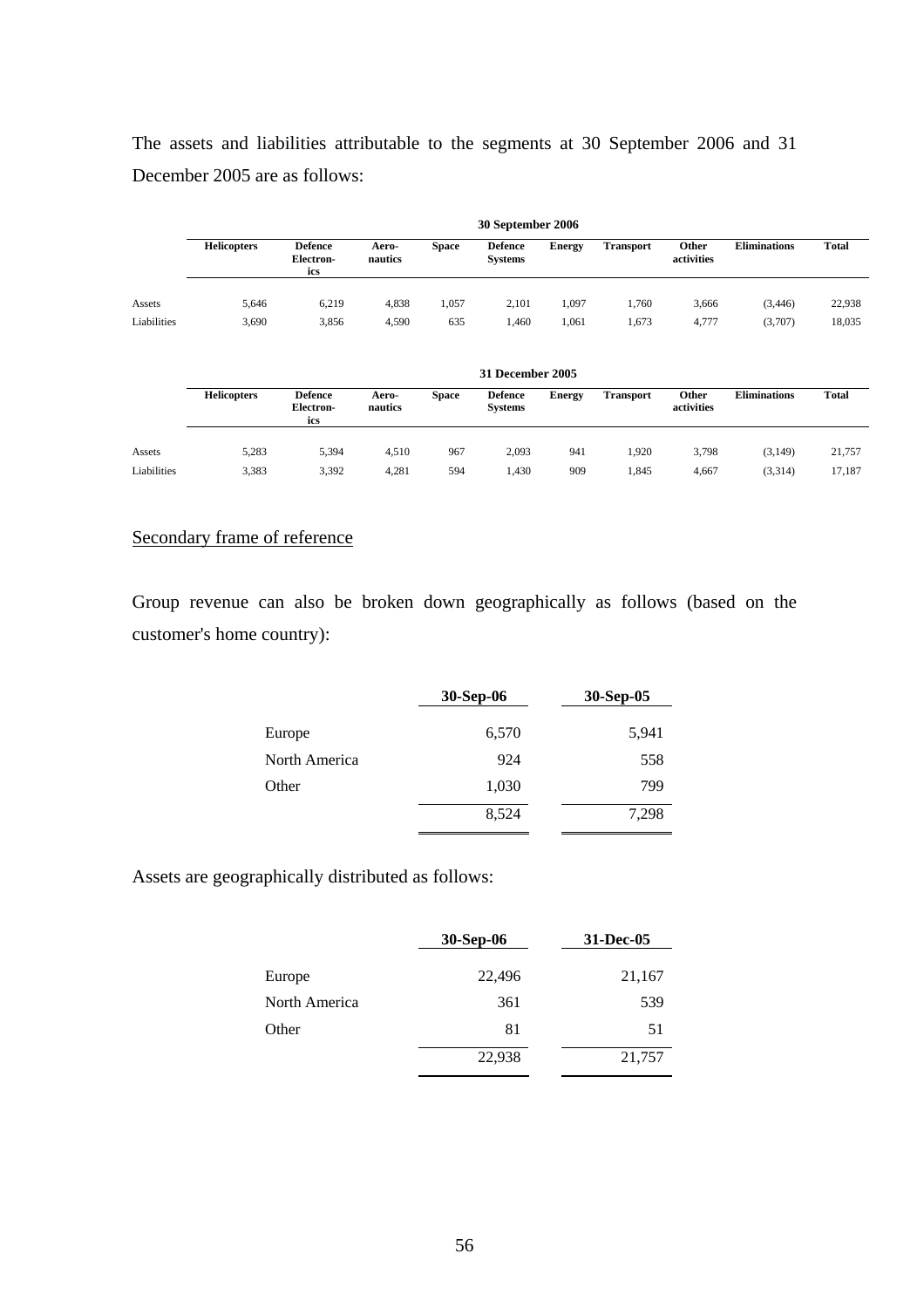Capital expenditure is distributed as follows (based on the location in which it is made):

| 30-Sep-06 | 30-Sep-05 |
|-----------|-----------|
| 895       | 1,280     |
| 13        | 6         |
| 2         | 6         |
| 910       | 1,292     |
|           |           |

# **VIII. NOTES TO THE QUARTERLY FINANCIAL STATEMENTS AT 30 SEPTEMBER 2006**

To give additional information on the Group state of affairs, statements of reclassification for the 'Income Statement', the 'Balance Sheet', the 'Net debt' and 'Cash flow statement' have been prepared.

For ease of understanding and comparability, below are the main changes in the scope of consolidation:

- starting 1 January 2006 Alenia Composite S.p.A. and Telespazio Argentina S.A. were consolidated on a line-by-line basis;
- starting 1 January 2006 Elsag Business Process S.r.l., Elsag STI S.p.A and CTM S.c.p.a. were deconsolidated; these companies were sold;
- starting from 1 January 2006 European Company for Mobile Communication Operations BV and European Company for Mobile Communication Services BV were consolidated on the equity method;
- on 17 January 2006 Seicos S.p.A was incorporated. Starting from that date it was consolidated on the equity method;
- On 1 March 2006 joint venture MBDA took control of LFK GmbH. This company is consolidated on the proportional method (25%) from that date;
- starting 14 June 2006 Westland Technologies Canada Ltd was deconsolidated due to shutdown;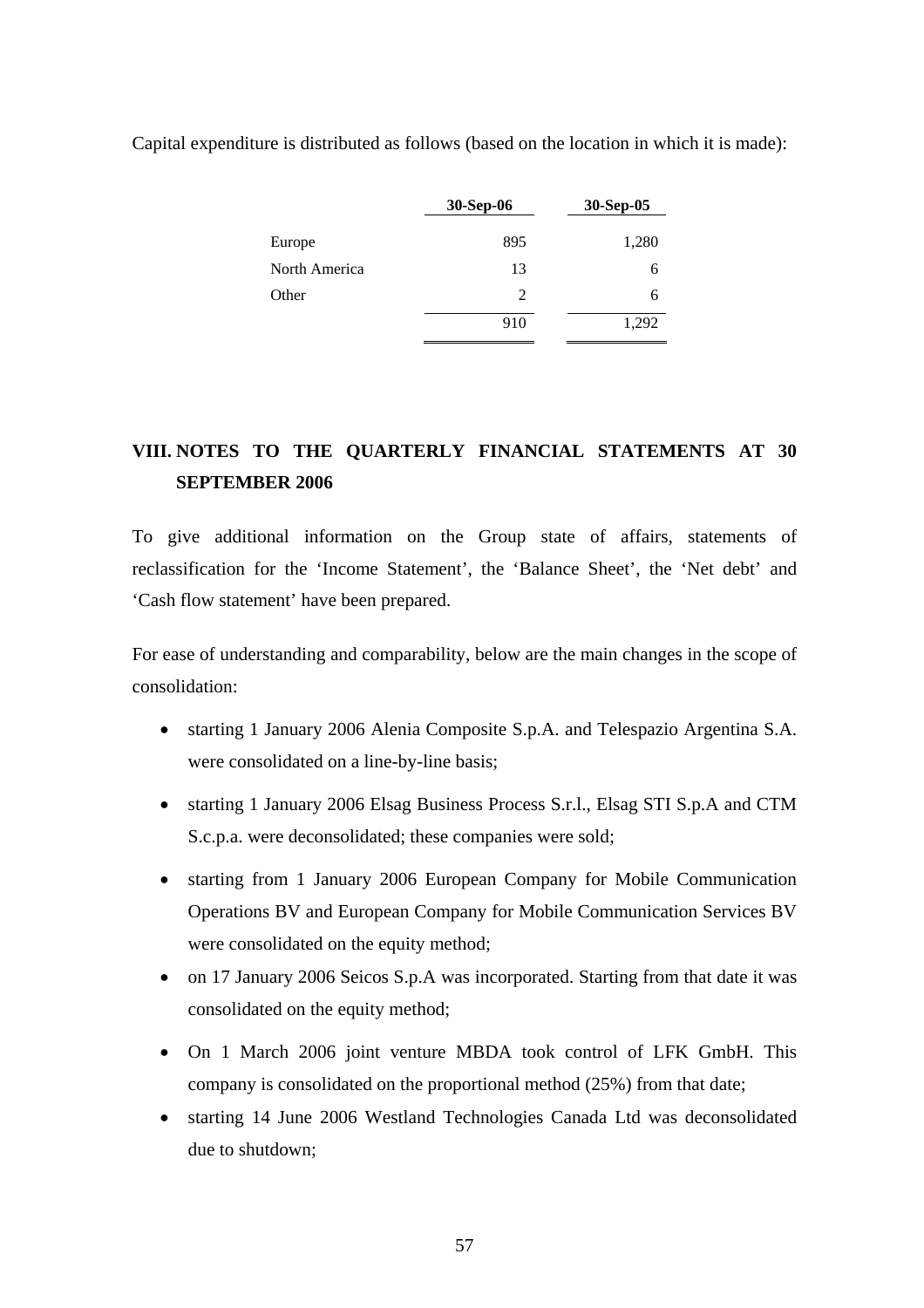- starting 28 July 2006, following acquisition by third parties of the remaining 55% of the share capital, Energy Service Group Ltd was consolidated on the full consolidation method;
- starting 28 September 2006, following acquisition by third parties, the Thomassen group was consolidated on the equity method;
- during the first nine months of 2006 these mergers were made:
	- with date of efficacy 1 January 2006 Als S.p.A. and Iritech S.p.A. were merged into SO.GE.PA. S.p.A.;
	- with date of efficacy 1 January 2006 Sistemi Radiomobili S.p.A. was merged into Selex Communications S.p.A.;
	- with date of efficacy 1 January 2006 Elsag Security S.r.l. was merged into Elsag S.p.A.;
	- with date of efficacy 1 July 2006 Westland do Brasil Commercio e Representacoes Ltda was merged into Sobrahel - Societade Brasileira Ltda, which changed its corporate name to AgustaWestland do Brasil Ltda;
- Elsag Security S.r.l., which was incorporated on 25 February 2005, was consolidated on a line-by-line basis for the year 2005, starting from the date of incorporation;
- on 29 April 2005, under the agreements with BAE Systems (Eurosystems transaction), the share capital of Selex Sensors and Airborne Systems S.p.A., which was incorporated in March 2005, was increased through the transfer of Galileo Avionica S.p.A. and its investees from Finmeccanica S.p.A. and of Selex Sensors and Airborne Systems Ltd (formerly BAE Systems Avionics Ltd) and its investees from BAE Systems Electronics Ltd. From that date Selex Sensors and Airborne Systems Ltd and Selex Sensors and Airborne Systems S.p.A were consolidated on a line-by-line basis.

At the same date, always under the agreements with BAE Systems, Finmeccanica purchased the control of the remaining 50% of Alenia Marconi Systems S.p.A. (currently Selex Sistemi Integrati S.p.A.), which was formerly consolidated using the proportional consolidation method. Under the agreement some companies were purchased, specifically Selex Sistemi Integrati Gmbh, Selex Sistemi Integrati Ltd and Selex Sistemi Integrati Inc.. Starting from that date these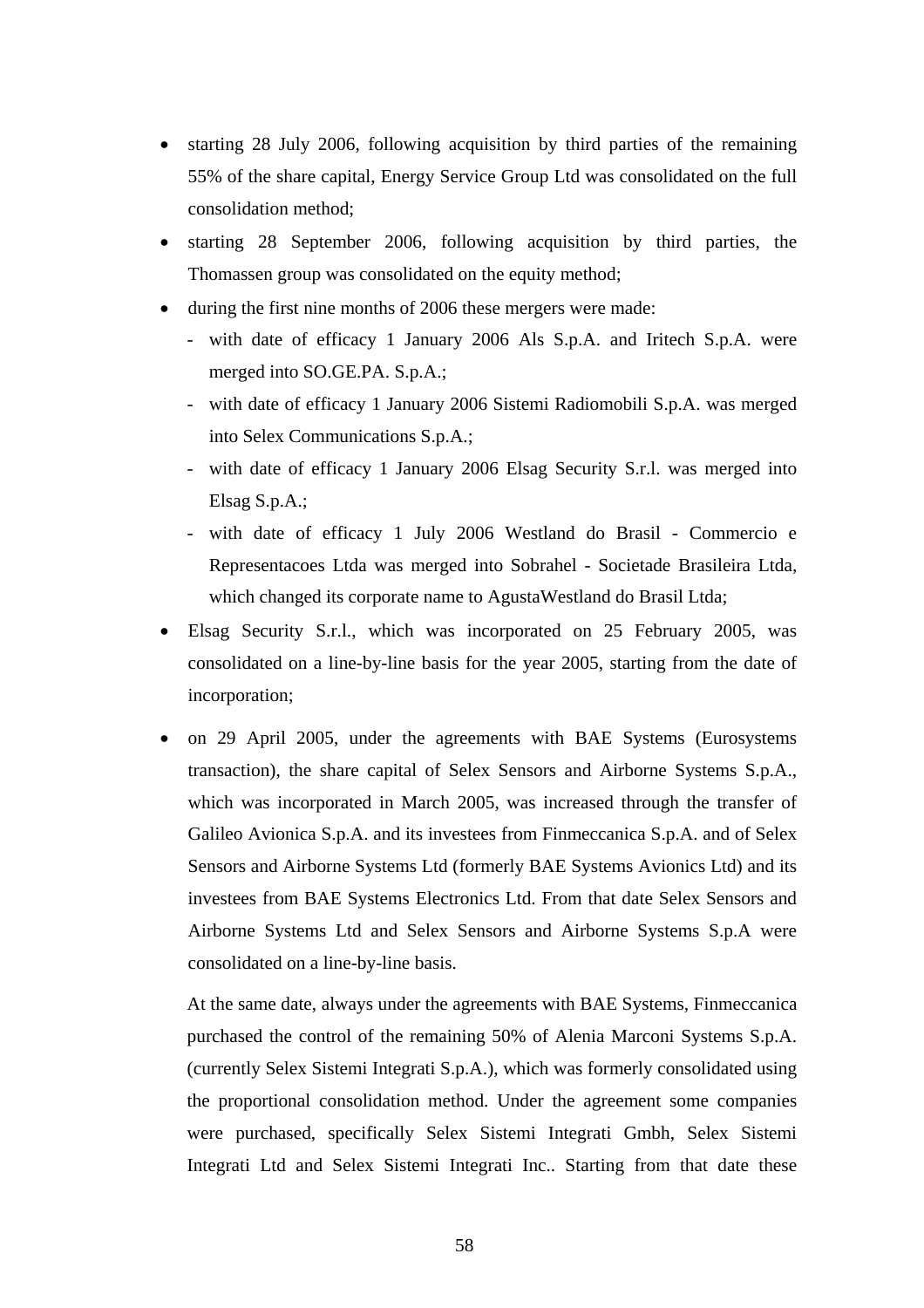companies were consolidated on a line-by-line basis. At the same time, under the agreements above, the indirect interest in the British company AMS Ltd. was sold to BAE Systems. The company was deconsolidated accordingly;

- on 1 July 2005 Finmeccanica and Alcatel Partecipations SA formed two joint ventures operating in the Space segment: Alcatel Alenia Space SAS (Finmeccanica 33%), to which Alcatel Alenia Space Italia S.p.A. (formerly Alenia Spazio) was transferred, and Telespazio Holding S.r.l. (Finmeccanica 67%), to which the companies of the Telespazio S.p.A. Group were transferred. From the date above the two companies and their own subsidiaries are consolidated using the proportional consolidation method. Until 30 June 2005 the Italian companies which later formed the joint venture were fully consolidated on a line-by-line basis, but the companies of the Alcatel Group were not consolidated;
- Consult Data S.r.l. was deconsolidated from 29 July 2005; the interest in the company was sold;
- Elsag Solution AG was deconsolidated from 4 August 2005 after the interest in the company was sold;
- Elsag Back-Office S.p.A. was deconsolidated from 29 August 2005 after the interest in the company was sold;
- on 4 October 2005 52.7% of the share capital of Datamat S.p.A was purchased. After the PPO launched at the end of 2005 and ended in January 2006, the percentage owned rose up to 89%. Later on, Finmeccanica carried out a number of additional acquisitions, bringing its interest to more than 90%.

The 'Income Statement' includes figures for the periods  $1 \text{ Jan} - 30 \text{ Sep}$  and  $1 \text{ Jul} - 30$ Sep and for the comparative periods as well, but from the date of purchase and until the date of sale (or date of efficacy of the deed).

The 'Balance Sheet' at 31 December 2005 does not include figures for the Groups and companies which were consolidated starting from 2006.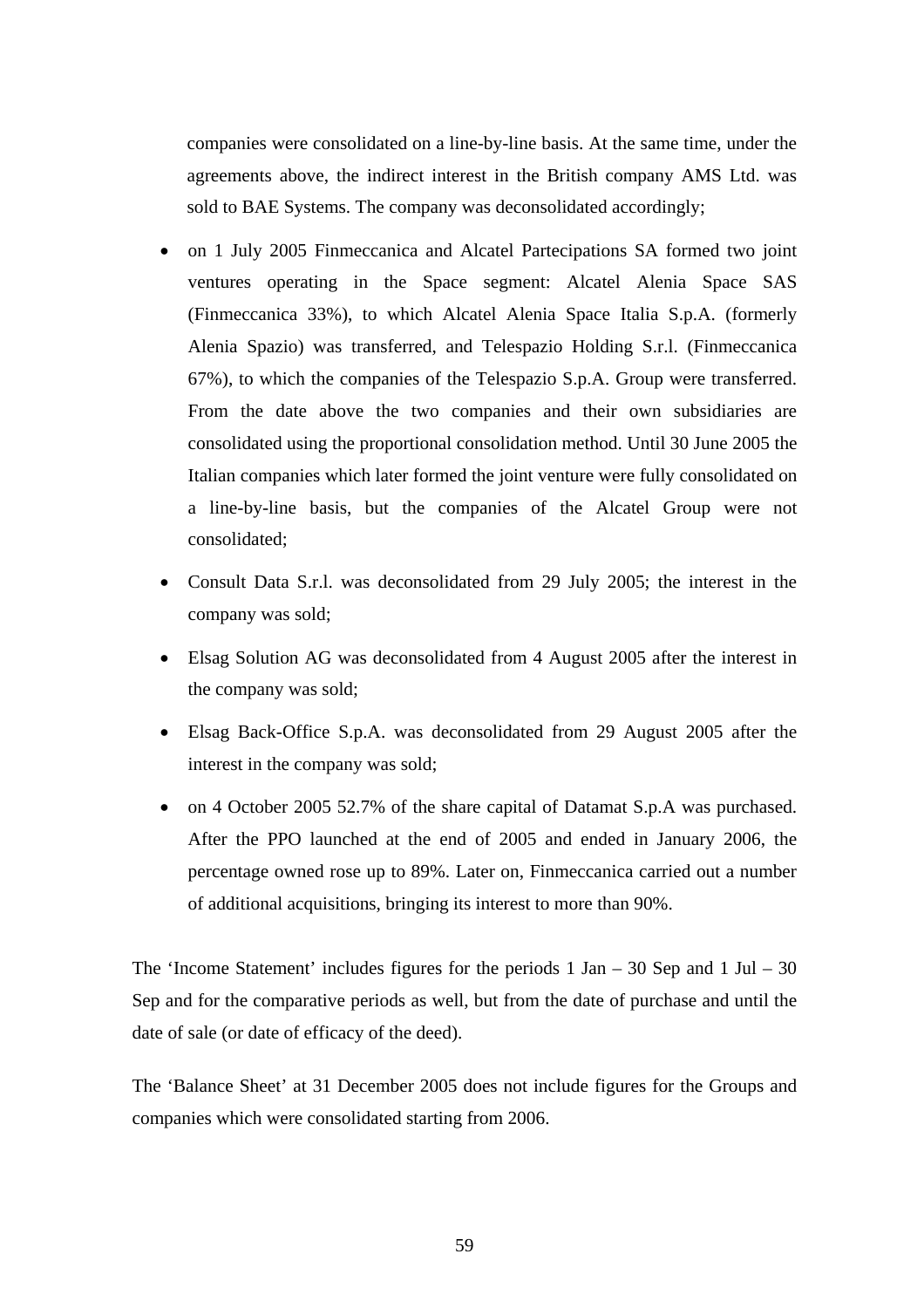Always with reference to data comparability, the first nine months of 2006 have been marked by changes in the euro against the main currencies of interest for the Group. Specifically, the currency exchange rates at 30 September 2006 and the average exchange rates for the period showed, for the main currencies, these changes from 2005: final exchange rates for the period (euro/US dollar +6.82% and euro/pound sterling - 1.12%); average exchange rates for the period (euro/US dollar –1.55% and euro/sterling pound – 0.07%).

Below are the exchange rates adopted for the currencies that are most significant for the Group:

|                  | At 30 Sep 2006                                |                                                  | At 31 Dec 2005                           | At 30 Sep 2005                                |                                               |
|------------------|-----------------------------------------------|--------------------------------------------------|------------------------------------------|-----------------------------------------------|-----------------------------------------------|
|                  | average<br>exchange<br>rate for the<br>period | closing<br>exchange<br>rate for<br>the<br>period | closing exchange<br>rate<br>for the year | average<br>exchange<br>rate for the<br>period | closing<br>exchange<br>rate for the<br>period |
|                  |                                               |                                                  |                                          |                                               |                                               |
| <b>US Dollar</b> | 1.24416                                       | 1.266                                            | 1.1797                                   | 1.2635                                        | 1.2042                                        |
| Pound Sterling   | 0.68472                                       | 0.6777                                           | 0.6853                                   | 0.6852                                        | 0.68195                                       |

The table below shows the consolidated results for the first nine months and for the third period of 2006.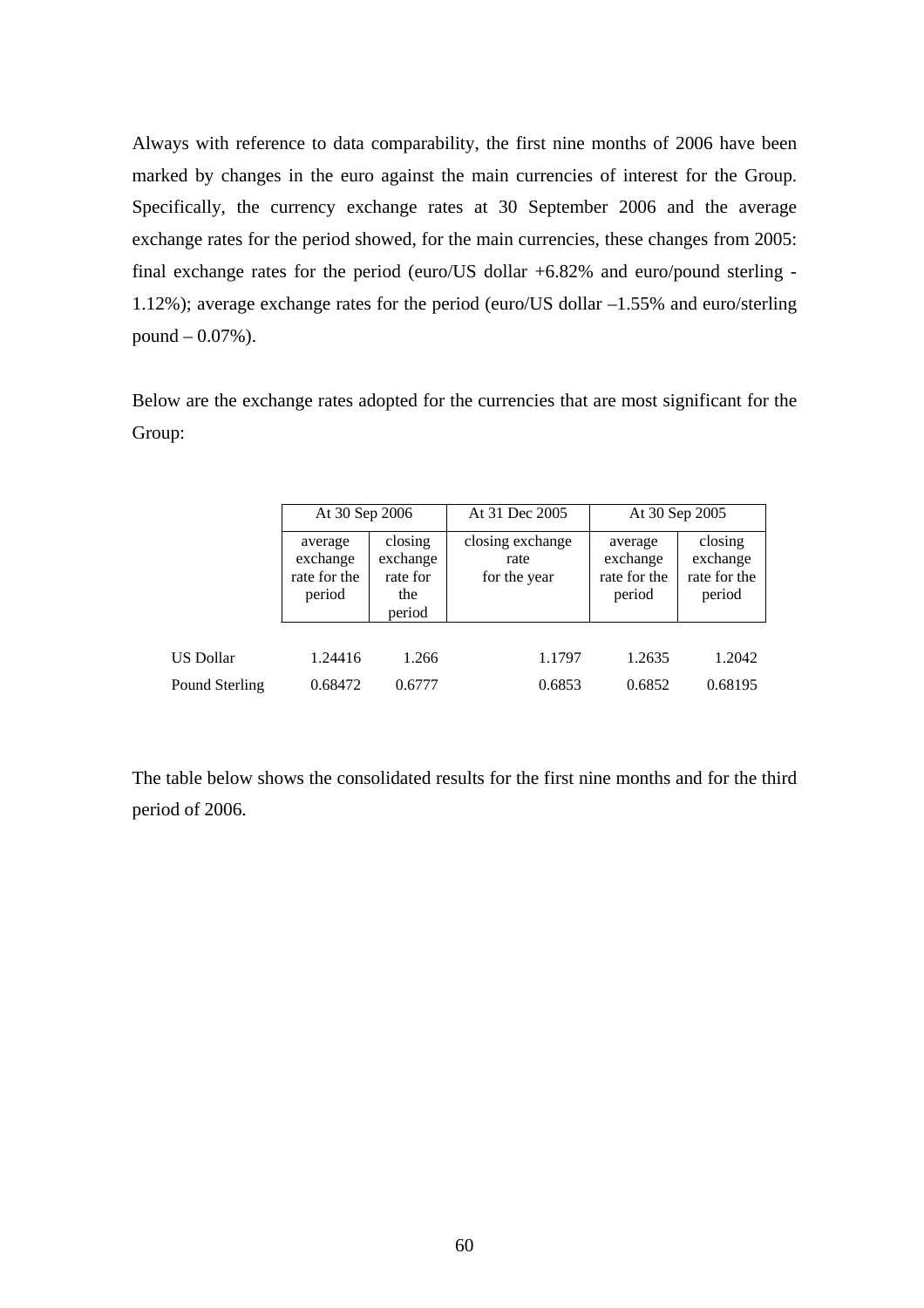| <b>€mil.</b>                                  | For the 9 months at 30 |           | For the 3 months at |             | H1           |
|-----------------------------------------------|------------------------|-----------|---------------------|-------------|--------------|
|                                               |                        | September | 30 September        |             |              |
|                                               | 2006                   | 2005      | 2006                | 2005        | 2006         |
| Revenue                                       | 8,524                  | 7,298     | 2,818               | 2,572       | 5,706        |
| Change in work in progress, semi-finished and |                        | 256       |                     |             |              |
| finished goods                                | 383<br>8,907           | 7,554     | 124<br>2,942        | 19<br>2,591 | 259<br>5,965 |
| Purchase and personnel costs                  | (8,218)                | (6,902)   | (2,708)             | (2,320)     | (5,508)      |
| Depreciation and amortisation                 | (279)                  | (246)     | (97)                | (90)        | (182)        |
| Write-downs                                   | (9)                    | (11)      | (3)                 | (1)         | (5)          |
| Restructuring costs                           | (15)                   | (17)      |                     | (7)         | (15)         |
| Other net operating income (costs)            | 86                     | 28        | 33                  | (17)        | 50           |
| <b>EBIT</b>                                   | 472                    | 406       | 167                 | 156         | 305          |
| Net financial income (expense)                | 315                    | (89)      | (61)                | (25)        | 375          |
| Income taxes                                  | (174)                  | (137)     | (69)                | (55)        | (105)        |
| NET RESULT BEFORE DISCONTINUED                | 613                    | 180       | 37                  | 76          | 575          |
| <b>OPERATIONS</b>                             |                        |           |                     |             |              |
| Net result from discontinued operations       | (1)                    |           |                     |             |              |
| <b>NET RESULT</b>                             | 612                    | 180       | 37                  | 76          | 575          |
| of which:                                     |                        |           |                     |             |              |
| . Group                                       | 594                    | 172       | 30                  | 73          | 564          |
| . minority interests                          | 18                     | 8         | 7                   | 3           | 11           |

- 'value of production' of €mil. 8,907 rose by some 18% from the year-earlier period (€mil. 7,554). The increase is mainly due to: Helicopters, Defence Electronics, mostly due to the change in the scope of consolidation, Energy, due to the recent acquisitions of orders for plants, and Transport. This increase is offset by a slight decline in Space. The increase for the quarter was €mil. 2,942 (€mil. 2,591 in the same period of the prior year) and mainly relates to Aeronautics, Helicopters and Defence Electronics;
- 'purchase and personnel costs' rose from €mil. 6,902 of the same period in 2005 to €mil. 8,218 in 2006. In particular, these include: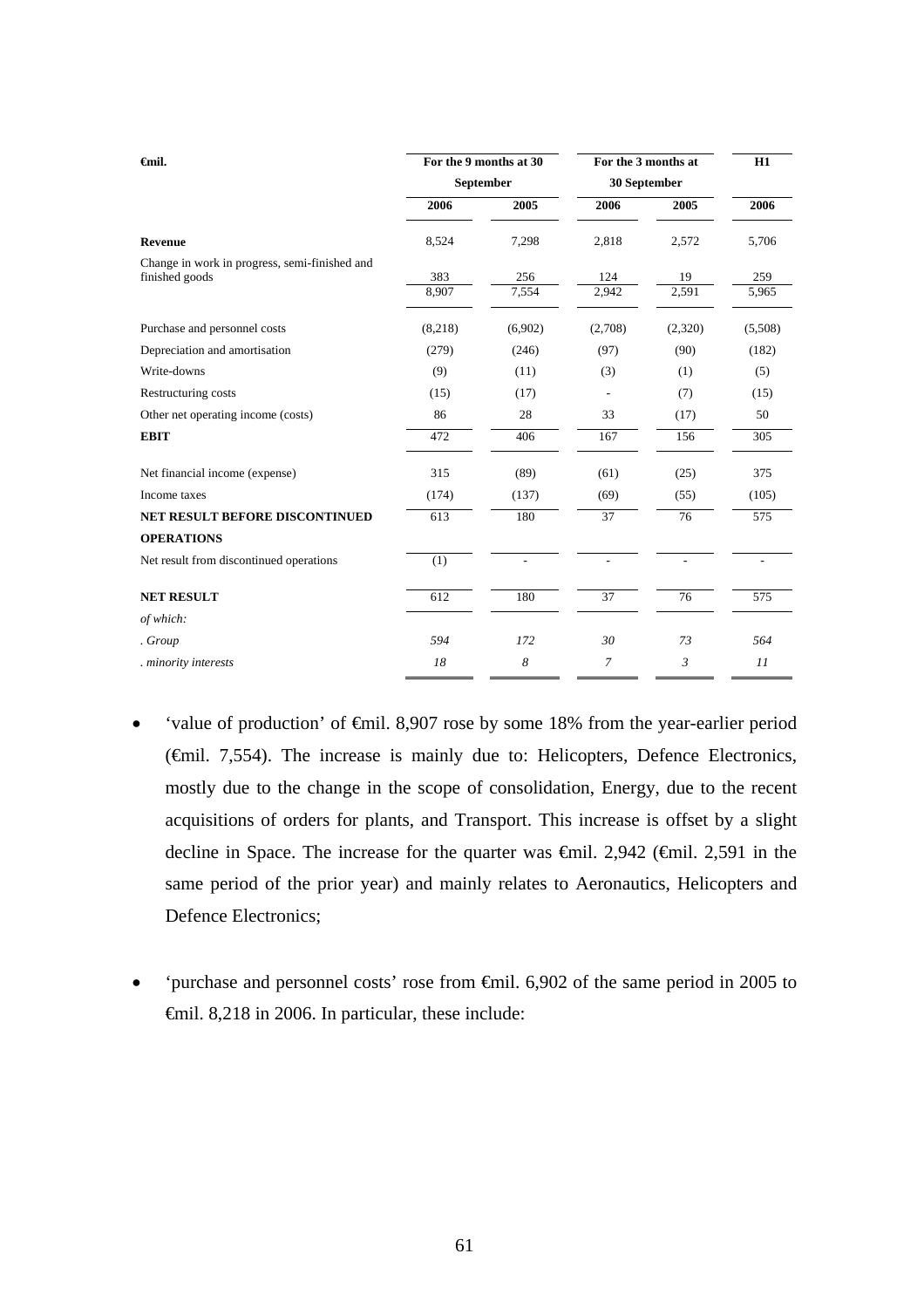|                                               | 30-Sep-06 | 30-Sep-05 |
|-----------------------------------------------|-----------|-----------|
| Purchase of materials                         | 3,393     | 2,752     |
| Change in inventories                         | (129)     | (180)     |
| Purchase of services                          | 2,351     | 2,012     |
| Costs of rents and operating leases           | 175       | 183       |
| Total costs of purchases and services         | 5,790     | 4,767     |
|                                               |           |           |
| Wages and salaries                            | 1,809     | 1,604     |
| Social security contributions                 | 478       | 424       |
| Costs for staff severance pay                 | 65        | 65        |
| Costs related to other defined-benefit plans  | 58        | 25        |
| Costs related to defined-benefit plans        | 23        | 18        |
| Employee disputes                             | 9         | 3         |
| Other costs                                   | 36        | 16        |
| Total personnel costs                         | 2,478     | 2,155     |
| Capitalisation of internal construction costs | (50)      | (20)      |
| Total                                         | 8,218     | 6,902     |
|                                               |           |           |

 The performance of costs of purchases (up 21%), like 'value of production', is due to the change in the scope of consolidation and to the performance of the segment activities. Figures for the quarter totalled  $\epsilon$ mil. 1,950 compared with  $\epsilon$ mil. 1,611 in 2005.

The increase in personnel costs from €mil. 2,155 in the first nine months of 2005 to €mil. 2,478 in the first nine months of 2006 is mainly due to the change in the scope of consolidation for both Italian and foreign companies; regarding the scope of consolidation of foreign companies, the increase is also due to social security liabilities payable by enterprises in connection with the pension benefits due legally and contractually to UK employees, which are far more than those for the yearearlier period. Personnel costs for the third period 2006 were €mil. 772 compared with €mil. 714 for the third period of 2005. Costs for personnel reorganisation/restructuring are reported as restructuring costs.

The average workforce was 56,398 from 52,066 in the year-earlier period, an increase due to the change in the scope of consolidation stemming in particular from the different incidence of companies in the Defence Electronics segment (Selex Sensors and Airborne Systems Ltd and Selex Sistemi Integrati S.p.A.), the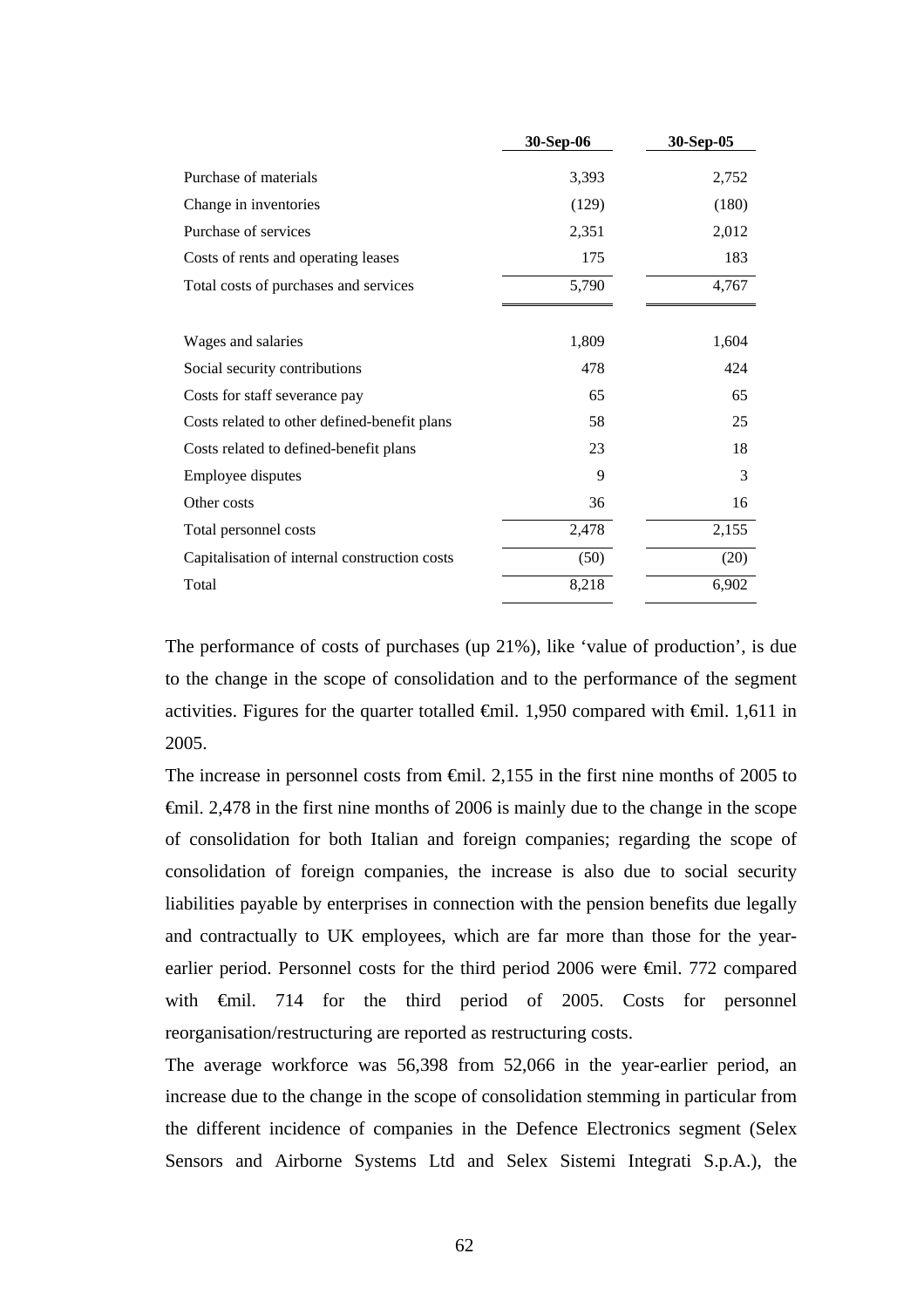acquisition of the Datamat group later in the prior year, and the acquisition in 2006 of the LFK Group by MBDA, in addition to positive turnover.

The workforce at 30 September 2006 was 57,705, up 1,102 from 56,603 at 31 December 2005. This rise is due to the acquisition of the LFK Group (246 people, 25% of total employees), in addition to positive turnover.

- depreciation and amortisation rose due to the change in the scope of consolidation. Depreciation and amortisation for the period of  $\epsilon$ mil. 279 ( $\epsilon$ mil. 246 in the same period of 2005) include €mil. 228 of depreciation for property, plant and equipment ( $\epsilon$ mil. 207 in the same period of 2005) and  $\epsilon$ mil. 51 of amortisation of intangible assets (€mil. 39 in the same period of 2005); Depreciation and amortisation for the third period 2006 were €mil. 97 compared with €mil. 90 for the third period of 2005;
- write-downs of receivables were  $\oplus$ mil. 9 ( $\oplus$ mil. 11 in the same period of the prior year). Write-downs for the quarter were €mil. 3 from €mil. 1 in the third quarter of 2005;
- restructuring costs were  $\epsilon$ mil. 15 ( $\epsilon$ mil. 17 in the same period of the prior year);
- other net operating income and costs include net income of €mil. 86 (€mil. 28 of net income in the same period of 2005) and break down as follows:

|                                                                                                         | 30-Sep-06 | 30-Sep-05 |
|---------------------------------------------------------------------------------------------------------|-----------|-----------|
| Grants for training, research and development                                                           | 25        | 16        |
| Net exchange rate differences on operating                                                              | 8         | (5)       |
| items                                                                                                   |           |           |
| Indirect taxes                                                                                          | (24)      | (15)      |
| Net adjustment of receivables and payables in<br>foreign currency at the end-of-period exchange<br>rate | 3         | 10        |
| Gains from the sale of non-current assets                                                               | 24        | 9         |
| Insurance reimbursements                                                                                | 10        | 13        |
| Gains from realisation of operating receivables                                                         | 13        |           |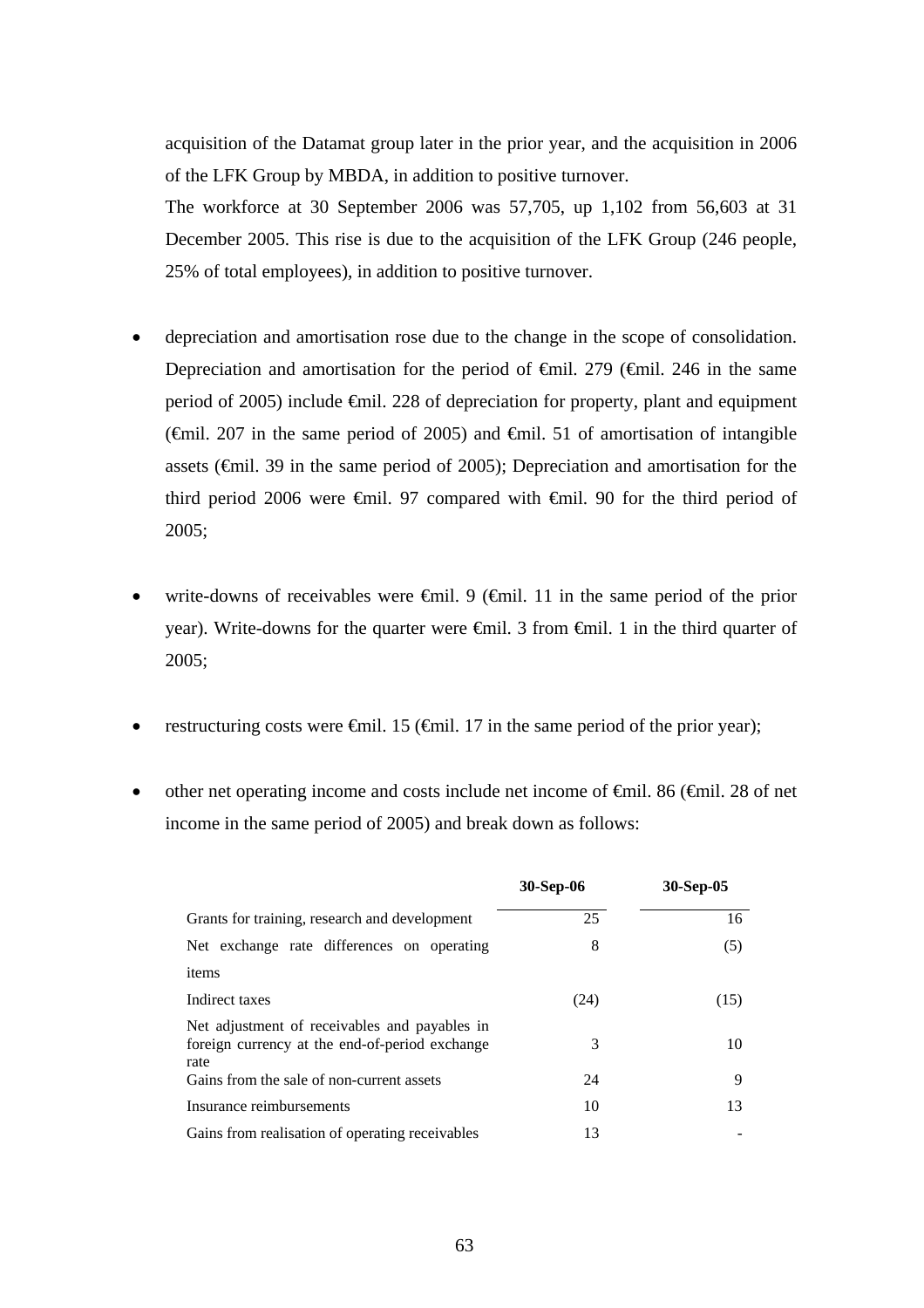| Transfers (accruals) of provisions | 44   | 34   |
|------------------------------------|------|------|
| Other operating income (costs)     | (17) | (34) |
| Total                              | 86   | 28   |

Specifically, the gain from the sale of assets mainly relates to the disposal of the production site of Chelmsford (UK) by Selex Communications Ltd, while gains from realisation of receivables are mainly due to the assignment of receivables from SACE relating to insolvent countries. Other net operating income and costs for the period include income of €mil. 33 compared with costs of €mil. 17 for the same period of 2005;

- 'EBIT' stood at  $\epsilon$ mil. 472, up  $\epsilon$ mil. 66 (around +16%) from the year-earlier period (€mil. 406). This rise is due to an increase in: Energy, mainly due to a rise in volumes; Defence Electronics, specifically because of change in the scope of consolidation; Helicopters and Aeronautics; these improvements are balanced by a slight deterioration in the Space segment. The operating result for the quarter was €mil. 167 compared with €mil. 156 for the same quarter in 2005;
- 'net financial income and expense' include €mil. 315 of net financial income, an increase of €mil. 404 from the year-earlier period (€mil. 89 of net financial expense) and an increase in net financial expense of €mil. 36 in the quarter, from €mil. 25 in 2005 to €mil. 61 in 2006. This item includes 'net financial income and expense' which break down in net financial income of  $\theta$ mil. 324 in the first nine months of 2006 as compared with net financial expense of €mil. 65 in the same period of 2005, and the net negative effect of the valuation of equity investments with the equity method of €mil. 9 in the third quarter of 2006 as compared with a net negative effect of €mil. 24 in the same period of 2005. Specifically:

|                                                                        | <b>30-Sep-06</b> | 30-Sep-05 |
|------------------------------------------------------------------------|------------------|-----------|
| Dividends and income from equity investments and securities            | 426              |           |
| Net discounting of receivables, payables and provisions                | (2)              | (2)       |
| Net interest                                                           | (88)             | (82)      |
| Net results from financial instruments at fair value through profit or | 27               |           |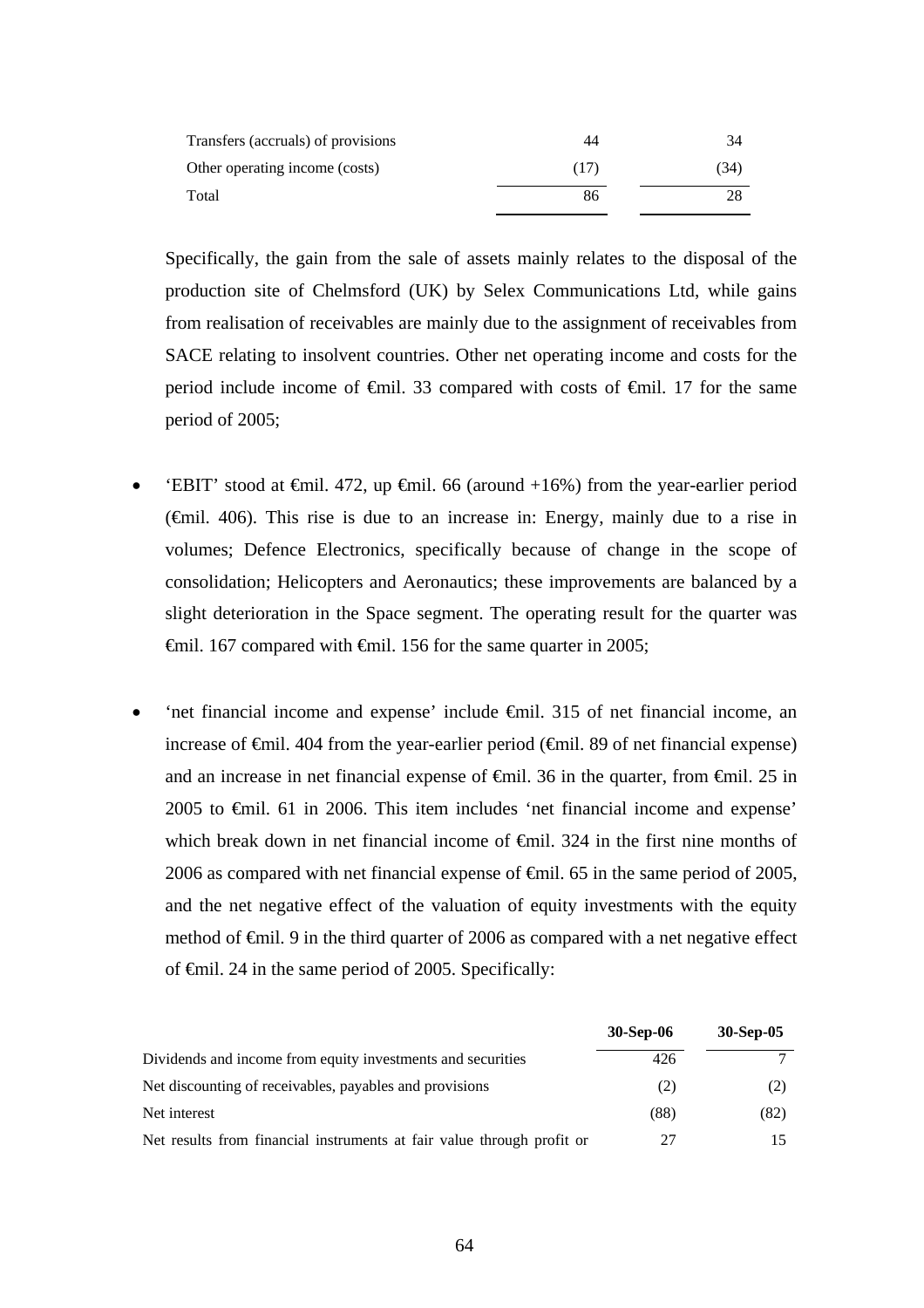| loss                                   |      |      |
|----------------------------------------|------|------|
| Net exchange rate differences          | (23) | (8)  |
| Other net financial income and expense | (16) |      |
| Total                                  | 324  | (65) |

Income from equity investments relate to the net gain of €mil. 417 from the placement of the Ansaldo STS group.

Net income from measurement of fair value through profit or loss is as follows:

|                                                | <b>Income</b> | <b>Expense</b> | <b>Net</b> |
|------------------------------------------------|---------------|----------------|------------|
| Swaps and forex options                        | 2             |                | 2          |
| Interest rate swaps                            | 15            | (3)            | 12         |
| Inefficient swap component on hedging exchange |               |                |            |
| rates                                          | 13            | (24)           | (11)       |
| Options on STM                                 | 24            |                | 24         |
| Option embedded in the exchangeable bond       |               |                |            |
|                                                | 24            | (24)           |            |
|                                                | 78            | (51)           | 27         |

Income and expense on the option embedded in the exchangeable bond relate to the fluctuations of (i) the fair value of the option embedded in the exchangeable bond with STM shares as underlying and (ii) the fair value of the option purchased in 2005 with the same underlying position and same key parameters as that embedded in issued bonds: following this transaction, the Group is substantially neutral as regards changes in the fair value of the call option sold.

The 'effects of the valuation using the equity method' mainly relate to:

|                               | <b>30-Sep-06</b> | 30-Sep-05 |
|-------------------------------|------------------|-----------|
| Aero Invest 1 S.p.A. results  | (7)              | (28)      |
| Net results of other holdings | (2)              |           |
|                               | (9)              | (24)      |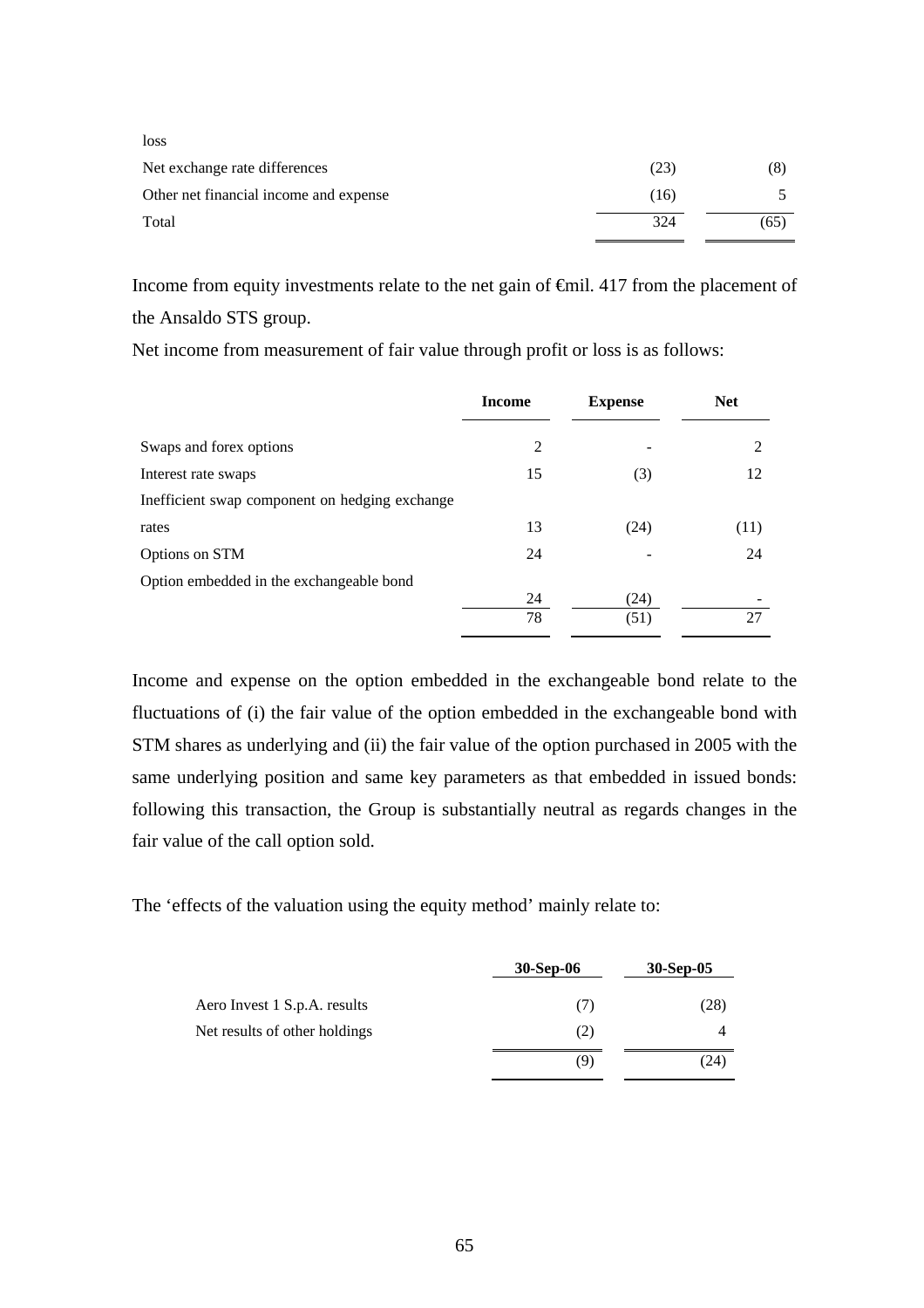'income tax expense' was  $\epsilon$ mil. 174 from the same period of 2005 ( $\epsilon$ mil. 137). Income taxes for the quarter were €mil. 69 from €mil. 55 in the third quarter of 2005.

In particular, this is the algebraic sum of:

|                                          | 30-Sep-06 | 30-Sep-05 |
|------------------------------------------|-----------|-----------|
| Corporate income tax (IRES)              | 123       | 69        |
| Regional business tax (IRAP)             | 83        | 72        |
| Benefit under consolidated tax mechanism | (77)      | (68)      |
| Other income taxes                       | 46        | 33        |
| Tax related to previous periods          | (6)       | (1)       |
| Provisions for tax disputes              | 6         | 7         |
| Deferred tax (assets) liabilities - net  | (1)       | 25        |
|                                          | 174       | 137       |

Income from adopting the consolidated taxation mechanism for IRES purposes (a tax introduced by Legislative Decree 344/2003) from 1 January 2004 was considered in the calculation of income taxes. According to this mechanism, there is only one taxable income for all the Group companies included in the scope of consolidation.

This option makes it possible to offset the tax results (taxable income and losses in the consolidation period) of the participating companies. As a result, the quarterly report includes the benefit resulting from the tax losses for the period up to the limit of the taxable income included in the consolidated tax base. This income was then allocated to all the consolidated companies reporting a fiscal loss.

With regard to the Group Parent, the consolidated income statement includes neither current taxes (as there was no taxable income during the period at issue) nor net deferred tax assets, as there is a lack of reasonable certainty as to the future realisation of taxable income that would allow them to be recognised and a lack, with specific regard to past tax losses, of the prerequisites established by the applicable accounting standard.

• 'net result from discontinued operations' was separately indicated in the income statements. Accordingly, the item includes the result for the period of the operations sold or being sold: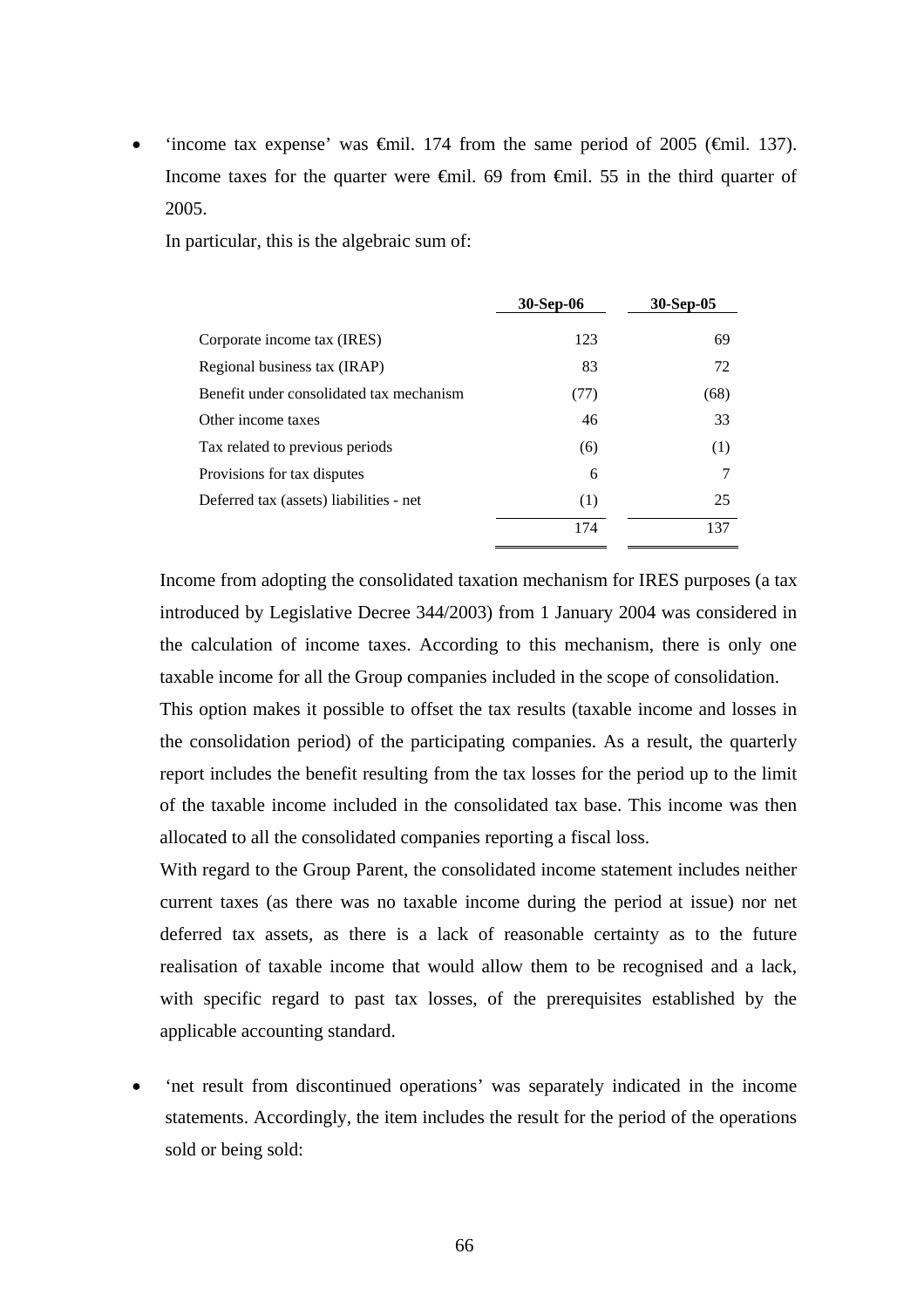- for the first nine months of 2005, the result on the UK operations in the radardevices segment through the sale date (29 April 2005);
- for the first nine months of 2006, the results of the operations being sold as held by the Group in the bus manufacturing industry.

|                      | 30-Sep-06 | 30-Sep-05 |
|----------------------|-----------|-----------|
| Revenue              | 64        | 93        |
| Costs                | (65)      | (94)      |
| Net financial income |           |           |
| Tax expense          |           |           |
|                      | (1)       |           |

The table below shows an analysis of consolidated balance sheet at 30 September 2006.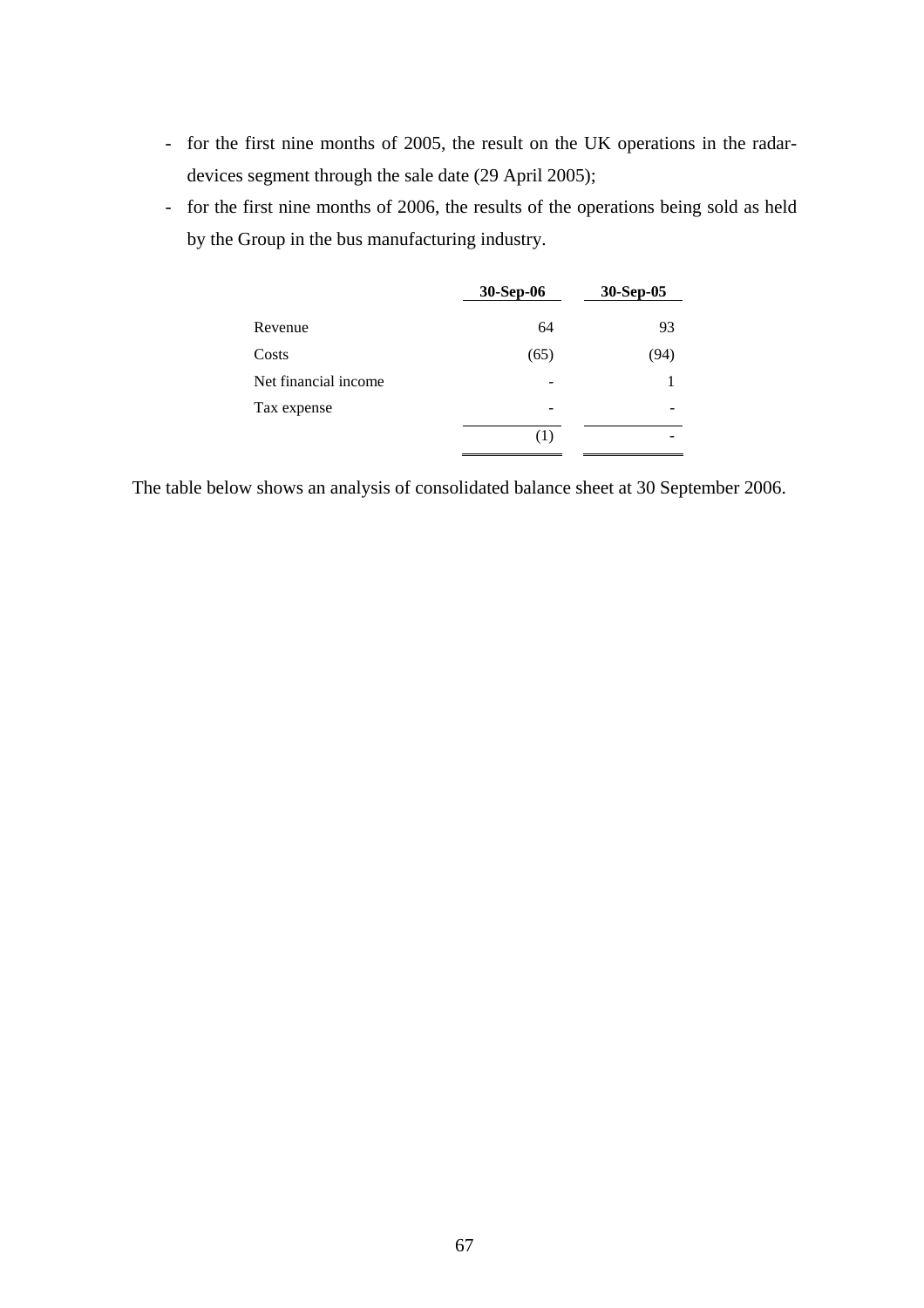| finil.                                      | 30-Sep-2006 | 31-Dec-2005 | 30-Sep-2005 | 30-Jun-2006 |
|---------------------------------------------|-------------|-------------|-------------|-------------|
| Non-current assets                          | 8,296       | 7,671       | 7,624       | 8,082       |
| Non-current liabilities                     | (2,103)     | (2,018)     | (2,030)     | (2,100)     |
|                                             | 6,193       | 5,653       | 5,594       | 5,982       |
| Inventories                                 | 6,127       | 5,511       | 5,281       | 5,910       |
| Contract work in progress                   | 2,893       | 2,538       | 2,909       | 2,756       |
| Trade receivables                           | 3,911       | 3,600       | 3,623       | 3,711       |
| Trade payables                              | (3,202)     | (3,431)     | (2,930)     | (3,226)     |
| Advances from customers                     | (4,662)     | (4,389)     | (3,957)     | (4,581)     |
| Provisions for short-term risks and charges | (476)       | (523)       | (588)       | (496)       |
| Other net current assets (liabilities)      | (3,697)     | (3,289)     | (3,059)     | (3,825)     |
| Net working capital                         | 894         | 17          | 1,279       | 249         |
| Net capital employed                        | 7,087       | 5,670       | 6,873       | 6,231       |
| Group shareholders' equity                  | 4,874       | 4,444       | 4,195       | 4,748       |
| Shareholders' equity of minority interests  | 75          | 154         | 443         | 67          |
| <b>Shareholders' equity</b>                 | 4,949       | 4,598       | 4,638       | 4,815       |
| Net debt (cash)                             | 2,184       | 1,100       | 2,245       | 1,462       |
| Net (assets) liabilities held for sale      | (46)        | (28)        | (10)        | (46)        |

'Non-current assets' (€mil. 8,296 at 30 September 2006 from €mil. 7,671 at 31 December 2005) show a net increase of <del>€</del>mil. 625:

|                                | 30-Sep-06 | 31-Dec-05 |
|--------------------------------|-----------|-----------|
| Intangible assets              | 4,185     | 3,596     |
| Property, plant and equipment  | 2,623     | 2,506     |
| Investment properties          |           |           |
| Equity investments             | 173       | 138       |
| Financial assets at fair value | 816       | 906       |
| Securities held to maturity    | 2         |           |
| Receivables                    | 107       | 122       |
| Deferred taxes                 | 383       | 397       |
| Other assets                   |           |           |
|                                | 8,296     | 7,671     |

This rise is specifically due to:

• the recognition of the relevant goodwill deriving from the possible exercise of the put and call options over 25% of the Selex Sensors and Airborne Systems Group, now held by BAE Systems Ltd (€mil. 326). Based on these agreements, the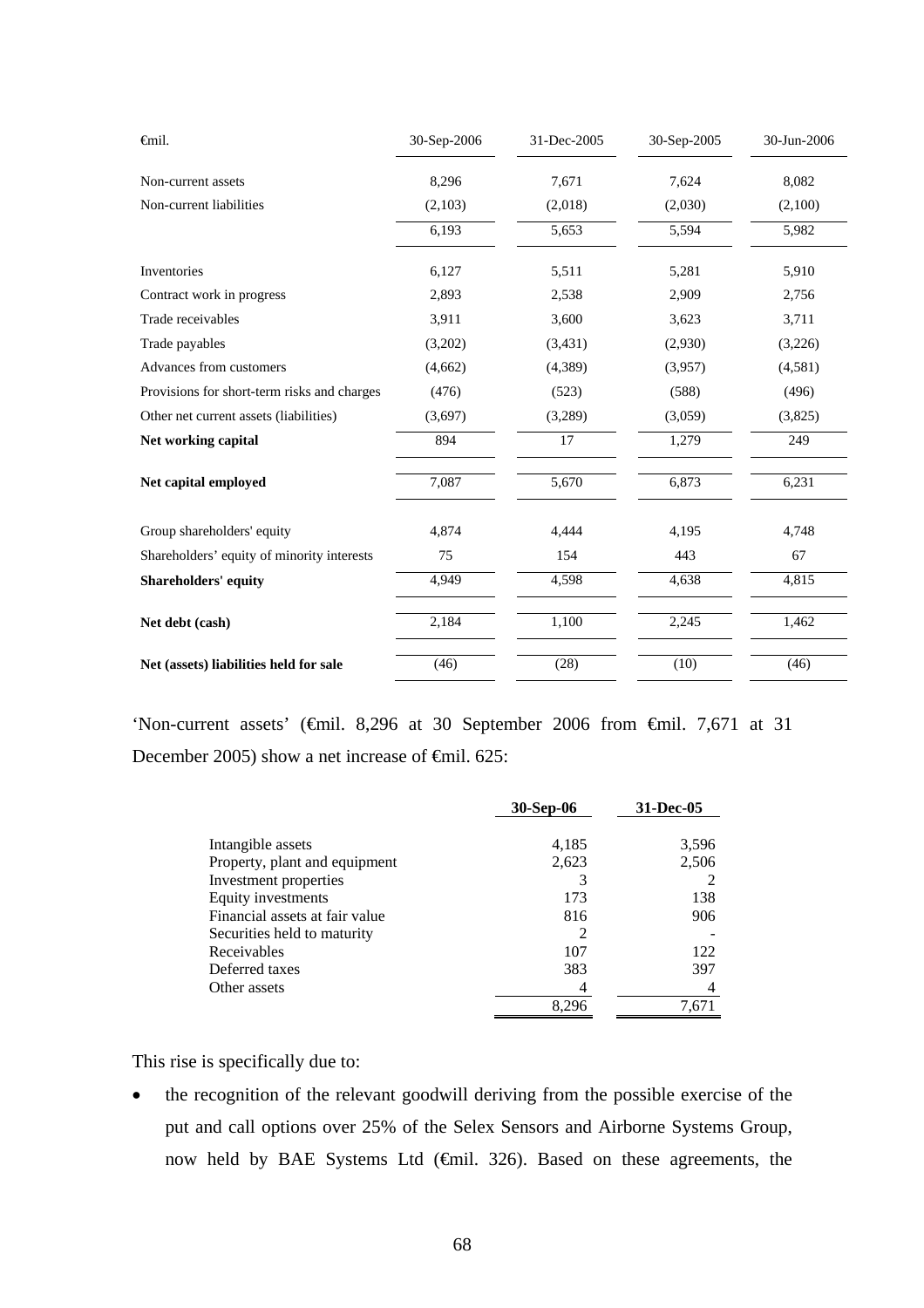companies involved have been fully consolidated on a line-by-line basis and minority interests have not been calculated, provided that the legal portion held by the Finmeccanica Group amounted to 75%, and GBPmil. 269 (€mil. 397 at the exchange rate prevailing at 30 September 2006) has been recorded as a liability at 30 September 2006. The put option can be exercised by BAE Systems Plc during a fixed time period (from May 2007 through August 2007), and the call option can be currently exercised by Finmeccanica. The aforesaid amount is contractually subject to price adjustments upon the occurrence of certain events;

- the recognition of goodwill arising from the completion on 4 January 2006 of the mandatory PPO on the Datamat S.p.A. shares with subsequent adjustments ( $\epsilon$ mil. 55), and the acquisition by the joint venture MBDA of the residual 81.25% of the LFK Group  $(\text{6cm} 1.63)$ ;
- the completion of the purchase price allocation process for the helicopter operations of the joint venture AgustaWestland, which were previously held at 50% by GKN Plc. This led to decrease in goodwill of <del>€mil</del>. 132 and recognition of other intangible assets ( $\oplus$ mil. 211) and deferred tax liabilities ( $\oplus$ mil. 79);
- the re-determination of the purchase price for Alcatel Alenia Space S.A.S., which brought increase in goodwill of  $\epsilon$ mil. 41;
- the valuation of the interest held indirectly in STMicroelectronics NV (STM) (6.6% at 30 September 2006) as 'financial assets held at fair value', which broke down as follows:

| 31 December 2005                           | 906  |
|--------------------------------------------|------|
| Fair value adjustment at 30 September 2006 | (90) |
| 30 September 2006                          | 816  |

The decrease due to fair value adjustment had a specific shareholders' equity reserve as a contra-item;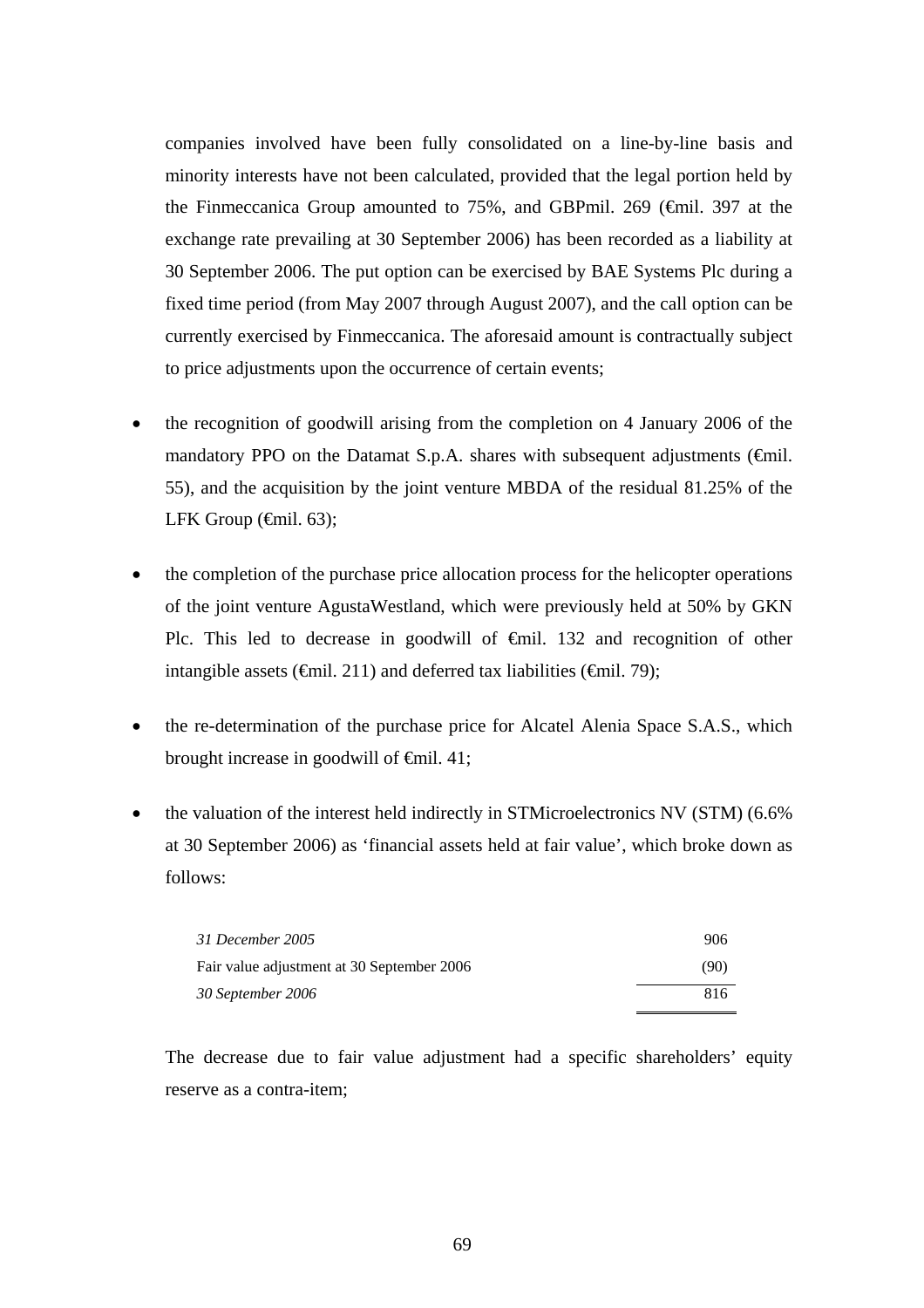- due to investing activities (specifically in aeronautics) and opening of receivables and repayments and depreciation and amortisation for the period;
- due to a net increase stemming from the exchange rate differences due to the translation of financial statements in foreign currency (mainly pound sterling).

'Non-current liabilities' (€mil. 2,103 at 30 September 2006 from €mil. 2,018 at 31 December 2005) show a net increase of <del>€</del>mil. 85.

|                                              | <b>30-Sep-06</b> | 31-Dec-05 |
|----------------------------------------------|------------------|-----------|
| Severance pay and other employee liabilities | 1,151            | 1,114     |
| Provisions for risks and charges             | 424              | 423       |
| Deferred taxes                               | 182              | 101       |
| Other liabilities                            | 346              | 380       |
|                                              | 2.103            | 2.018     |

This rise is specifically due to:

- the net increase of 'severance pay and other employee liabilities'  $(\text{fmil. } 37)$ resulting from 'defined benefit plans' having been reviewed by the British companies of AgustaWestland and by Selex Sensors and Airborne System Ltd and Alcatel Alenia Space SAS, and normal accruals and uses for the period;
- the net increase of  $\epsilon$ mil. 1 in 'provisions for risks and charges', in particular in provision for product guarantees  $(\text{Gmil. 15})$  net of transfers and uses from the provision for contractual risks and charges and the provision for penalties  $(\theta$ mil. 14);
- the increase in deferred tax liabilities of  $\oplus$ mil. 81, mainly due to the completion of the purchase price allocation process for the helicopter operations of the joint venture AgustaWestland, which was previously held at 50% by GKN Plc. This also led to recognition of deferred taxes  $(\text{fmil. 79})$ ;
- the net decrease of  $\epsilon$ mil. 34 of 'other liabilities', mainly due to deferred income;

'Net working capital' shows a net value of €mil. 894 as compared with €mil. 17 at 31 December 2005. More specifically: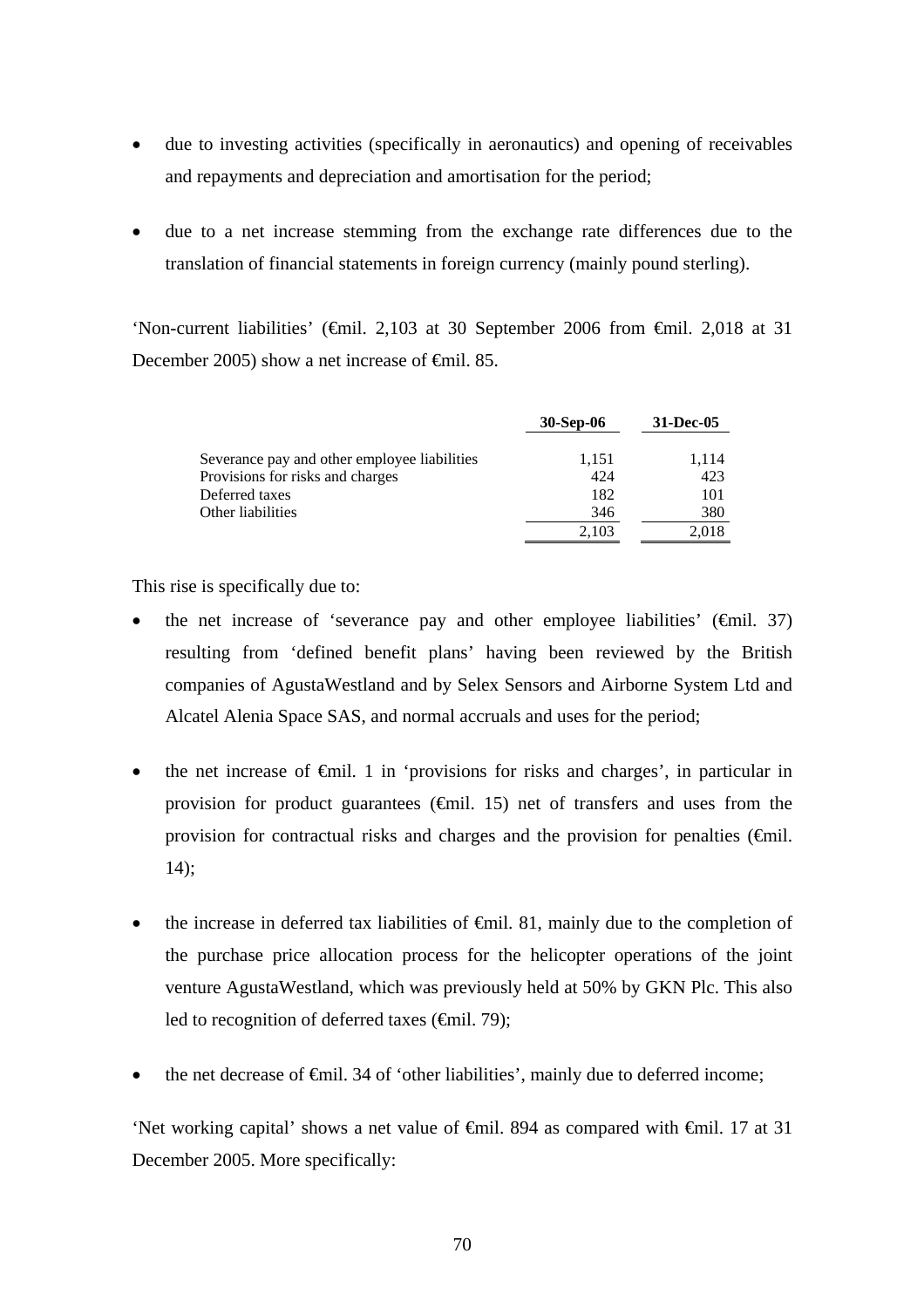|                                          | <b>30-Sep-06</b> | 31-Dec-05 |
|------------------------------------------|------------------|-----------|
| Raw materials, supplies and consumables  | 1,421            | 1,297     |
| Work in progress and semi-finished goods | 3.909            | 3,527     |
| Finished goods and merchandise           | 185              | 168       |
| Advances to suppliers                    | 612              | 519       |
|                                          | 6.127            | 5.511     |

'inventories' of  $\epsilon$ mil. 6,127 from  $\epsilon$ mil. 5,511 in the prior year:

 Work in progress includes assets defined according to Group practice as nonrecurring costs (€mil. 3,008 at 30 September 2006), which are largely related to programmes in the aeronautics ( $\epsilon$ mil. 1,658), helicopter ( $\epsilon$ mil. 798) and defence electronics (€mil. 507) segments. Inventories are shown net of impairment charges of €mil. 404 (€mil. 404 at 31 December 2005);

'contract work in process' amounted to  $\epsilon$ mil. 2,893 as compared with  $\epsilon$ mil. 2,538 at 31 December 2005); 'advances from customers' were €mil. 4,662 from €mil. 4,389 at 31 December 2005:

|                                   | 30-Sep-06 | 31-Dec-05 |
|-----------------------------------|-----------|-----------|
| Contract work in progress (gross) | 6,689     | 5,728     |
| Advances from customers           | (3,796)   | (3,190)   |
| Contract work in progress (net)   | 2,893     | 2,538     |
| Advances from customers (gross)   | 11,886    | 11,146    |
| Contract work in progress         | (7,224)   | (6,757)   |
| Advances from customers (net)     | 4,662     | 4,389     |
|                                   |           |           |

• 'trade receivables and payables' of  $\oplus$ mil. 3,911 and  $\oplus$ mil. 3,202 respectively as compared with €mil. 3,600 and €mil. 3,431 respectively at 31 December 2005 relate to:

|           | 30-Sep-06 |           | 31-Dec-05 |
|-----------|-----------|-----------|-----------|
| Receivabl | Payables  | Receivabl | Payables  |
| es        |           | es        |           |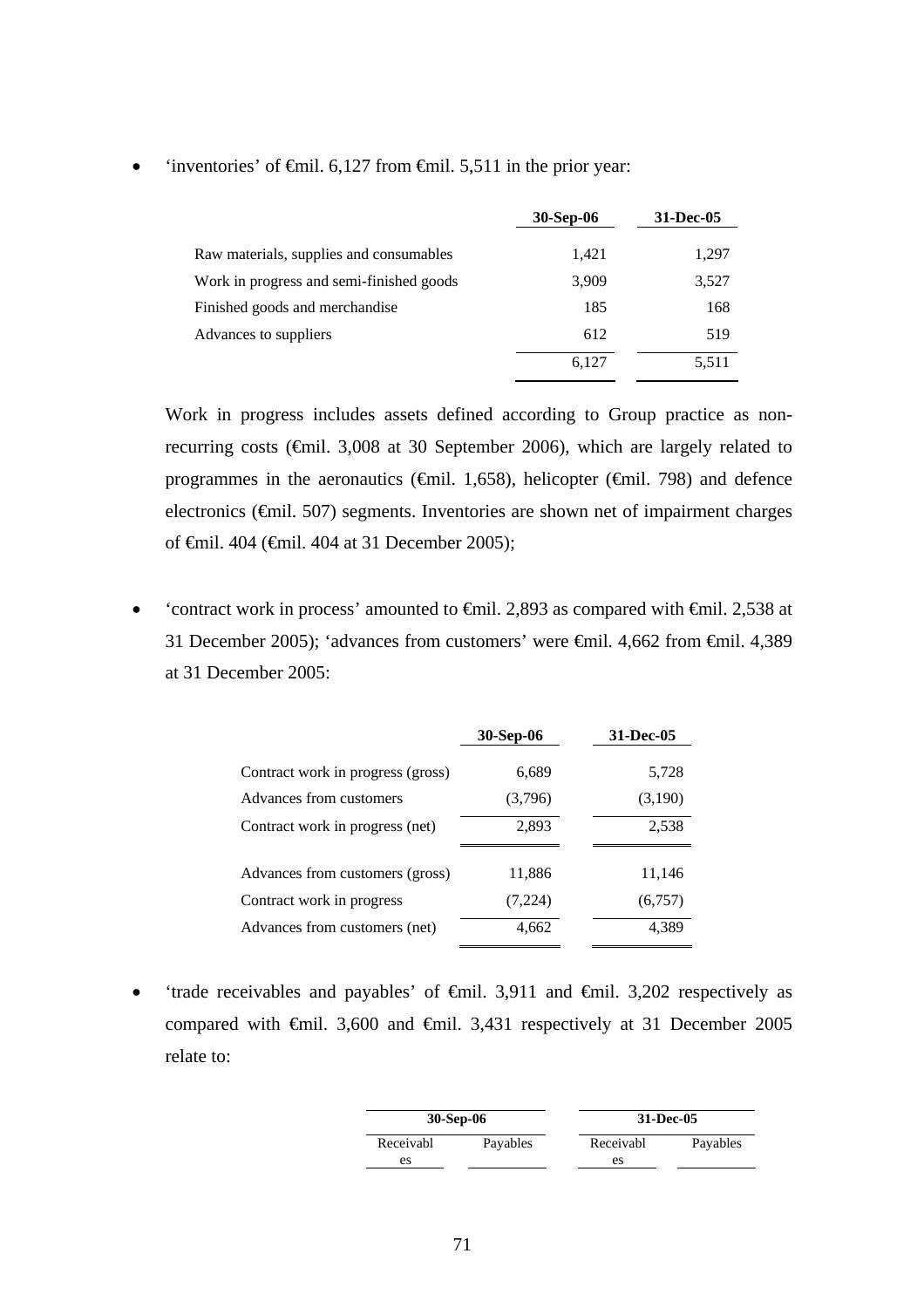| Associates and subsidiaries not<br>consolidated on a line-by-line | 169   | 18    | 206   | 27    |
|-------------------------------------------------------------------|-------|-------|-------|-------|
| basis                                                             |       |       |       |       |
| Consortia                                                         | 62    | 4     | 63    |       |
| Other partners of joint ventures                                  |       |       |       |       |
|                                                                   | 68    | 20    | 63    | 27    |
| Other third parties                                               | 3,612 | 3,160 | 3,268 | 3,370 |
|                                                                   | 3,911 | 3,202 | 3,600 | 3,431 |
|                                                                   |       |       |       |       |

• 'provisions for short-term risks and charges' of €mil. 476 decreased by a net €mil. 47 as compared with €mil. 523 at 31 December 2005.The reduction relates to use of the conversion and restructuring provision for Space, Helicopters and Other Activities ( $\epsilon$ mil. 21), the provisions for penalties and product guarantees ( $\epsilon$ mil. 11), the reversal of the provision for contractual risks and charges ( $\epsilon$ mil. 17) and other provisions (€mil. 39), which rose due to change in the scope of consolidation.

With regard to the risk provisions, the Group's operations regard industries and markets where many disputes are settled only after a considerable period of time, especially in cases where the customer is a government entity.

Based on the information currently available, it is believed that the various issues that could result in an outflow of resources, and which are not covered by a specific provision, can be resolved in a satisfactory manner without a significant impact on earnings.

Of course, in application of related accounting standards, provisions have been made for any obligations related to probable and quantifiable risks. The situations below do not fall under this category, but are mentioned here solely for the purposes of full disclosure.

Of particular note:

o the dispute in which Finmeccanica has been asked to cover the contractual commitments assumed upon the sale of the former subsidiary Finmilano S.p.A. to Banca di Roma (now Capitalia) originated from the assessment ordered by the Rome Office of Direct Taxes of Finmilano S.p.A. regarding the disallowance of the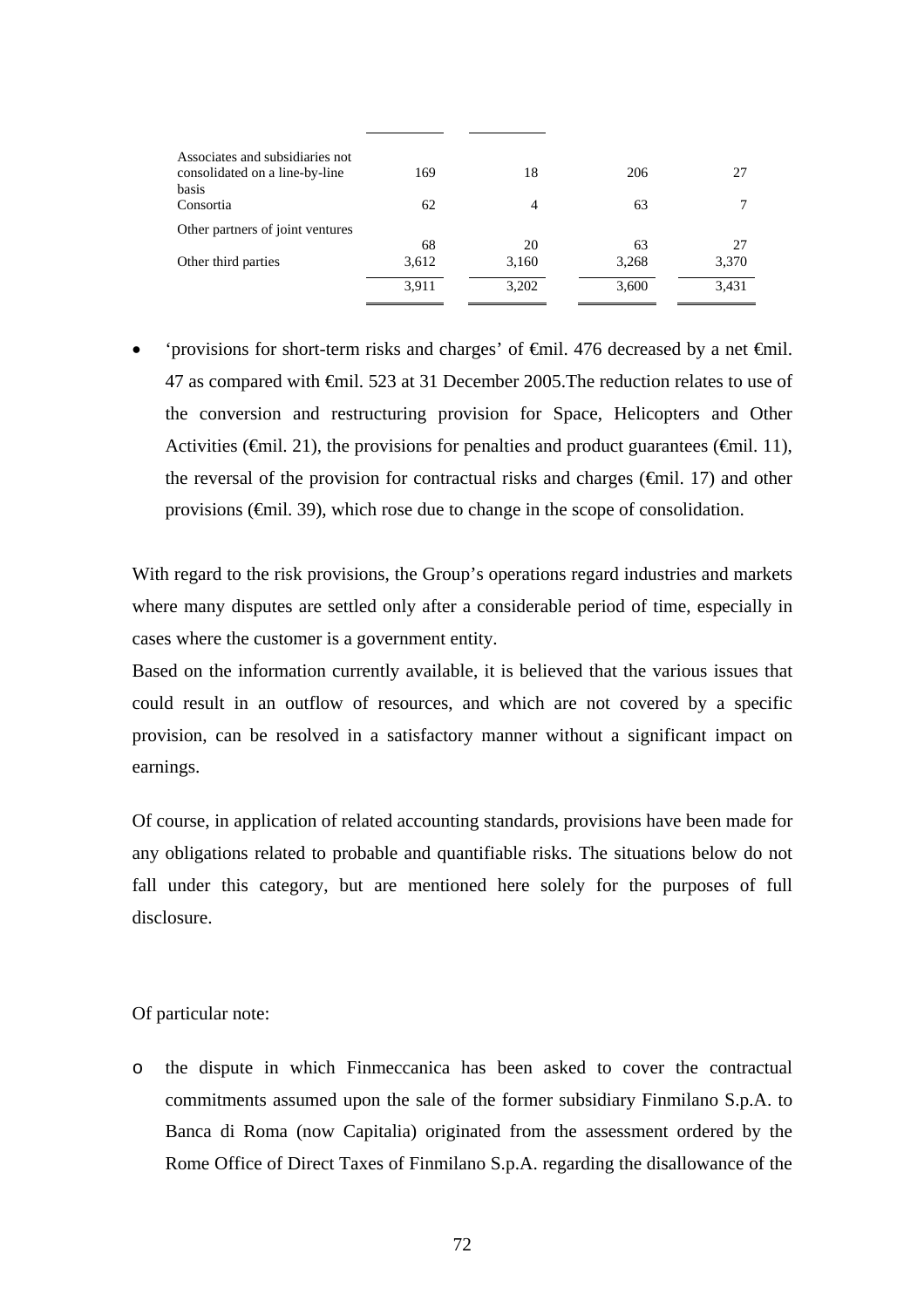tax deductibility of the capital loss originating in 1987 on the sale of a non-recourse 'deferred' receivable at a price below the nominal value. In essence, the Italian tax authorities felt that this sale was actually a financing transaction and that the loss, in the same manner as a finance cost, should not have been deducted in its entirety in 1987, but should have been recognised over subsequent years as implicit interest in the transaction.

 After the Court of Cassation (the supreme court of appeal) - in allowing the appeal filed by the tax authorities - had returned the parties to the court of first instance, the latter once again upheld the company's complaint. This ruling was once again appealed to the Court of Cassation. It should be noted that substantial charges to be paid by Finmeccanica are not currently foreseeable. In agreement with the bank, it has been deemed that there is insufficient justification to accept the settlement of pending disputes pursuant to Article 16 of Law 289/2002, partly in light of the fact that the significant financial outlay that this would have required does not make sense from a cost-benefit point of view;

o the dispute resulting from the notice to settle the registry fee of about  $\epsilon$ mil. 10, which was received by Finmeccanica in July 2001 and due on the capital increase approved in 1998. Although the tax liability had already been recognized in the related financial year, the company felt it was unnecessary to meet the tax demand because it was unjustified both in law and in fact. In fact, in addition to being received after statutory deadline, the notice contained a request for a tax related to a tax base that was partially inconsistent with applicable laws. The Tax Commission for the Province of Rome upheld the company's dispute in its ruling filed in December 2002. The ruling was appealed by the company in relation to the failure to order the tax authorities to reimburse costs. In the first half of 2004, the tax authorities in turn filed a cross-appeal of the same ruling, but only with regard to the decision that confirmed the termination of the office's assessment power in the matter. No objection was raised, however, with regard to the substance of the original ruling establishing the partial lack of justification of the amount requested by the revenue office. In a ruling filed in October 2004, the appeal court rejected the company's primary appeal regarding the lack of reimbursement of costs, but at the same time declared that the cross appeal filed by the tax authorities was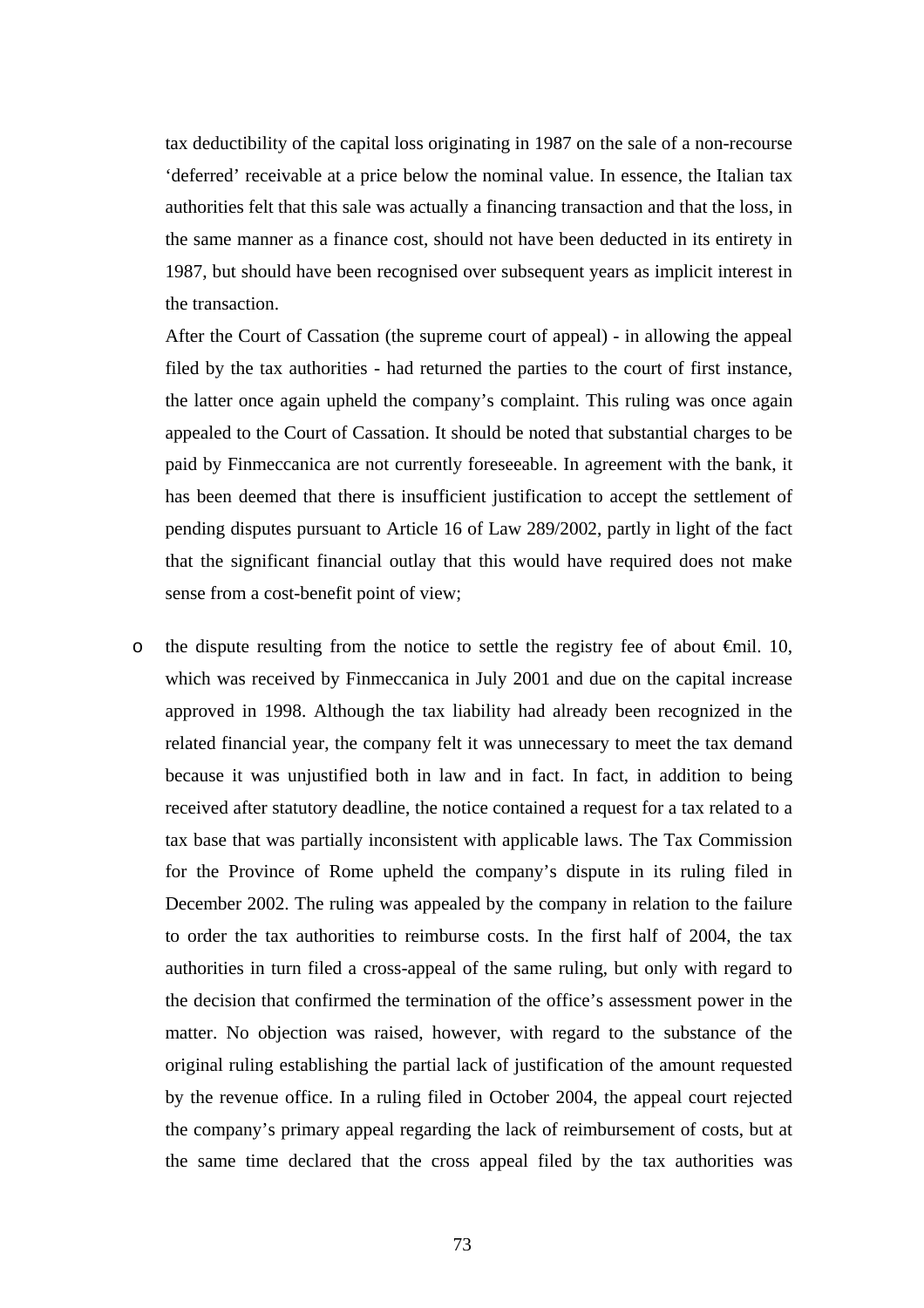inadmissible in that it was filed after the ordinary statutory deadlines. In particular, the Regional Tax Commission in Rome upheld the complaint filed by the company regarding the fact that the tax authorities had erroneously deemed the suspension of the procedural deadlines defined by Article 16 of Law 289/02 (facilitated settlement of pending disputes) to be applicable, given that the case did not fall within the scope of this law. The sentence of the court of second instance has been appealed to the Court of Cassation by the tax authorities.

o the appeal, together with ENEL and other parties, filed with the Regional Administrative Court of Lombardy of the resolution of the Italian Electricity and Gas Authority regarding the method of calculating interest due on amounts to be paid, as compensation, in relation to the termination of the Italian national nuclear energy programme.

 Interest due calculated using a different calculation method is around €mil. 13.Previous rulings by the Lombardy Regional Administrative Court do not support the resolutions of the Authority. Accordingly, it is reasonable to expect a favourable outcome for Finmeccanica;

o on 6 July 2001, Finmeccanica and its subsidiary Alenia Spazio S.p.A. (formerly ALS S.p.A., now SO.GE.PA S.p.A.) received notice of a summons to appear before the Texas Federal Court to respond to a request for damages resulting from the alleged violation of agreements as part of the Gorizont programme, which is related to events dating back to 1998-1999 when Alenia Spazio operated as a division of Finmeccanica (on 9 July 2001, Alenia Spazio alone received a second summons to appear before the court for the same issue).

 Based on an examination of the case files by U.S. lawyers, the company feels there are valid reasons to contest the substance of the demands of the plaintiffs. The pretrial issue of the lack of jurisdiction of the Texan Court raised by Finmeccanica and ALS in both suits was given a favourable outcome by the various degrees of jurisdiction. Regarding the dispute against Finmeccanica and ALS, on 8 June 2006 the plaintiff filed a Petition for Writ of Certiorari to the Federal Supreme Court of the United States to obtain a review of all the papers of the case. With ruling dated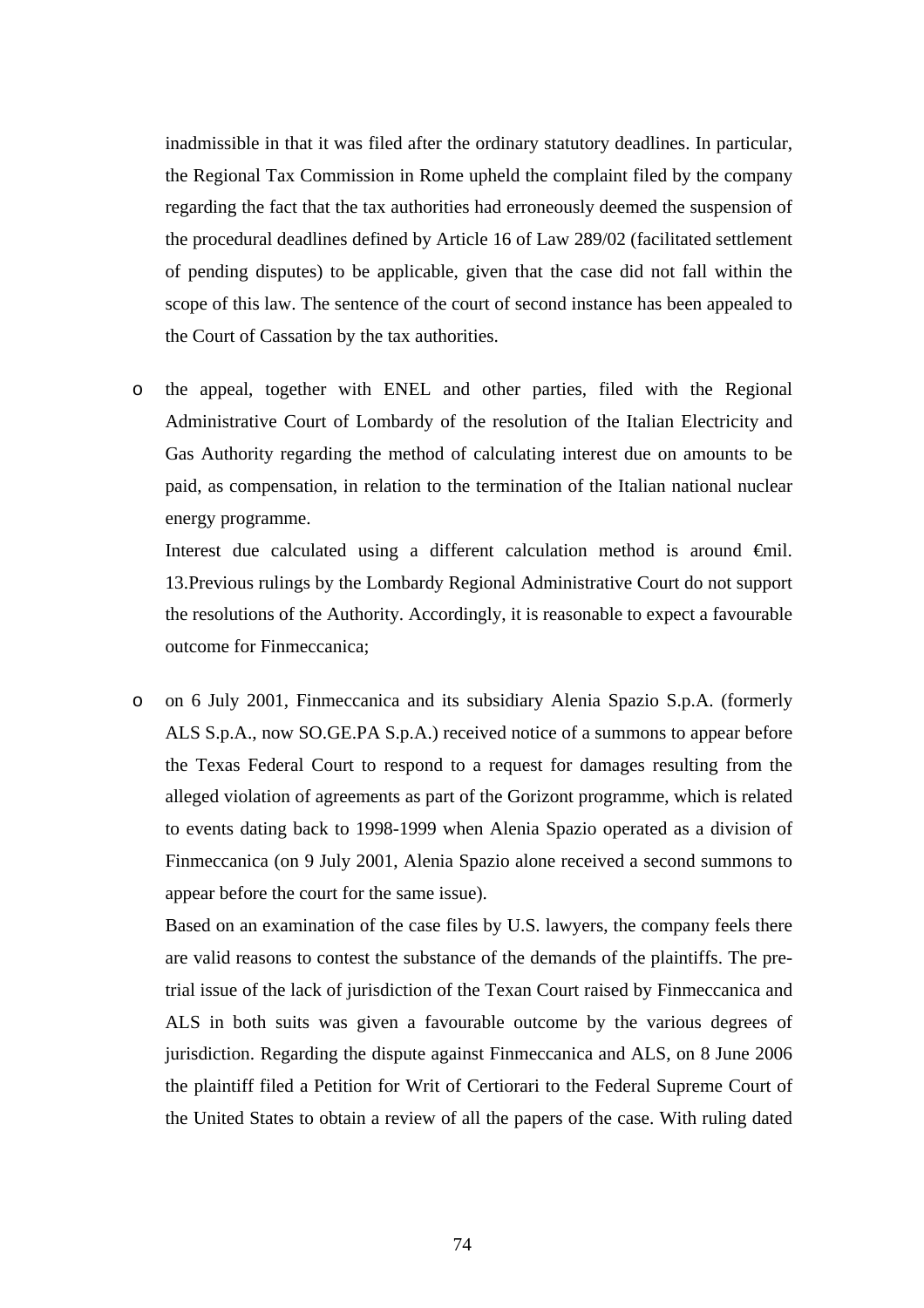2 October 2006, the Federal Court of the Unites States rejected this Petition. Accordingly, both cases commencing in Texas can be considered as closed.

- o arbitration is under way to settle a dispute between Consorzio Trevi of which the subsidiary AnsaldoBreda S.p.A. is a member with a 40% stake - and Trenitalia S.p.A. in relation to the application of penalties for the late delivery of ETR 500 trains. Consorzio Trevi has contested the penalties and has requested reimbursement of the significant additional costs incurred. The arbitration board arranged for the issues involved in the arbitration to be examined by an independent expert. The expert's report was filed on 10 January 2005 and is in favour of Consorzio Trevi. However, on 19 October 2005 the arbitration board arranged, upon request of Trenitalia, for a supplementation of the expert's report; this was filed on 31 January 2006. The findings of this supplementation of report do not provide clear indications on the amount of Trenitalia's delays; these indications had been clearly reported in the former report. For this reason, Consorzio Trevi has confirmed its own reservations concerning the lawfulness of the supplementation of report and demanded to file its own considerations on this matter. On 13 March 2006 the parties filed their final pleadings. The arbitration award will be filed by November 2006;
- o on 1 October 2003, the European Commission notified the Ministry of Foreign Affairs of the formal proceedings initiated for an investigation against the Italian State, pursuant to Article 11 of the EU Treaty, in relation to subsidies granted by the Italian Government to the companies Alenia Aeronautica S.p.A., Aermacchi S.p.A., and Agusta S.p.A., based on Law 808/85, for six research and development projects. The Commission considers these subsidies to be state aids. The preliminary assessment of the Commission was that these subsidies were not notified to the Commission at the time, even though they were each in excess of the ECU 20 million threshold (1 ECU being equal to 1 euro). On 22 January 2004, the decision to open proceedings was published in the EU Official Journal.

 The Italian authorities submitted their own observations to the Commission on 30 January 2004.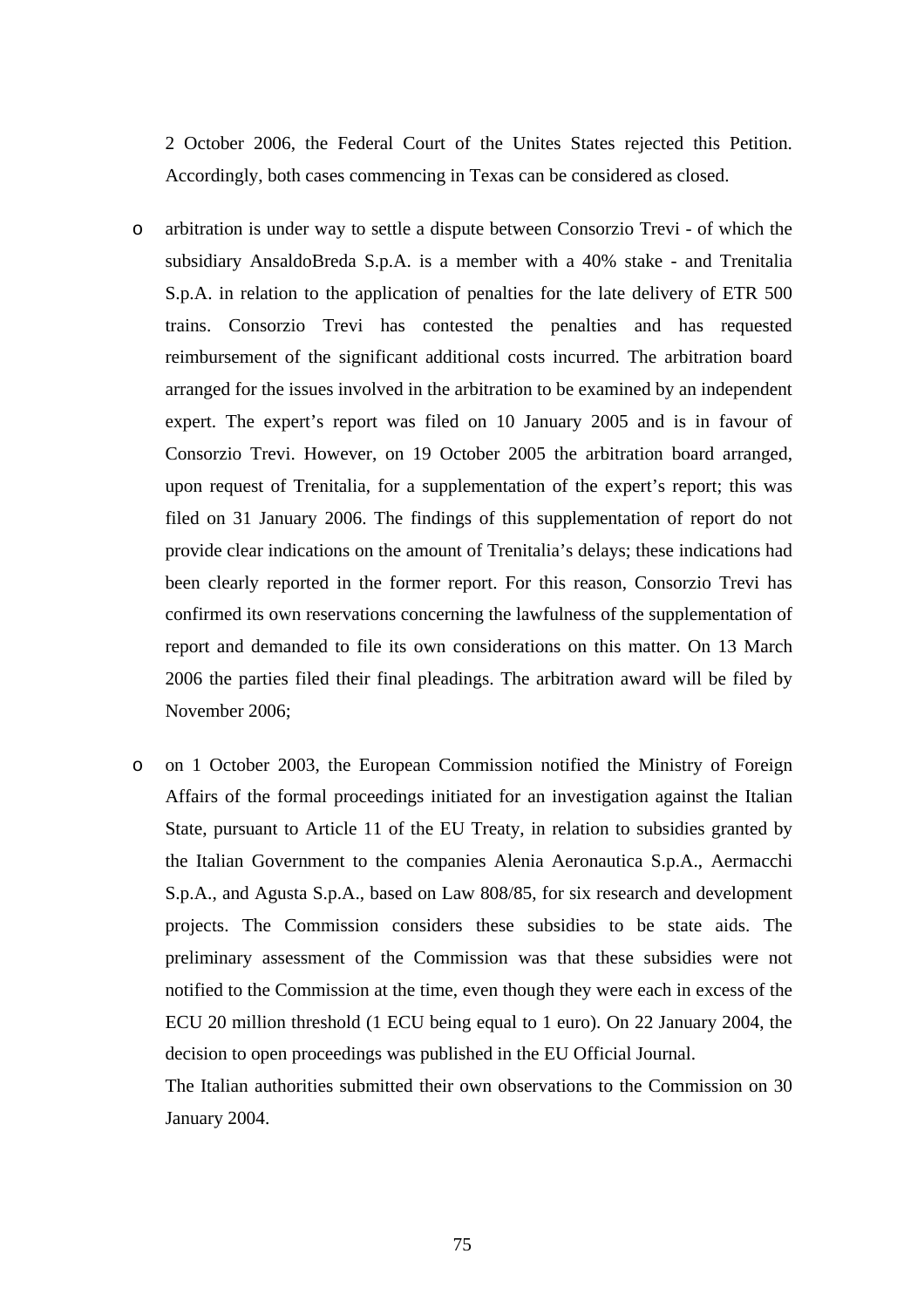In response to requests of third parties, the Commission requested further information from the Italian Government, which was provided in the latter part of May 2004. Further exchanges of requests and information between the Commission and the Italian Government continued in the second half of the year. With its letter of 22 June 2005 C(2005)1813, received by the Permanent Representation of Italy in the EU on 24 June, the European Commission informed the Italian Government of its decision to extend the scope of the current proceedings to an additional six projects of the aforementioned companies that had initially been excluded by the Commission itself. The Italian Authorities submitted their reply to the Commission on 29 November 2005. On 19 December 2005 the Commission served on the Italian Government further considerations filed by a third anonymous party, and the Government replied accordingly on 24 February 2006.At the moment, this procedure deeply affects the application principles of Law no. 808/85; Finmeccanica will follow the issue with special attention with the assistance of local counsel. At present, information is being exchanged between the Italian Government and the Commission before the latter issues its final decision.

• 'other net current assets (liabilities)' totalled €mil. 3,697 of net current liabilities, up €mil. 408 from the prior year (€mil. 3,289 of net current liabilities at 31 December 2005):

|                                                                                                   | 30-Sep-06     |                    | 31-Dec-05     |                    |  |
|---------------------------------------------------------------------------------------------------|---------------|--------------------|---------------|--------------------|--|
|                                                                                                   | <b>Assets</b> | <b>Liabilities</b> | <b>Assets</b> | <b>Liabilities</b> |  |
| Employees                                                                                         | 23            | 280                | 22            | 299                |  |
| Prepaid expenses and deferred income                                                              | 87            | 89                 | 101           | 93                 |  |
| Direct taxes and others to the Tax Office                                                         | 366           | 290                | 364           | 268                |  |
| Social security                                                                                   | 13            | 191                | 10            | 182                |  |
| Min. of Prod. Act. Law 808/1985                                                                   |               | 2,858              |               | 2,767              |  |
| Associates, consortia and subsidiaries not<br>consolidated on a line-by-line basis<br>Derivatives | 7<br>105      | 11<br>57           | 10<br>59      | 8<br>121           |  |
| Other                                                                                             | 330           | 852                | 330           | 447                |  |
|                                                                                                   | 931           | 4,628              | 896           | 4,185              |  |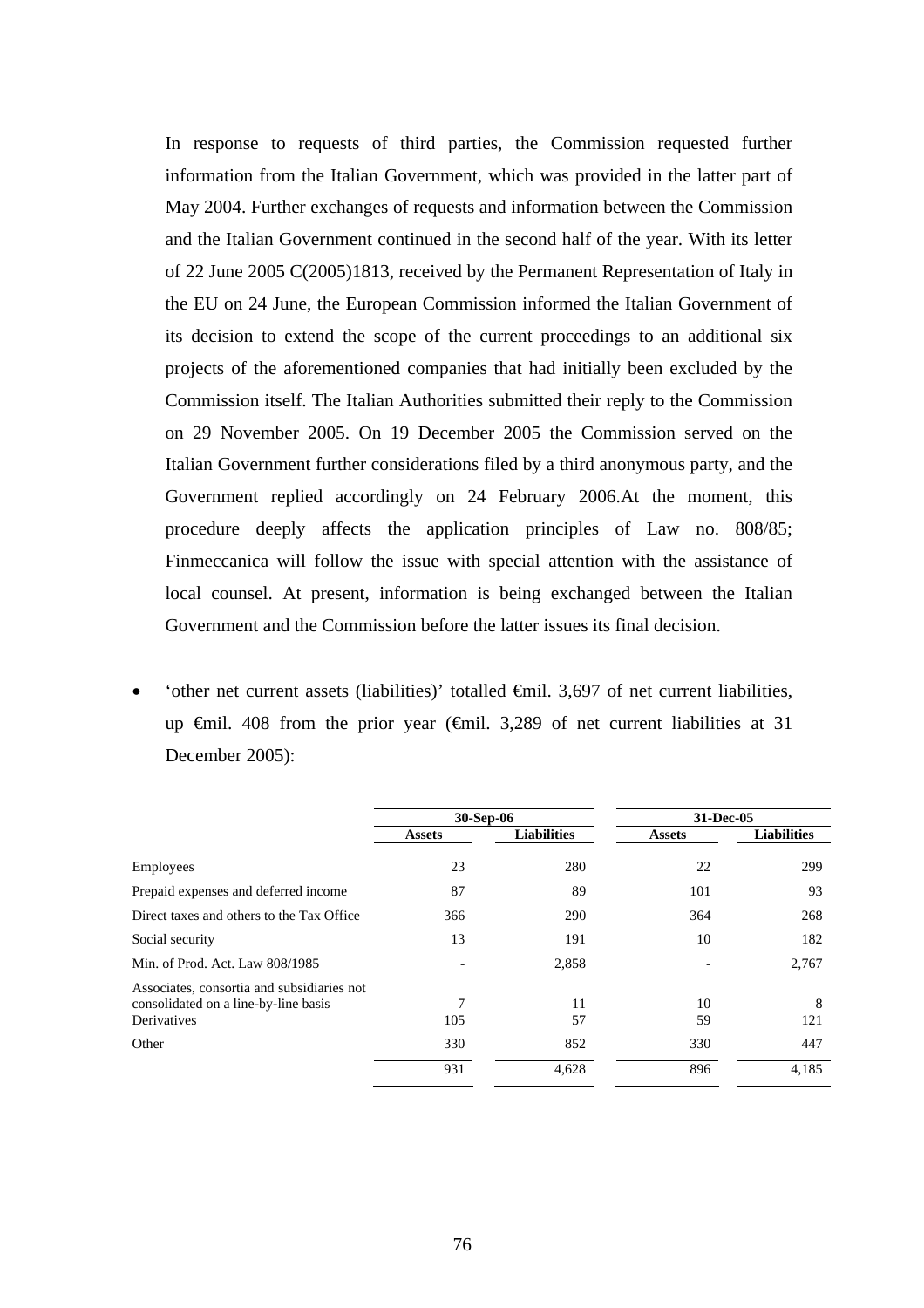Other liabilities of €mil 852 also include €mil. 397 due to Bae Systems Plc in connection with the put and call option on the remaining 25% of Selex Sensors and Airborne Systems S.p.A..

The table below provides a detail of the asset and liability positions related to derivative instruments.

|                           | <b>30-Sep-06</b> |                    |               | 31-Dec-05          |
|---------------------------|------------------|--------------------|---------------|--------------------|
|                           | <b>Assets</b>    | <b>Liabilities</b> | <b>Assets</b> | <b>Liabilities</b> |
| Forward forex instruments | 53               | 36                 | 25            | 69                 |
| Forex options             | 1                |                    |               |                    |
| Interest rate swaps       | 12               | 12                 |               | 18                 |
| Options on STM            | 30               |                    | 1             |                    |
| Exchangeable bond option  | 9                | 9                  | 33            | 33                 |
|                           | 105              | 57                 | 59            | 121                |

#### *Forward forex instruments*

The notional value of the forward transactions totalled  $\epsilon$ mil. 2,937 of which  $\epsilon$ mil. 2,055 is related to contracts to sell and €mil. 882 to contracts to buy, primarily US dollars.

The Group hedges its own contracts for purchases or sales denominated in a currency different from the functional currency using forward contracts of amounts, maturities, and key parameters that are similar to the underlying position. Under Group procedures, derivative instruments are purchased with the intent to hedge certain or highly probably commitments and, as such, are designated as hedging instruments at the time of purchase. The effectiveness of the hedge is tested at least at each interim or year-end reporting date using mathematical and statistical methods. In the event that, due to its nature or following such tests, a derivative instrument held should be found to no longer be an effective hedge, the fair value of the instrument is immediately recognized through profit or loss (no income or expense at 30 September 2006). In the event the designation of the instrument as a hedge should continue to be supported by the tests of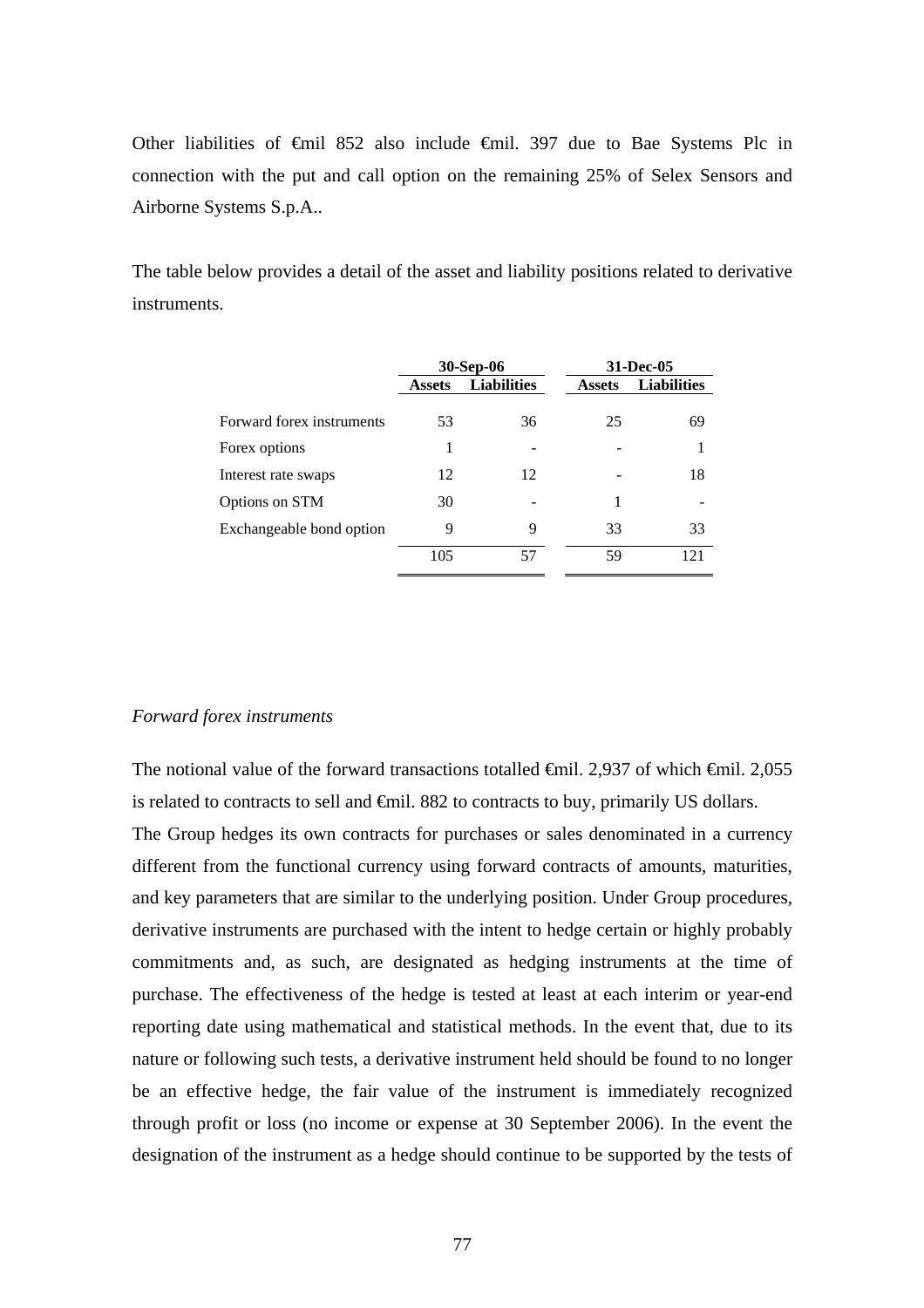actual and future effectiveness, the cash-flow hedge accounting method of recognition is adopted. The positive change in the fair value of forward instruments is due to the considerable depreciation of the US dollar against the euro: the exchange rate rose from 1.1797 at 31 December 2005 to 1.266 at 30 September 2006.

#### *Forex options*

At 30 September 2006 forex options are held in the notional amount of €mil. 97, carried out by the Group Parent on behalf of its subsidiaries in prior years. The fair value of the instruments included in the portfolio is positive in the amount of  $\theta$ mil. 1 (at 31) December 2005 it was negative in the amount of  $\epsilon$ mil. 1). Given their nature and the particularly restrictive requirements of IAS 39, these instruments do not qualify for hedge accounting: fair value adjustment brought income of <del>€mil</del>. 2.

#### *Interest rate swaps*

At 30 September 2006, the Group held interest rate swaps totalling €mil. 830.A detail of the main instruments is as follows:

| <b>Description</b>        | <b>Notional</b>     | <b>Underlying position</b> |     |
|---------------------------|---------------------|----------------------------|-----|
| Fixed/floating/fixed swap | $\epsilon$ mil. 500 | <b>Bonds</b> - 2003        | (a) |
| Fixed/floating swap       | $\epsilon$ mil. 200 | <b>Bonds</b> - 2005        | (b) |
| Floating/fixed swap       | $\epsilon$ mil. 130 | <b>Bonds</b> - 2002        | (c) |
| Interest rate options     | $\epsilon$ mil. 200 | <b>Bonds</b> - 2005        | (b) |

(a) The transaction was carried out to benefit from low short-term interest rates without, however, exposing the Group to the risk of any subsequent increases. As such, the exposure was converted to a floating rate through 19 December 2005 and back to fixed (5.80% average) after that date.

 The transaction was measured at fair value through profit or loss, thereby generating a profit of €mil. 14.At 30 September 2006, the fair value of the instrument was a positive €mil. 3.

(b) The transaction was carried out during 2005 in order to earn short-term benefits from low interest rates. The instruments purchased also include a number of interest rate options that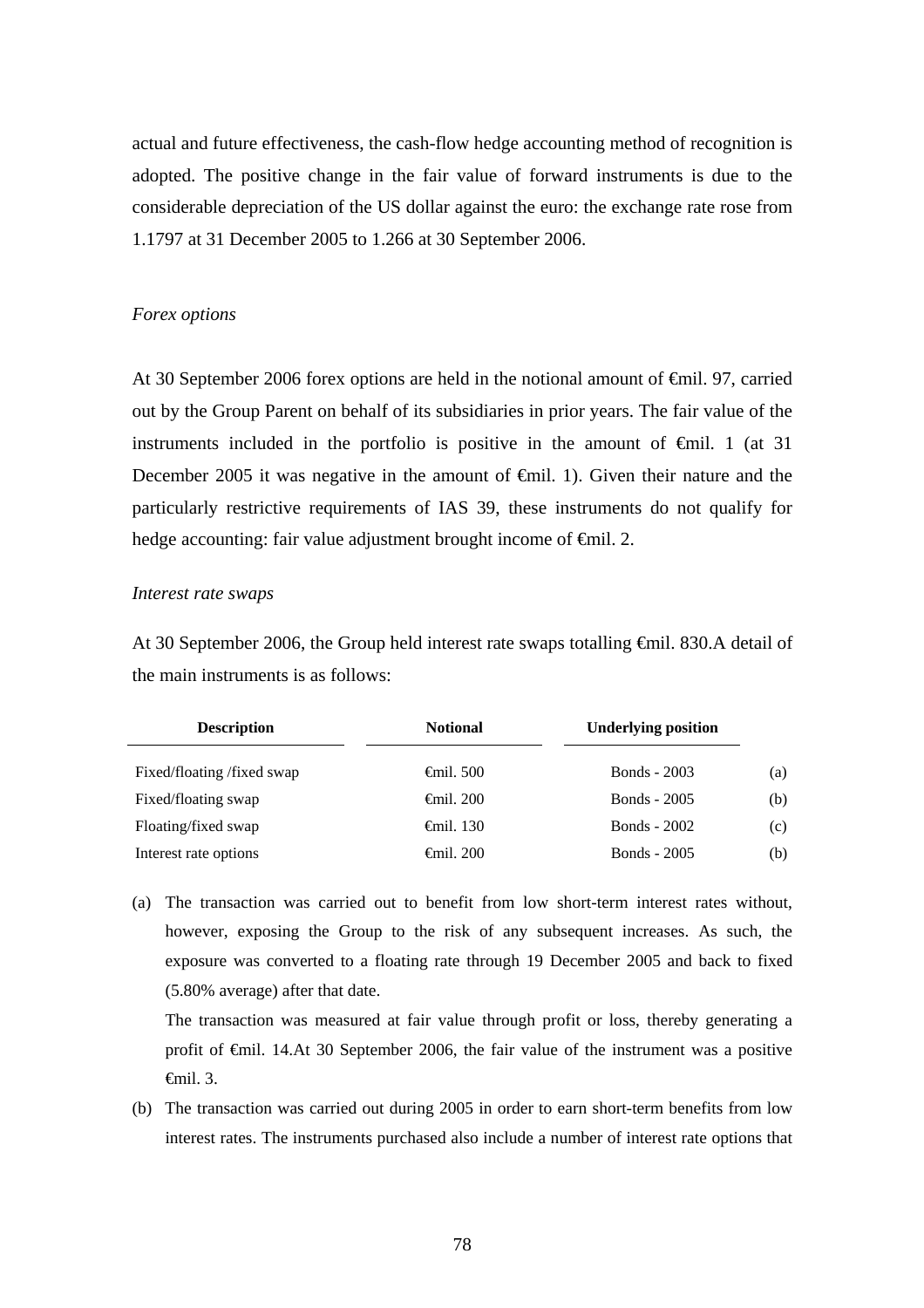enable the company to protect portion of the debt portfolio exposed to floating rates and to switch to floating for additional portions of the debt.

 The transaction was measured at fair value through profit or loss, thereby generating no net income or costs (income and expense were  $\theta$ mil. 1 and  $\theta$ mil. 1 respectively). The net fair value of instruments was positive in the amount of €mil. 7 at 30 September 2006.

(c) The transaction makes it possible to limit exposure to future changes in the reference interest rate (6-month Euribor) and has been recognised as a cash-flow hedge. At 30 September 2006, the fair value of the instrument was nil.

This item also includes other minor transactions with a total negative fair value of  $\epsilon$ mil. 5 (negative fair value of €mil. 3 at 31 December 2005 with a subsequent expense of €mil. 2 for the nine-month period) and a floating/fixed interest rate swap carried out by the helicopter-related joint venture ATIL, the fair value of which was a negative  $\epsilon$ mil. 5 at 30 September 2006 (negative fair value of €mil. 8 at 31 December 2005), and recognised as a cash-flow hedge.

The transactions recognised as cash-flow hedges have resulted in a negative reserve at 30 September 2006 in the amount of  $\epsilon$ mil. 5 ( $\epsilon$ mil. 11 at 31 December 2005), whereas those that have been recognised at fair value through profit or loss have produced financial income of  $\theta$ mil. 15 and expense of  $\theta$ mil. 3.

### *Options on STM*

This item includes transactions to hedge a portion of the remaining portfolio of STM securities, which were valued at fair value through profit or loss. During the period, transactions were made on an additional 15,337,360 shares for premiums paid of  $\epsilon$ mil. 4.5 which extend the hedge to 45,337,360 STM shares at 30 September 2006. The fair value of the instruments is positive in the amount of  $\epsilon$ mil. 30 with income for the period of  $\epsilon$ mil. 24.

### *Exchangeable bond options*

These include the liability related to the call option embedded in the exchangeable bonds. On 1 June 2005 the Group purchased a call option with the same key parameters in order to hedge future changes in the value of the option sold.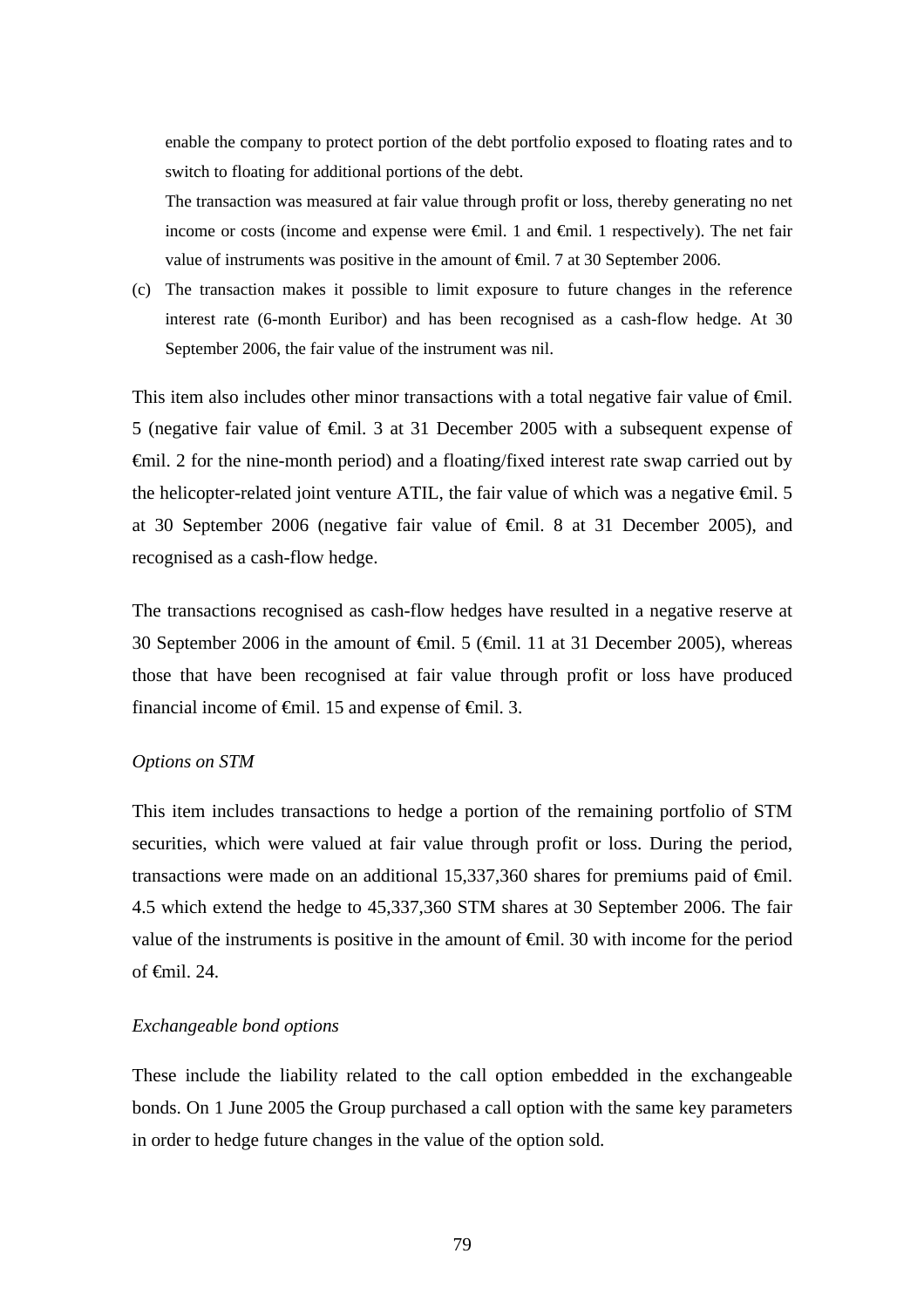'Net capital employed' and 'net assets held for sale' of €mil. 7,087 (€mil. 5,670 at 31 December 2005) and €mil. 46 (€mil. 28 at 31 December 2005) respectively are covered by shareholders' equity (€mil. 4,949, €mil. 4,598 at 31 December 2005) and net debt ( $\oplus$ mil. 2,184 as compared with  $\oplus$ mil. 1,100 at 31 December 2005).

Below is consolidated net debt at 30 September 2006 as compared with that for 30 September 2005 and 31 December 2005.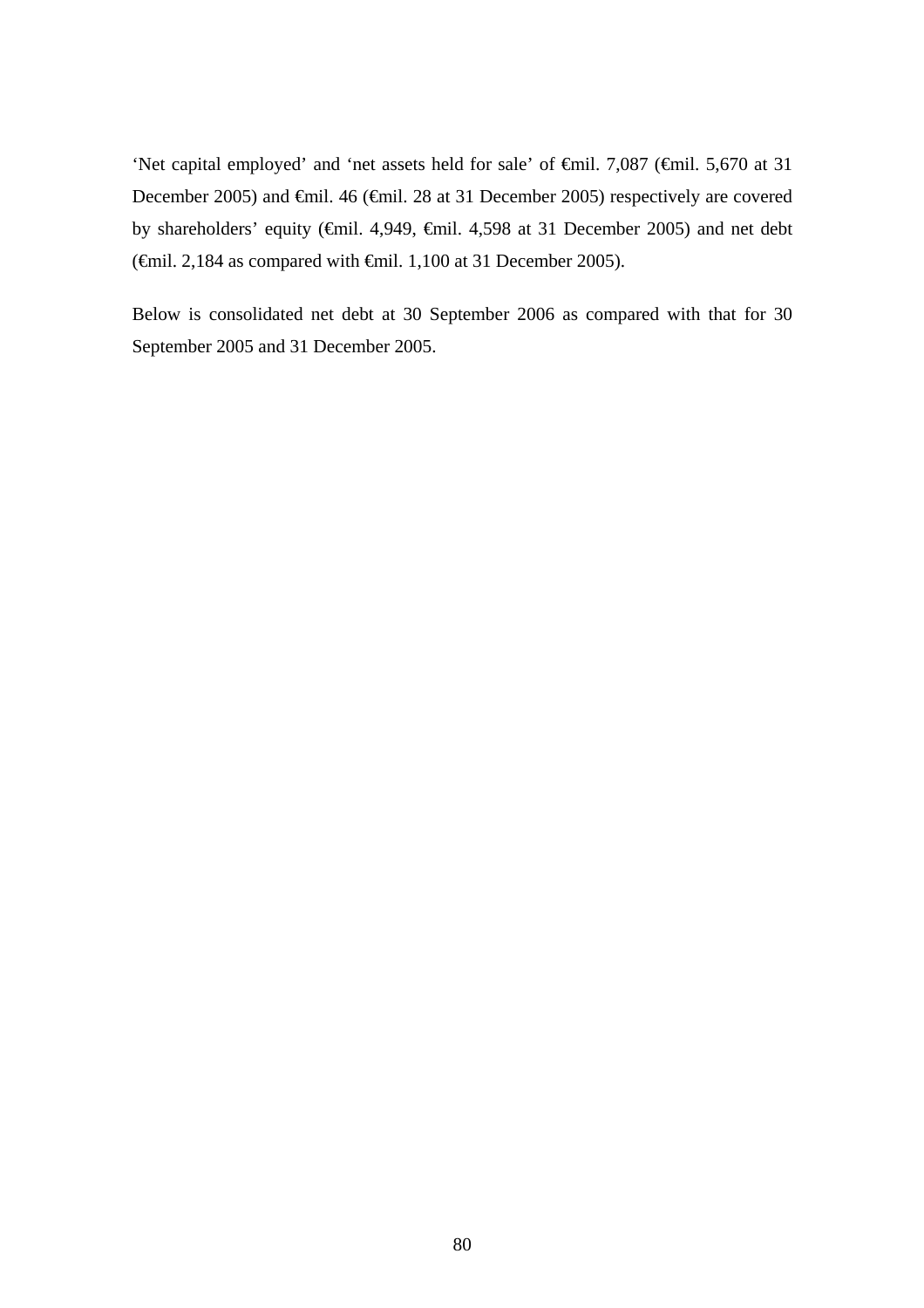|                                            | 30-Sep-06 | 30-Jun-06 | 31-Dec-05        | 30-Sep-05 |
|--------------------------------------------|-----------|-----------|------------------|-----------|
| Short-term financial payables              | 536       | 145       | 190              | 504       |
| Medium/long-term financial payables        | 1,880     | 1,851     | 1,879            | 1,954     |
| Cash and cash equivalents                  | (422)     | (680)     | (1,061)          | (438)     |
| <b>BANK DEBT AND BONDS</b>                 |           |           |                  |           |
|                                            | 1,994     | 1,316     | 1,008            | 2,020     |
| <b>Securities</b>                          | (20)      | (20)      | (20)             | (20)      |
| Financial receivables from Group companies | (35)      | (21)      | (17)             | (38)      |
| Other financial receivables                | (303)     | (393)     | (443)            | (337)     |
| <b>FINANCIAL RECEIVABLES AND</b>           | (358)     | (434)     | (480)            | (395)     |
| <b>SECURITIES</b>                          |           |           |                  |           |
| Financial payables to Group companies      | 334       | 394       | 379              | 304       |
| Other short-term financial payables        | 109       | 80        | 97               | 221       |
| Other medium/long-term financial payables  | 105       | 106       | 96               | 95        |
| <b>OTHER FINANCIAL PAYABLES</b>            | 548       | 580       | $\overline{572}$ | 620       |
| <b>NET DEBT (CASH)</b>                     |           |           |                  |           |
|                                            | 2,184     | 1,462     | 1,100            | 2,245     |
| Net debt (cash and cash equivalents) of    |           |           |                  |           |
| discontinued operations                    | 9         | 10        | 5                |           |

Net Group debt at 30 September 2006 was €mil. 2,184 as compared with net Group debt at 31 December 2005 of €mil. 1,100, and net Group debt of €mil. 1,462 at June 2006.

With particular regard to the application of IAS 32 and 39, payables include the following effects:

• for the  $\epsilon$ mil. 501 Finmeccanica Finance S.A. bond issue, bearing a 0.375% coupon, due August 2010, exchangeable for STM shares, IAS 39 requires splitting the liabilities between the financial debt component and the assigned call option component. The debt component is measured by applying the market interest rate at the issue date in place of the nominal interest rate, while the option component, excluded from the financial position, is subject to periodic measurement at fair value. At 30 September 2006 this valuation method led to posting a debt €mil 73 less than the face value of the bond; this differential will gradually come down as the maturity date draws near;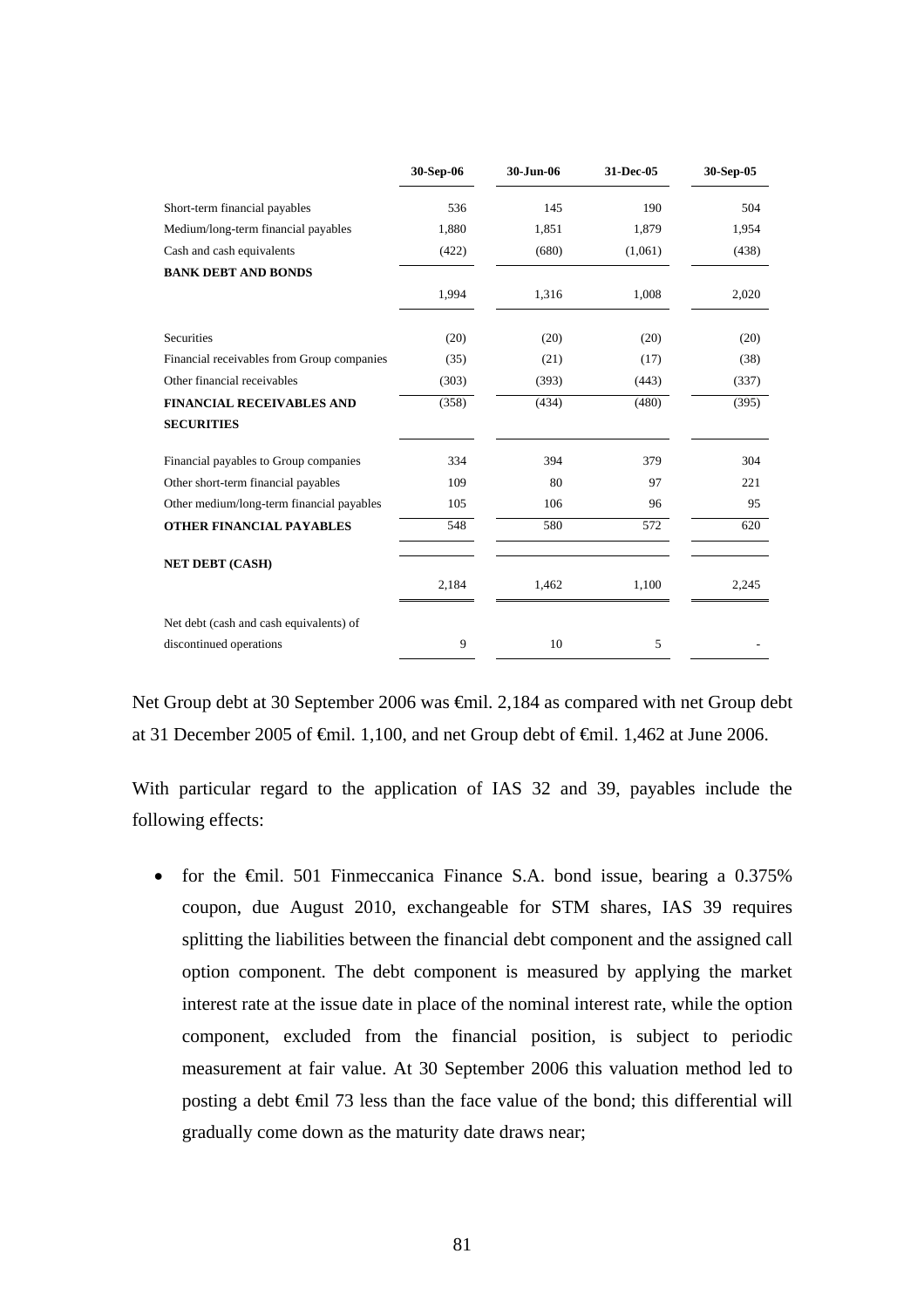• inclusion in the financial position of liabilities in respect of the unpaid portion of part of trade receivables assigned without recourse to factoring companies in such a way as to make it prudent to recognise them as financial debt under IAS/IFRS. The residual amount at 30 September 2006 was €mil. 22 as compared with €mil. 39 at 31 December 2005 and with €mil. 167 at 30 September 2005.

Consistent with the approach adopted in the presentation of the accounts for 2005, at 30 September 2006 it was decided  $-$  in view of the fact that a significant part of these transactions are designed to hedge 'underlying' commercial positions – not to recognise as debt the balance entries resulting from the fair value measurement of the derivatives on the date that the accounts were closed: at 30 September 2006 these contra-items showed a negative balance of <del>€mil</del>. 48.

Taking account of these adjustments, as well as the operational events described below, the Group's net financial debt went from €mil. 1,100 at 31 December 2005 to €mil. 2,184 at 30 September 2006.

The figure at 30 September 2006, including non-recourse assignments, deteriorated by €mil. 1,084 compared with the figure at 31 December 2005 and confirms the performance of inflows and outflows with great sums in cash used during the period, whose recovery is increasingly concentrated in the last quarter. The figure at 30 September 2006 also includes some improvements in operating receipts recorded in the last days of December 2005. The FOCF revealed a net decrease of €mil. 1,149, due to routine investing activities and slowness in inflows, especially those from public administration companies, which are very important to the Finmeccanica Group.

The figure was also significantly impacted by the negative and positive effects of the following operations:

• the payment in January for the PPO which was launched in 2005 to purchase the remaining share capital in Datamat and ended in the first days of January 2006 with an expenditure of  $\epsilon$ mil. 89. Adding this to the money paid in 2005 ( $\epsilon$ mil. 151) to purchase 52.7% of the share capital of the company, total expenditure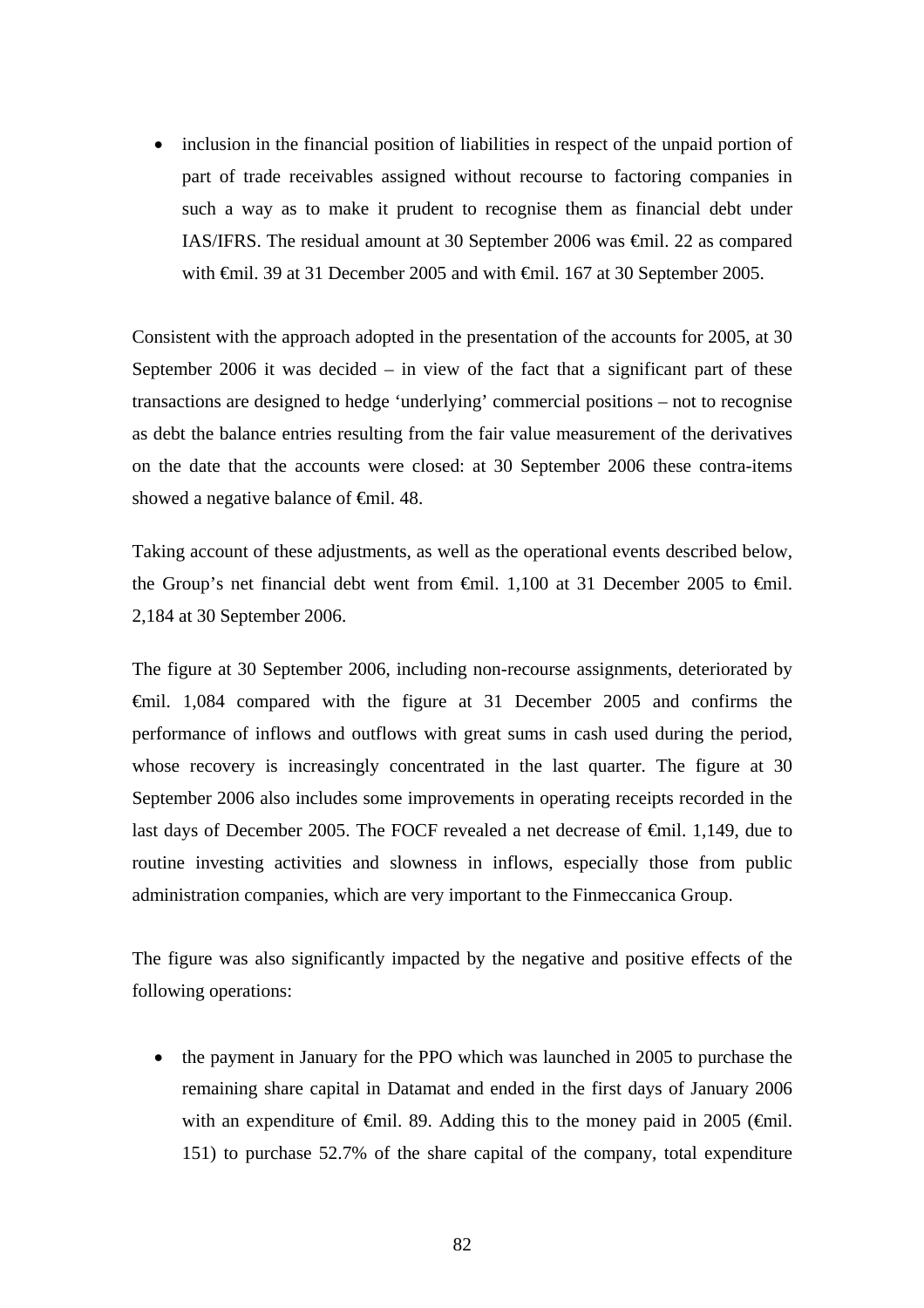came to €mil. 240 and total ownership percentage was 89% (including treasury shares directly owned by the company). Later on, after a public notice was issued, additional shares were purchased. Because of this acquisition Finmeccanica's ownership exceeded 90% of the share capital of Datamat. This led to Finmeccanica being required to launch a PPO on the surplus shares, which will be launched at the price set on 25 October 2006 by CONSOB of  $\Theta$ .911 per share;

- the payment by Finmeccanica of an ordinary dividend of  $\theta$ mil. 131 and an extraordinary dividend of  $\epsilon$ mil. 80 paid out to shareholders following the positive outcome of the Ansaldo STS flotation, which is illustrated below;
- the payment of  $\epsilon$ mil. 47 in September to the French company Alcatel Partecipations SA as an adjustment payment as part of the agreements signed during 2005 in the Space segment;
- the payment of €mil. 18 by Ansaldo Energia to buy Thomassen Turbine System B.V. from Calpine European Finance LLC; Ansaldo Energia also purchased 55% of Swiss company Energy Service Group (ESG) for an amount of €mil. 2, during 2005 Ansaldo Energia had purchased a 45% interest in that company;
- the payment of  $\epsilon$ mil. 260 for the purchase of LFK GmbH, which was partly offset ( $\epsilon$ mil. 237) by the acquisition of the cash on hand at the company. Due to this, and considering the proportionate consolidation method adopted for MBDA, the overall financial impact on the Group was not significant;
- the receipt, net of commissions, of <del>€</del>mil. 398 related to the sale on the market of 52.17% of the share capital of Ansaldo STS, Group parent for the transport segment, which holds shares in companies operating in the railway segment (Ansaldo Trasporti – Sistemi ferroviari S.p.A.) and railway signalling (Ansaldo Signal N.V.) in March by selling 52,174,000 shares at a price of  $\epsilon$ 7.80 each.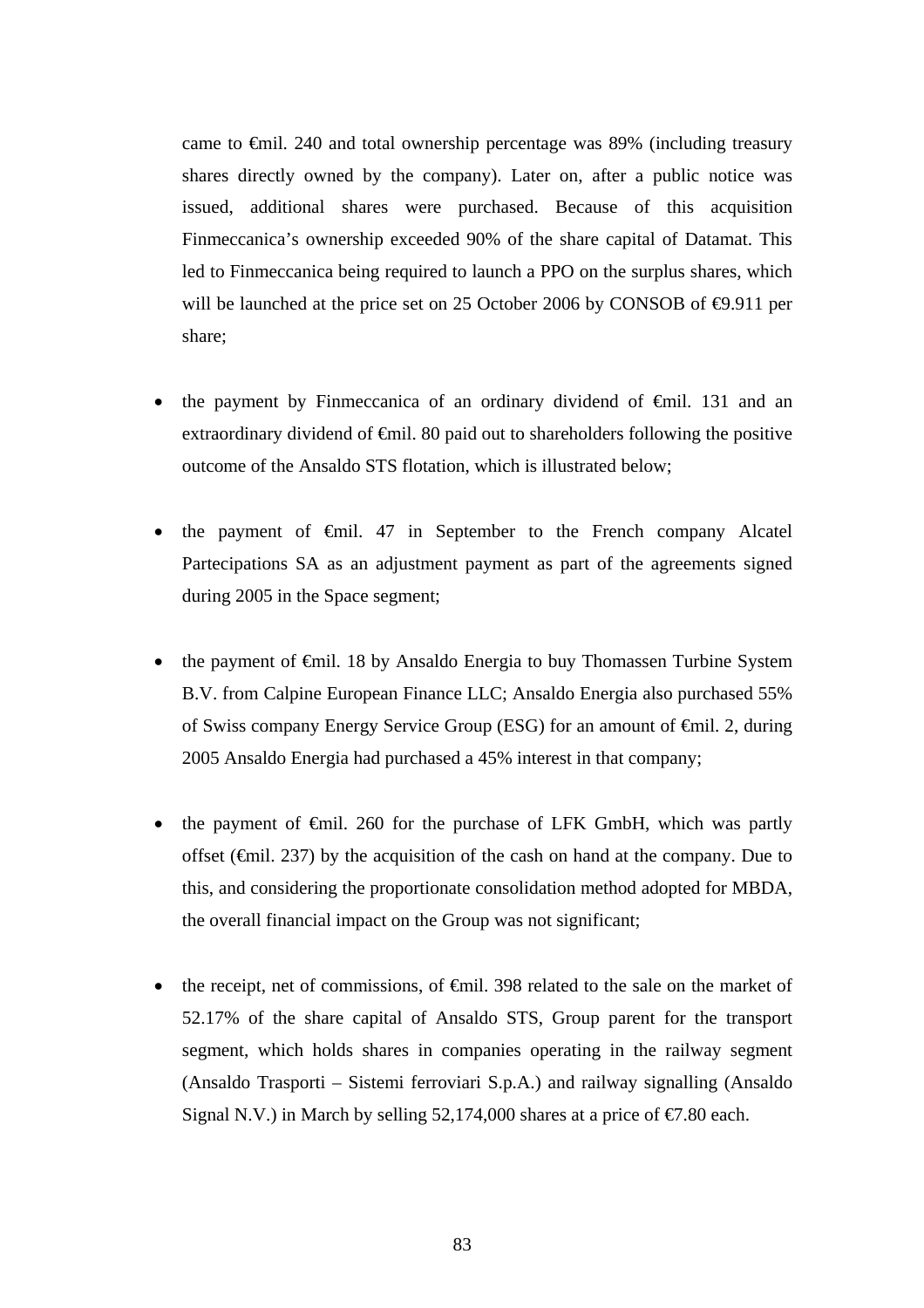In April, the net amount of €mil. 60 was also received in relation with the exercise of the greenshoe option by the banks coordinating the public offering. A further 7,826,000 shares were sold equal to 7.83% of the share capital of the company. Upon completion of these two transactions, the share capital of Ansaldo STS is held by the market at 60% and by Finmeccanica S.p.A. at 40%. The company being listed did not cause it to be deconsolidated; net Group debt for September includes net debt for this company as well.

As in the previous year, Group net financial debt took advantage of the offsetting mechanism following the application of the national consolidated taxation mechanism, which resulted in lower expenditure of around <del>€</del>mil. 127 for the period at issue.

As regards the composition of debt, with reference to bank debt in particular, bank debt and bonds did not change substantially from  $\epsilon$ mil. 1,879 (at 31 December 2005) to  $\epsilon$ mil. 1,880 (at 30 September 2006), and short-term financial payables rose from €mil. 190 (at 31 December 2005) to €mil. 536 (at 30 September 2006).

Cash and cash equivalents fell from €mil. 1,061 at 31 December 2005 to €mil. 422 at 30 September 2006. The reduction in cash, together with the increase in short-term financial payables, as noted above helped cover the financial and operational requirements for the period, and also benefited from the receipt related to the flotation of Ansaldo STS discussed above. Liquid assets at the reporting date include: amounts available at investees of joint ventures (MBDA) or at companies which are no longer part of the cash pooling (Ansaldo STS); cash and cash equivalents in currencies other than the euro, generated at the end of the quarter, of subsidiaries that paid these amounts over to the cash pooling system in the first days after the end of the period; cash and cash equivalents held at foreign companies to hedge local operating requirements. During the first days of October 2006 the cash pooling procedure was started for the foreign companies of the AgustaWestland Group.

As regards the composition of the remaining debt items, the item 'other financial receivables' includes about €mil. 263 in respect of the unconsolidated portion of financial receivables that the joint venture MBDA holds vis-à-vis the other partners in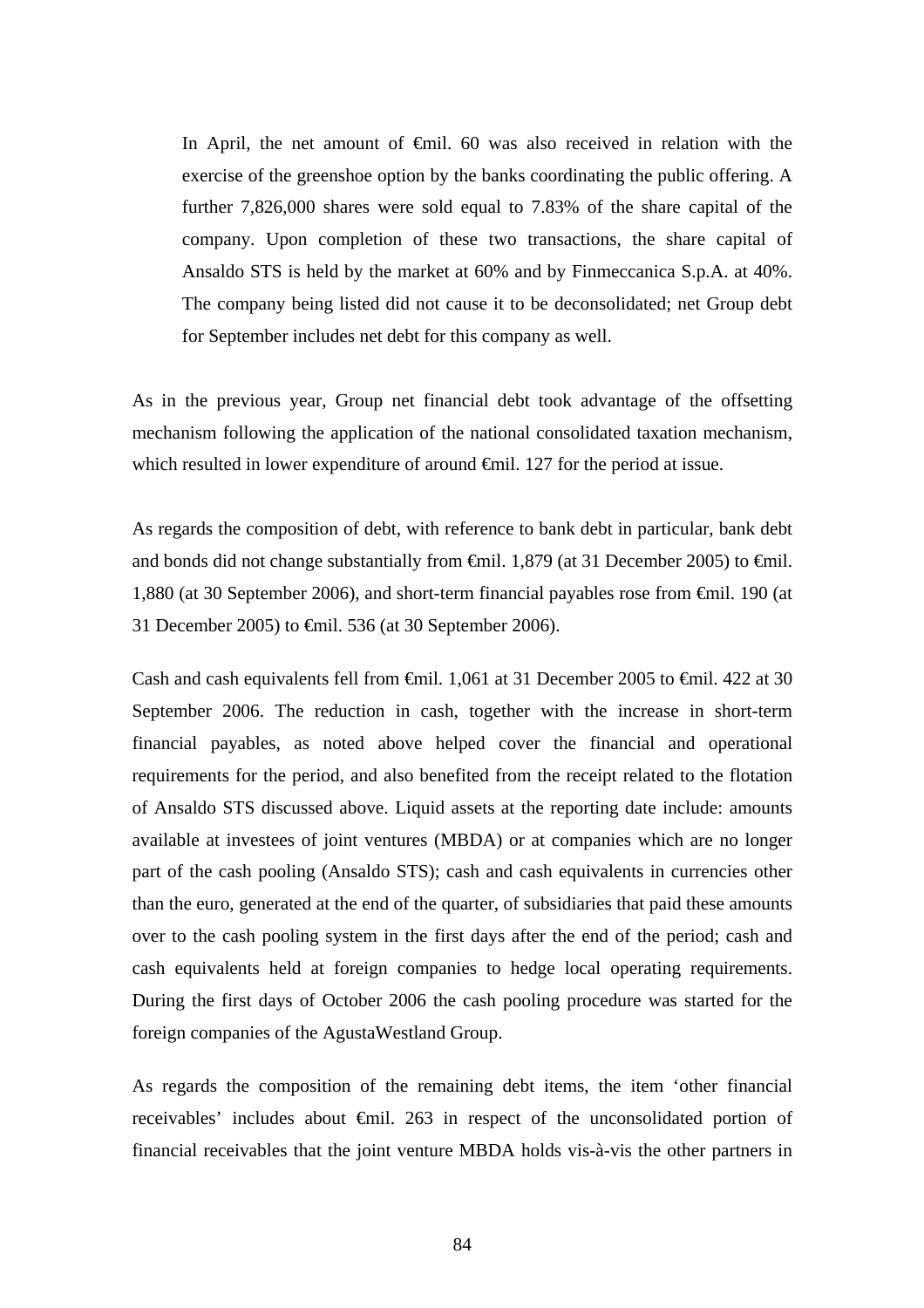pursuance of cash pooling agreements made previously. In accordance with the consolidation method used, these receivables, like all the other items, are included in the Group's scope of consolidation on a proportional basis. The item 'financial payables to Group companies' includes the debt of around €mil. 286 of Group companies toward the joint ventures, for the unconsolidated portion.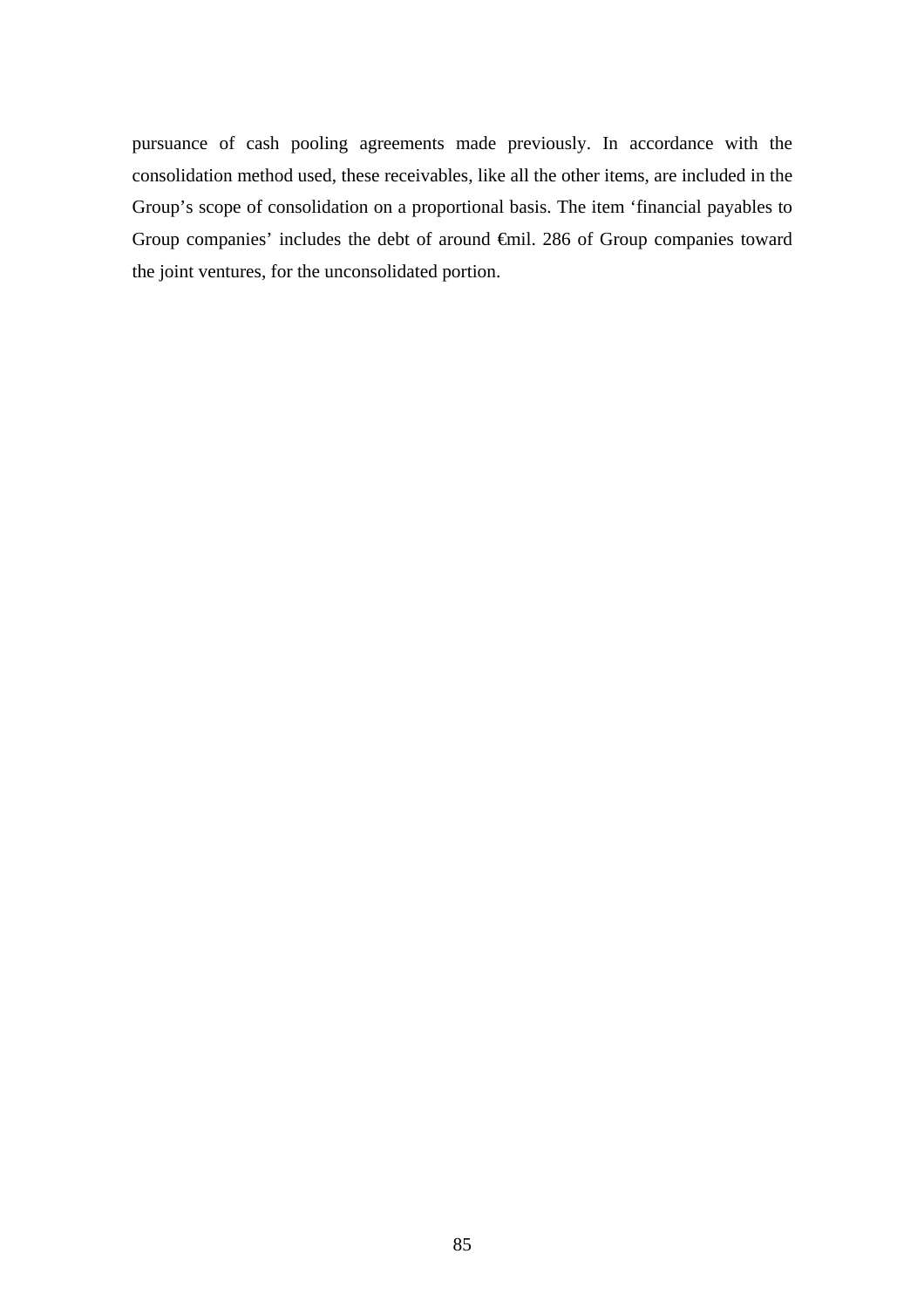|                                                         | For the 9 months ended 30 September |         |       |       |
|---------------------------------------------------------|-------------------------------------|---------|-------|-------|
|                                                         | 2006                                |         | 2005  |       |
| Cash and cash equivalents at 1 January                  | 1,061                               |         | 2,055 |       |
| Gross cash flow from operating activities               | 811                                 |         | 710   |       |
| Changes in working capital                              | (1,221)                             |         | (887) |       |
| Changes in other operating assets and liabilities       | (330)                               |         | (328) |       |
| Cash flow generated from (used in) operating activities | (740)                               |         | (505) |       |
| Cash flow from ordinary investing activities            | (409)                               |         | (145) |       |
| Free operating cash-flow                                |                                     | (1,149) |       | (650) |
| Strategic investments                                   | 280                                 |         | (637) |       |
| Changes in other financial assets                       | 123                                 |         |       |       |
| Cash flow generated from (used in) investing activities | (6)                                 |         | (782) |       |
| Dividends paid                                          | (214)                               |         | (111) |       |
| Cash flow from financing activities                     | 323                                 |         | (227) |       |
| Cash flow generated from (used in) financing activities | 109                                 |         | (338) |       |
| <b>Translation differences</b>                          | (2)                                 |         | 8     |       |
| Cash and cash equivalents at 30 September               | 422                                 |         | 438   |       |

The first nine months of 2006 closed with a net decrease in cash and cash equivalents of €mil. 639. This can be attributed to the following factors:

- cash flow from operations was a negative €mil. 740, in line with the year-earlier period (which registered a negative cash flow of €mil. 505). This was the result of seasonal factors in receipts for the business segments, which are usually concentrated in the last months of the year. This negative cash-flow was attributable to the Aeronautics, Defence Electronics and Defence Systems, and was only partially offset by the significant cash-flow generation attributable to the operations of the Ansaldo STS Group and the Helicopters and Energy segments.

A breakdown of gross cash flow from operations is provided below: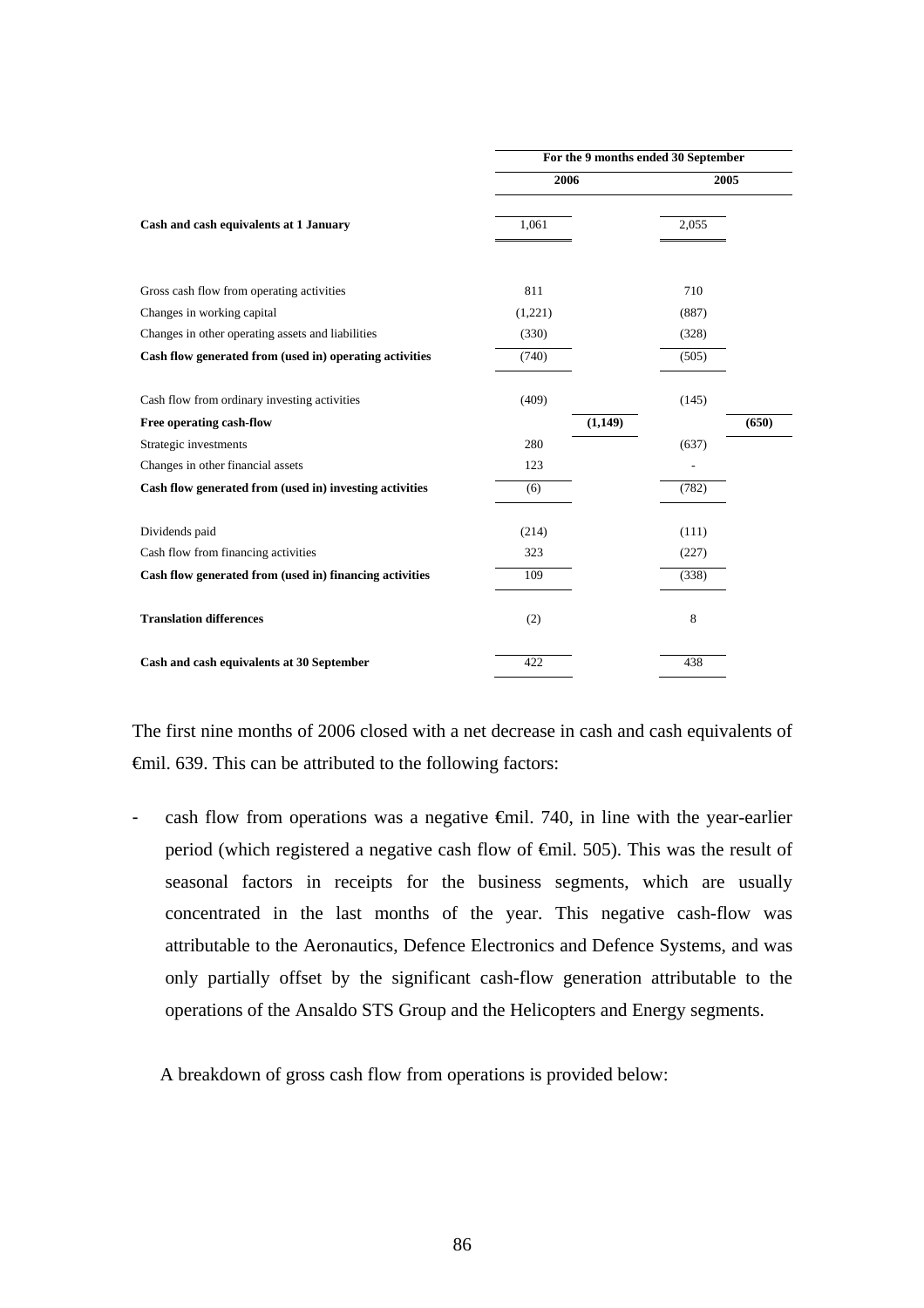|                                                                        | 30 Sep 06 | 30 Sep 05 |
|------------------------------------------------------------------------|-----------|-----------|
| Net profit                                                             | 612       | 180       |
| Depreciation, amortisation and impairment                              | 288       | 257       |
| Tax expense                                                            | 174       | 137       |
| Accrued (transferred) to funds                                         | (44)      | (34)      |
| Loss associated with discontinued activities                           |           |           |
| Cost of staff severance pay, defined-benefit plans and stock grants    | 132       | 90        |
| Effects of the measurement of equity investments on the equity method  | 9         | 24        |
| Gains from the sale of non-current assets                              | (24)      | (9)       |
| Gains from realisation of operating receivables                        | (13)      |           |
| Gain on public offering of Ansaldo STS                                 | (417)     |           |
| Financial charges, net of the gain from public offering of Ansaldo STS | 93        | 65        |
|                                                                        | 811       | 710       |

- cash flow from investing activities was a negative  $\epsilon$ mil. 6 (it was negative in the amount of  $\epsilon$ mil. 782 at 30 September 2005), which includes the receipt of  $\epsilon$ mil. 458 from Ansaldo STS IPO and the expense of €mil. 89 necessary to complete the mandatory PPO on the Datamat shares. Strategic transactions at 30 September 2005 included the effects of the re-definition of Group activities amounting to  $\epsilon$ mil. 637, mainly in the Defence Electronics and Space segments;
- cash-flow from financing activities was a positive  $\oplus$ mil. 109 (was a negative  $\oplus$ mil. 338 at 30 September 2005), mainly due to net increase in financial payables which was partially offset by the dividend paid out to shareholders (of which €mil. 211 and €mil. 110 directly by the Group parent at 30 September 2006 and 30 September 2005). At 30 September 2005, the cash flow from financing activities was adversely affected by the repayment of the convertible bond matured in June ( $\epsilon$ mil. 953, including interest of the last coupon and additional interest recognised as the debt was discharged) which was partially offset by the placement in March 2005 of a new bond issue worth €mil. 500.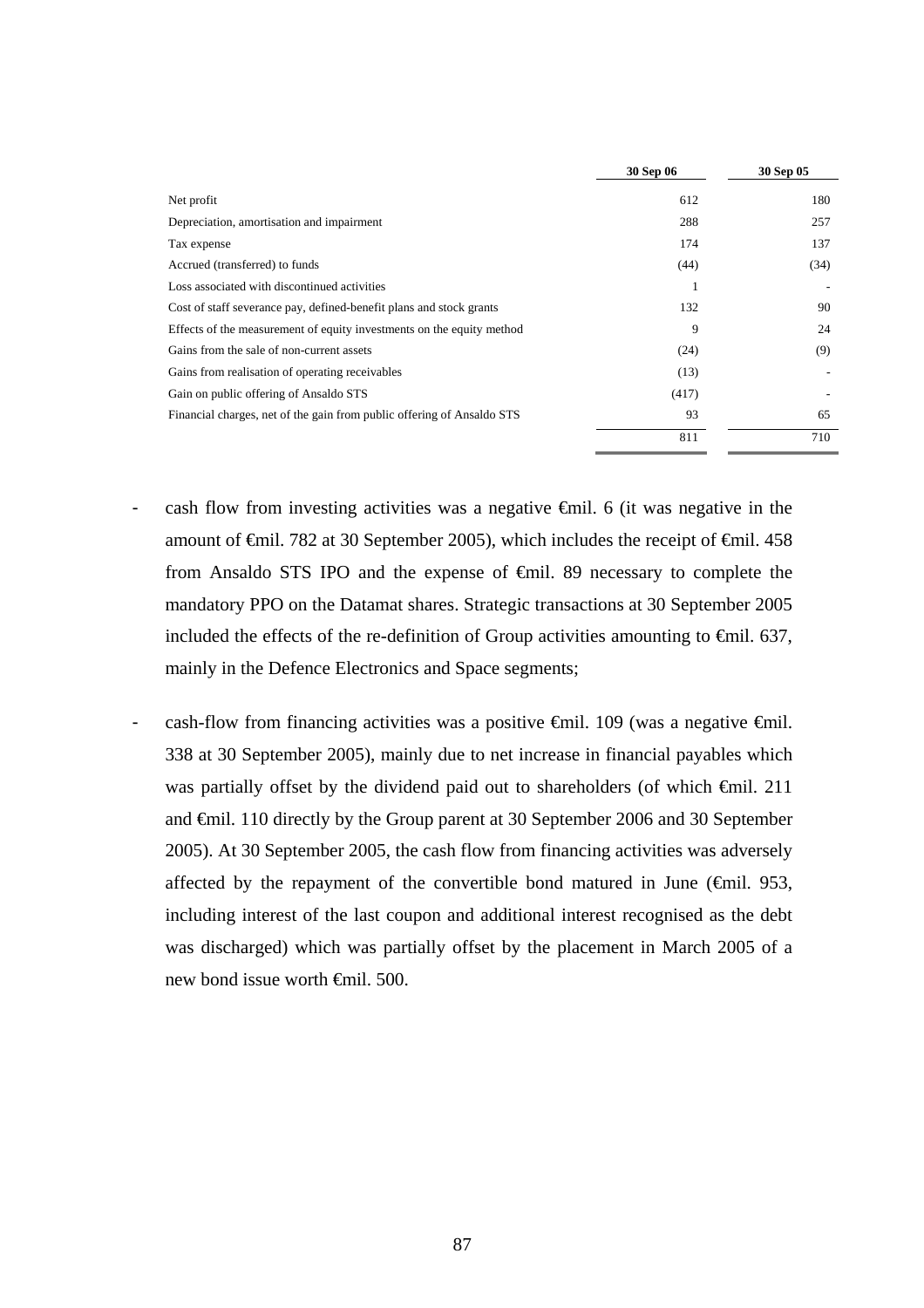#### **IX. FINANCIAL RISK MANAGEMENT**

Within the scope of the policies of the Group Parent aimed at centralising the financial management of the Group, this section describes the operating criteria adopted to manage foreign exchange risk, interest rate risk and equity risk.

The application of IFRSs by Finmeccanica involves the adoption of fair value to measure the total portfolio of derivatives.

*Exchange rate risk management* is governed by the directive issued by Finmeccanica in December 2002 and is currently being updated. The goal of the directive remains that of creating uniformity in management criteria based on industrial - not speculative strategies so as to contain risks within specific limits by carefully and constantly assessing all foreign currency positions. The methodology adopted calls for the systematic hedging of commercial cash flows resulting from the assumption of contractual commitments of a specific nature as either buyer or seller, thereby ensuring current exchange rates at the date of acquisition of multi-year contracts and neutralizing the effects of exchange rate fluctuations. Therefore, at the moment of receiving payment from a customer (or making payment to a vendor), which takes place at the current exchange rate on that day, the related hedging transactions are extinguished in order to offset the effects of the difference between the current exchange rate and the rate of the hedging instrument. These transactions are carried out almost exclusively with banks by Finmeccanica's Group Finance Department and then matched with the companies of the Group. The companies that have the greatest need for such hedging transactions are: Alenia Aeronautica and its subsidiaries; Ansaldo Energia; Oto Melara; Selex Sensors Airborne Systems and its subsidiaries; Alcatel Alenia Space Italia; Ansaldobreda; AgustaWestland and its subsidiaries; Selex Communications and its subsidiaries; and Selex Sistemi Integrati. At 30 September 2006, Finmeccanica had outstanding foreign exchange transactions with highly rated financial counterparties in the interest of other Group companies totalling  $\epsilon$ mil. 3,034 (for a decrease of approximately 11% from 30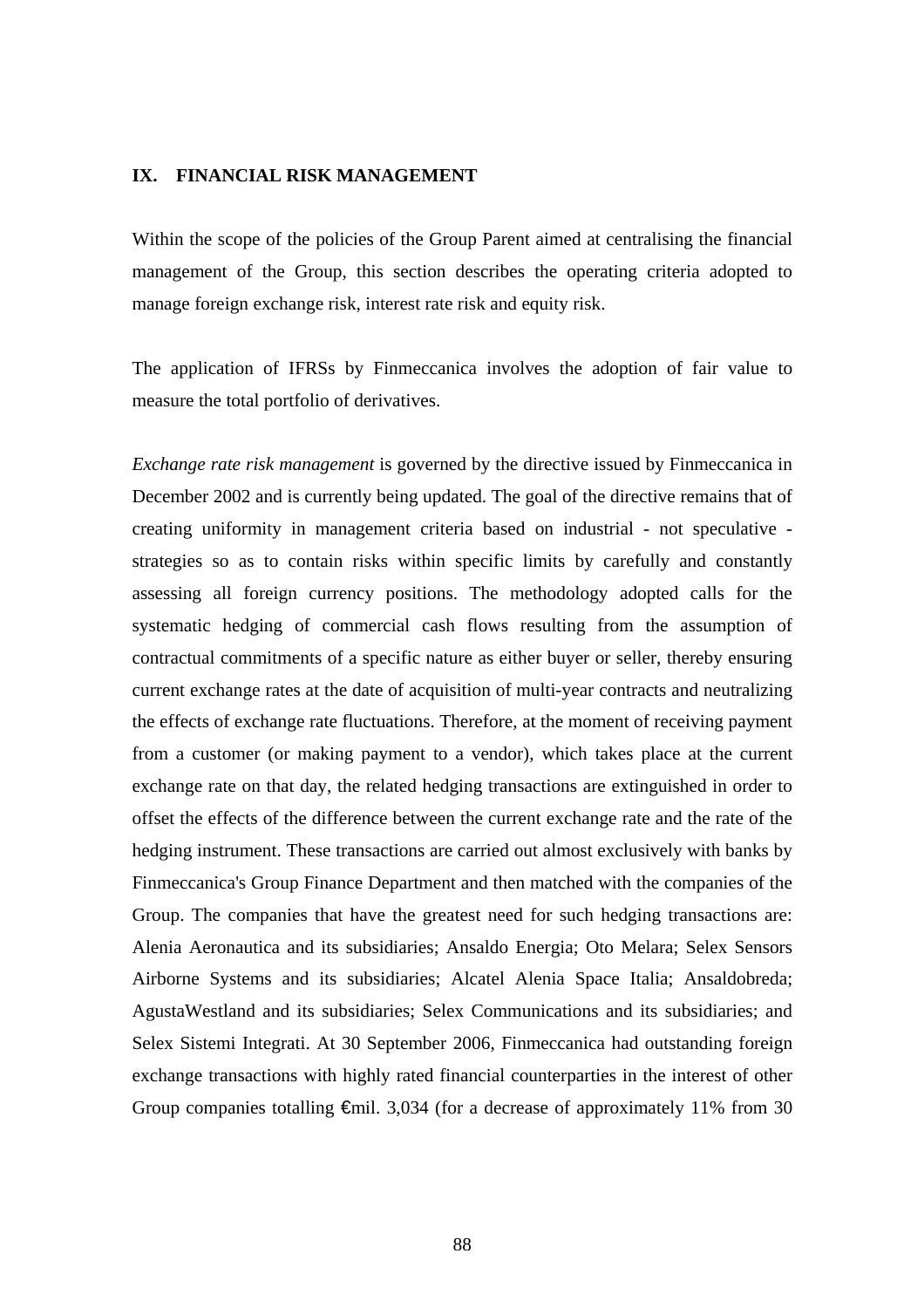September 2005), of which  $\oplus$ mil. 2,937 for swap and forward transactions and  $\oplus$ mil. 97 for options.

The IFRS and related interpretations effectively make a distinction between derivatives considered to be for hedging purposes, for which it is possible to apply hedge accounting, and those for which hedge accounting is not possible and which must be recognized at fair value through profit or loss.

As a result, the Finmeccanica group recognizes the fair value of foreign exchange derivatives as follows:

- forward instruments, the fair value of which totalled a positive  $\theta$ mil. 17 as of 30 September 2006;
- options not eligible for hedge accounting, the fair value of which came to a positive  $\bigoplus$  million.

The fair value of forward instruments of the Finmeccanica group was mainly affected by the great volatility of the euro/US dollar exchange rate, which was 1.1797 at 31 December 2005. At 30 September 2006 the ECB registered an exchange rate of 1.2660 with a significant depreciation of the dollar against the euro. This depreciation determined the recovery of the net fair value of instruments held from a negative €mil. 44 at 31 December 2005 up to the portfolio's current positive value of €mil. 17.

The depreciation of the dollar in the first nine months of 2006 and the risks of further weakening led to an increase in the level of attention from Finmeccanica and the Group companies on the expectations for new orders and the participation in new tenders where the reporting currency is the dollar. Under IASs/IFRSs, any hedging transaction would be recognised using hedge accounting only in respect of orders that are very likely to be made, not in respect of all the potential orders. Specifically, according to Group policy only orders acquired can be hedged.

In essence, the Finmeccanica Group does not have any financial transactions of a speculative nature, in the sense that none of its transactions add risk to that which is already implicit to its business. On the contrary, in compliance with the Group directive, all existing financial transactions have the specific objective of eliminating or minimizing such risks.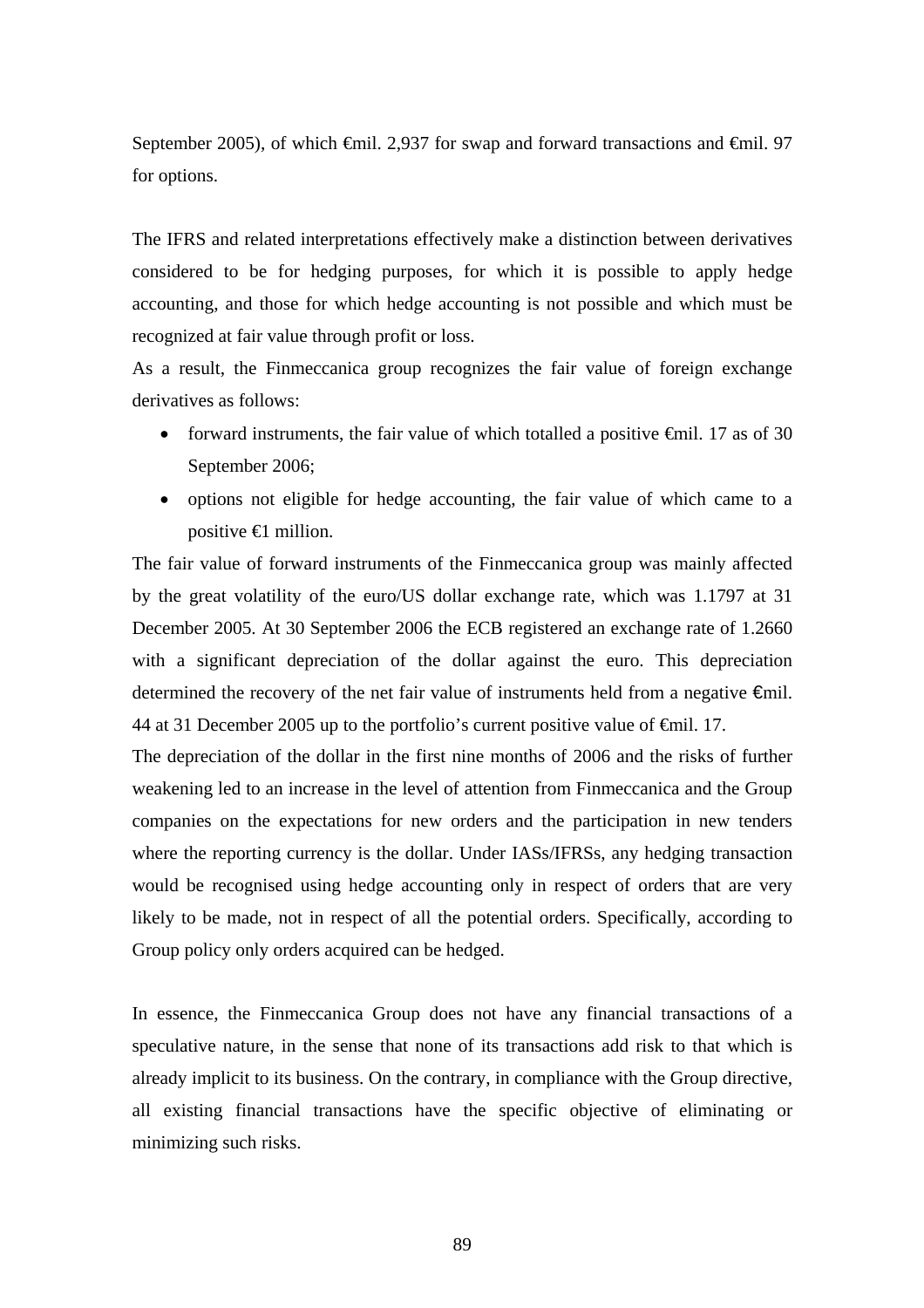The *management of interest rate risk* is consistent with the long-standing practice of reducing the impact of fluctuations in interest rates while seeking to minimise related financial expense. To that end, at 30 September 2006 Finmeccanica had outstanding interest rate swaps for medium and long-term financing with highly rated financial counterparties totalling €mil. 830. Thanks to these transactions, it was possible to earn benefits from low costs of floating rates, especially in 2004-2005, with the debt structure mainly including fixed rates starting from 2006. This policy shields the company from rises such as those that made short-term interest rates increase by more than 1% since December 2005. At 30 September 2006, the total fair value of the interest rate derivatives portfolio came to a net zero balance, as compared with the negative €mil. 18 of 31 December 2005. The transactions designated as a hedge had a positive change in fair value from 31 December 2005 of €mil. 6 (from a negative €mil. 11 to a negative €mil. 5). At the same date, transactions not eligible for hedge accounting had a positive change in fair value for the period of <del>€mil</del>. 12 (from a negative <del>€mil.</del> 7 at 31 December 2005 to a positive <del>€mil.</del> 5). The restrictive IFRS standards and related interpretations make it necessary to consider certain transactions as speculative even when they are essentially intended to contain finance costs mitigating the risk for the Group in the event of rising interest rates.

Since the end of 2005, the European Central Bank has adopted an anti-inflationary stance, raising official rates by a total of 1 percentage point. This fostered market expectations for additional increases, which have already been partially discounted in current rates (6-month Euribor at 3.27%, from 2.12% 12 months ago).

The *management of price risk on equity* concerns the management of the indirect investment held in STMicroelectronics NV (STM). At 30 September 2006 options were in place for an underlying position of 45.4 million of STM shares. These hedges are classified as trading operations*.* In the first nine months of 2006, with premiums paid of €mil. 4.5, the recognition of the fair value through profit or loss of these instruments led to a gain of  $\epsilon$ mil. 24.

In June 2005, a call option was purchased for STM stock for  $€mil$ . 17, which duplicates and neutralises the option sold with the convertible STM bond maturing in 2010. The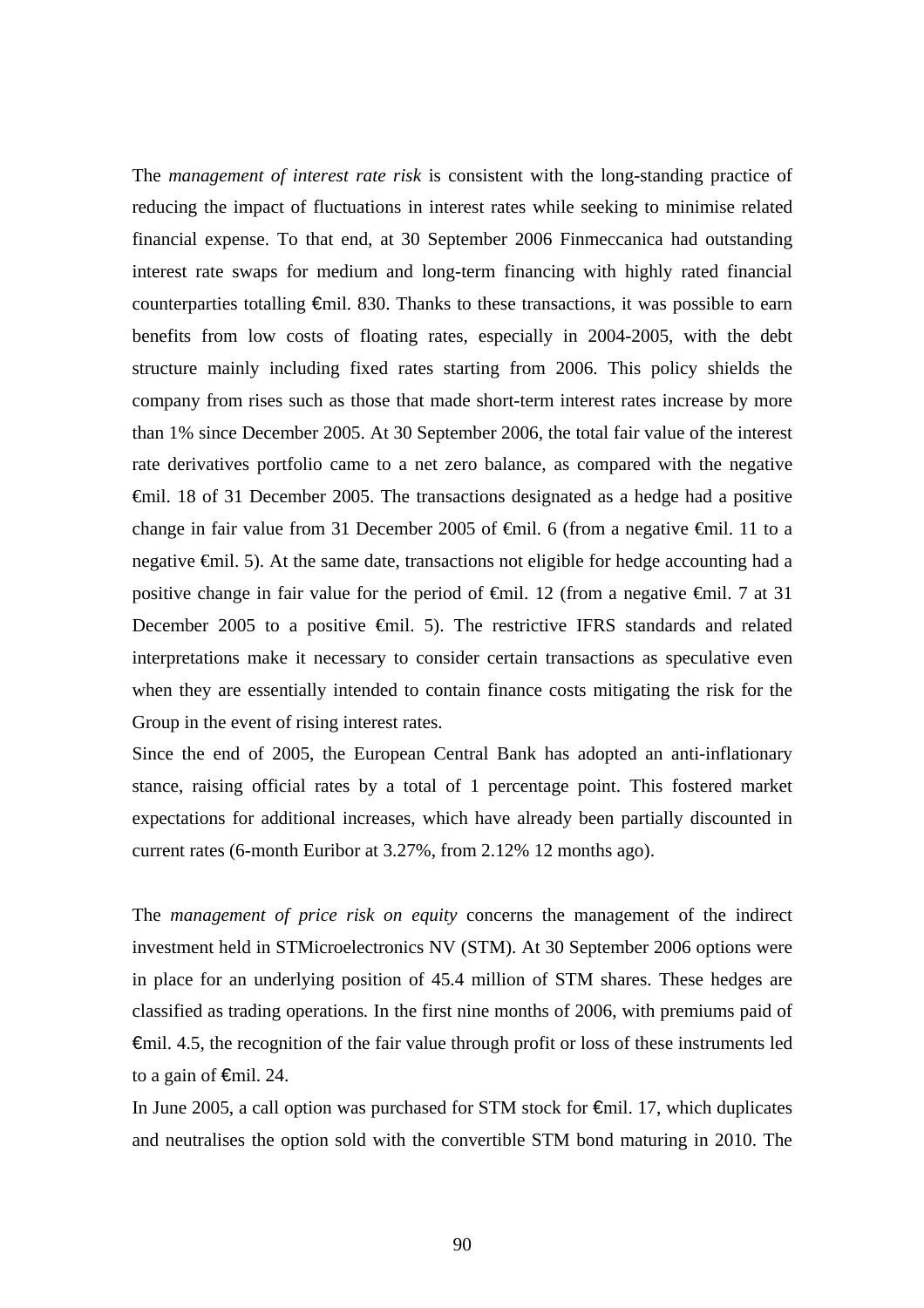purpose of the transaction was to sterilise the effects of the introduction, under IFRSs, of the separation of the debt and option components of the instrument. In 2005, this transaction resulted in revenues for Finmeccanica of about €mil. 21 as the difference between the value of the option sold in the exchangeable bond at 1 January 2005 and the purchase price of the new option. Finmeccanica also finalised negotiations that make it possible to free up the 20 million STM shares securing the bond and replace them with the option purchased, thereby making these shares available to the Group.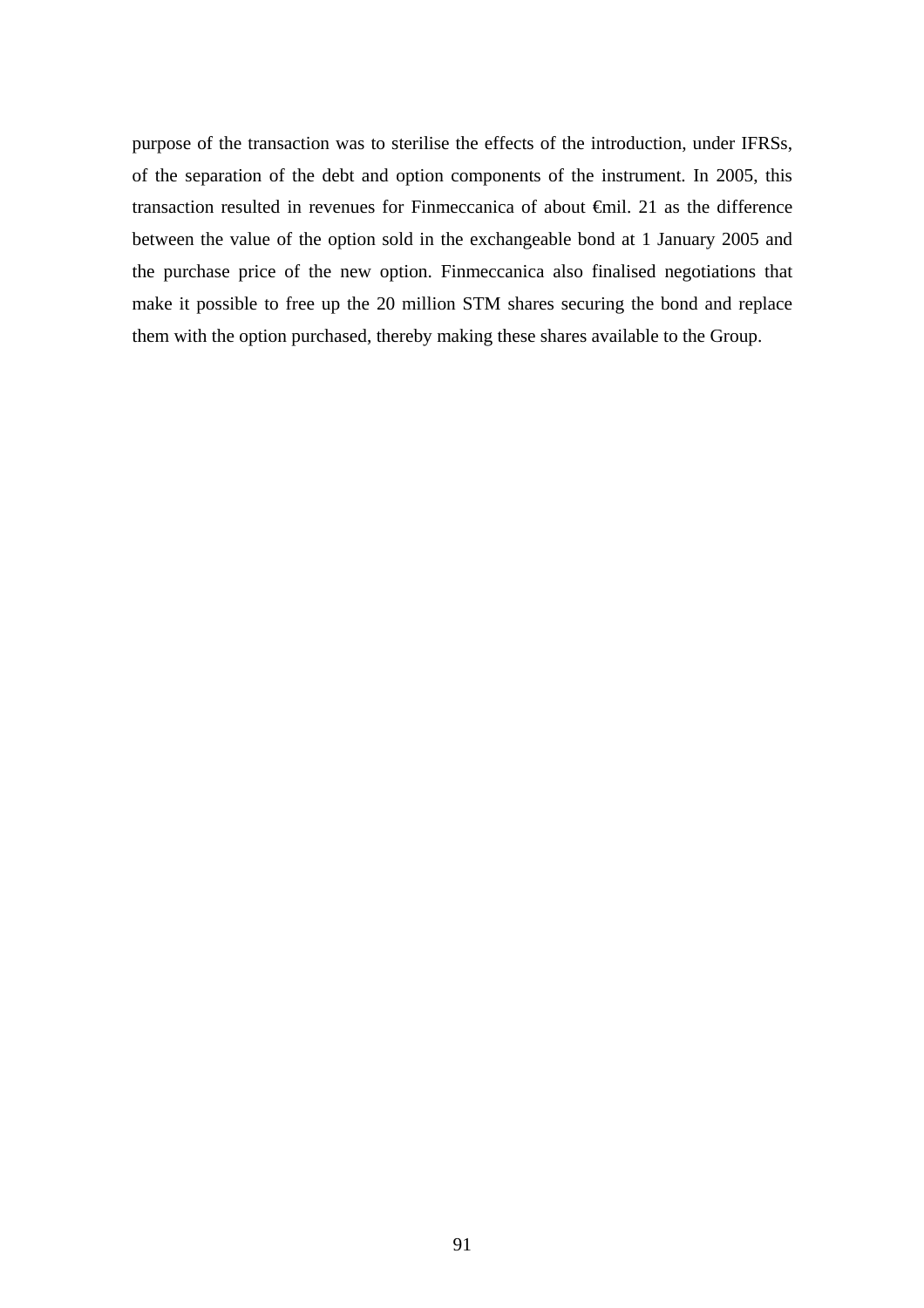### **X. TRANSACTIONS WITH RELATED PARTIES**

In general, commercial relations with related parties are carried out at arm's length, as is settlement of the interest-bearing receivables and payables when not governed by specific contractual conditions. The following table summarises the situation:

| (millions of euros)<br><b>RECEIVABLES AT 30 SEPT 2006</b>     | Non-<br>current<br>receivables | <b>Current</b><br>financial<br>receivables | <b>Trade</b><br>receivables | <b>Other</b><br>current<br>receivabl<br>es | <b>Total</b>                 |
|---------------------------------------------------------------|--------------------------------|--------------------------------------------|-----------------------------|--------------------------------------------|------------------------------|
| <u>Subsidiaries</u>                                           |                                |                                            |                             |                                            |                              |
| Finmeccanica Inc.                                             |                                | $\overline{4}$                             |                             |                                            | 4                            |
| Ansaldo Invest Denmark A/S (in liq.)                          |                                |                                            |                             | 3                                          | 3                            |
| Finmeccanica UK Ltd                                           |                                | 3                                          |                             |                                            | 3                            |
| Alifana Due S.c.r.l.                                          |                                |                                            | 3                           |                                            | 3                            |
| Gieinter A.G.                                                 |                                | $\overline{2}$                             |                             |                                            | $\sqrt{2}$                   |
| IGS SPA (in liq.)                                             |                                | $\sqrt{2}$                                 |                             |                                            | $\sqrt{2}$                   |
| Oto Melara North America Inc.                                 |                                | $\mathbf{1}$                               |                             | $\mathbf{1}$                               | $\sqrt{2}$                   |
| Ansaldo Argentina S.A.                                        |                                |                                            | $\mathbf{1}$                |                                            | $\mathbf{1}$                 |
| Ansaldo Do Brasil Equip.Eletrom. Ltda                         |                                |                                            |                             | $\mathbf{1}$                               | $\mathbf{1}$                 |
| Ansaldo Electric Drives S.p.A.                                |                                | $\mathbf{1}$                               |                             |                                            | $\mathbf{1}$                 |
| Thomassen Turbine Systems B.V.                                |                                | $\mathbf{1}$                               |                             |                                            | $1\,$                        |
| Seicos S.p.A.                                                 |                                | $\mathbf{1}$                               |                             |                                            | $\mathbf{1}$                 |
| Other companies with unit amount of less than €mil. 1         |                                |                                            | $\mathbf{1}$                |                                            | $\mathbf{1}$                 |
| <b>Associates</b>                                             |                                |                                            |                             |                                            |                              |
| Eurofighter Jagdflugzeug GmbH                                 |                                |                                            | 61                          |                                            | 61                           |
| Iveco Fiat/Oto Melara S.c.a.r.l.                              |                                |                                            | 30                          |                                            | 30                           |
| Eurosysnav S.A.S.                                             |                                |                                            | 16                          |                                            | 16                           |
| Orizzonte - Sistemi Navali S.p.A.                             |                                |                                            | 12                          |                                            | 12                           |
| Galileo Vacuum Systems S.p.A.                                 |                                | 9                                          | $\mathbf{1}$                |                                            | 10                           |
| Macchi Hurel Dubois S.A.S.                                    |                                |                                            | 9                           |                                            | 9                            |
| Euromids S.A.S.                                               |                                |                                            | 8                           |                                            | $\,$ 8 $\,$                  |
| NH Industries S.a.r.l.                                        |                                |                                            | 5                           |                                            | $\sqrt{5}$                   |
| Nicco Communications S.A.S.                                   |                                |                                            | 3                           |                                            | 3                            |
| Sostar GmbH                                                   |                                |                                            | 3                           |                                            | $\sqrt{3}$                   |
| Remington Elsag Law Enforc.Systems LLC                        |                                |                                            | 3                           |                                            | $\sqrt{3}$                   |
| Ansaldo Trasmissione e Distribuzione S.p.A.                   | $\overline{c}$                 |                                            | $\mathbf{1}$                |                                            | 3                            |
| Elettronica S.p.A.                                            |                                |                                            | $\overline{c}$              |                                            | $\sqrt{2}$                   |
| I.M. Intermetro S.p.A                                         |                                |                                            | $\overline{c}$              |                                            | $\sqrt{2}$                   |
| Consorzio Start S.p.A.                                        |                                |                                            | $\mathbf{1}$                |                                            | $\mathbf{1}$                 |
| Advanced Air Traffic Systems Sdn Bhd                          |                                |                                            | $\mathbf{1}$                |                                            | $\mathbf{1}$                 |
| Nahuelsat S.A.                                                |                                |                                            | $\mathbf{1}$                |                                            | $\mathbf{1}$                 |
| Industrie Aeron. Rinaldo Piaggio S.p.A. (spec. mgt)           |                                |                                            | $\mathbf{1}$                |                                            | $\mathbf{1}$                 |
| Eurofighter Simulation System GmbH                            |                                |                                            | $\mathbf{1}$                |                                            | $1\,$                        |
| Comlenia Sendirian Berhad                                     |                                |                                            | $\mathbf{1}$                |                                            | $\mathbf{1}$                 |
| Iniziative Industriali Milano S.r.l. (in liq.)                |                                |                                            |                             | $\mathbf{1}$                               | $\mathbf{1}$                 |
| Other companies with unit amount of less than $\oplus$ nil. 1 |                                |                                            | $\mathfrak{2}$              |                                            | $\overline{2}$               |
| <i>Joint ventures/GIE (*)</i>                                 |                                |                                            |                             |                                            |                              |
| <b>GIE ATR</b>                                                |                                |                                            |                             | 39                                         | 39                           |
| MBDA S.A.S. (group)                                           |                                |                                            | 45                          |                                            | 45                           |
| Alcatel Alenia Space S.A.S.                                   |                                |                                            | 21                          |                                            | 21                           |
| Aviation Training Int. Ltd                                    | 11                             | 1                                          | $\mathfrak{2}$              |                                            | 12                           |
| Telespazio S.p.A.                                             |                                |                                            |                             | $\mathbf{1}$                               | $\mathbf{2}$<br>$\mathbf{1}$ |
| Advanced Logistic Technology Eng. S.p.A.                      |                                |                                            |                             |                                            |                              |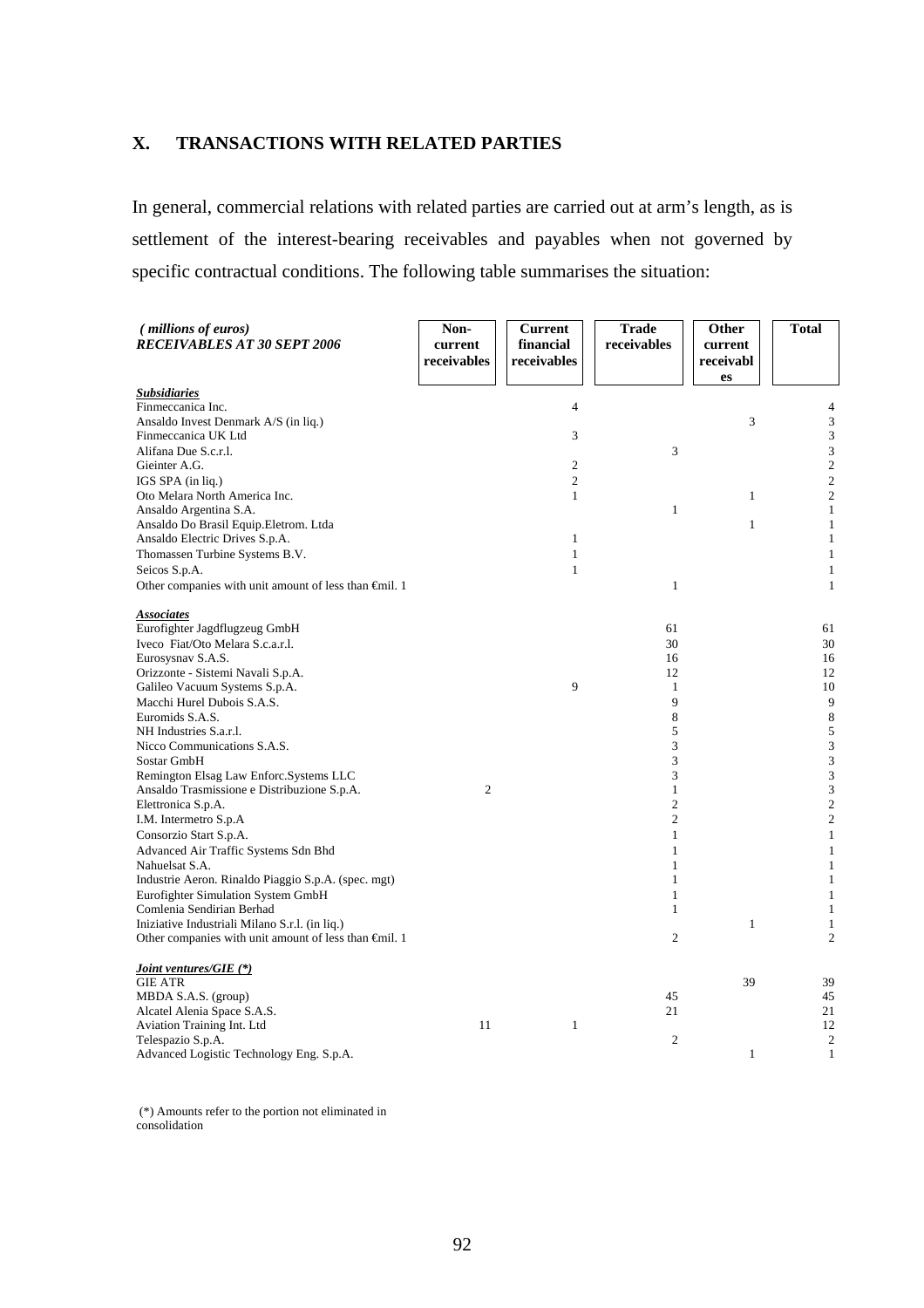| ( <i>millions of euros</i> )<br>PAYABLES AT 30 SEPT 2006      | Non-<br>current<br>payables | <b>Current</b><br>borrowing<br>S | <b>Trade</b><br>payables | Other<br>current<br>payables | <b>Total</b> |
|---------------------------------------------------------------|-----------------------------|----------------------------------|--------------------------|------------------------------|--------------|
| <b>Subsidiaries</b>                                           |                             |                                  |                          |                              |              |
| Alifana Due S.c.r.l.                                          |                             |                                  |                          |                              | 2            |
| Selex Sensor Airborne Syst El. (Overseas) Ltd                 |                             |                                  |                          |                              |              |
| Oto Melara North America Inc.                                 |                             |                                  |                          |                              |              |
| Finmeccanica UK Ltd                                           |                             |                                  |                          |                              |              |
| <b>Associates</b>                                             |                             |                                  |                          |                              |              |
| Eurosysnav S.A.S.                                             |                             | 20                               |                          |                              | 20           |
| Iveco Fiat/Oto Melara S.c.a.r.l.                              |                             |                                  |                          | 10                           | 10           |
| Eurofighter Jagdflugzeug GmbH                                 |                             |                                  | 6                        |                              | 6            |
| Pegaso S.c.r.l.                                               |                             |                                  |                          |                              | 4            |
| Elettronica S.p.A.                                            |                             |                                  |                          |                              |              |
| Advanced Air Traffic Systems Sdn Bhd                          |                             |                                  |                          |                              |              |
| Orizzonte - Sistemi Navali S.p.A.                             |                             |                                  |                          |                              |              |
| Europea Microfusioni Aerospaziali S.p.A                       |                             | 1                                |                          |                              |              |
| Other companies with unit amount of less than $\oplus$ nil. 1 |                             |                                  |                          |                              |              |
| <i>Joint ventures/GIE</i> $(*)$                               |                             |                                  |                          |                              |              |
| MBDA S.A.S. (group)                                           |                             | 287                              | 12                       |                              | 299          |
| Telespazio S.p.A.                                             |                             | 20                               |                          |                              | 21           |
| <b>GIE ATR</b>                                                |                             |                                  |                          |                              | 4            |
| Alcatel Alenia Space S.A.S.                                   |                             |                                  |                          |                              | 3            |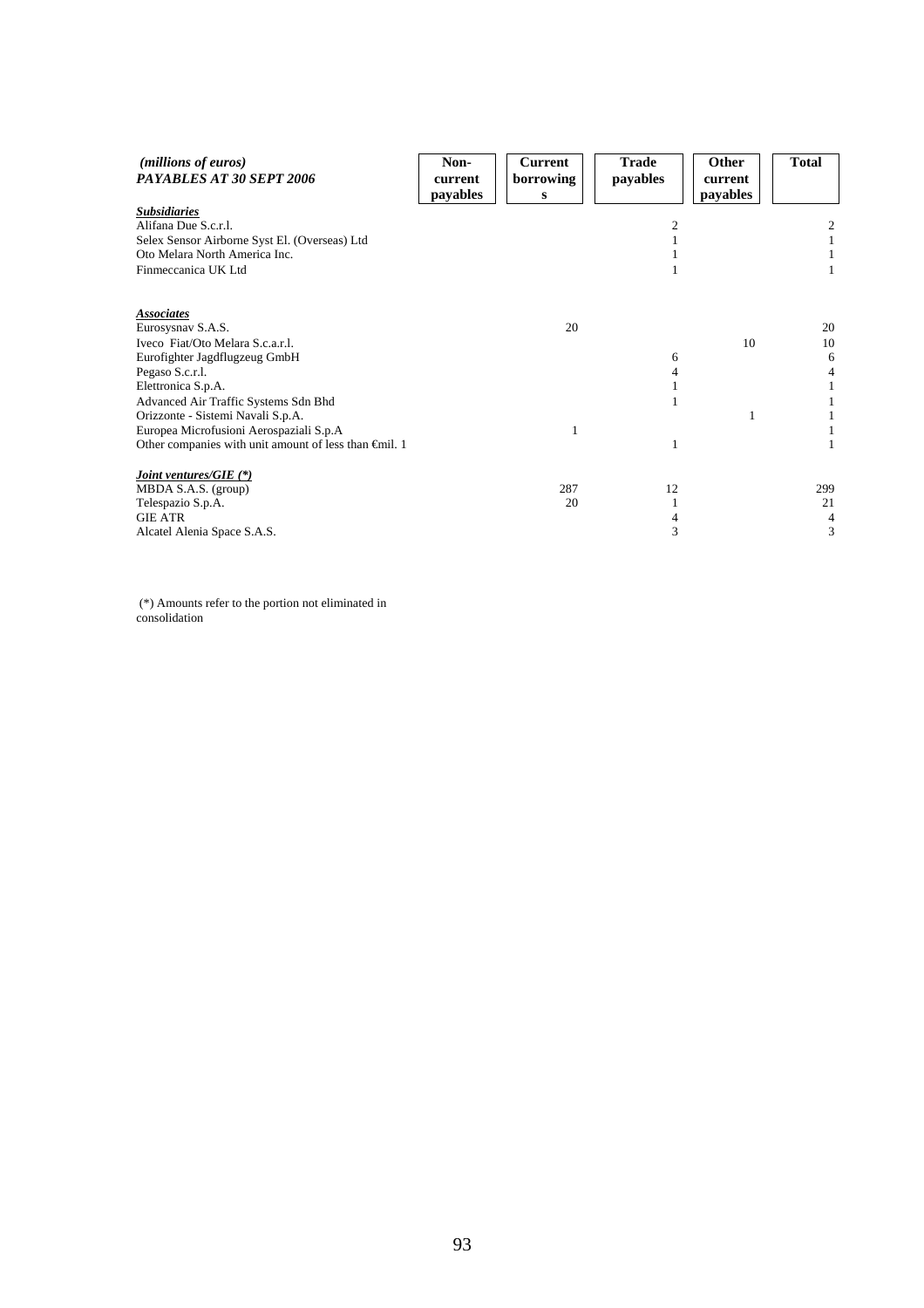| (millions of euros)<br><b>RECEIVABLES AT 31 DEC 2005</b>      | Non-<br>current<br>receivables | <b>Current</b><br>financial<br>receivables | <b>Trade</b><br>receivables | Other<br>current<br>receivabl<br>es | <b>Total</b>                               |
|---------------------------------------------------------------|--------------------------------|--------------------------------------------|-----------------------------|-------------------------------------|--------------------------------------------|
| <b>Subsidiaries</b>                                           |                                |                                            |                             |                                     |                                            |
| Alifana Due S.c.r.l.                                          |                                |                                            | 6                           |                                     | 6                                          |
| $CLC S.r.l$ (in liq.)                                         |                                |                                            |                             | 3                                   | 3                                          |
| Finmeccanica UK Ltd                                           |                                | 3                                          |                             |                                     | 3                                          |
| Ansaldo Invest Denmark A/S                                    |                                |                                            |                             | 3                                   | $\frac{3}{2}$                              |
| Ansaldo Argentina S.A.                                        |                                |                                            | 1                           | $\mathbf{1}$                        |                                            |
| IGS S.p.A. (in liq.)                                          |                                | 2                                          |                             |                                     | $\overline{c}$                             |
| <b>GIEINTER A.G.</b>                                          |                                | 1                                          |                             |                                     | $\,1\,$                                    |
| Finmeccanica Inc.                                             |                                | 1                                          |                             |                                     | $\mathbf{1}$                               |
| Ansaldo Do Brasil                                             |                                |                                            |                             | $\mathbf{1}$                        | $\mathbf{1}$                               |
| Other companies with unit amount of less than $\oplus$ nil. 1 |                                | $\overline{2}$                             | $\mathfrak{2}$              |                                     | 4                                          |
| <b>Associates</b>                                             |                                |                                            |                             |                                     |                                            |
| Eurofighter Jagdflugzeug Gmbh                                 |                                |                                            | 89                          |                                     | 89                                         |
| Bell Agusta Aer. Co                                           |                                |                                            | 32                          |                                     | 32                                         |
| Iveco Fiat/Oto Melara S.c.r.l.                                |                                |                                            | 32                          |                                     | 32                                         |
| Macchi Hurel Dubois S.A.S.                                    |                                |                                            | 17                          |                                     | 17                                         |
| Eurofighter Simulation System Gmbh                            |                                |                                            | $\overline{4}$              |                                     | $\overline{4}$                             |
| Euromids S.A.S.                                               |                                |                                            | 3                           |                                     | $\mathfrak{Z}$                             |
| Eurosysnav S.A.S.                                             |                                |                                            | 3                           |                                     | 3                                          |
| Sostar GmbH                                                   |                                |                                            | 3                           |                                     | $\overline{\mathbf{3}}$                    |
| Iniziative Industriali Milano S.r.l. (in liq.)                |                                |                                            |                             | $\overline{2}$                      |                                            |
| Nicco Communications S.A.S.                                   |                                |                                            | 2                           |                                     |                                            |
| Comlenia Sendirian Berhad                                     |                                |                                            | $\mathfrak{2}$              |                                     | $\begin{array}{c} 2 \\ 2 \\ 2 \end{array}$ |
| Intermetro S.p.A.                                             |                                |                                            | $\overline{c}$              |                                     |                                            |
| Remington Elsag Law Enforcement Systems LLC                   |                                |                                            | 1                           |                                     | $\mathbf{1}$                               |
| Advanced Air Traffic Systems Sdn Bhd                          |                                |                                            | 1                           |                                     | $\mathbf{1}$                               |
| Other companies with unit amount of less than $\oplus$ nil. 1 |                                |                                            | 5                           |                                     | 5                                          |
| Joint ventures/GIE (*)                                        |                                |                                            |                             |                                     |                                            |
| MBDA S.A.S. (group)                                           |                                | 1                                          | 41                          |                                     | 42                                         |
| <b>GIE ATR</b>                                                |                                |                                            |                             | 34                                  | 34                                         |
| Alcatel Alenia Space S.A.S.                                   |                                |                                            | 19                          |                                     | 19                                         |
| Aviation Training Int. Ltd                                    | 12                             | 1                                          |                             |                                     | 13                                         |
| Telespazio S.p.A.                                             |                                |                                            | 3                           |                                     | 3                                          |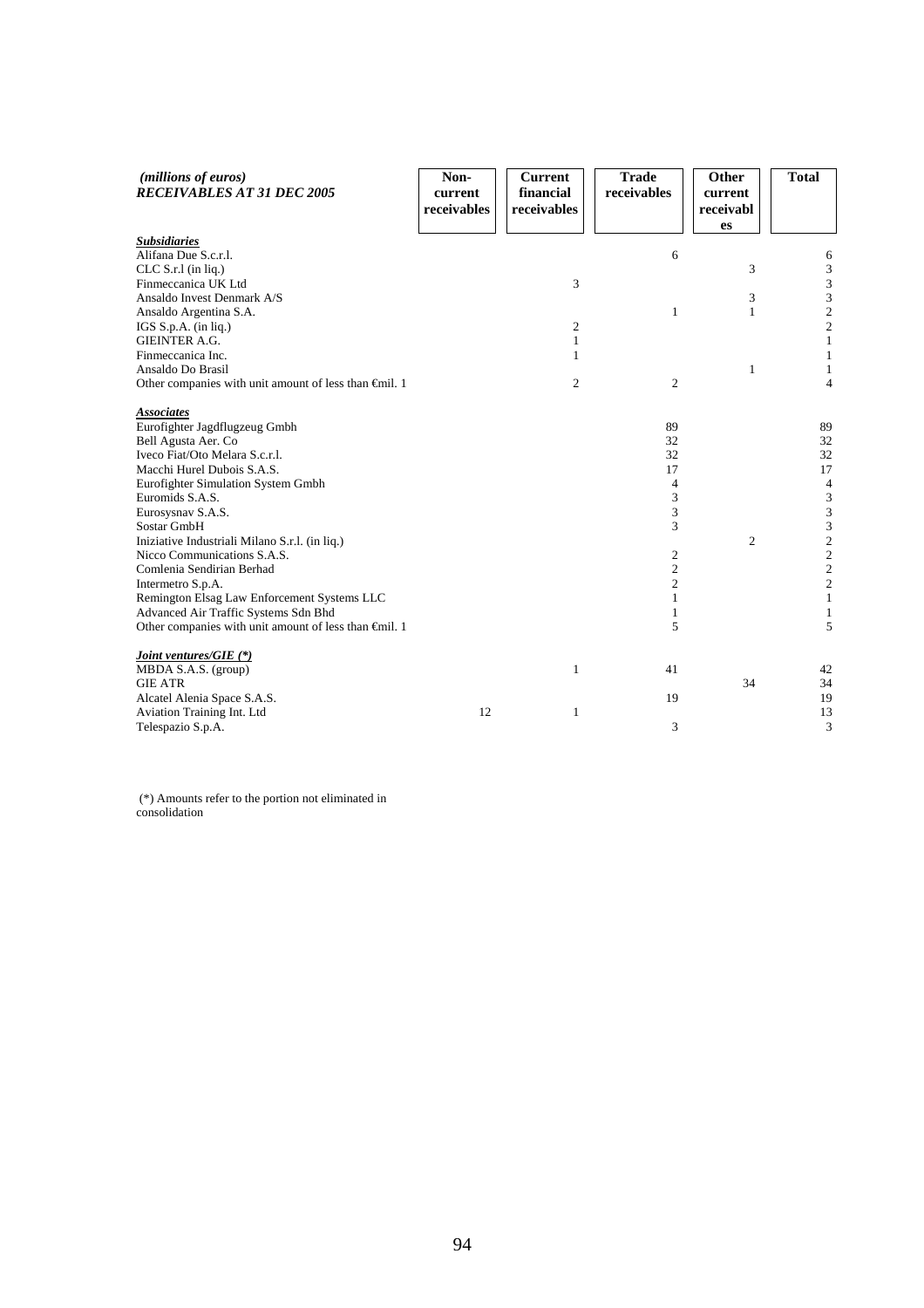| ( <i>millions of euros</i> )<br>PAYABLES AT 31 DEC 2005       | Non-<br>current<br>payables | <b>Current</b><br>borrowings | <b>Trade</b><br>payables | Other<br>current<br>payables | <b>Total</b>   |
|---------------------------------------------------------------|-----------------------------|------------------------------|--------------------------|------------------------------|----------------|
| <b>Subsidiaries</b>                                           |                             |                              |                          |                              |                |
| Alifana Due S.c.r.l.                                          |                             |                              | 3                        |                              | 3              |
| $CLC S.r.l$ (in liq.)                                         |                             | $\overline{c}$               |                          |                              | $\mathfrak{2}$ |
| Selex Sensors and Airborne Systems Infrared Ltd               |                             |                              |                          |                              |                |
| Finmeccanica UK Ltd                                           |                             |                              |                          |                              |                |
| Selex Sensors and Airborne Systems Electro Optics             |                             |                              |                          |                              |                |
| (overseas) Ltd                                                |                             |                              |                          |                              |                |
| Oto Melara North Amercia Inc.                                 |                             |                              |                          |                              |                |
| Finmeccanica Inc.                                             |                             |                              |                          |                              |                |
| Other companies with unit amount of less than $\oplus$ nil. 1 |                             |                              | 2                        |                              | 2              |
| <b>Associates</b>                                             |                             |                              |                          |                              |                |
| Eurofighter Jagdflugzeug Gmbh                                 |                             |                              | 11                       |                              | 11             |
| Iveco Fiat/Oto Melara S.c.r.l.                                |                             |                              |                          | 7                            | 7              |
| Pegaso S.c.r.l.                                               |                             |                              |                          |                              | 4              |
| Other companies with unit amount of less than $\oplus$ il. 1  |                             |                              | $\overline{c}$           |                              | 3              |
| <i>Joint ventures/GIE</i> $(*)$                               |                             |                              |                          |                              |                |
| MBDA S.A.S. (group)                                           |                             | 349                          | 16                       |                              | 365            |
| Telespazio S.p.A.                                             |                             | 19                           |                          | $\mathbf{1}$                 | 20             |
| Alcatel Alenia Space S.A.S.                                   |                             |                              | 6                        |                              | 6              |
| <b>GIE ATR</b>                                                |                             |                              | 5                        |                              | 5              |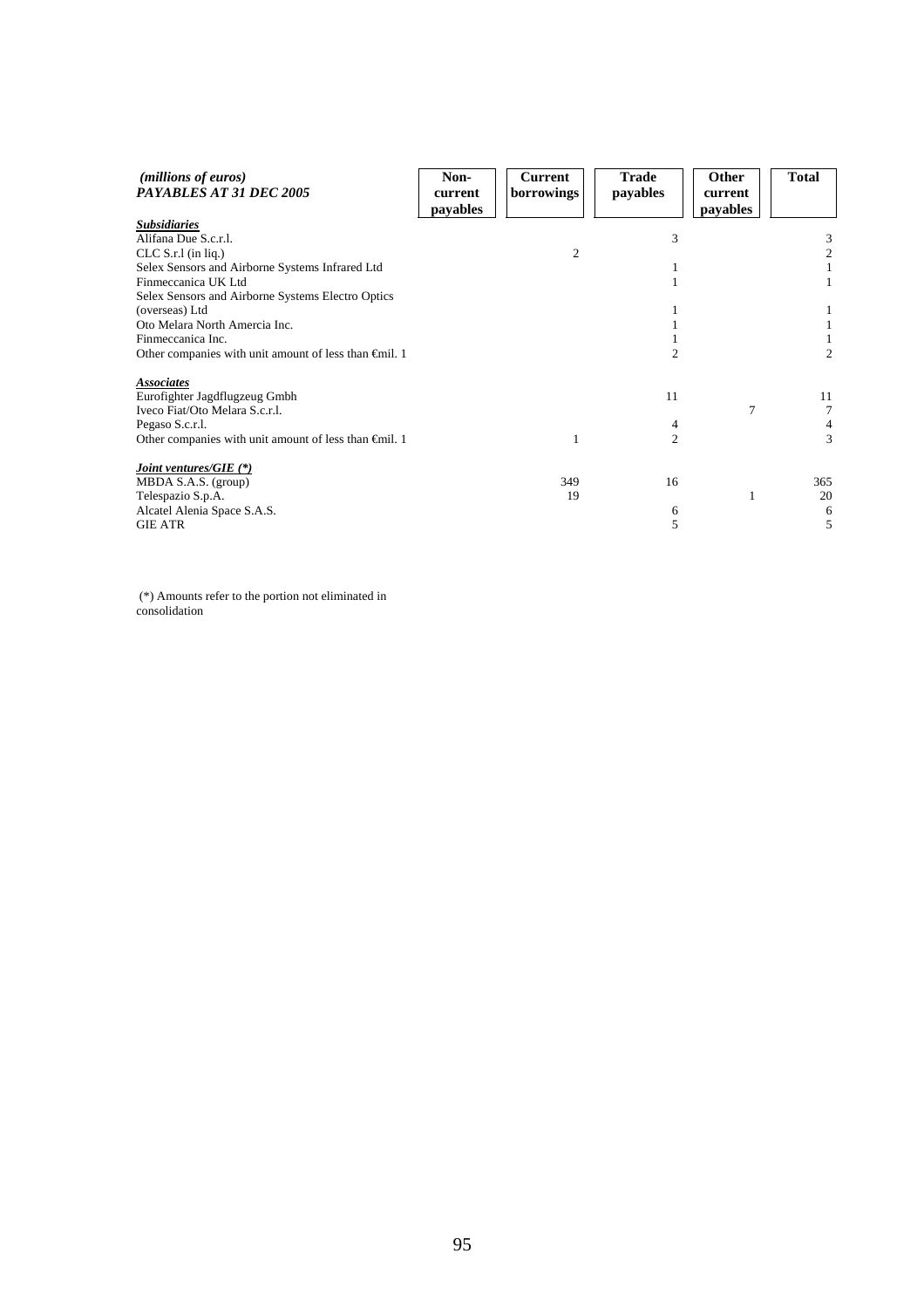| (millions of euros) 30 SEPT 2006           | <b>Revenues</b> | <b>Financial</b><br>income | <b>Purchases</b><br>and costs | <b>Financial</b><br>expense |
|--------------------------------------------|-----------------|----------------------------|-------------------------------|-----------------------------|
| <b>Subsidiaries</b>                        |                 |                            |                               |                             |
| Finmeccanica UK Ltd                        |                 |                            | 3                             |                             |
| IGS S.p.A (in liq.)                        |                 |                            | $\mathbf{1}$                  |                             |
| <b>Associates</b>                          |                 |                            |                               |                             |
| Eurofighter Jagdflugzeug GmbH              | 209             |                            |                               |                             |
| Eurosysnav S.A.S.                          | 45              |                            |                               |                             |
| Iveco Fiat/Oto Melara S.c.a.r.l.           | 38              |                            | 3                             | 5                           |
| NH Industries S.a.r.l.                     | 13              |                            |                               |                             |
| Euromids S.A.S.                            | 11              |                            |                               |                             |
| Eurofighter Simulation Systems GmbH        | 10              |                            |                               |                             |
| Orizzonte - Sistemi Navali S.p.A.          | $\sqrt{5}$      |                            | $\mathbf{1}$                  |                             |
| Elettronica S.p.A.                         | 2               |                            | 1                             |                             |
| Nahuelsat S.A.                             | 2               |                            |                               |                             |
| Remington Elsag Law Enforc.Systems LLC     | $\overline{c}$  |                            |                               |                             |
| Consorzio Start S.p.A.                     | $\mathbf{1}$    |                            |                               |                             |
| Nicco Communications S.A.S.                | 1               |                            |                               |                             |
| Advanced Air Traffic Systems Sdn Bhd       | 1               |                            | $\mathbf{1}$                  |                             |
| Sostar GmbH                                | $\mathbf{1}$    |                            |                               |                             |
| Eurofigh. Aircraft Management GmbH         | $\mathbf{1}$    |                            |                               |                             |
| Comlenia Sendirian Berhard                 | 1               |                            |                               |                             |
| Ansaldo Trasmissione e Distribuzione S.p.A | 1               |                            |                               |                             |
| Joint ventures/GIE (*)                     |                 |                            |                               |                             |
| MBDA S.A.S. (group)                        | 49              |                            |                               | 6                           |
| <b>GIE ATR</b>                             | 36              |                            |                               |                             |
| Alcatel Alenia Space S.A.S.                | 13              |                            | 5                             |                             |
| Telespazio S.p.A.                          | $\overline{c}$  |                            | $\mathbf{1}$                  |                             |
| Dataspazio S.p.A.                          |                 |                            | $\mathbf{1}$                  |                             |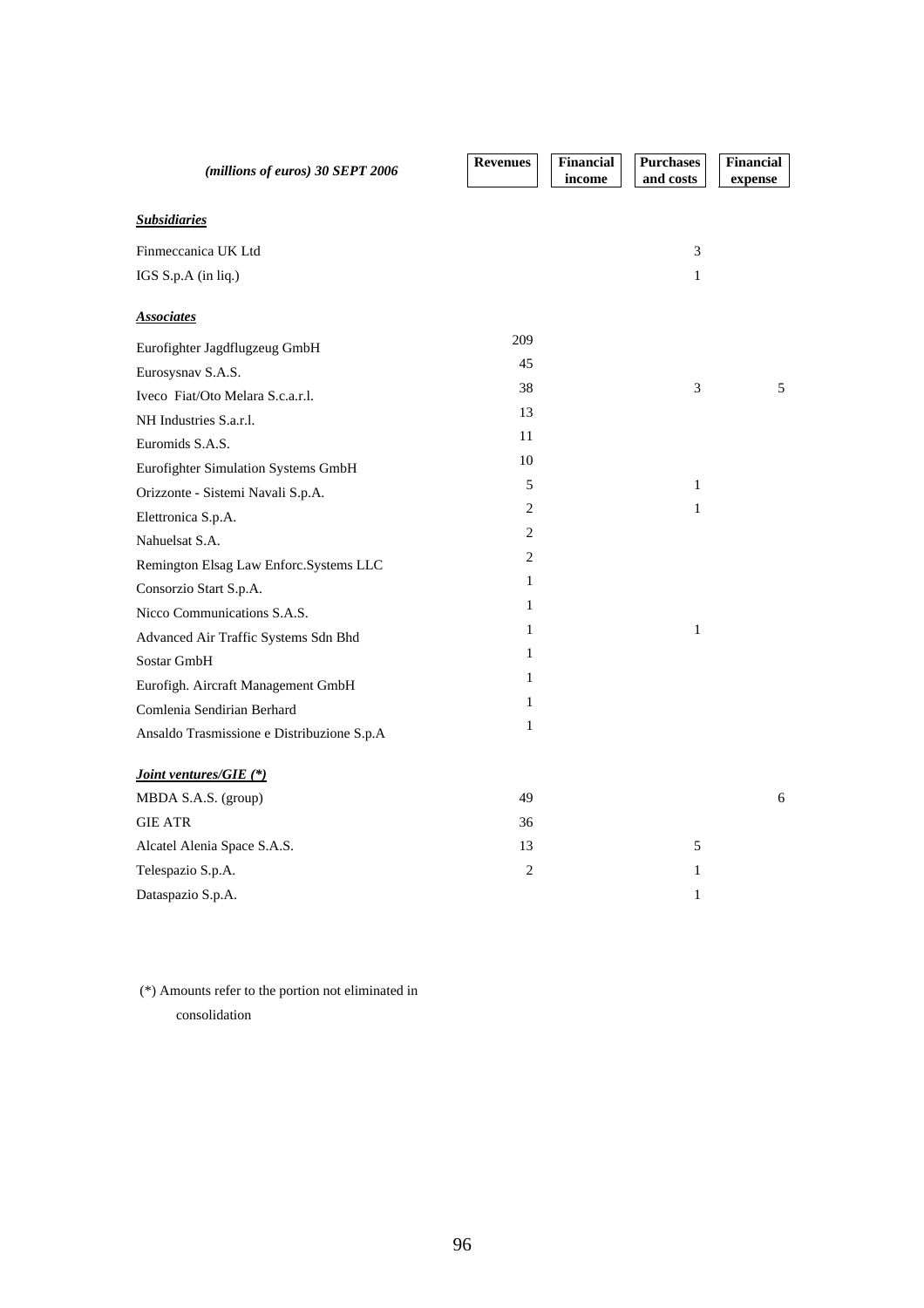| (millions of euros) 30 SEPT 2005                      | <b>Revenues</b> | Financial<br>income | <b>Purchases</b><br>and costs | Financial<br>expense |
|-------------------------------------------------------|-----------------|---------------------|-------------------------------|----------------------|
|                                                       |                 |                     |                               |                      |
| <b>Subsidiaries</b>                                   |                 |                     |                               |                      |
| Finmeccanica Inc.                                     |                 |                     | $\mathbf{2}$                  |                      |
| Oto Melara North America Inc.                         |                 |                     | $\mathbf{1}$                  |                      |
|                                                       |                 |                     |                               |                      |
| <b>Associates</b>                                     |                 |                     |                               |                      |
| Eurofighter Jagdflugzeug GmbH                         | 398             |                     |                               |                      |
| Iveco Fiat/Oto Melara S.c.r.l.                        | 40              |                     |                               | 2                    |
| Eurosysnav S.A.S.                                     | 24              |                     |                               |                      |
| Eurofighter Simulation Systems GmbH                   | 11              |                     |                               |                      |
| Euromids S.A.S.                                       | 11              |                     |                               |                      |
| Dataspazio S.p.A.                                     |                 |                     | $\overline{7}$                |                      |
| NH Industries S.a.r.l.                                | 5               |                     |                               |                      |
| Nicco Communications S.A.S.                           | $\overline{4}$  |                     |                               |                      |
| Orizzonte Sistemi Navali S.p.A.                       | $\overline{2}$  |                     | $\overline{2}$                |                      |
| Consorzio Start S.p.A.                                | 1               |                     |                               |                      |
| Elettronica S.p.A.                                    | 1               |                     | $\mathbf{1}$                  |                      |
| Lockheed Martin Alenia Tactical Transport Systems LLC | 1               |                     |                               |                      |
| Sostar GmbH                                           | 3               |                     |                               |                      |
|                                                       |                 |                     |                               |                      |
| Joint ventures (*)                                    |                 |                     |                               |                      |
| MBDA S.A.S. (group)                                   | 37              |                     |                               | 5                    |
| <b>GIE ATR</b>                                        | 17              |                     |                               |                      |
| Alenia Marconi Systems S.p.A. (++)                    | $\overline{4}$  |                     |                               |                      |
| AMS Ltd $(++)$                                        |                 |                     |                               | $\mathbf{1}$         |
| Telespazio S.p.A. (+)                                 |                 |                     | 1                             |                      |
| Alcatel Alenia Space S.A.S. (+)                       | 4               |                     | 3                             |                      |

 (\*) Amounts refer to the portion not eliminated in consolidation (+) Starting from 1 July 2005

(++) Until 29 April 2005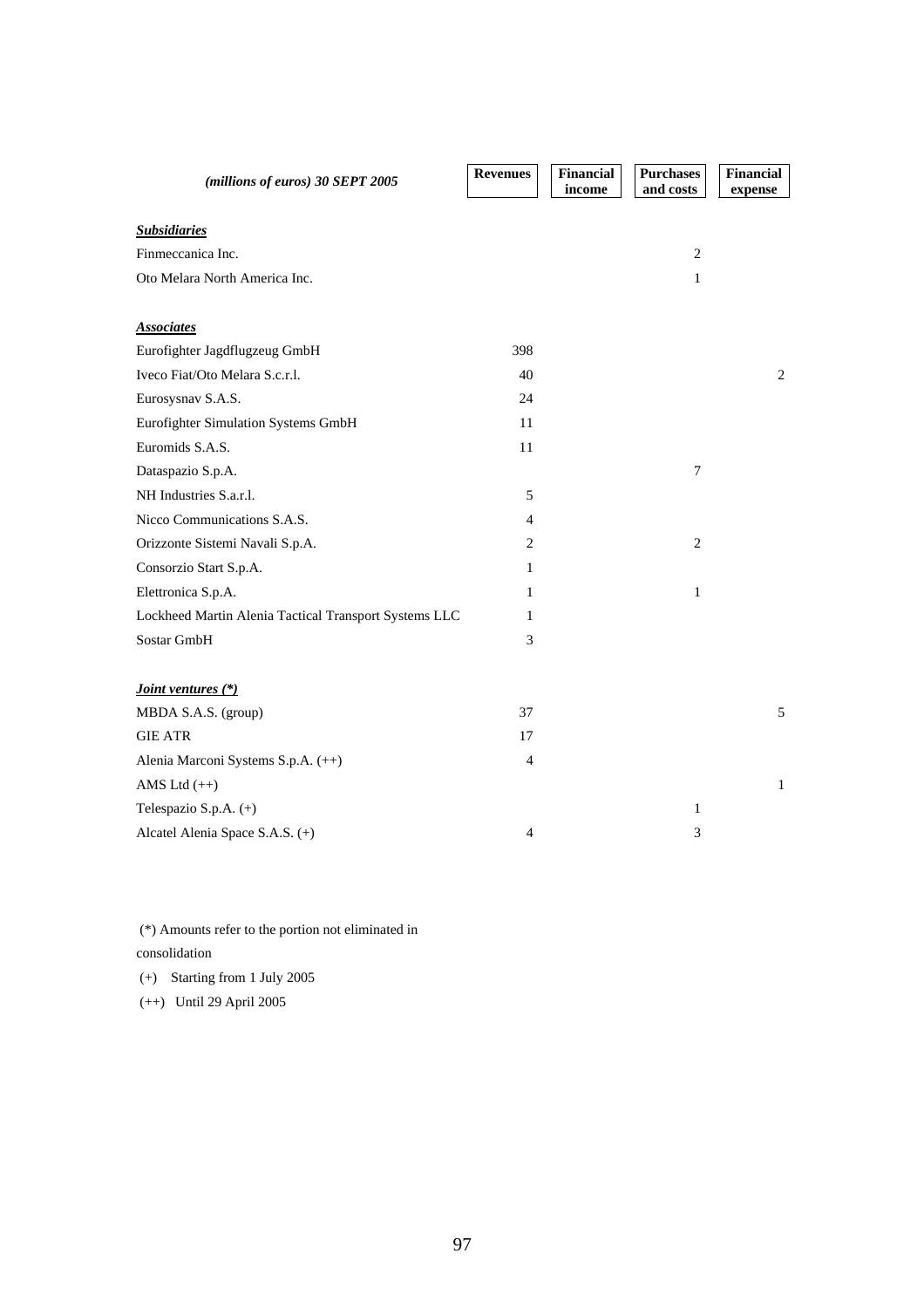#### **Performance by division**

## *HELICOPTERS*

| $\epsilon$ millions      | 30.09.2006 | 30.09.2005 | Q3 2006 | Q3 2005 | 31.12.2005 |
|--------------------------|------------|------------|---------|---------|------------|
| New orders               | 3,328      | 2,892      | 507     | 472     | 3,712      |
| Order backlog            | 8,638      | 7,039      | n.a.    | n.a.    | 7,397      |
| Value of production      | 1,974      | 1,721      | 626     | 551     | 2,490      |
| <b>EBIT</b>              | 183        | 174        | 48      | 48      | 272        |
| R.O.S.                   | 9.3%       | 10.1%      | 7.7%    | 8.7%    | 10.9%      |
| Working capital          | 398        | 472        | n.a.    | n.a.    | 309        |
| Net invested capital     | 2,108      | 2,085      | n.a.    | n.a.    | 2,023      |
| $R.O.I$ (*)              | 13.3%      | 11.1%      | n.a.    | n.a.    | 13.4%      |
| Research and development | 256        | 267        | 76      | 81      | 436        |
| Employees (no.)          | 8,806      | 8,545      | n,a     | n.a.    | 8,531      |

(\*) calculated on invested capital at period-end

Finmeccanica is, together with AgustaWestland NV and its subsidiaries, a leader in the extremely restricted circle of systems designers in the world helicopter industry with EADS (Eurocopter) and United Technologies (Sikorsky).

Total volume of **new orders** for AgustaWestland, which reached €mil. 3,328 at 30 September 2006, is sharply higher (+15%) over the same period of the previous year (€mil. 2,892).

The first nine months of the year saw a number of particularly significant commercial developments in the military segment, including the following orders received from the UK Ministry of Defence: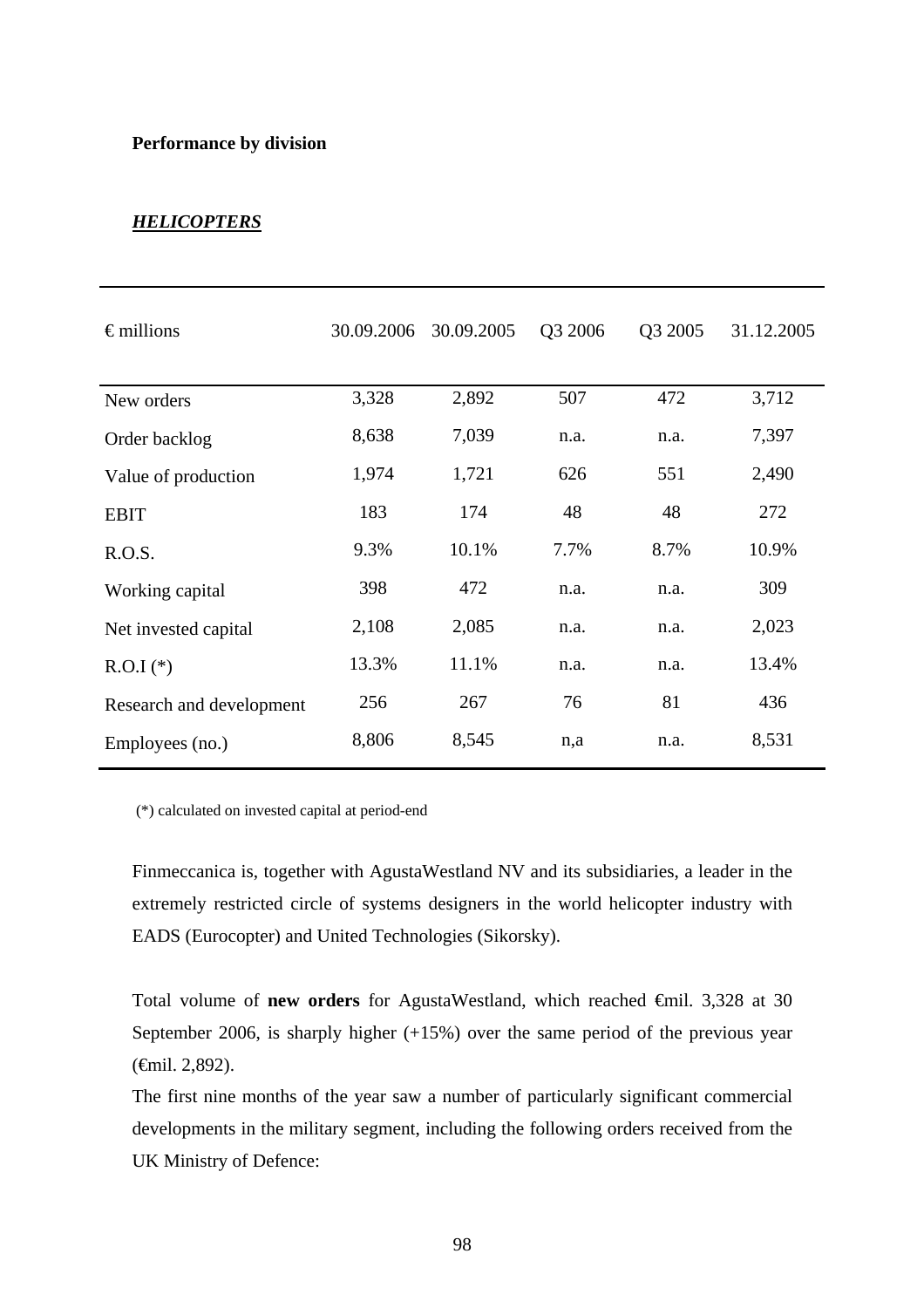- the  $\theta$ mil. 1,400 programme for the provision of 70 Future Lynx helicopters to the British Armed Forces (2nd quarter), the first group of which, for the development phase, has a value of about €mil. 550. This contract, which calls for the delivery of 30 helicopters to the Royal Navy and 40 to the Royal Army beginning in 2011, is part of the strategic partnering agreement between the UK Ministry of Defence and AgustaWestland, which calls for close collaboration in the helicopter programmes of the British armed forces as also defined by the British government's Defence Industrial Strategy. This agreement, together with the Future Lynx contract, will ensure that the highprofile engineering and systems skills required by the UK Ministry of Defence are maintained at the AgustaWestland facilities in Yeovil in order to provide the needed support;
- the contract for the Merlin Capability Sustainment Plus (MCSP) programme with a value of about  $\oplus$ mil. 550, which includes upgrading 30 EH 101 Merlin Mk1 helicopters in service with the British Royal Navy, with an option for a further 8 helicopters (1st quarter);
- the Integrated Merlin Operational Support (IMOS) contract, in the amount of about €mil. 640 for the first five of a total of 25 years, for the transformation of the *modus operandi* for the provision of logistics support for the fleet of EH 101 in service with the Royal Air Force and Navy (1st quarter).

Given its unique and virtually complete range of modern and competitive products, AgustaWestland has also proven its ability to compete in increasingly broad segments of the civilian market. Of note in that regard are the following:

- orders for an additional 53 AW139 helicopters, including the provision of 12 helicopters to *Mitsui Bussan* (a Japanese civil aviation firm) and 8 to *Hawker Pacific* (an Australian government agency) in the first quarter. The portfolio of orders for the AW139 continues to grow, with some 137 helicopters currently on order;
- orders for an additional 80 A109 light twin-turbine helicopters, including the contract with the Japanese national police force (2nd quarter) for the provision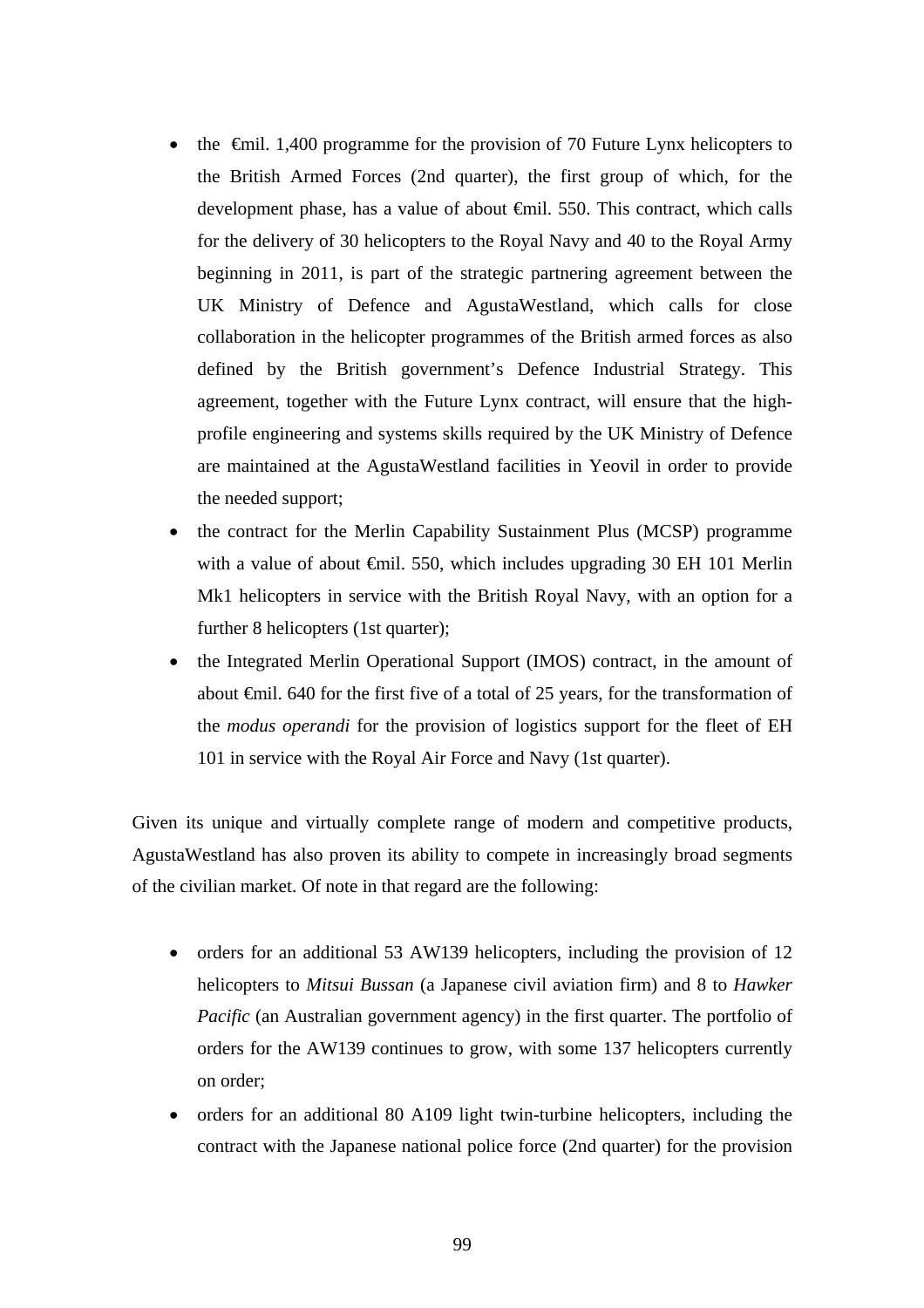of an additional 4 helicopters. The company has scored a number of major successes for this type of craft, as demonstrated by the steady increase in the orders for this product, which now stands at 168 units;

- the order of 33 A119 helicopters, including 20 to Seacor for oil platform support and transport links;
- in the third quarter of 2006, an agreement was signed with Aerolineas Ejecutivas, Mexico City, which calls for an initial order for five A119 Koala, A109 Power, Grand, and AW139 helicopters, plus 37 options for the next five years, as well as the signing of a long-term agreement with the Brazilian company Synergy Aerospace (a division of the Synergy Group), which calls for the delivery in three years of A119 Koala, A109 Power, Grand, and AW139 helicopters for a total of six craft plus 56 options. The helicopters are to be used and leased by Ocean Air Taxi Aéreo, a subsidiary of Synergy Aerospace responsible primarily for offshore and VIP transport. In both agreements, the helicopters are to be produced in the AgustaWestland plants in Philadelphia (USA) and Vergiate (Italy).

Comparing the two periods, the three types of helicopters mentioned above posted orders for a total of 170 craft for the first nine months of 2006, as compared with the 104 units sold at 30 September 2005.

As a result of the high volume of new orders for the first half of the year, the value of the **order backlog** at 30 September 2006 came to €mil. 8,638 for an increase of approximately 17% over the same figure of 31 December 2005 (€mil. 7,397).

The orders at 30 September 2006 can be broken down into 68% for helicopters, 28% for support activities, and 4% for engineering and other activities.

The **value of production** at 30 September 2006 amounted to €mil. 1,974, for an increase of 15% over 30 September 2005 (€mil. 1,721). This improvement is primarily attributable to the start of production on the VH 71 contract for the President of the United States, as well as to the increase in the rate of production on the AW139 line and the greater volumes for the support activities generated primarily in the UK.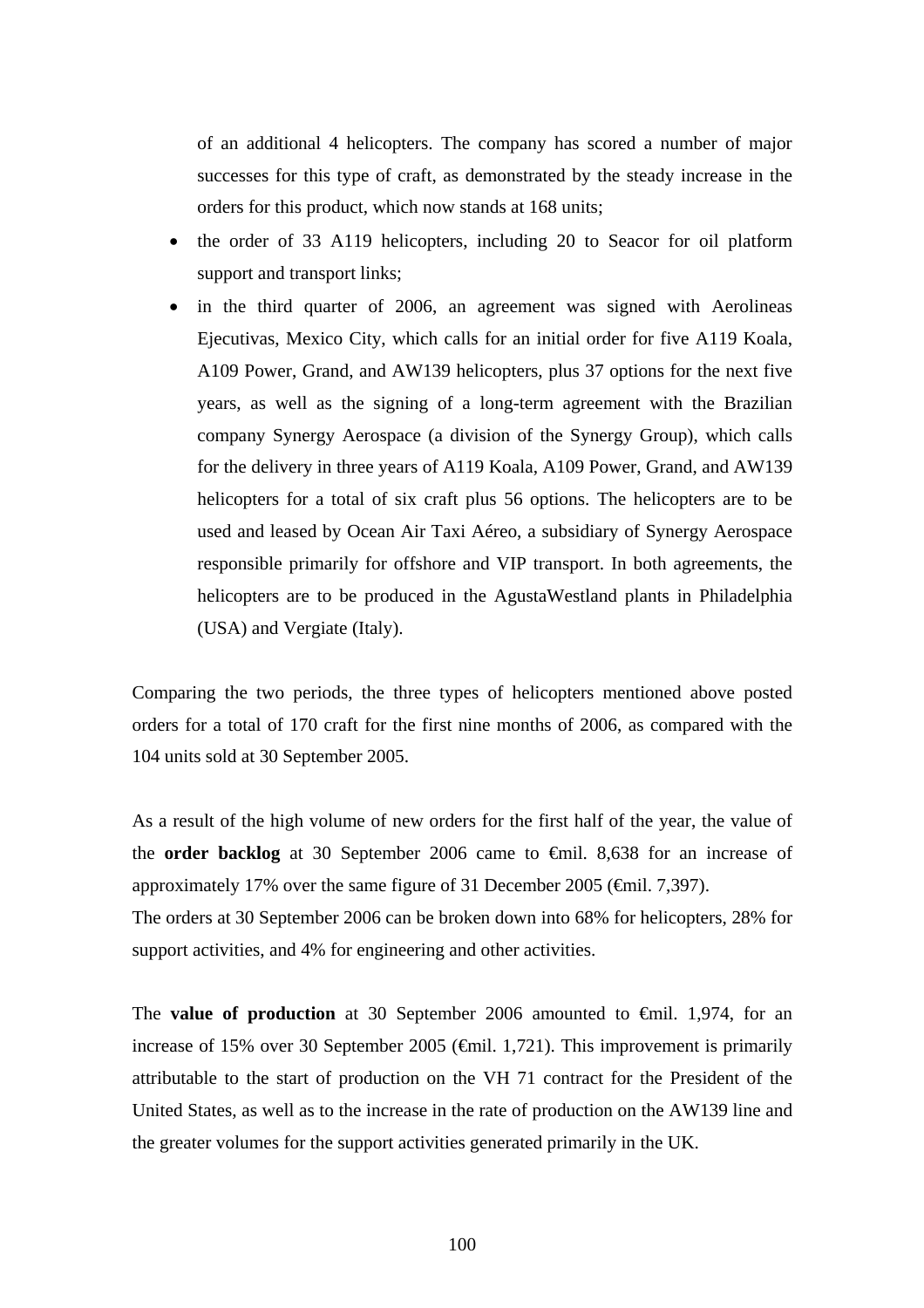AgustaWestland output focused on the following main programmes:

- the EH101 for the Italian Navy, continuing activities for the second lot; seven further units delivered to the Danish government in the first nine months of the year; the Portuguese government, which received all of the units ordered; and continuing activities for the provision of the EH101 to the Japanese Navy with the delivery of the first helicopter;
- the Super Lynx 300 helicopter, with work continuing on contracts with the South African Navy, as well as the completion of the contract with the Air Forces of Oman;
- the A109 Power helicopter for the civil/government market, of which 20 units have been delivered;
- the A109 Grand helicopter, of which 13 units have been delivered;
- the A129 helicopter in the combat (CBT) configuration and the upgrade in this configuration of the A129 Mangusta, currently in service with the Italian Army;
- the AB412 helicopter for Italian and foreign government agencies, of which three units have been delivered;
- manufacturing of the A109E Power variant for contracts with the Swedish Armed Forces and the South African Air Force, with an additional 19 units delivered;
- activities concerning the production of the NH90 helicopter;
- logistics and support services for existing civil/governmental and military fleets.

**EBIT** at 30 September 2006, in the amount of €mil. 183, posted an increase of 5.2% over the same period of the previous year  $(\widehat{\mathsf{f}}$ mil. 174). This improvement is due, in part, to the aforementioned growth in volumes, as well as to the effect of efficiency enhancement actions undertaken last year as part of the process of integrating British and Italian activities.

**ROS** came to at 9.3%, down from 30 September 2005 (10.1%) due to product support activities related to the new contracts acquired in the UK.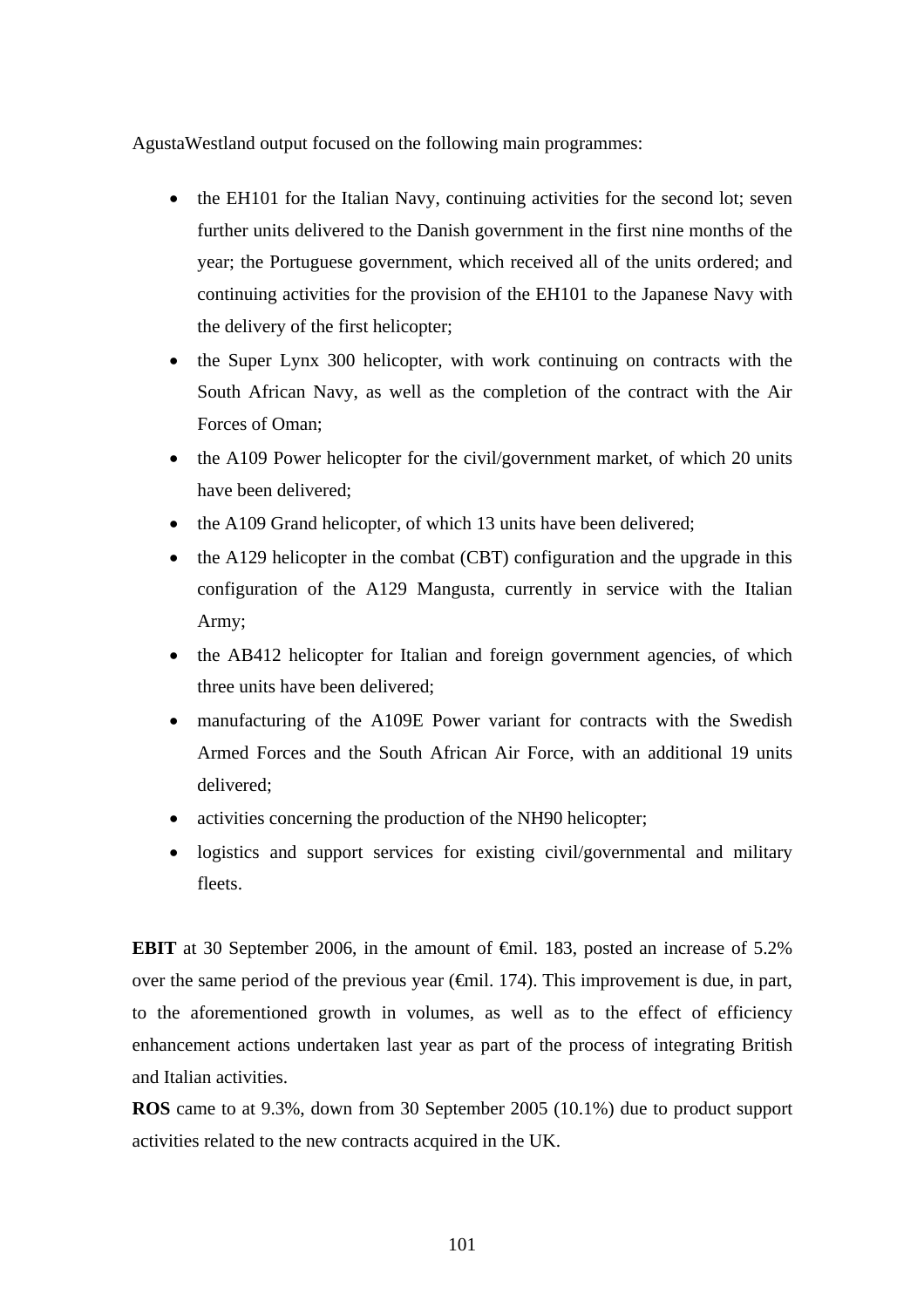**Working capital** reached €mil. 398 at 30 September 2006 from the €mil. 309 of 31 December 2005, an increase of <del>€m</del>il. 89 due to the rise in current assets as a result of the expansion of production volumes noted earlier.

**Net invested capital** at 30 September 2006, in the amount of <del>€mil</del>. 2,108, posted an increase of €mil. 85 over 31 December 2005 (€mil. 2,023), which was essentially due to the increase in working capital.

Return on investment (**ROI**) reached 13.3% at 30 September 2006, increasing by about two percentage points over the figure at 30 September 2005 (11.1%) due primarily to the increase in EBIT, but was essentially in line with that of 31 December 2005 (13.4%).

**Research and development expenditure** at 30 September 2006, amounting to €mil. 256 (€mil. 267 at 30 September 2005), primarily concerned:

- research as part of programmes financed through Law 808/85, which include the development of technologies for a new helicopter of the 6/7-tonne class named the A149 and development of the BA 609 convertiplane, which has reached an important milestone with the scheduling of its first flight by the end of the year;
- research into upgrading products, where activities continued on the customisation of the AW139 and Agusta Grand helicopters.

The AgustaWestland had 8,806 employees at 30 September 2006, a 3% increase from 31 December 2005 (8,531 employees). This rise was necessary in order to meet the technical/production needs related to the increase in business volumes.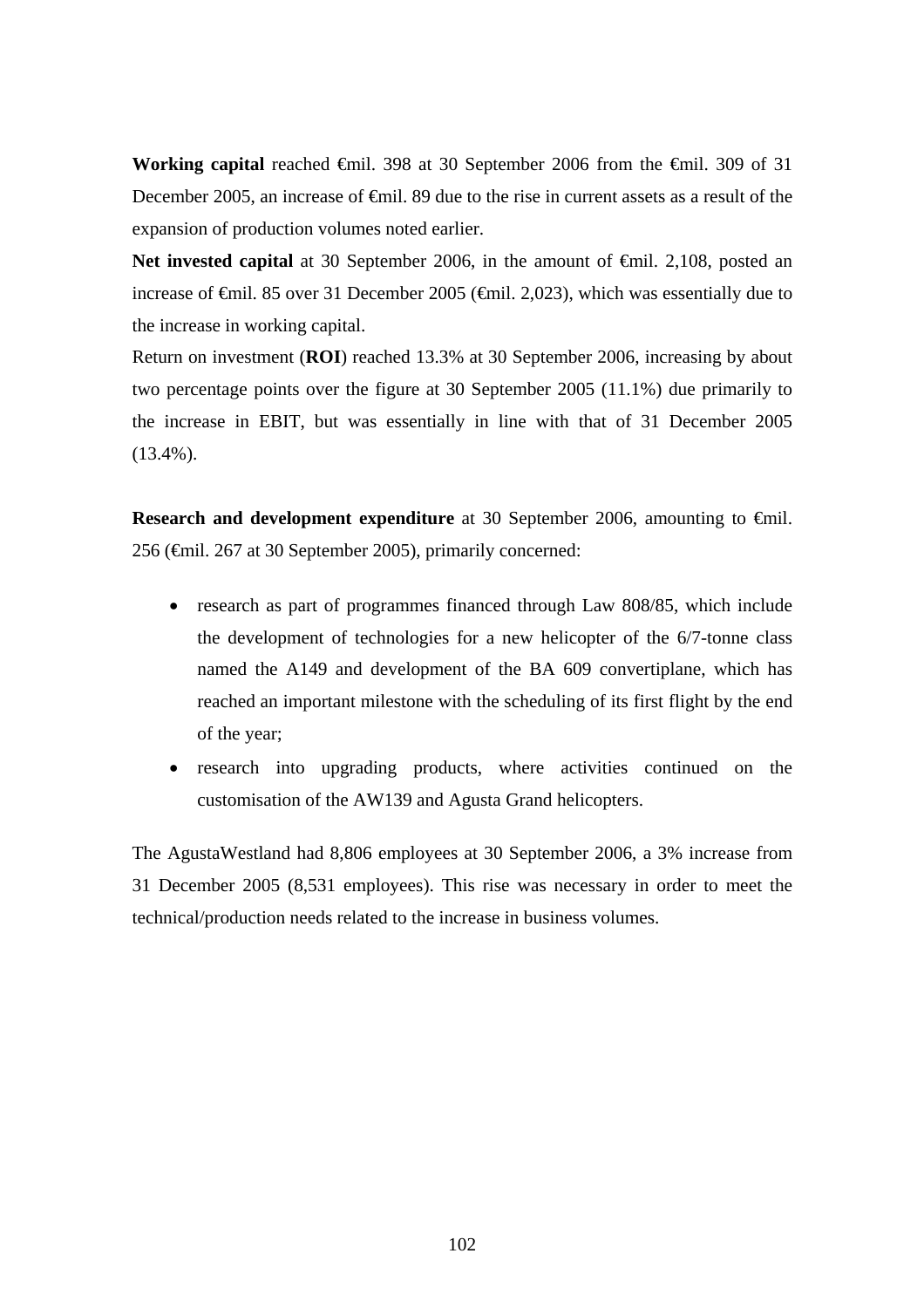# *DEFENCE ELECTRONICS*

| $\epsilon$ millions      | 30.09.2006 | 30.09.2005 | Q3 2006 | Q3 2005 | 31.12.2005 |
|--------------------------|------------|------------|---------|---------|------------|
| New orders               | 2,195      | 3,367      | 541     | 517     | 4,627      |
| Order backlog            | 6,745      | 7,114      | n.a.    | n.a.    | 6,946      |
| Value of production      | 2,565      | 1,922      | 825     | 712     | 3,324      |
| <b>EBIT</b>              | 125        | 114        | 26      | 33      | 269        |
| R.O.S.                   | 4.9%       | 5.9%       | 3.2%    | 4.6%    | 8.1%       |
| Working capital          | 1,284      | 1,194      | n.a.    | n.a.    | 802        |
| Net invested capital     | 2,991      | 2,712      | n.a.    | n.a.    | 2,154      |
| $R.O.I.$ (*)             | 5.6%       | 5.6%       | n.a.    | n.a.    | 12.5%      |
| Research and development | 378        | 350        | 97      | 165     | 501        |
| Employees (no.)          | 19,489     | 18,593     | n.a.    | n.a.    | 19,786     |

(\*) calculated on invested capital at period-end

As already detailed above, the agreement signed with BAE Systems Plc (BAE) at the end of April 2005 deeply changed the structure of Finmeccanica's Defence Electronics division. This agreement entailed:

- the formation of a new company, Selex Sensors and Airborne Systems S.p.A., 75% owned by Finmeccanica and 25% owned by BAE Systems, which groups together the activities of Galileo Avionica S.p.A. and Selex Sensors and Airborne Systems Ltd.;
- the acquisition by BAE Systems of the military and secure communications business, which was absorbed by Selex Communications S.p.A.;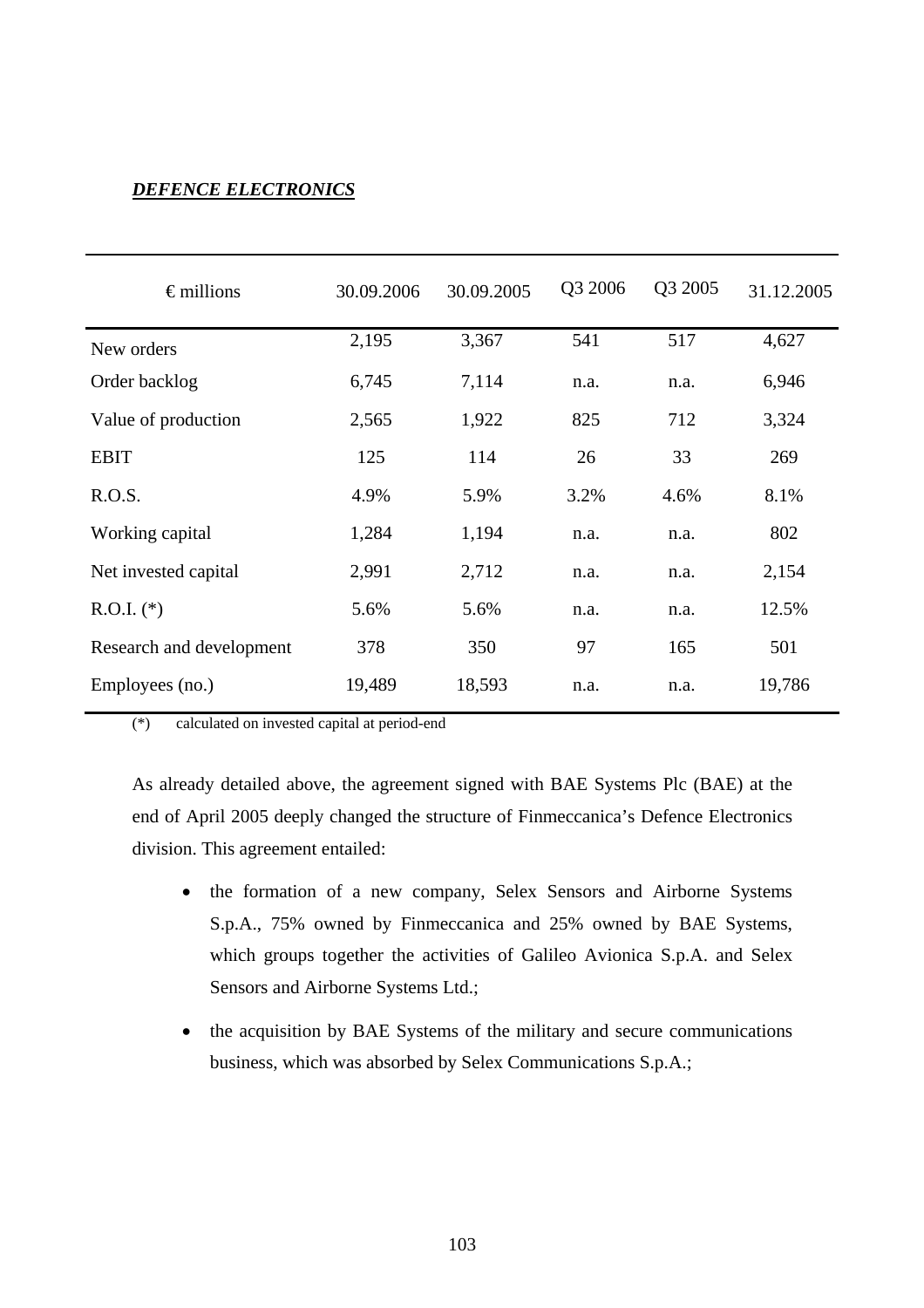• the termination of the AMS joint venture and the return of the Italian business, now Selex Sistemi Integrati S.p.A., under full control of Finmeccanica.

Since the fourth quarter of 2005, the Defence Electronics division also includes Datamat, a group involved in the design and creation of information technology solutions, particularly in the defence, space and government markets. Finmeccanica S.p.A. currently holds a 90.005% stake in Datamat S.p.A., taking account of treasury shares.

Also last year, Finmeccanica, through its subsidiary Selex Service Management S.p.A. (SE.MA.), finalised participation in the consortium Innovazione e Progetti S.c.p.A., which is to develop the programme for the realisation and dissemination of the electronic ID card.

The different timing of the execution of these transactions, the varying contributions to consolidated results of these new enterprises and a lack of data regarding the prior period performance of the incoming entities means that it has not always been possible to provide a like-for-like comparison of the figures, particularly earnings figures.

The division includes activities concerning the manufacture of avionics equipment and systems, unmanned aircraft, radar systems, land and naval command and control systems, air traffic control systems, integrated communications systems and networks for land, naval, satellite and avionic applications, and private mobile radio communications systems and IT and security activities.

This area also includes Finmeccanica's International Naval Systems division, the assets of which were sold to the associated company Orizzonte – Sistemi Navali S.p.A., which also manages contracts that remain wholly controlled by Finmeccanica.

In addition to the production of electronic equipment and systems for defence and security, the division also continued its intensive efforts concerning the provision of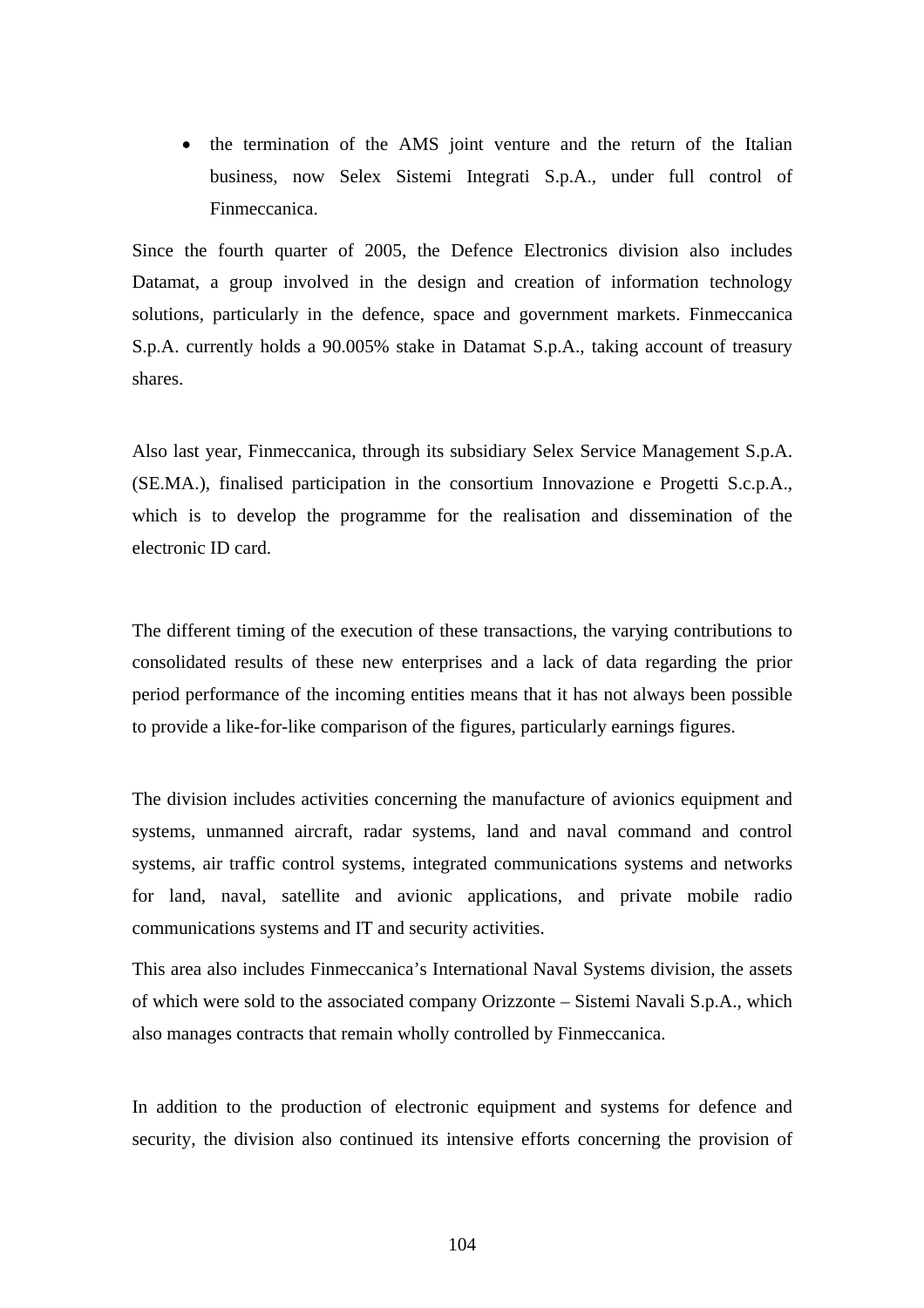large-scale integrated systems based on complex architectures and network-centric approaches.

The goal is to meet the increasingly pressing needs of customers to possess large-scale systems that integrate a variety of functions, platforms and sets of sensors in order to ensure effective performance in the surveillance, control, and protection of critical areas and infrastructures.

To that end, Selex Sistemi Integrati has begun numerous sales campaigns, particularly in export markets, in order to promote large-scale homeland protections systems, especially for applications related to border control and security management in conjunction with major events. This effort leverages all of the skills of the various group companies and takes advantage of the consolidated presence of a number of these companies in the various countries concerned.

At 30 September 2006, **new orders** totalled €mil. 2,195. The main new orders during the period include the following:

- Avionics: additional orders finalized in the third quarter for the EFA programme, which join those recorded during the first half of the year for the provision of some 200 Pirate infrared search and track (IRST) systems and replacement parts for the Defensive Aids Sub-System (DASS) of the second group of aircraft, as well as for the production of the DASS for the aircraft destined for Austria; in the first half of the year, there were also new orders for the development of the Helicopter Integrated Defensive Aids System (HIDAS) for AgustaWestland's future Lynx helicopters for the UK Ministry of Defence and for activities concerning the Capability Sustainment Plus programme for the Merlin EH101 helicopter;
- land and naval command and control systems: additional activities in the third quarter for the combat management system and the other command and control systems for the FREMM frigates by Orizzonte – Sistemi Navali S.p.A., which join the order received in the second quarter by Orizzonte – Sistemi Navali S.p.A. and that by MBDA in the first quarter for the Empar radar for the frigates' missile system; for air-traffic control in the third quarter, the contract was finalized for the Systematic Modernization of ATM Resources in Turkey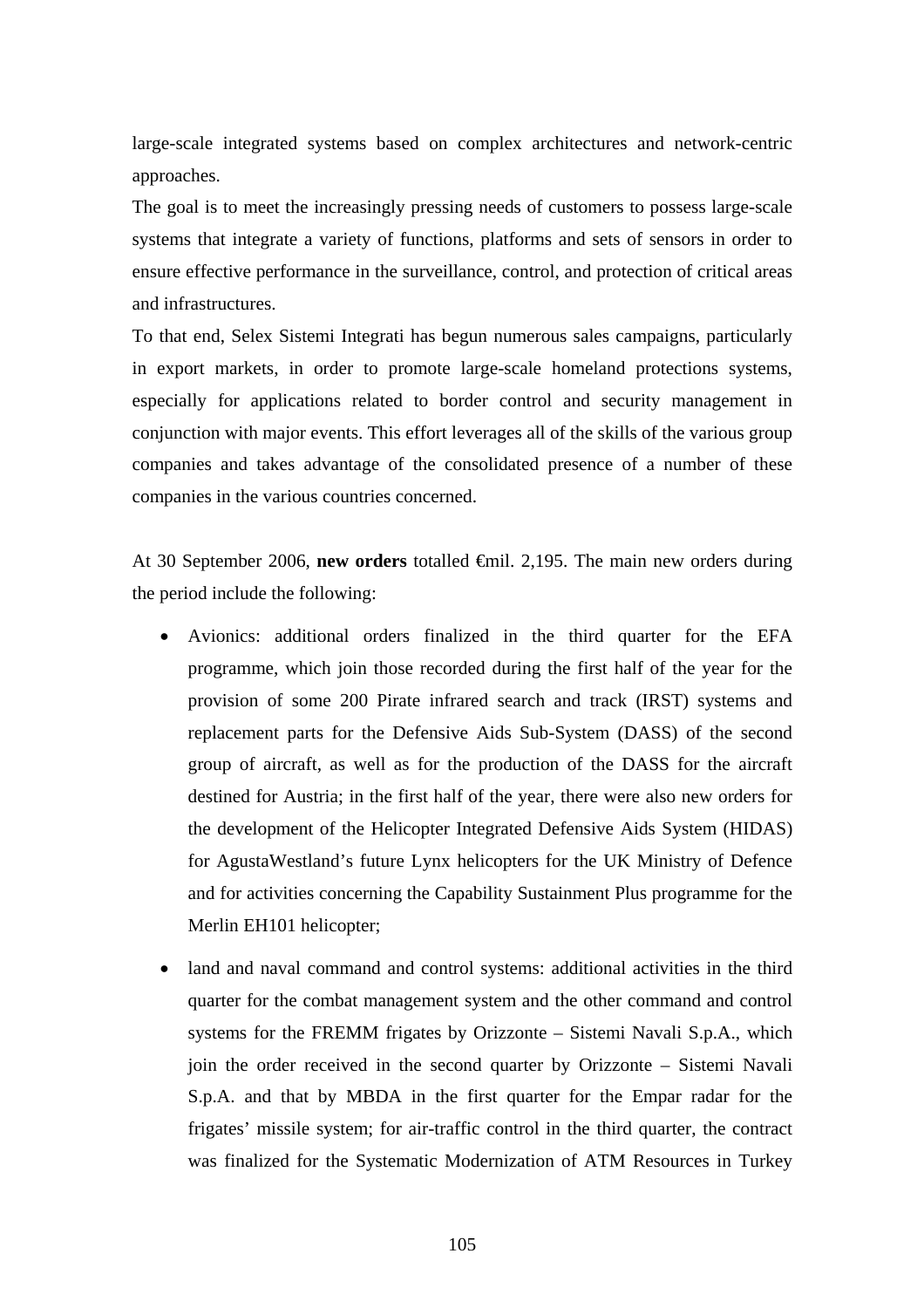(SMART) programme related to the provision of systems with the most advanced software features and control towers, both in existing centres and in centres under construction, while in the first half of the year, the E-Net order was received by ENAV, as well as the order for the provision of primary and secondary radar systems and control centres for two locations from the Malaysian Ministry of Transportation;

- integrated communications systems and networks: significant orders in the UK for the main strategic communications programme (Falcon) of the Ministry of Defence and for the second batch of Type 45 vessels, as well as for communication systems of the FREMM frigates and the EFA and for the provision of a new Mobile Radio Relay Station (MRRS) as part of the Theatre Independent Tactical Army and Air Force Network (TITAAN) programme for the Dutch Armed Forces, all of which were acquired in the second quarter;
- information technology and security: an order for postal automation in Greece acquired in the first quarter; the Telecom Italia order for the Italian secure postal network (*Rete sicura Poste Italiane*) and a *Nuova Rete* (new network) order change by Poste Italiane acquired in the second quarter; the hybrid mail order for the Russian postal system acquired in the third quarter; and FREMM orders (Datamat, acquired in the second and third quarters).

The **order backlog** at 30 September 2006 came to **€mil.** 6,745, which is essentially in line with the figure posted at 31 December 2005.

**Value of production** came to <del>€</del>mil. 2,565 at 30 September 2006, an increase of 33% or €mil. 643 in absolute terms compared with the same period of the previous year. This increase is essentially due to the acquisition of the British avionics business and of Datamat. Revenues increased principally due to the following:

• avionics: the continuation of activities relating to DASS production and the production of avionics equipment and radar for the first and second tranches of the EFA programme, as well as systems for countermeasures, avionics for the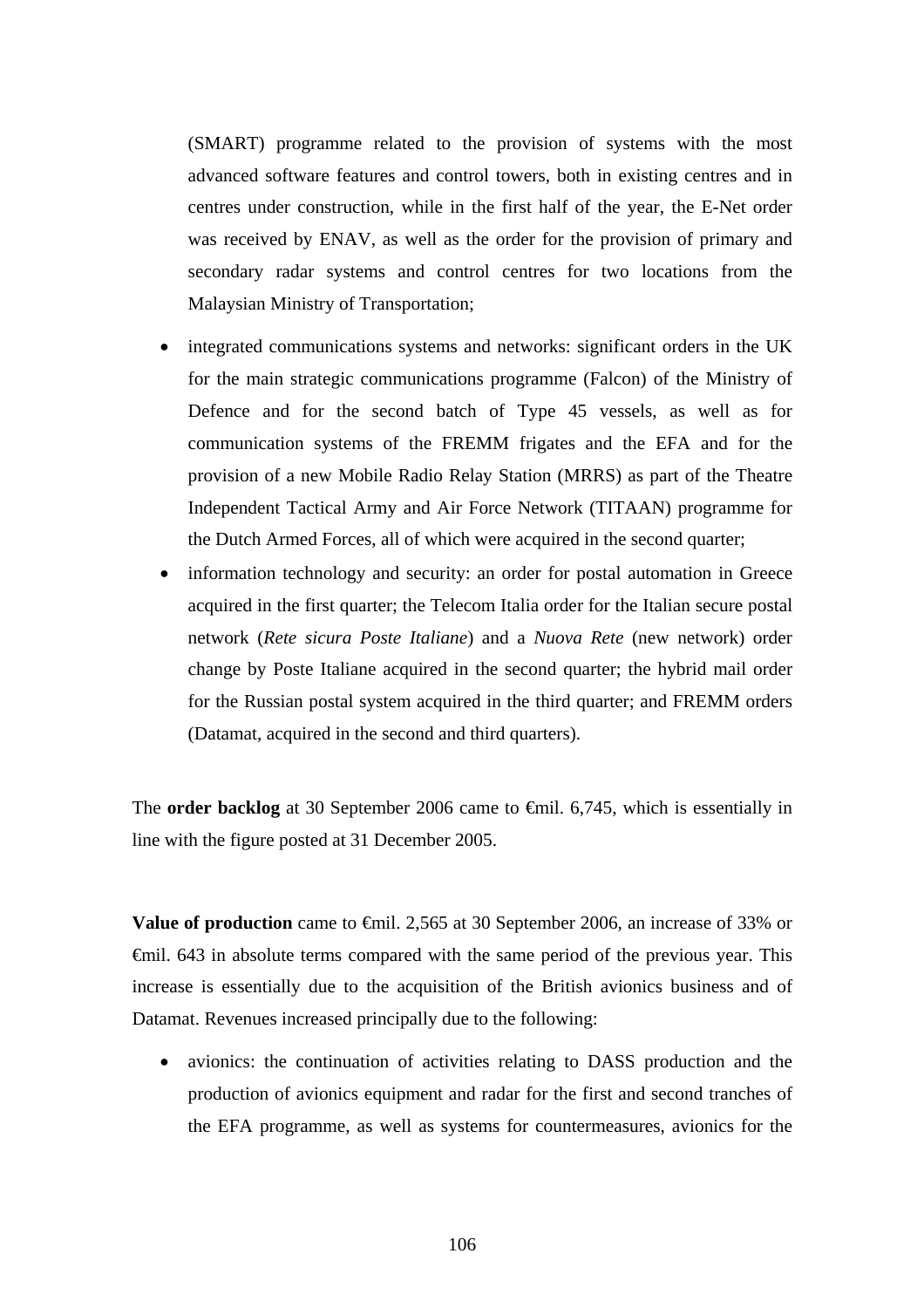helicopter programmes and AMX, Grifo combat radar and PAR systems, Mirach 100/5 targets, and logistics;

- radar and command and control systems: the continuation of activities relating to contracts with the Italian Navy, particularly for naval systems on the Nuova Unità Maggiore vessel and for the modernisation of the Maestrale Class and De La Penne frigates, FSAF and Orizzonte international cooperation contracts, FADR D-band land-based radar, as well as air traffic control programmes both in Italy and abroad;
- integrated communications systems and networks: activities relating to the development and manufacture of equipment for the NH90 and EFA aircraft (V/UHF, MIDS interface, interrogator, transponder), the provision of radio systems for NATO's AWACS aircraft, and the production of personal role radios;
- IT and security: activities relating to security, automation, IT, and defence systems and services.

**EBIT** at 30 September 2006 came to €mil. 125 for an increase of €mil. 11 over the same figure posted for September 2005. This growth is the result of the contribution of the UK avionics component and of Datamat, as well as, although to a lesser extent, of the improvement in command and control systems and the increase in margins for the IT segment, which primarily reflects the first benefits of the strategic repositioning of Elsag. This result also shows the effects of continuing delays in receiving the Interpolizie order in the communications area.

**ROS** at 30 September 2006 came to 4.9%, down from the 5.9% recorded for September 2005 due to difficulties in the communications segment and, above all, to the consolidation of the UK avionics business, the profitability of which was lower than the sector average. This overall cyclical effect will be recovered over the coming financial years by achieving important synergies from projects of integration and rationalisation.

Net invested capital at 30 September 2006 came to <del>C</del>mil. 2,991, up <del>C</del>mil. 837 compared with 31 December 2005 (€mil. 2,154) due both to an increase in **working capital** (up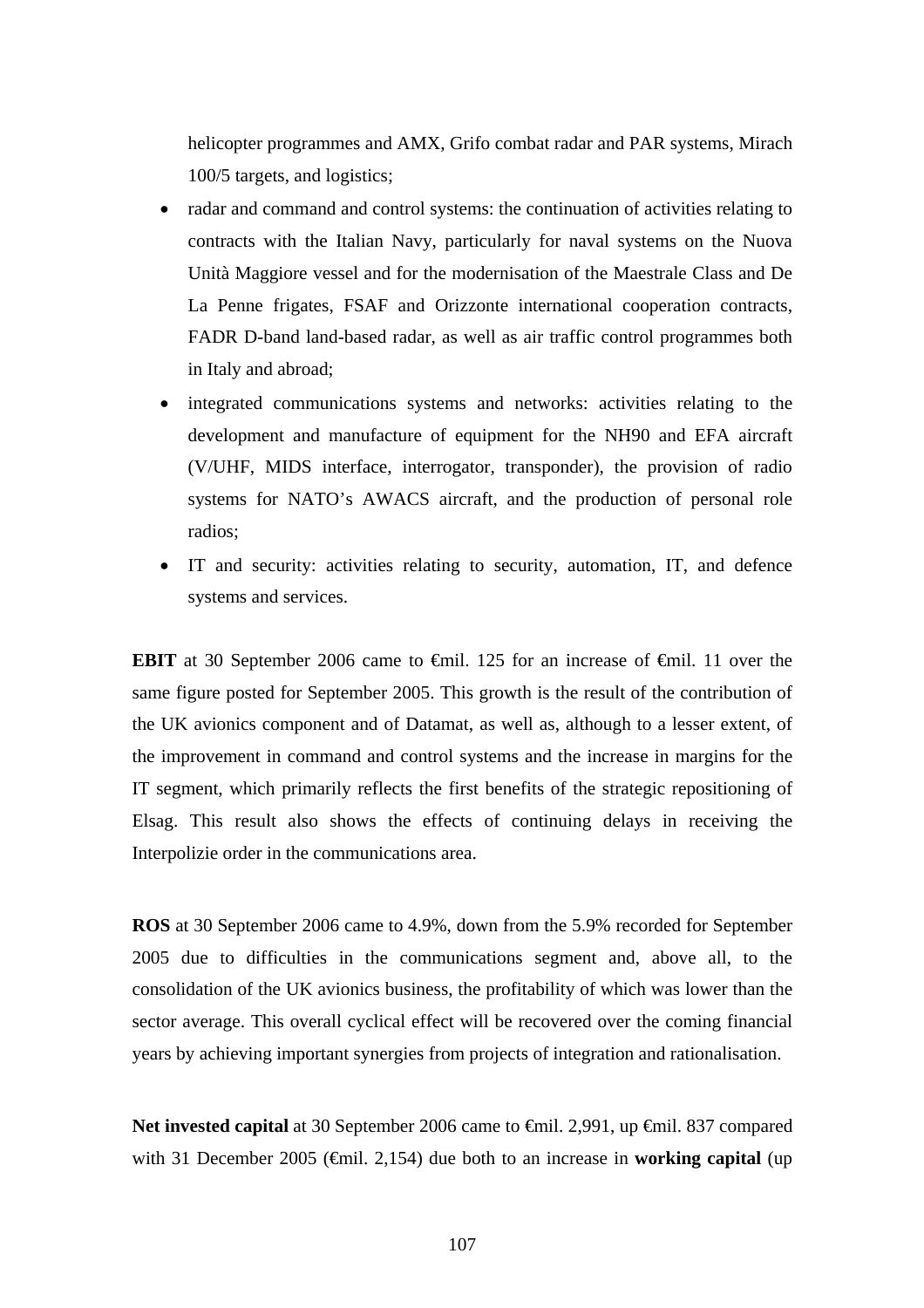€mil. 482 over the figure posted at the end of 2005), which reflects the delays in certain invoices and in receipts, particularly from public sector accounts, as well as to an increase in capital assets, which reflects the different classification of the put and call option of Finmeccanica and BAE Systems for the purchase/sale of the remaining 25% of avionics activities ( $\oplus$ mil. 397) and the  $\oplus$ mil. 55 increase in goodwill related to Datamat.

**Research and development costs** at 30 September 2006 came to €mil. 378, as compared with the €mil. 350 of the same period of the previous year, and include the continuation of development for the EFA programme, the fine-tuning of the Falco UAV system, the development of naval and land-based command and control systems, the completion of development of radar systems for air traffic control, and the completion of the TETRA network.

At 30 September 2006, there were 19,489 employees, a decrease of 297 employees from 31 December 2005, related essentially to the Information Technology & Security area due to the sale of Elsag STI S.p.A. and Elsag Business Process S.r.l. and of the ERP division of Datamat Soluzioni per le Imprese S.r.l., as well as the workforce reduction under way in the communications area.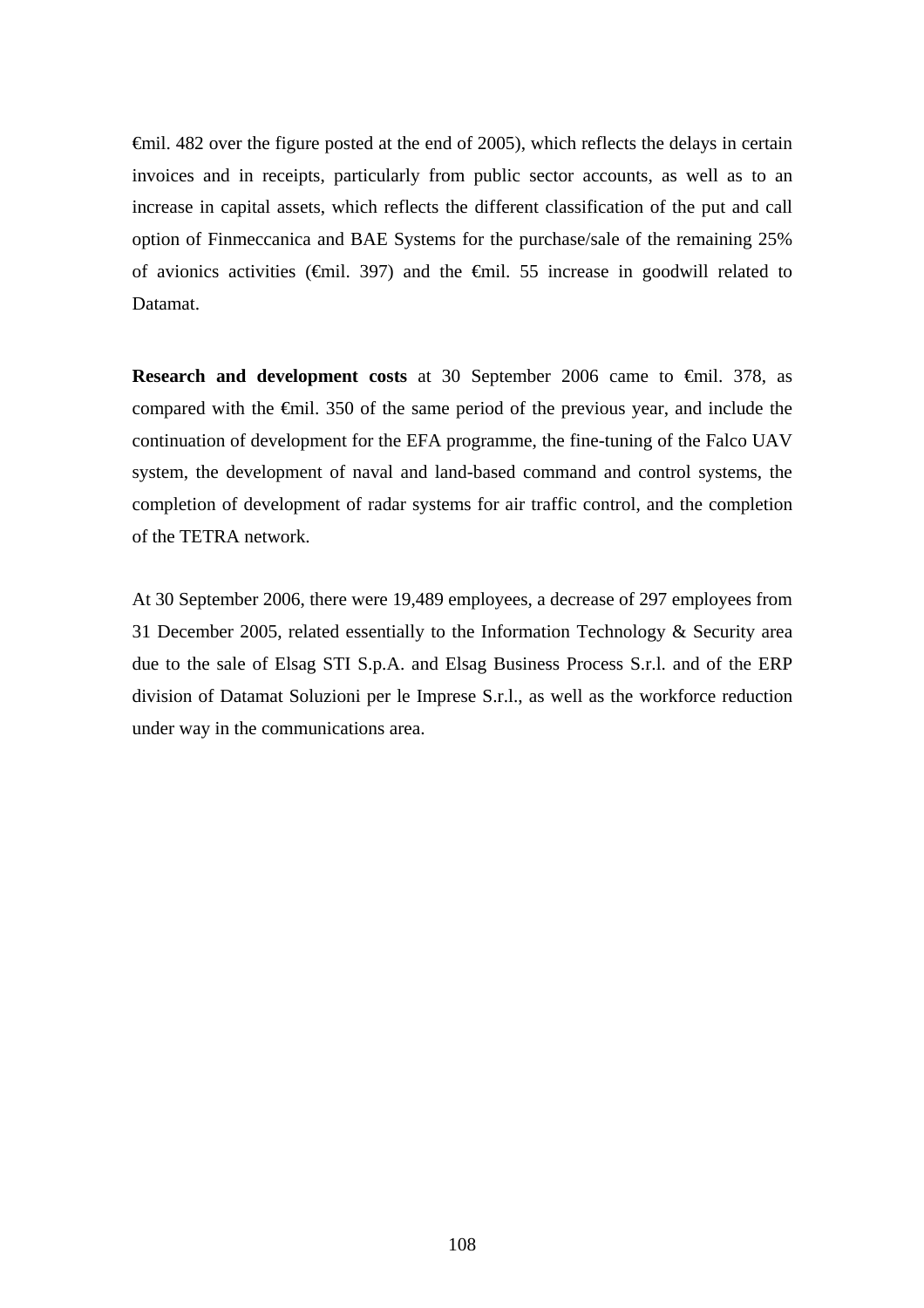### *AERONAUTICS*

| $\epsilon$ millions      | 30.09.2006 | 30.09.2005 | Q <sub>3</sub><br>2006 | Q <sub>3</sub><br>2005 | 31.12.2005 |
|--------------------------|------------|------------|------------------------|------------------------|------------|
| New orders               | 1,427      | 2,116      | 256                    | 1050                   | 3,230      |
| Order backlog            | 6,965      | 6,302      | n.a.                   | n.a.                   | 6,865      |
| Value of production      | 1,535      | 1,415      | 569                    | 469                    | 2,046      |
| <b>EBIT</b>              | 115        | 99         | 54                     | 51                     | 166        |
| R.O.S.                   | 7.5%       | 7.0%       | 9.5%                   | 10.7%                  | 8.1%       |
| Working capital          | (159)      | (398)      | n.a.                   | n.a.                   | (764)      |
| Net invested capital     | 483        | 43         | n.a.                   | n.a.                   | (227)      |
| $R.O.I.$ (*)             | n.s.       | n.s.       | n.a.                   | n.a.                   | n.s.       |
| Research and development | 342        | 280        | 117                    | 89                     | 405        |
| Employees (no.)          | 11,826     | 10,974     | n.a.                   | n.a.                   | 11,198     |

(\*) calculated on invested capital at period-end

**Note that the figures for the GIE-ATR consortium are consolidated on a proportionate basis at 50%.** 

The Aeronautics division includes Alenia Aeronautica S.p.A. (production of military aircraft for combat, transport and special missions, as well as civil applications such as aerostructures and regional turboprop aircraft) and its subsidiaries, including: Alenia Aermacchi S.p.A. (production of military training aircraft and engine nacelles for civil aeronautics), Alenia Aeronavali S.p.A. (aircraft conversions and maintenance), and the GIE-ATR consortium, in which a 50% equity stake is held (marketing and assembly of ATR aircraft).

During the first nine months of 2006, the principal activities in the military division were as follows: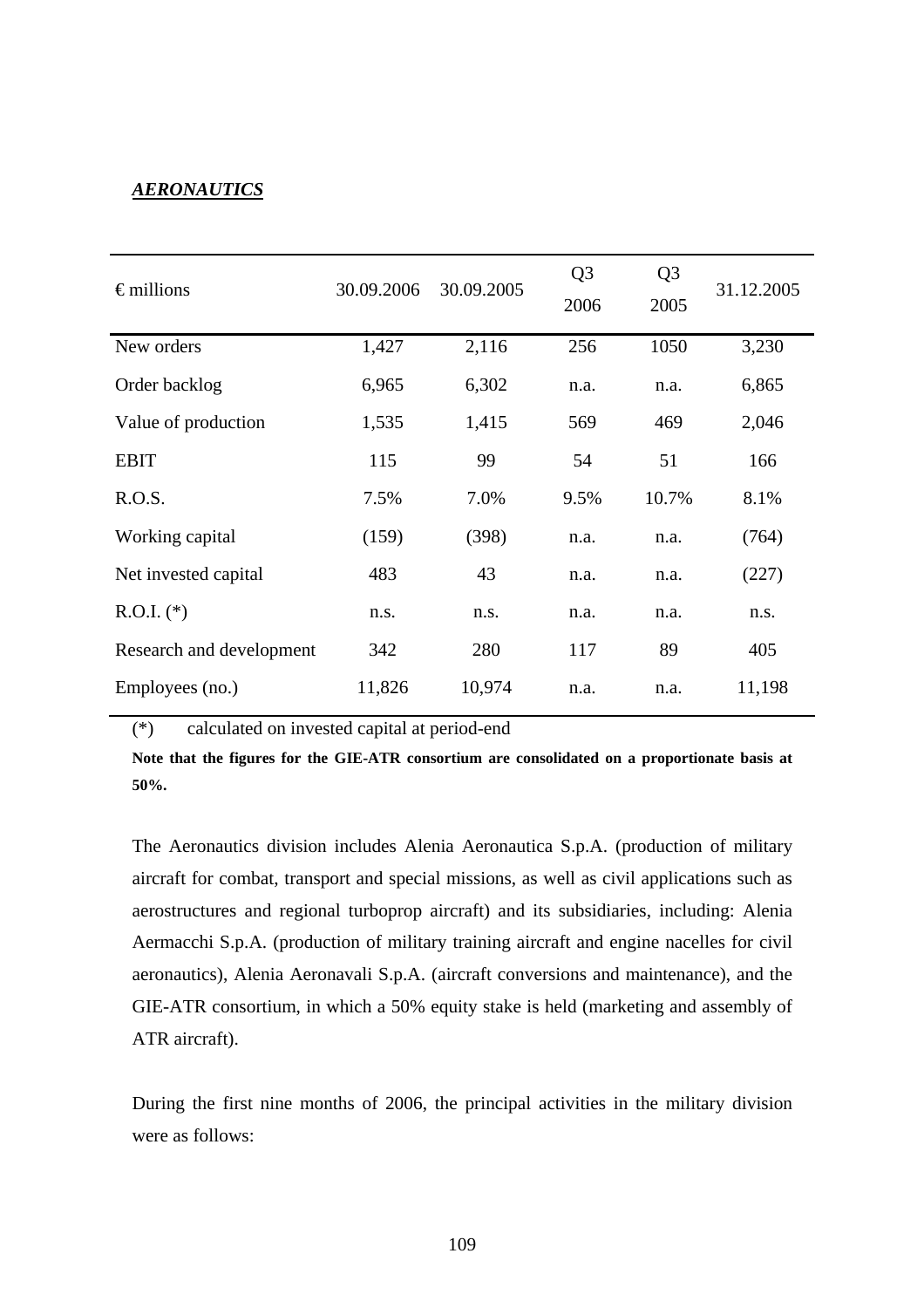- Alenia Aeronautica: EFA development, production and logistics; production of the C27J aircraft; the continuation of upgrades to the Tornado aircraft (retrofit pre-mid-life upgrade) and the modernisation of avionics (ACOL) of the AMX for the Italian Air Force; and design and planning activities for the JSF aircraft commissioned by Lockheed;
- Alenia Aermacchi: the production and logistical support for the MB339 and SF260 training aircraft, further development of the new M346 training aircraft, and feasibility studies for the M311 aircraft;
- Alenia Aeronavali: development and production for the B767 tanker programme; the overhaul and logistical support for the B707 Tanker, AWACS and Atlantic aircraft; and return to airworthiness of the G222 aircraft.

The civil activities of Alenia Aeronautica mainly involved the following:

- Boeing: production of components for fuselages and control surfaces for the B767 and B777 aircraft. Development and sales activities continued for the new B787, the manufacturing of which is to be done in the new facilities at Grottaglie (central sections of the fuselage) and Foggia (horizontal tail wings) beginning by the end of 2006. At Global Aeronautica LLC (a joint venture with Vought Aircraft Industries) facilities in Charleston, South Carolina, the sections of the fuselage manufactured by the two partners will then be assembled.
- Airbus: the design of components for the central section of the fuselage of the A380, of the tail cone for the A300, of mechanical wing components for the A340, and of a fuselage section for the A321;
- GIE ATR, in partnership with EADS-ATR: the production of the ATR 42 and 72 turboprops;
- Dassault Aviation: the fuselage section of the Falcon 2000 Extended Range and the engine nacelles for the Falcon 900EX.

The activities of Alenia Aeronavali involved the transformation from passenger to cargo craft of the MD10, MD11, B767, and ATR, while those of Alenia Aermacchi concerned the production of engine nacelles.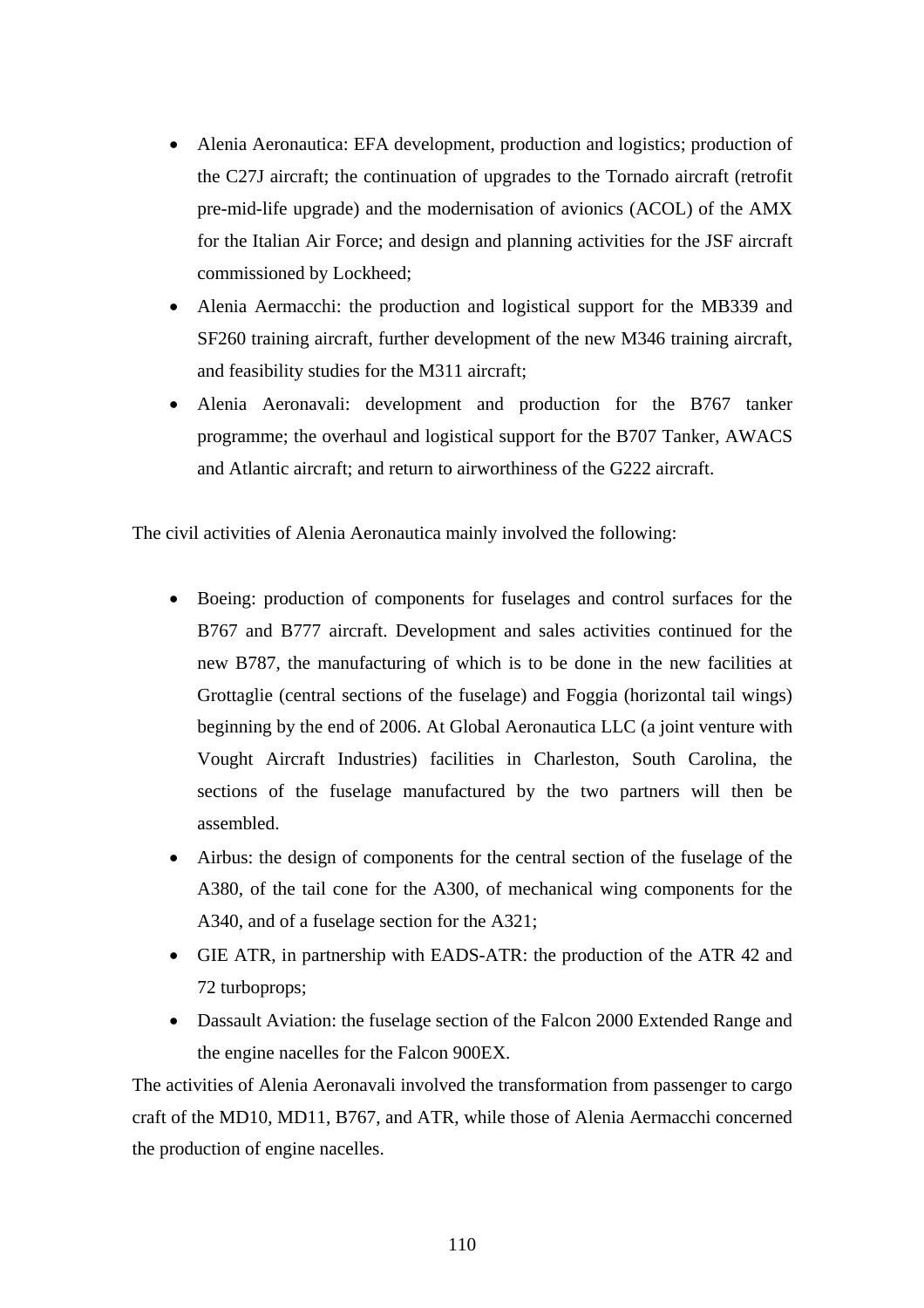It should also be noted that, following the agreement signed in June 2006, Finmeccanica and Sukhoi Aviation Holding and their subsidiaries Alenia Aeronautica and Sukhoi Civil Aircraft Company (SCAC), respectively, continued negotiations to establish a strategic partnership for the Russian Regional Jet (RRJ) programme. The RRJ programme calls for the design, development, manufacture, marketing and technical support for a family of next-generation regional jets with capacities of between 75 and 100 seats. The proposed agreement currently being discussed calls for Alenia Aeronautica to purchase a 25% plus one share stake in SCAC (subject to approval by the Russian government) and to participate, in corresponding measure, in the development of the RRJ programme.

New orders at 30 September 2006 came to <del>€</del>mil. 1,427, for a decline of <del>€</del>mil. 689 from the €mil. 2,116 of 30 September 2005 due to a lower level of orders received during the third quarter in the civil segment. More specifically, the change is related to the significant B787 order received in the third quarter of 2005 for some <del>€</del>mil. 850, whereas for 2006, the B787 orders are expected to arrive by year-end, but will be of a more limited amount.

The main orders received during the first nine months of 2006 include the following:

- the military segment: new orders related to five C27J aircraft plus an option for three more to Bulgaria; the provision of ten ATR72 anti-submarine warfare (ASW) aircraft for sea patrol and anti-submarine activities to the Turkish Navy; AMX logistics; orders related to the EFA, JSF, and Tornado programmes; and the maintenance and upgrading of the avionics of 12 MB339 aircraft already in use by Nigeria;
- the civil segment: new orders for the GIE-ATR consortium, which received orders for 54 aircraft (of which, in the third quarter, orders totalling about  $\epsilon$ mil. 90 related to seven aircraft and customer service activities), thereby consolidating the positive trend posted last year (new orders for 53 aircraft at 30 September 2005); the additional tranches for the A380, B777, B767, Falcon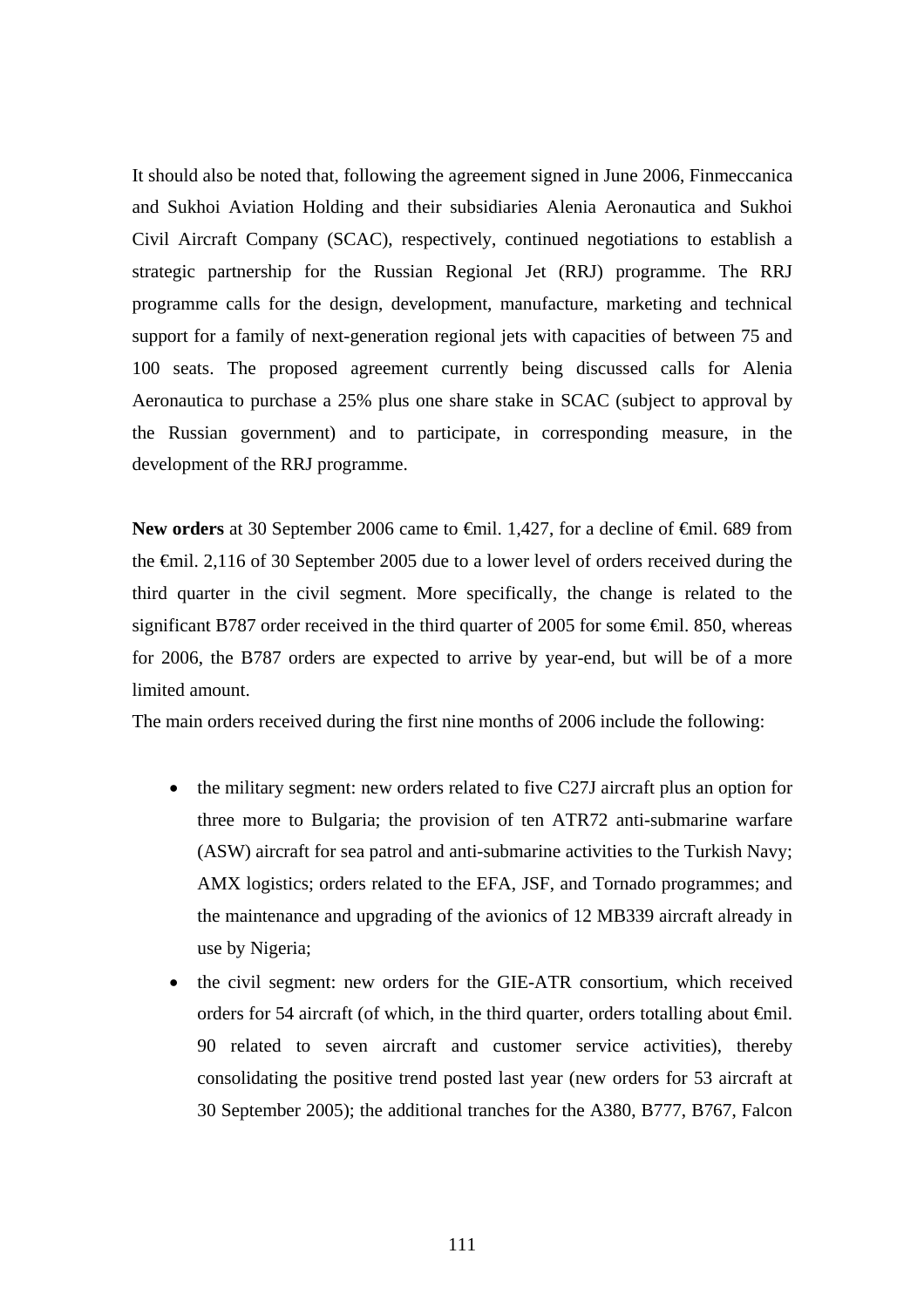programmes, engine nacelles, and the transformation of three B767-300 aircraft.

Continuing with sales activities, and the sale of the C27J to the United States in particular, in June 2006 the proposal was submitted in response to the RFP related to the joint programme of the US Army and Air Force known as the Joint Cargo Aircraft (JCA). In August 2006, following an initial selection process, EADS-CASA's Lockheed C130J and CN235 aircraft were excluded from the tender process. As such, EADS-CASA's C27J and C-295 are the only aircraft to remain in the running. The initial provision concerns a maximum of 75 aircraft, but this could increase to more than 200 if the US Air Force confirms the selection of the C27J for its own needs. Partnering with Alenia Aeronautica for the initiative are both L3 Communications and Boeing Integrated Defense Systems.

Also of note, again in June, is the signing of the order for the provision of three C27J aircraft to Lithuania. This order will be operational by the end of the year.

The **order backlog** at the end of September 2006 came to €mil. 6,965 made up principally of the following programmes: EFA (50%), B767 (17%), C27J (5%), and AMX (5%) programmes. The backlog grew by  $\epsilon$ mil. 100 from the  $\epsilon$ mil. 6,865 at the end of 2005, and is expected to continue expanding over the medium/long term.

**Value of production** at 30 September 2006 totalled <del>€</del>mil. 1,535, an increased of <del>€</del>mil. 120 (+8.5%) over the same period of the previous year ( $\epsilon$ mil. 1,415). As forecast, civil activities contributed to this growth with increases in ATR and A380 sales and manufacturing. Military production for Alenia Aermacchi and Alenia Aeronavali was slightly lower due, respectively, to the delay of a number of foreign orders and the reduced activities in aircraft for the Italian Air Force for the B707 tanker overhaul and Breguet Atlantic inspections.

**EBIT** at 30 September 2006 came to  $\theta$ mil. 115, an increase of  $\theta$ mil. 16 over the  $\theta$ mil. 99 posted for the first nine months of the previous year and ROS of 7.5%, as compared with the 7.0% of 30 September 2005. Alenia Aeronautica and the GIE/ATR consortium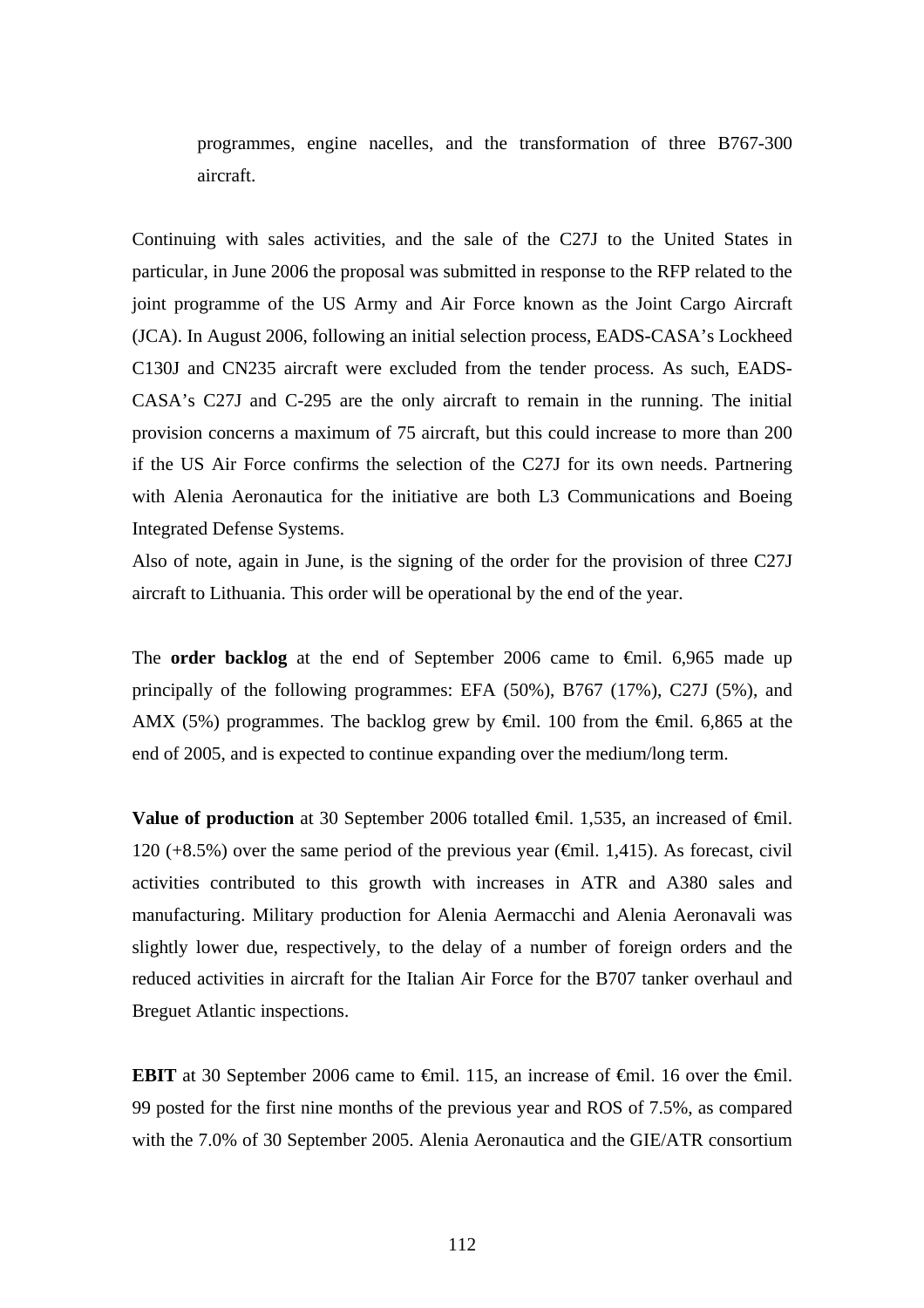posted improved performance, and for the GIE/ATR consortium the reduction in risk due to the positive trends in sales and in the commercial outlook for the ATR programme has resulted in the release of an excess portion of the provision that had been accumulated. The use of this provision was partially offset by the worsening of Alenia Aeronavali related primarily to the allocation of charges on contracts, the expensing of development costs, and lower than expected productivity. Affected by the aforementioned decline in business in the military segment, Alenia Aermacchi also posted a decline.

Similarly to the previous year, results and profitability for the third quarter of 2006 benefited from the conclusion of negotiations, which resulted in the acquisition of the expected payments from Boeing for the close of production.

Working capital at 30 September 2006 came to a negative <del>€</del>mil. 159, up €mil. 605 compared with 31 December 2005 (a negative  $\theta$ mil. 764). This increase, which is expected to decline over the coming months, was primarily attributable to the increase in net inventories, which were affected by a number of delays in invoicing, as well as to increased trade receivables due to lower receipts from the public sector for certain military programmes. Non-recurring work in progress also increased over 31 December 2005 as a result of the development activities conducted during the period concerning programmes being developed, the status of which is in line with forecasts.

Net invested capital at 30 September 2006 came to <del>€</del>mil. 483, an increase of <del>€</del>mil. 710 over the negative €mil. 227 at 31 December 2005, due to developments in working capital, as noted above, and the increase in capital assets as a result of larger investments, particularly those regarding the new Grottaglie facilities and plant, machinery and equipment for B787 production.

**Research and development costs** for the first nine months of 2006 came to €mil. 342, an increase of €mil. 280 over the same period of 2005. This result reflects the greater commitment to activities of programmes such as B787, C27J, M346, second tranche EFA activities, Tornado, AMX, Unmanned Air Vehicles (UAVs), A380, engine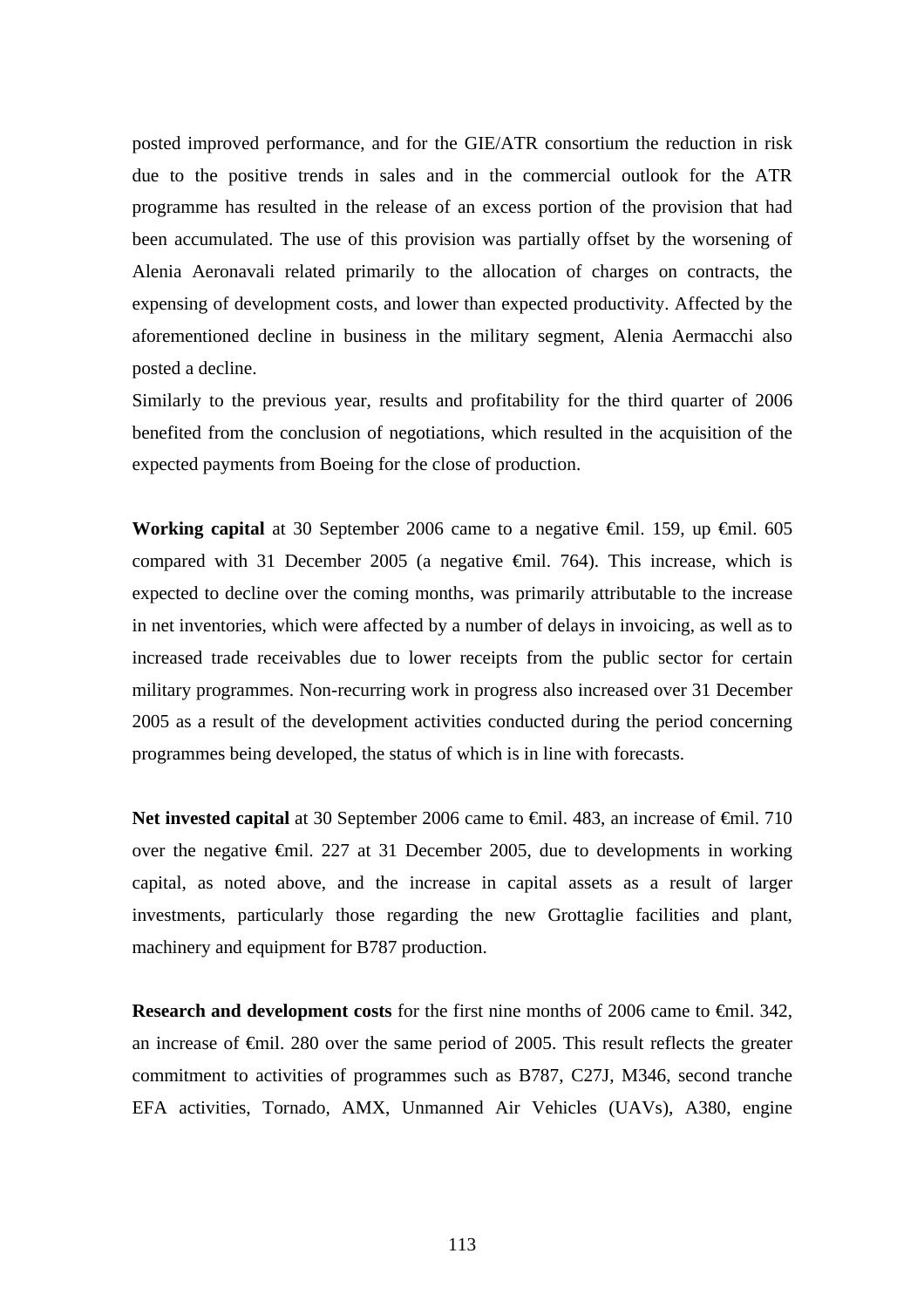nacelles, and B767 tankers. Technical research and development also continued along two main strands, namely aerostructures and systems integration.

The **number of employees** at 30 September 2006 stood at 11,826, representing an increase of 628 over the 11,198 employees at 31 December 2005. This increase was due to new hires by Alenia Aeronautica in order to meet the needs of higher workloads, particularly for engineering and new programmes.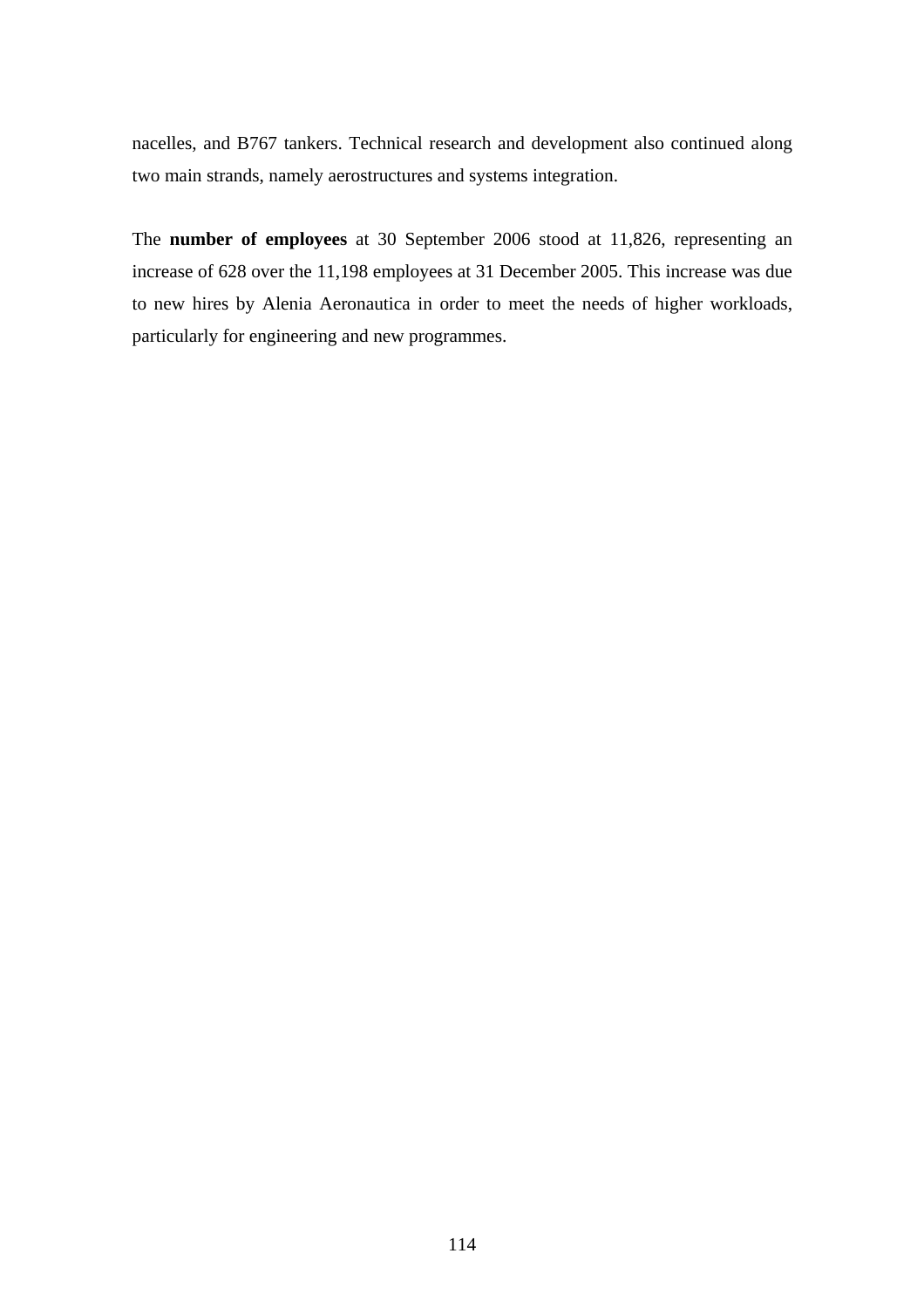### *SPACE*

| $\epsilon$ millions      | 30.09.2006 | 30.09.2005 | Q3 2006 | Q <sub>3</sub><br>2005 | 31.12.2005 |
|--------------------------|------------|------------|---------|------------------------|------------|
| New orders               | 515        | 330        | 184     | 63                     | 599        |
| Order backlog            | 1,191      | 1,042      | n.a.    | n.a.                   | 1,154      |
| Value of production      | 518        | 547        | 170     | 176                    | 736        |
| <b>EBIT</b>              | 22         | 24         | 6       | 5                      | 26         |
| R.O.S.                   | 4.2%       | 4.4%       | 3.5%    | 2.8%                   | 3.5%       |
| Working capital          | 32         | 53         | n.a.    | n.a.                   | (18)       |
| Net invested capital     | 389        | 357        | n.a.    | n.a.                   | 309        |
| $R.O.I.$ (*)             | 7.5%       | 9.0%       | n.a.    | n.a.                   | 8.4%       |
| Research and development | 39         | 60         | 9       | 6                      | 79         |
| Employees (no.)          | 3,199      | 3,125      | n.a.    | n.a.                   | 3,194      |

(\*) calculated on invested capital at period-end

*Note that the figures at 30 September 2005 includes the first 6 months of activity of the companies Alenia Spazio e Telespazi, 100% consolidated, and the following 3 months of activities concerning the two new joint ventures (Alcatel Alenia Space S.A.S. and Telespazio Holding S.r.l.), consolidated on a proportionate basis at 33% and 67% respectively, while the figures for 30 September 2006 refer to the two new joint ventures, consolidated as specified. Therefore, the figures for the current financial period cannot be compared with those of the previous period.* 

Since 1 July 2005, Finmeccanica has operated in the space industry through Telespazio Holding S.r.l. (satellite services), which is based in Italy and has its main industrial facilities in Italy, France and Germany and in which Finmeccanica holds a 67% stake, as well as through Alcatel Alenia Space S.A.S. (manufacturing), which is based in France and has its main industrial facilities in France, Italy, Belgium and Spain and in which Finmeccanica holds a 33% stake.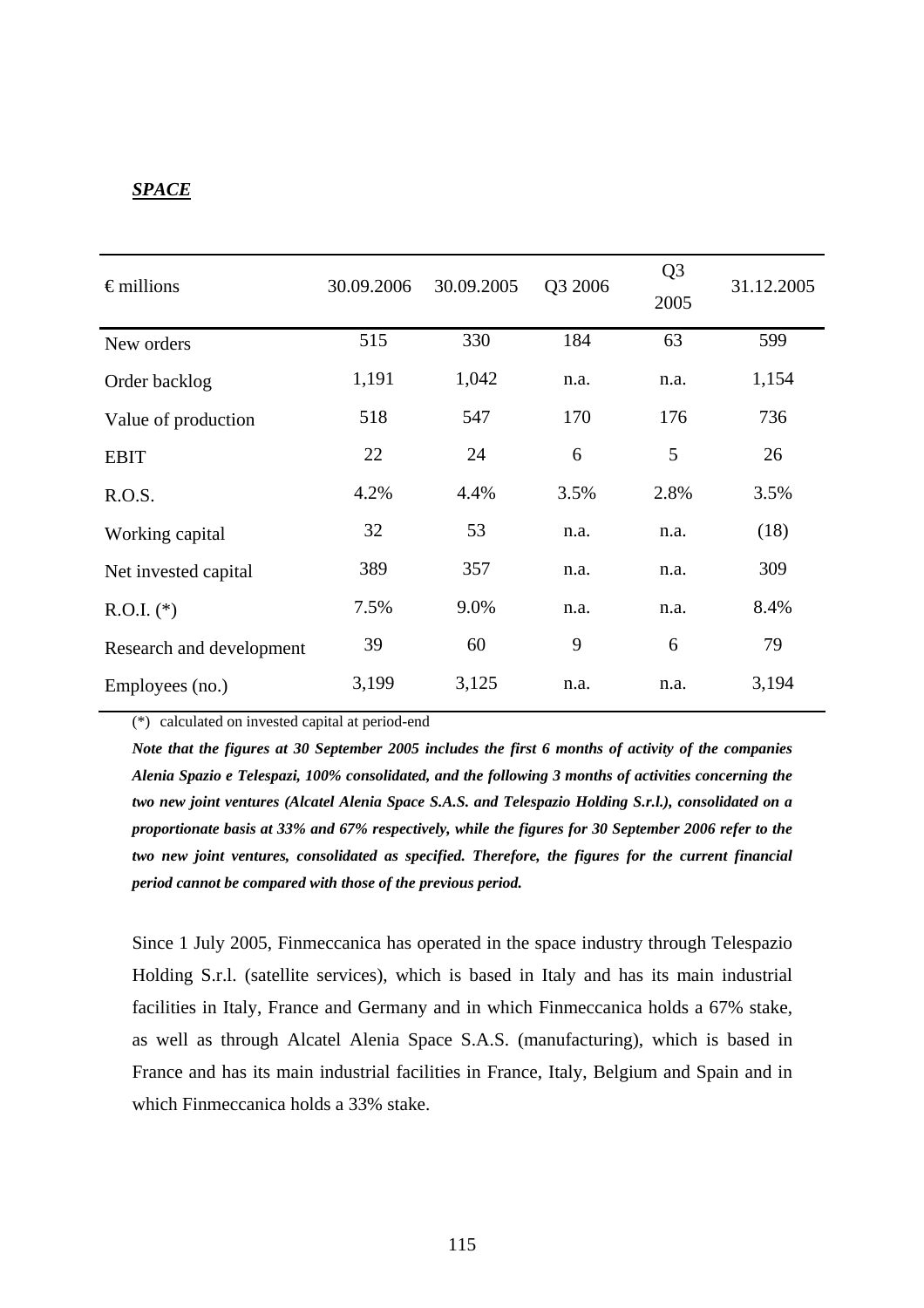More specifically, Telespazio Holding concentrates on satellite navigation and earth observation, the provision of telecommunications networks and services, the management and orbital control of satellites and of terrestrial centres, and multimedia and high value applications.

Alcatel Alenia Space S.A.S. focuses on the design, development and production of space systems, satellites, orbital infrastructures, space transport systems, equipment, instruments, and terrestrial systems for civil and military applications.

During the first nine months of 2006, **new orders** came to €mil. 515, up €mil. 185 from the same period of 2005 ( $\epsilon$ mil. 330), thanks, above all, to commercial satellites. The most significant new orders for the period were:

- in the first quarter, orders related to the Turksat 3A and Ciel 2 telecommunications satellites and to the Kompsat payload, the additional tranche related to the Herschel/Plank science programme, the renewal of long-term TV service contracts (particularly W3/Express for RAI), and the new orders for orbital satellite management (particularly Eutelsat AB1 and Satelcom Geo);
- in the second quarter, the orders related to the payload of the Arabsat 4AR and AMC21 commercial satellites, the additional new orders related to the Galileo and Egnos satellite navigation programmes, the new orders in the transport equipment and infrastructures sector, and new orders for the provision of telecommunications and earth observation satellite services (particularly the Agrisian contract);
- in the third quarter, orders related to the BW Satcom programme for the provision of two telecommunications satellites to the German Ministry of Defence, the Eutelsat order related to the W2A satellite, new orders related to the provision of two payloads for the Express AM33/44 programme, and two radar altimeters as part of the Siral 2 programme, as well as additional orders for the provision of satellite TV and telecommunication services.

The **order backlog** at 30 September 2006 came to <del>€mil</del>. 1,191, an increase of <del>€mil</del>. 37 over the same figure at 31 December 2005 ( $\epsilon$ mil. 1,154). The order backlog, based on the amount of work ready to begin, guarantees coverage of approximately 1.5 years of production. The backlog at 30 September 2006 is composed of manufacturing activities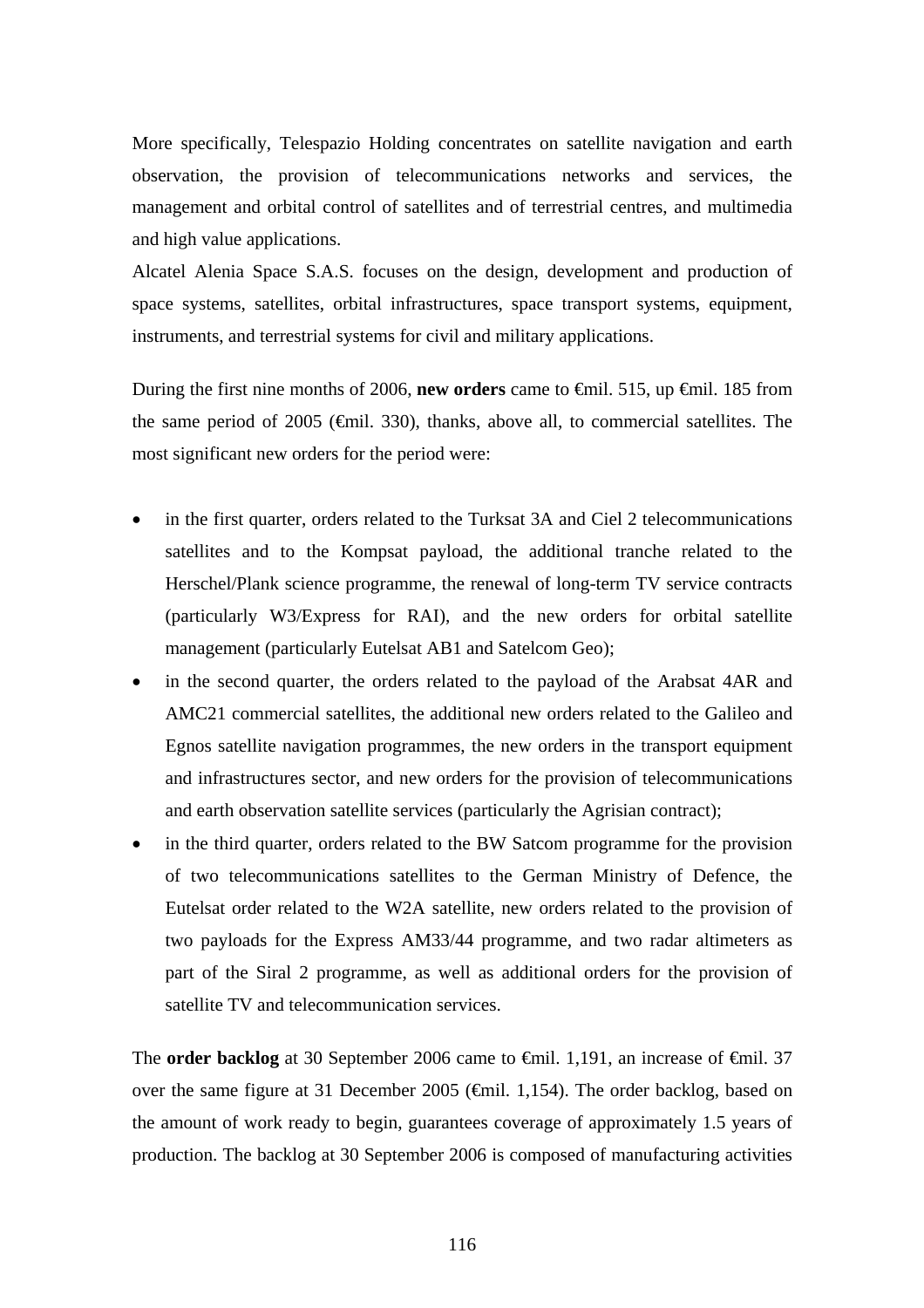(48% satellites, 15% infrastructure and equipment) for 63% and satellite services for the remaining 37%.

**Value of production** for the first nine months of 2006 came to <del>€</del>mil. 518, down €mil. 29 from the same period of the previous year  $(\text{Gmil. 547})$  due to lower production levels in the manufacturing segment. The principle sources of production revenues were:

- the start of project activities related to the Turksat 3A, Ciel 2, BW Satcom, and W<sub>2</sub>A telecommunications satellites:
- the continuation of activities relating to:
	- the Cosmo-SkyMed and Pleiades earth observation programmes;
	- the StarOne C1/C2, Alphabus, Thaicom 5, Chinasat 6B/9, Galaxy 17, Rascom and Koreasat 5 commercial satellites;
	- the Herschel/Plank, Alma and Goce science programmes and the Meteosat Second Generation programme;
	- the Syracuse and Sicral 1B military telecommunications satellites;
	- the Galileo and EGNOS navigation programmes;
- the continuation of the programmes connected with the International Space Station;
- the development of equipment and devices for EQS France/Italy and for the Koreasat 5 satellite, and the payloads for the Arabsat 4A/4B/4R, Express AM33/34, Kompsat, and AMC21 satellites;
- the provision of telecommunications satellite services, earth observation services, orbital satellite management, and, in the television sector, the resale of satellite capacity and provision of broadcasting services.

**EBIT** at 30 September 2006 came to <del>€m</del>il. 22 for a decrease of €mil. 2 from the figure for 30 September 2005 ( $\epsilon$ mil. 24) due essentially to a greater incidence of labour costs, net of production synergies resulting from the new joint ventures. As a result, **ROS** fell from the 4.4% of the first nine months of 2005 to 4.2% at 30 September 2006.

Net invested capital at 30 September 2006 came to <del>€</del>mil. 389, an increase over 31 December 2005 of €mil. 80, attributable primarily to **working capital** of €mil. 32, posting an increase for the first nine months of the year of €mil. 50 over 31 December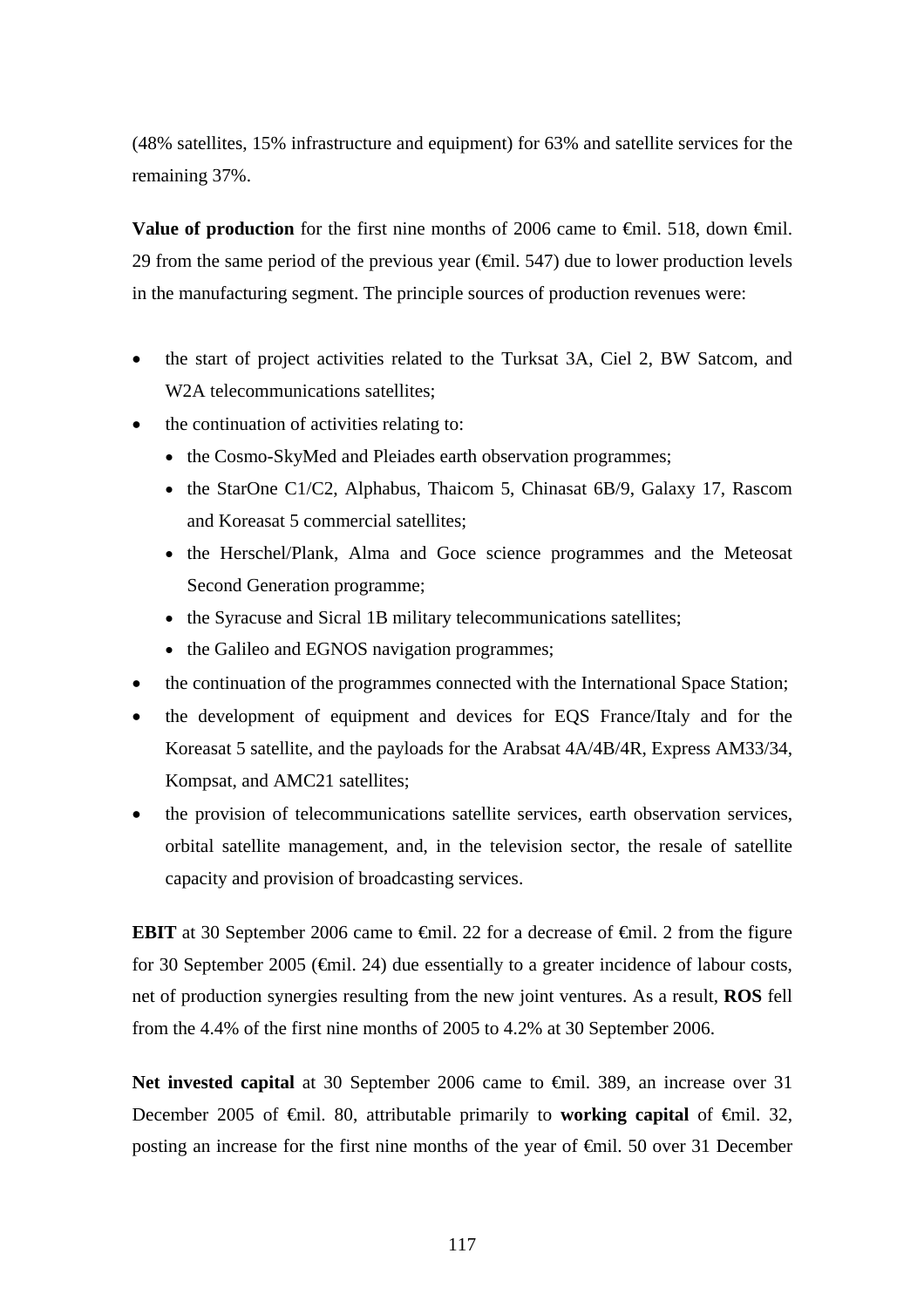2005 (a negative €mil. 18) due primarily to growth in net inventories due to delays in invoicing for a number of important programmes, which also led to lower receipts of trade receivables.

**Research and development costs** for the first nine months of 2006 came to  $\epsilon$ mil. 39, down about  $\epsilon$ mil. 21 from the same period of 2005 ( $\epsilon$ mil. 60) as a result of the synergies achieved with the establishment of joint ventures. Key activities in this area included:

- research and development phases for programmes such as:
	- Cosmo, Syracuse and Sicral 1B, and Sentinel 1 (SAR radar, altimeter and radiometer);
	- science programmes (Alma, Spirale/Melissa, Bepi-Colombo, Goce, and Herschel/Plank);
	- Egnos and Galileo (phase GSTB V2);
- studies relating to:
	- future experiments on board the International Space Station;
	- capsules, orbital infrastructure and manned re-entry craft;
	- the development of production technology (equipment, flexible payloads, etc.) for mobile and/or broadband applications in particular;
	- the development of GIS platforms, algorithms and processors for SAR interferometry;
	- the definition of solutions for advanced telecommunication, satellite navigation, infomobility, and digital terrestrial TV.

The **number of employees** at 30 September 2006 came to 3,199, for an increase of 5 employees over the 3,194 of 31 December 2005 due to delays in the implementation of the approved Alcatel Alenia Space reorganisation in France, as well as to normal turnover.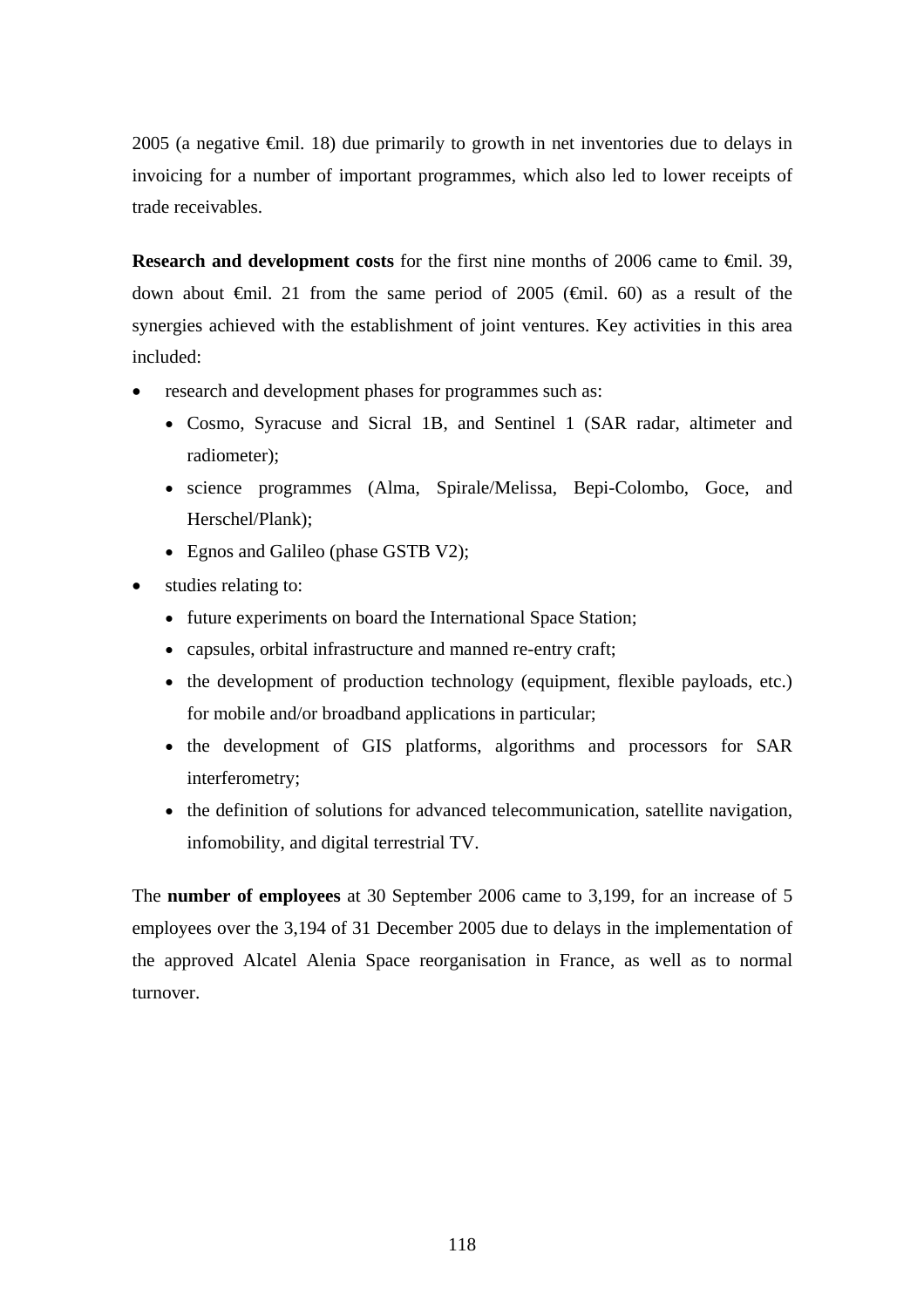## *DEFENCE SYSTEMS*

| $\epsilon$ millions      | 30.09.2006 | 30.09.2005 | Q3 2006 | Q3 2005 | 31.12.2005 |
|--------------------------|------------|------------|---------|---------|------------|
| New orders               | 496        | 403        | 158     | 71      | 763        |
| Order backlog            | 4,070      | 4,098      | n.a.    | n.a.    | 3,869      |
| Value of production      | 751        | 706        | 239     | 236     | 1,154      |
| <b>EBIT</b>              | 38         | 42         | 16      | 22      | 112        |
| R.O.S.                   | 5.1%       | 5.9%       | 6.7%    | 9.3%    | 9.7%       |
| Working capital          | (245)      | (193)      | n.a.    | n.a.    | (321)      |
| Net invested capital     | 244        | 242        | n.a.    | n.a.    | 111        |
| $R.O.I.$ (*)             | 20.8%      | 23.1%      | n.a.    | n.a.    | n.s.       |
| Research and development | 141        | 109        | 15      | 36      | 268        |
| Employees (no.)          | 4,289      | 4,130      | n.a.    | n.a.    | 4,104      |

(\*) calculated on invested capital at period-end

*Note that the figures relating to the MBDA joint venture are consolidated on a proportionate basis at 25%.* 

Defence Systems include MBDA for missile systems, the joint venture with BAE Systems and EADS in which Finmeccanica holds a 25% stake, Oto Melara SpA for land, naval and air weapons systems, and WASS SpA in underwater weapons (torpedoes and counter-measures) and sonar systems.

In February, as part of the integration of the European missiles industry, MBDA finalised the acquisition of the German firm LFK GmbH, which has been consolidated as of 1 March 2006.

New orders for the first nine months of the year came to €mil. 496, which is greater than that of the same period of 2005 when there was a significant level of new orders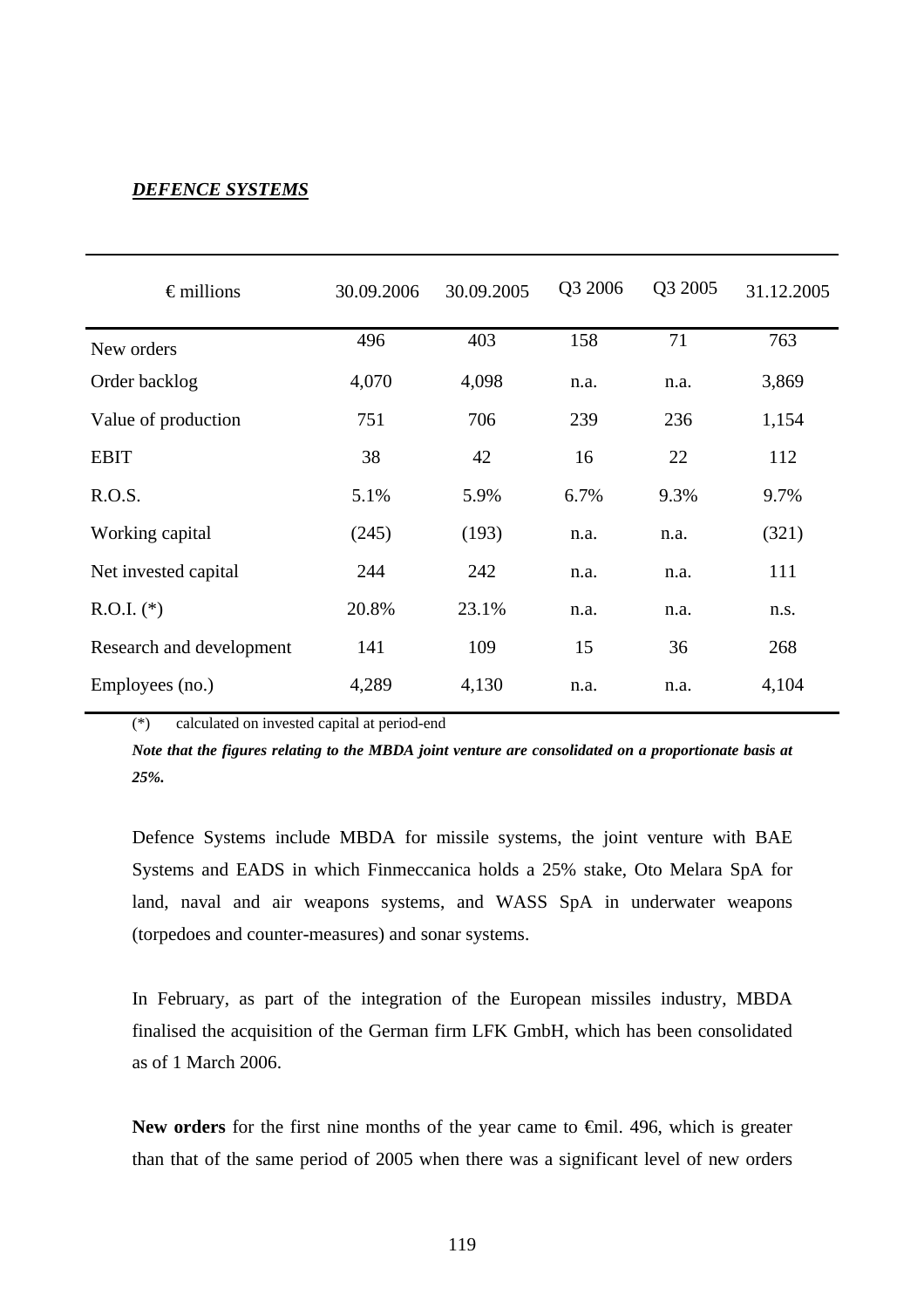for torpedoes in Portugal and for submarine counter-measures in India by WASS. The increase in orders for 2006 is primarily attributable to the new orders received in the third quarter for the FREMM missile systems, the Mistral anti-aircraft defence missiles to France, and the Taurus long-range air-to-surface missiles in the area of missile systems. Other important new orders for the first nine months of 2006 include the order of the German company recently acquired by MBDA for the third-generation Trigat long-range anti-tank missile systems for German helicopters. Furthermore, related to Oto Melara and WASS, of note are the new orders as part of the FREMM programme for the Italian Navy, as well as the new orders received by Oto Melara for the Hitfist turrets in Ireland and for turret components in Poland within the land-based weapons segment.

The **order backlog** at 30 September 2006 came to €mil. 4,070, 69% of which related to missile systems, for an increase of approximately 5% over 31 December 2005.

**Value of production** at 30 September 2006 came to €mil. 751, for an increase of 6% over the first nine months of 2005 attributable to missile systems related to the consolidation of the German firm LFK and, to a lesser extent, to growth in the PZH 2000 programme in land-based weapons systems.

Revenues benefited from the following activities:

- activities relating to the following: the production of Storm Shadow air-tosurface missile systems for the British Ministry of Defence, SCALP EG for the French Ministry of Defence, and Black Shaheen for exporting; the production of FSAF systems; the production of MICA air-to-air missiles and Brimstone anti-tank missiles, as well as customer support activities;
- land, naval and aeronautical weapons systems: the provision of PZH 2000 howitzers to the Italian Army; and the production of turrets for the Centauro armoured car for the Spanish Army;
- underwater systems: activities relating to the new Black Shark heavy torpedo and the production of MU90 light torpedoes.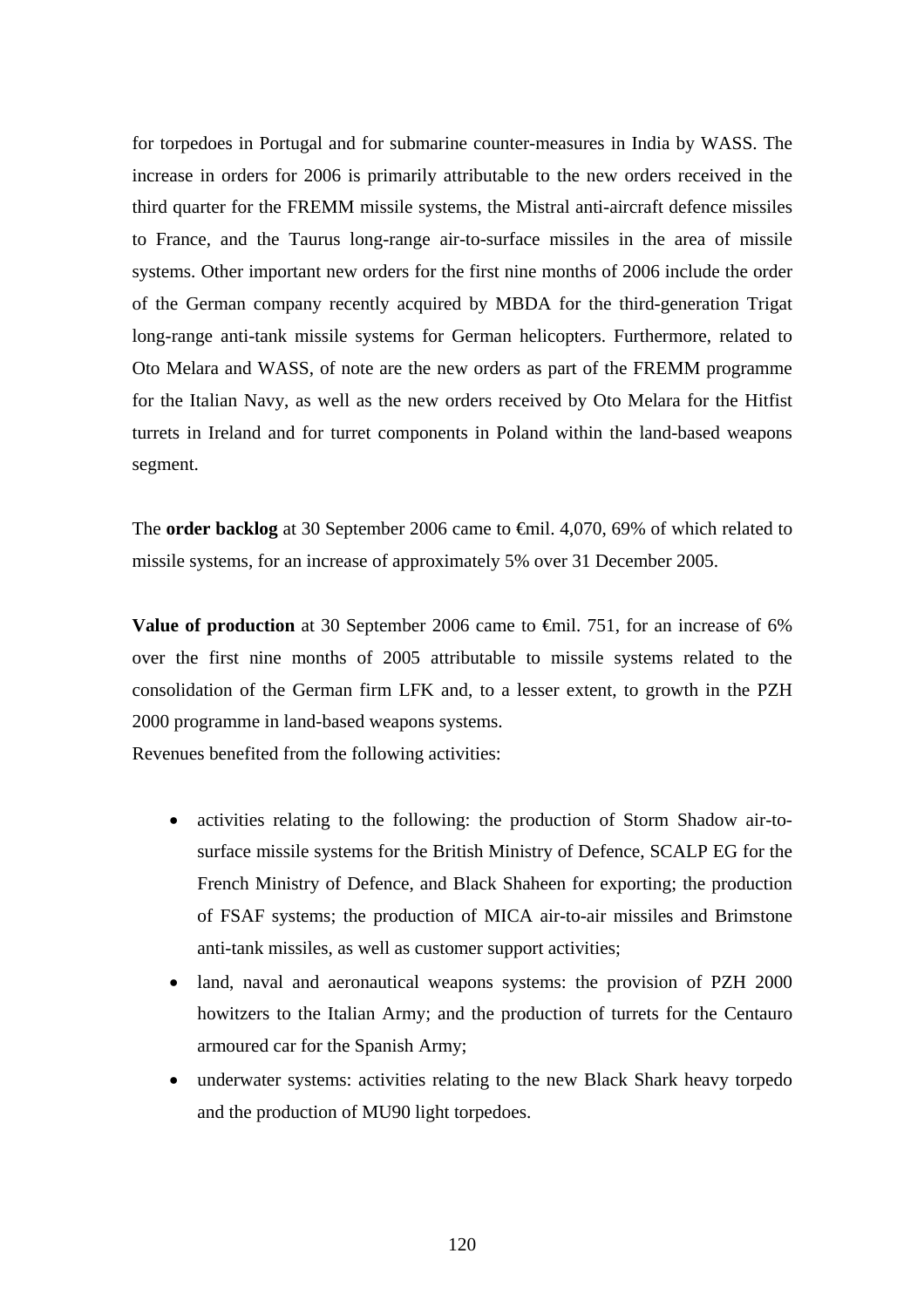**EBIT** for the first nine months of 2006 came to <del>€mil.</del> 38, a decrease of <del>€mil.</del> 4 from the same period of 2005 due primarily to a non-recurring gain recorded in 2005 for the disposal of an Oto Melara property. In the missile systems segment, the consolidation of the newly-acquired German firm offset the decline from September of the previous year.

**ROS** at 30 September 2006 was lower than that of 30 September 2005 due essentially to the reduction in EBIT.

**Working capital** came to a negative €mil. 245 at 30 September 2006 due principally to advances from MBDA customers, an increase of €mil. 76 over 31 December 2005 (a negative €mil. 321) due primarily to an increase in net inventories. **Net invested capital** at 30 September 2006 came to €mil. 244, an increase of €mil. 133 over 31 December 2005 due both to the growth in working capital and the recognition of goodwill related to the acquisition of LFK GmbH (€mil. 63) in the missile systems segment.

**Research and development** spending for the first nine months of 2006 came to  $\theta$ mil. 141 for an increase of 29% over the same period of 2005. Some of the key activities included the continuation of development of the Meteor air-to-air missile, guided munitions in the land and naval weapons segment, and the Black Shark heavy torpedo in the underwater systems segment.

The **number of employees** at 30 September 2006 numbered 4,289, an increase of 185 from 31 December 2005, due essentially to the acquisition of LFK GmbH.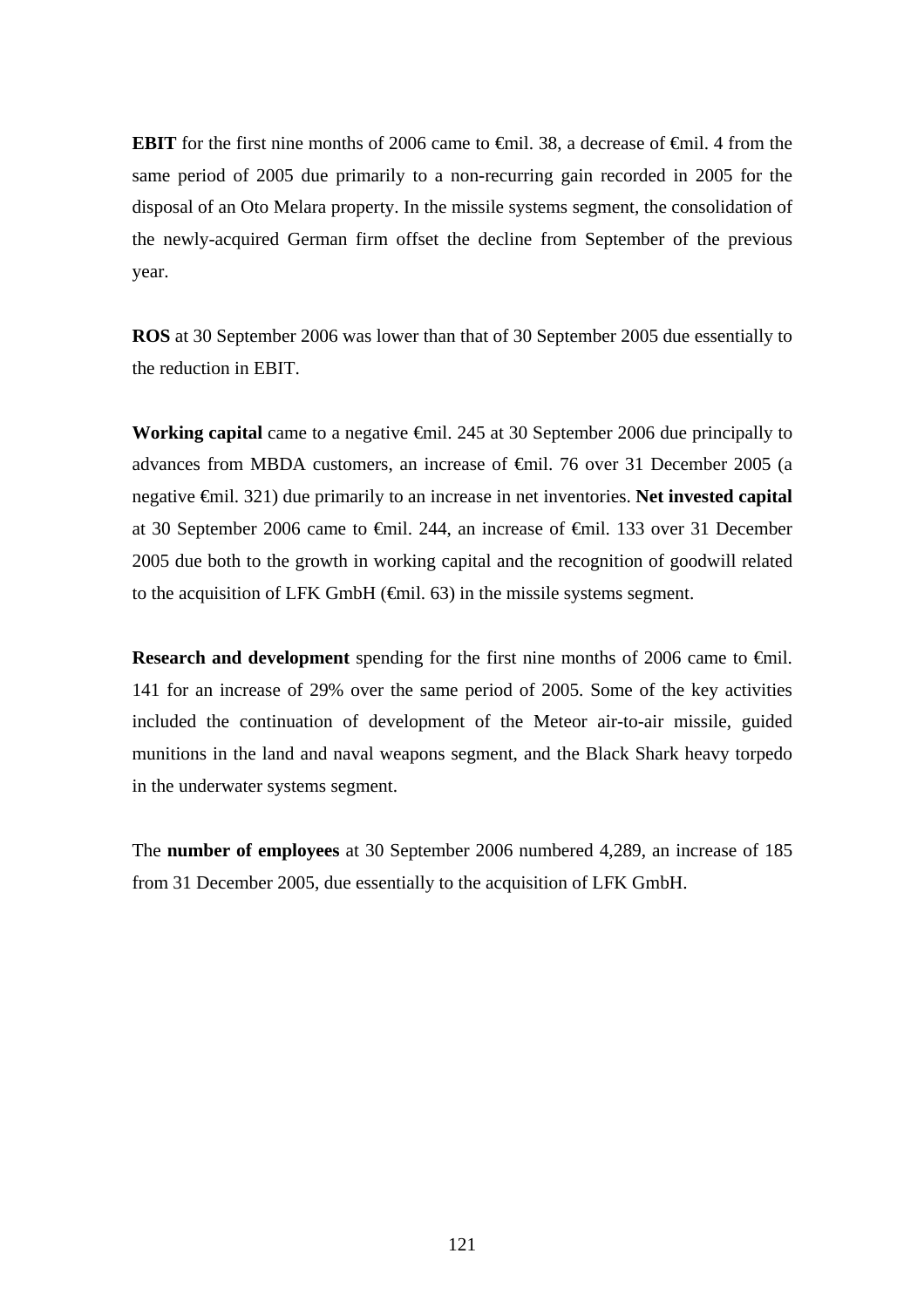# *ENERGY*

| $\epsilon$ millions      | 30.09.2006 | 30.09.2005 | Q3 2006        | Q3 2005        | 31.12.2005 |
|--------------------------|------------|------------|----------------|----------------|------------|
| New orders               | 741        | 557        | 65             | 121            | 1032       |
| Order backlog            | 2,455      | 2,130      | n.a.           | n.a.           | 2,329      |
| Value of production      | 633        | 519        | 206            | 181            | 772        |
| <b>EBIT</b>              | 38         | 20         | 20             | $\overline{7}$ | 39         |
| R.O.S.                   | 6.0%       | 3.9%       | 9.7%           | 3.9%           | 5.1%       |
| Working capital          | (355)      | (247)      | n.a.           | n.a.           | (193)      |
| Net invested capital     | (320)      | (240)      | n.a.           | n.a.           | (184)      |
| $R.O.I.$ (*)             | n.s.       | n.s.       | n.a.           | n.a.           | n.s.       |
| Research and development | 11         | 8          | $\overline{4}$ | 3              | 13         |
| Employees (no.)          | 2,692      | 2,527      | n.a.           | n.a.           | 2,529      |

(\*) Calculated on invested capital at period-end.

In the third quarter of 2006, Ansaldo Energia S.p.A., a leader in the provision of components and services for power generation plants, completed the acquisition from the US firm Calpine European Finance LLC of 100% of Thomasen Turbine Systems B.V. (TTS), a Dutch firm specialised in services for heavy-duty gas turbines based on General Electric technology, for which the company provides parts, repairs, maintenance, and upgrades.

The TTS acquisition joins the acquisition completed last July for the 100% stake in the Swiss firm Energy Service Group (ESG), which provides on-site maintenance and repair services.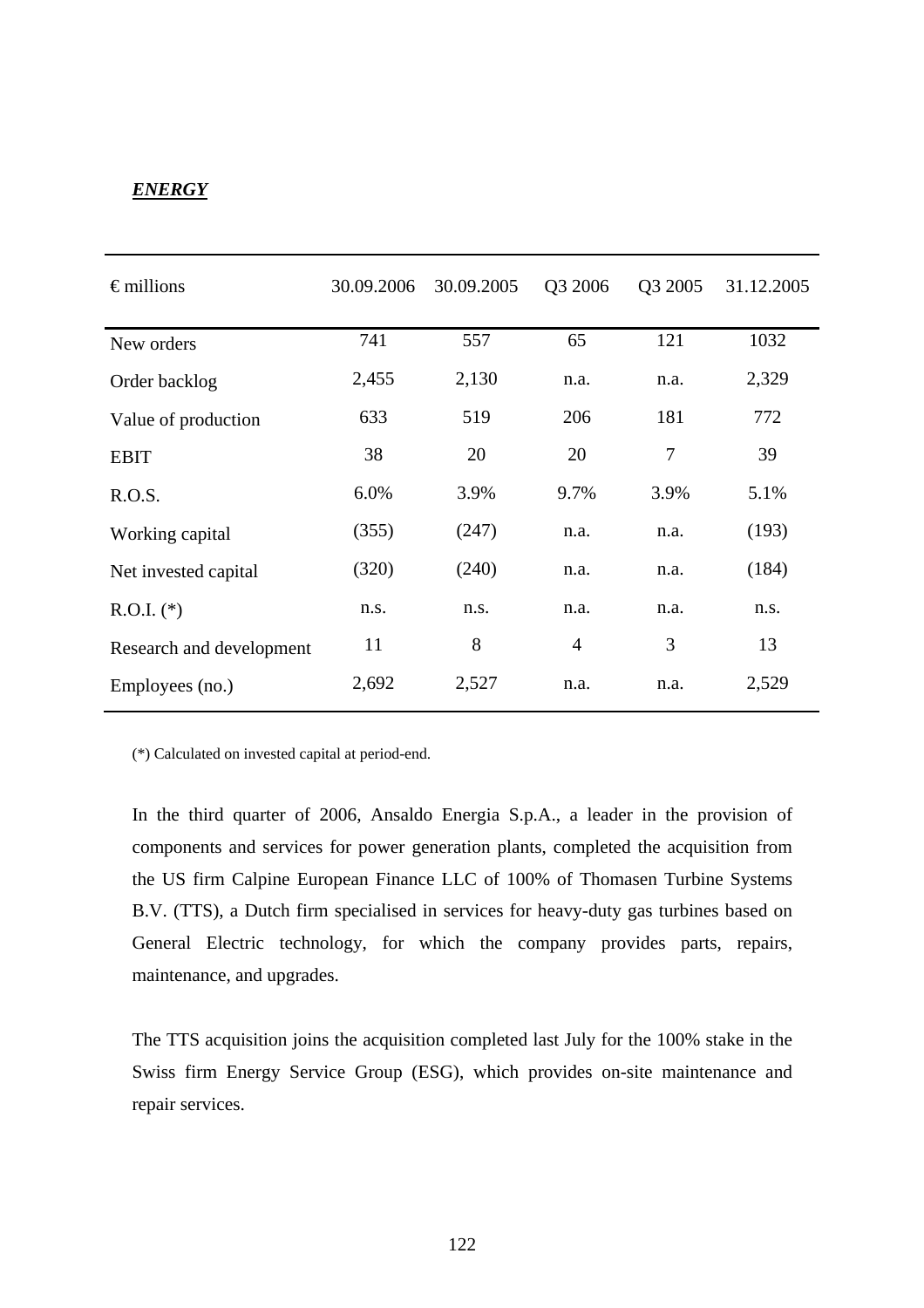These transactions are part of a process of strengthening being undertaken by Ansaldo Energia, which is centred around two main strategies: achieving full technological autonomy in the creation of power generation machines; and strengthening the company's technological skills in the service segment.

These acquisitions also provide Ansaldo Energia with new, important opportunities for commercial synergies in Italy and abroad, thereby helping to boost the company's strength and visibility internationally. In particular, TTS is operates worldwide through an important network of sales offices and has two workshops, one in Rheden (the Netherlands) and the other in Abu Dhabi in the Middle East. The breadth of TTS's offering is also demonstrated by the significant number of long-term service agreements (LTSAs) signed in recent years, especially in Europe and the Middle East.

Finally, again in the third quarter, the acquisition of Ansaldo Ricerche S.p.A. from SO.GE.PA. S.p.A. (a wholly-owned subsidiary of Finmeccanica) was also completed. This acquisition is aimed at rationalising and optimising the area of energy research and development activities.

In light of the recent acquisitions, at 30 September 2006, the energy sector is comprised of Ansaldo Energia S.p.A. and its subsidiaries.

In the third quarter of 2006, **new orders** came to €mil. 741 (with 82% in Italy and 18% abroad), which is sharply higher than the same period of the previous year ( $\epsilon$ mil. 557), of which 50% related to plants and components, 45% to service activities, and 5% to nuclear work.

The main new orders for plant and components for the third quarter included the design, provision, assembly supervision, and upgrade of a gas turbine and related alternator for the Valathur plant in India for the Tamil Nadu Electricity Board (€mil. 14).

The service segment again saw rapid growth in new orders, going from €mil. 193 at 30 September 2005 to €mil. 333 at 30 September 2006, an increase of 72%. Specifically,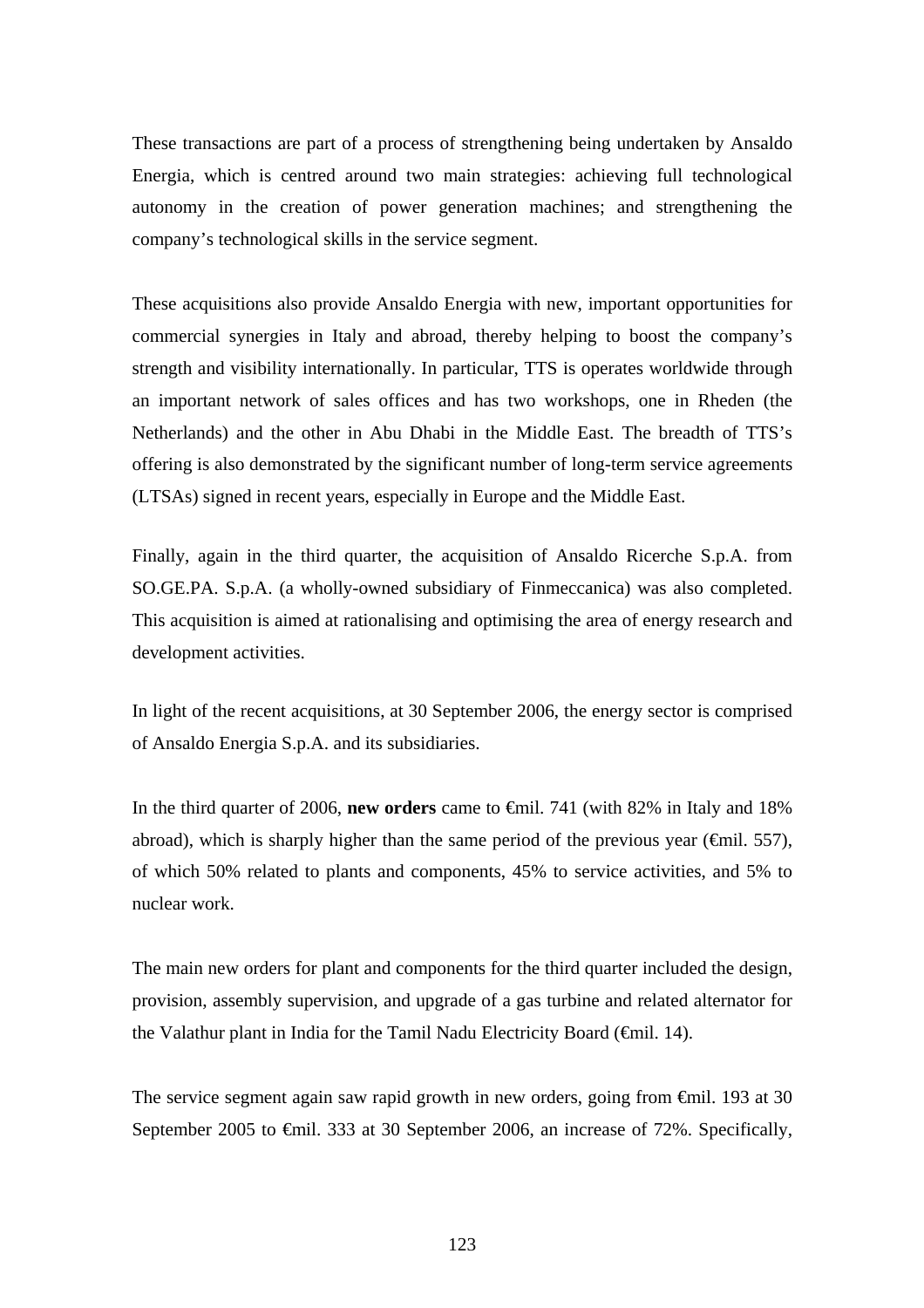LTSAs accounted for 72% of new orders, as compared with 28% for flow contracts (i.e. repairs, replacement parts, maintenance, and upgrades).

As a result of these new orders, the **order backlog** at 30 September 2006 increased to  $\theta$ mil. 2,455, as compared with the  $\theta$ mil. 2,329 of 31 December 2005, providing a production equivalent of about 2.5 years.

**Value of production** came to <del>€</del>mil. 633 at 30 September 2006, an improvement of 22% over the same period of the previous year ( $\epsilon$ mil. 519). This increase is due essentially to the Rizziconi order in the first quarter and activities related to other contracts of a prevalently systems nature for the plants at Sparanise, Rosignano, Vado Ligure, and Escatron, as well as to the continuation of work for Enipower for its various sites in Italy and for the Iranian customer Mapna.

The contribution of each area of business to value of production is as follows: Plant 77%; Services 17%; and Nuclear 6%.

**EBIT** at 30 September 2006 came to  $\theta$ il. 38, an increase of 90% over the same period of the previous year ( $\epsilon$ mil. 20) attributable to the aforementioned increase in volumes, despite the increase in research and development spending for the period  $(\theta$ mil. 11 vs. the €mil. 8 of the first nine months of 2005). **ROS** came to 6%, an improvement of 2.1 percentage points over 30 September 2005.

**Working capital** continued to improve and came to a negative  $\theta$ mil. 355 at 30 September 2006, compared with the negative <del>€</del>mil. 193 at 31 December 2005. The main effects include the advances received on new orders (Rizziconi) and an efficient balance of cash inflows and outflows on existing contracts. As a result, **net invested capital** also improved to a negative balance at 30 September 2006 of €mil. 320, compared with the negative  $\epsilon$ mil. 184 at the end of 2005.

**Research and development costs** at 30 September 2006 came to €mil. 11, compared with €mil. 8 for the same period of the previous year, and were related primarily to the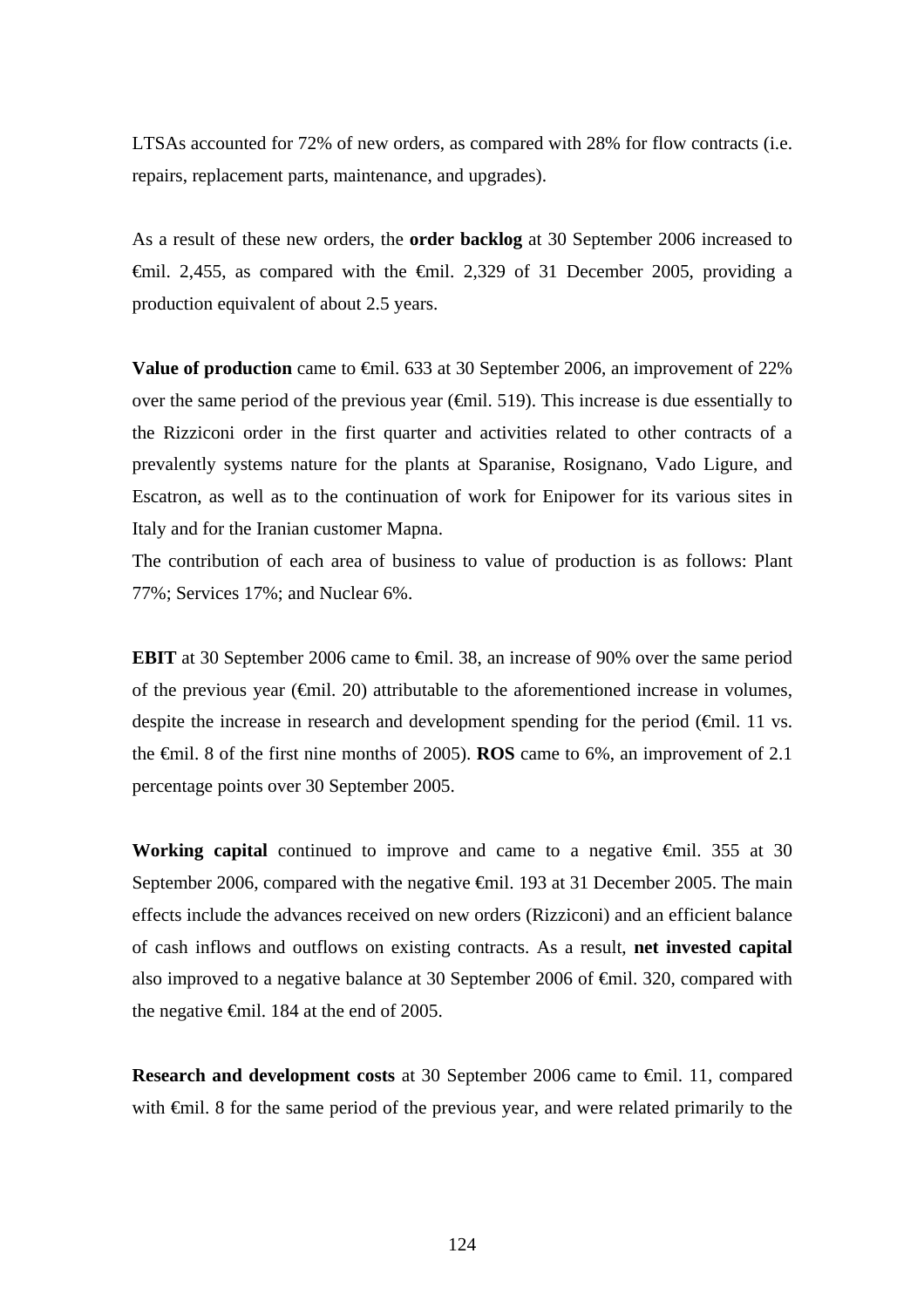continuation of the activities called for by the plan for technological independence in the area of steam and gas turbines which began in previous periods.

The **number of employees** at 30 September 2006 numbered 2,692, as compared with the 2,529 at 31 December 2005, for an increase of 163 resulting from routine turnover.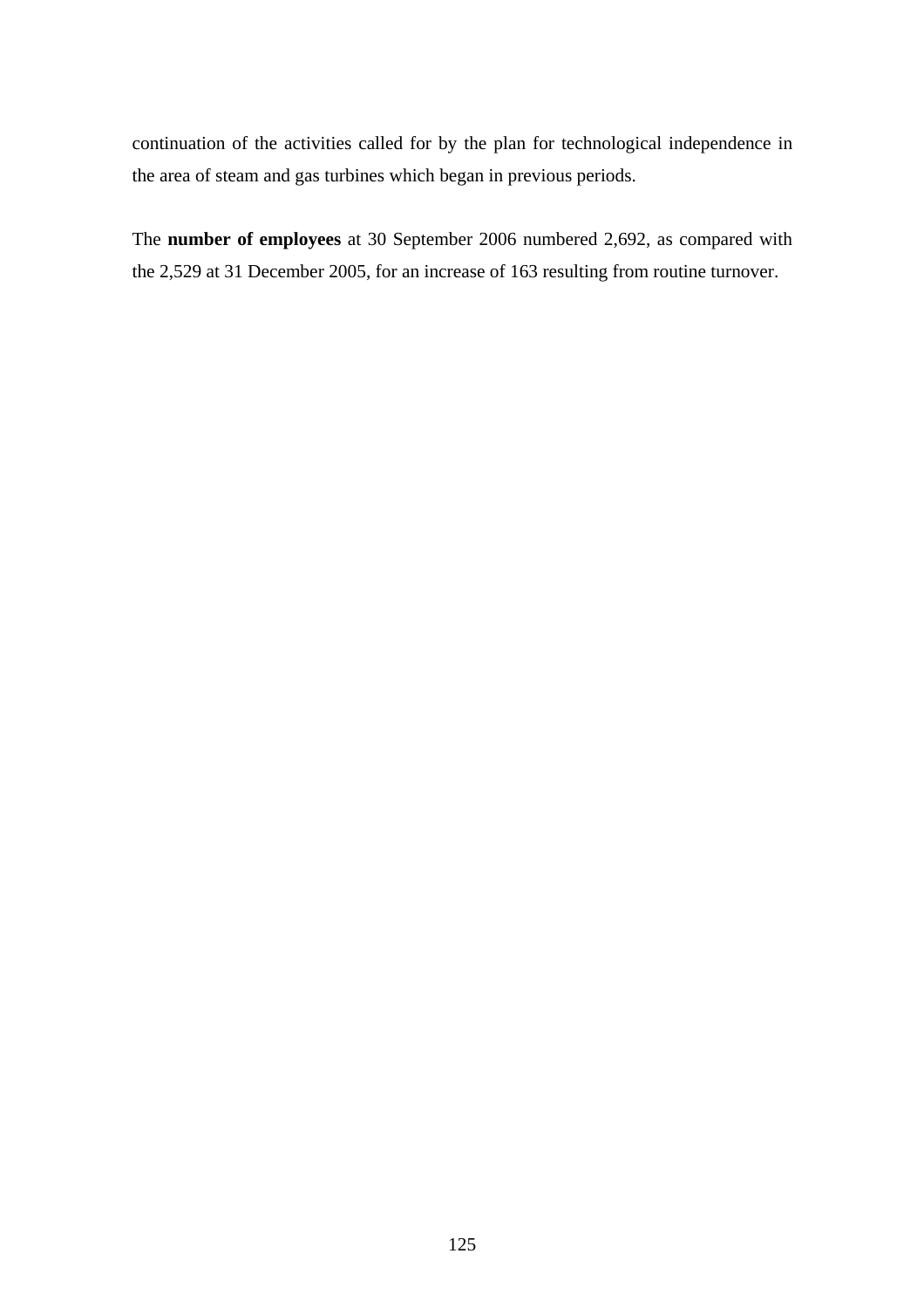## *TRANSPORTATION*

| $\epsilon$ millions      | 30.09.2006 | 30.09.2005 | Q3 2006 | Q3 2005 | 31.12.2005 |
|--------------------------|------------|------------|---------|---------|------------|
| New orders               | 1,738      | 1,394      | 595     | 558     | 1,615      |
| Order backlog            | 4,673      | 4,182      | n.a.    | n.a.    | 3,956      |
| Value of production      | 1,005      | 899        | 316     | 313     | 1,230      |
| <b>EBIT</b>              | 39         | 5          | 12      | 18      | (48)       |
| R.O.S.                   | 3.9%       | 0.6%       | 3.8%    | 5.8%    | $(3.9\%)$  |
| Working capital          | 194        | 350        | n.a.    | n.a.    | 235        |
| Net invested capital     | 428        | 498        | n.a.    | n.a.    | 441        |
| $R.O.I.$ (*)             | 12.1%      | 1.3%       | n.a.    | n.a.    | n.s.       |
| Research and development | 32         | 29         | 9       | 12      | 40         |
| Employees (no.)          | 6,619      | 6,260      | n.a.    | n.a.    | 6,321      |

(\*) Calculated on invested capital at period-end.

The Transportation division includes the companies Ansaldo STS S.p.A. and its subsidiaries (Systems and Signalling) and Ansaldobreda S.p.A. and subsidiaries (Vehicles).

On 24 February 2006, Ansaldo STS acquired stakes in Ansaldo Trasporti - Sistemi Ferroviari S.p.A. (Systems) and Ansaldo Signal N.V. (Signalling) from Finmeccanica S.p.A., while in April 2006 Finmeccanica S.p.A. completed a public tender for the sale of a 60% stake in Ansaldo STS. Since 29 March 2006, the company's shares have been traded on the STAR segment of the Italian electronic stock market.

At 30 September 2006, the three business divisions showed the following performance: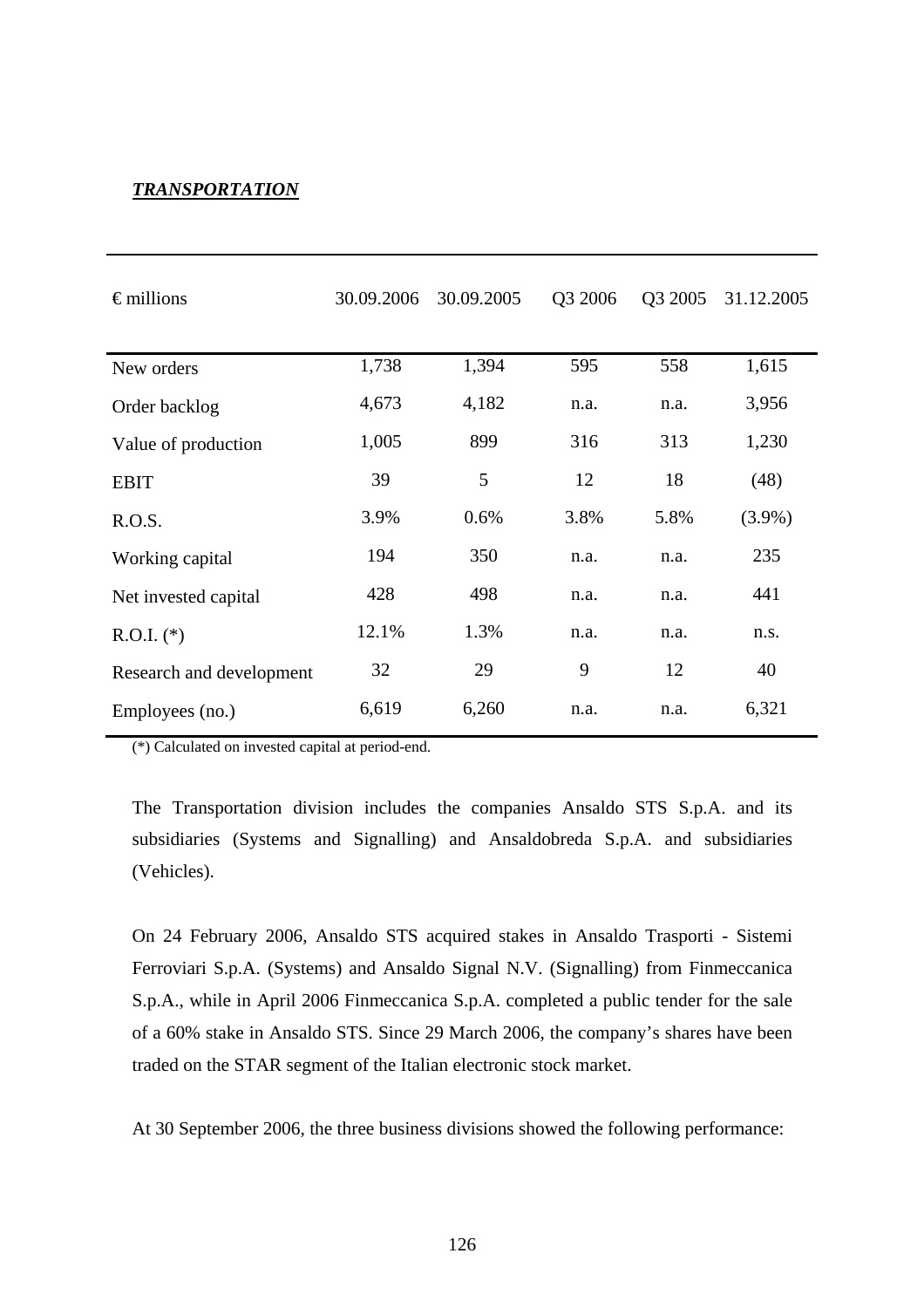- Signalling: positive trends with improvements both in financial standing and performance (ROS at 10.3%), especially thanks to the Italian subsidiary Ansaldo Segnalamento Ferroviario;
- Systems: strong commercial performance both in Italy and abroad, particularly in the area of driverless metro systems, with EBIT essentially in line with that of the same period of 2005 (ROS at 8.7%);
- Vehicles: financial performance continues to be characterised by operating losses, which will not be recovered in the coming months and which is affected by the significant reductions in contract margins as a result of the revision of estimates following the emergence of significant production difficulties for a number of contracts. At present, it remains to be seen what the potential effects will be of any settlements with customers and/or any new developments in that regard.

New orders acquired in the first nine months of 2006 totalled <del>€</del>mil. 1,738, an increase of  $\epsilon$ mil. 344 over the same period of the previous year ( $\epsilon$ mil. 1,394), reflecting increased orders in Systems and Vehicles, while orders in the Signalling division declined. The key orders during the period included the following:

- Signalling: orders placed by Rete Ferroviaria Italiana for the provision of ground systems relating to the 2c phase of the "automated train control systems" (SCMT) framework agreement, the order by Trenitalia concerning the fourth contract for supplying on-board SCMT devices for trains, the orders related to the Ghaziabad-Kanpur line in India and for the Chicago subway line, all acquired in the first quarter; the order related to the high-speed Perpignan-Figueras line in France and Spain acquired in the second quarter; the order placed by Trenitalia for the fifth contract for supplying on-board SCMT devices acquired in the third quarter; and contracts as part of the agreement signed with the Australian Rail Track Corporation (ARTC) in the first, second and third quarters:
- Systems: the extension of the operation and maintenance contract for the automated underground transit system in Copenhagen in the first quarter; the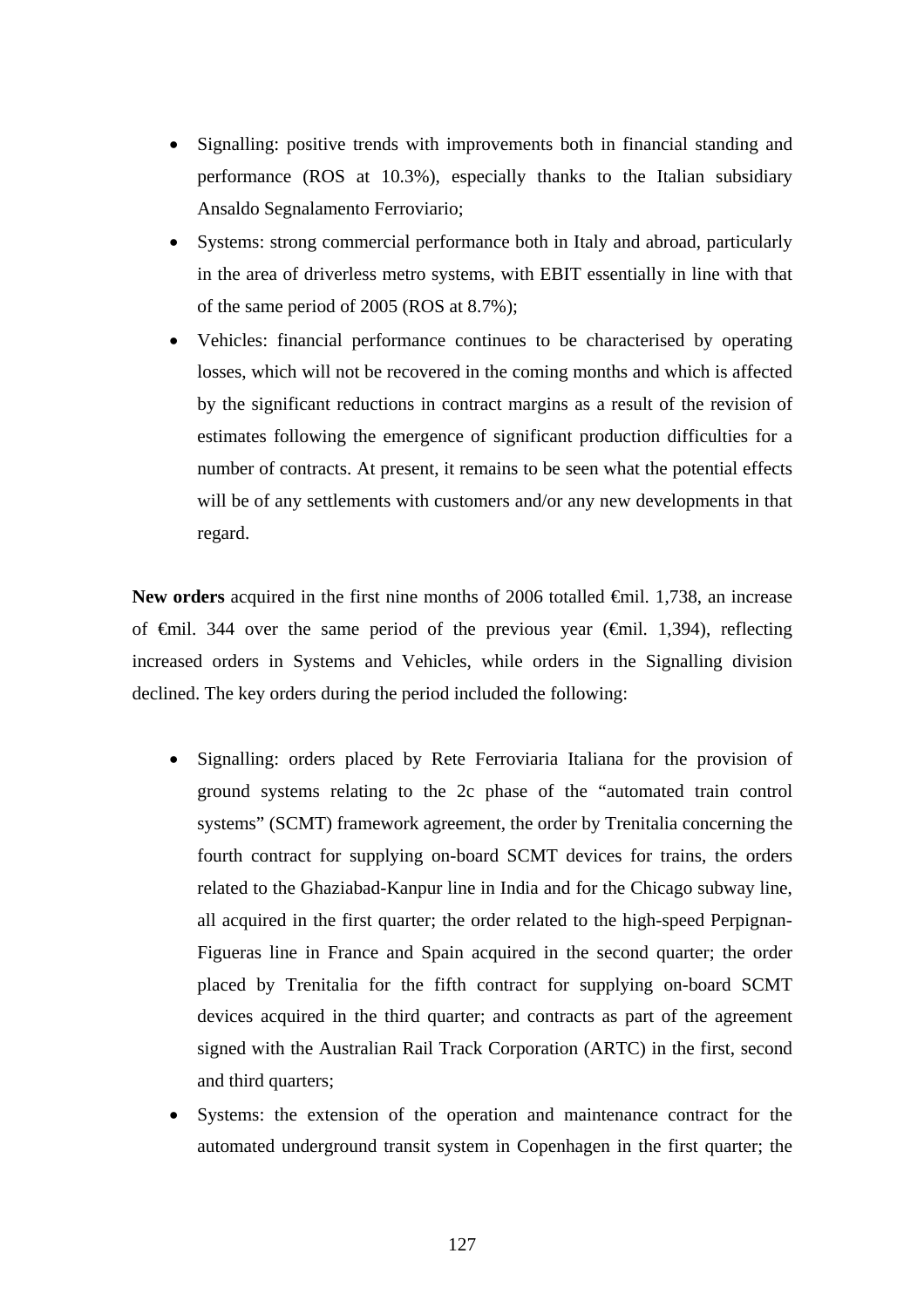orders related to the automated (driverless) metro systems in Thessaloniki and Milan (line no. 5) received in the second quarter; and order for the Piscinola-Capodichino regional metro line in Campania received in the third quarter;

• Vehicles: the Sirio trams for Kayseri in Turkey and the options for Line 1 of the Milan underground, both acquired in the first quarter; the contract for Line 2 of the Milan underground and the orders related to the automated metro systems in Thessaloniki and Milan (Line 5) acquired in the second quarter; and the vehicle maintenance contract for the Madrid metro acquired in the third quarter.

At 30 September 2006, the **order backlog** for the division totalled €mil. 4,673, an increase of €mil. 717 over the same figure at 31 December 2005 (€mil. 3,956).

**Value of production** for the first nine months of 2006 came to <del>€</del>mil. 1,005, an increase of €mil. 106 over the same period of 2005 (€mil. 899), which was attributable to the Signalling and Vehicles divisions. Among the noteworthy orders in the Transportation division were the following:

- Signalling: high-speed train orders in Italy and France; automated train control systems (SCMT), both wayside and on-board, for Italy; second phase of the Channel Tunnel Rail Link; the project for the realisation of the Optimizing Traffic Planner (OTP) system for Union Pacific Railroad; and the manufacture of components;
- Systems: the metro systems of Naples and Copenhagen; the Alifana regional line; and high-speed rail orders in Italy;
- Vehicles: trains for the Madrid metro; DMU trains for the Danish railways; high-volume passenger trains for Morocco; high-speed trains for the Dutch-Belgian railways; trains for regional service for Ferrovie Nord Milano; E402 locomotives and ETR500 Politensione trains for Trenitalia; trams for the city of Los Angeles; and service and revamping activities.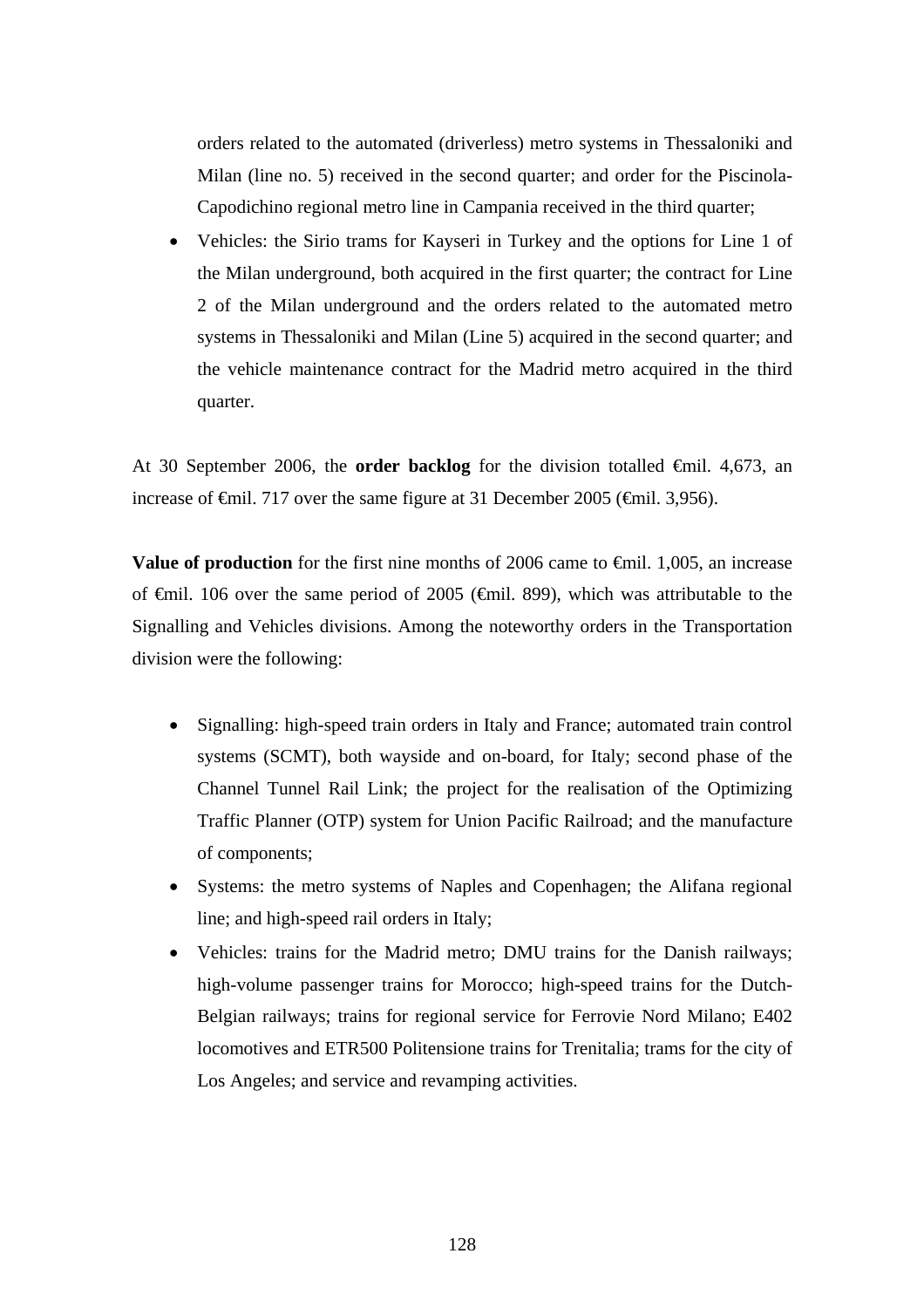**EBIT** for the first nine months of 2006 came to  $\theta$ mil. 39, an increase of  $\theta$ mil. 34 over the same period of 2005 ( $\epsilon$ mil. 5), thanks to the improvement primarily in the Signalling division. **ROS** for the sector improved as a result, reaching 3.9% compared with the 0.6% recorded for the same period of the previous year.

**Working capital** at 30 September 2006 amounted to <del>€</del>mil. 194, a decline of €mil. 41 compared with the total at 31 December 2005 ( $\epsilon$ mil. 235), with improvements attributable to Systems and Signalling and a worsening in Vehicles.

Net invested capital at 30 September 2006 came to <del>€</del>mil. 428, down <del>€</del>mil. 13 from 31 December 2005 ( $\epsilon$ mil. 441), as the aforementioned reduction in working capital was attenuated primarily by an increase in equity investments in the Systems segment due to investments in the companies established for the contracts related to the new Rome (Line C) and Milan (Line 5) metro lines.

**Research and development costs** for the first nine months of 2006 came to €mil. 32, up  $\bigoplus$  il. 3 from the same period of 2005 ( $\bigoplus$  il. 29), which is essentially attributable to the Signalling segment. In particular, these activities concerned Signalling projects, aimed primarily at meeting the new requirements emerging both in the railway segment (level 2 of the European Rail Traffic Management System, or ERTMS rbc) and the mass transit segment (Communications Based Train Control, or CBTC), as well as the development of certain on-board equipment (the next-generation cab).

The **number of employees** at 30 September 2006 stood at 6,619, an increase of 298 compared with 31 December 2005 (6,321 workers), principally due to hiring in the Signalling division.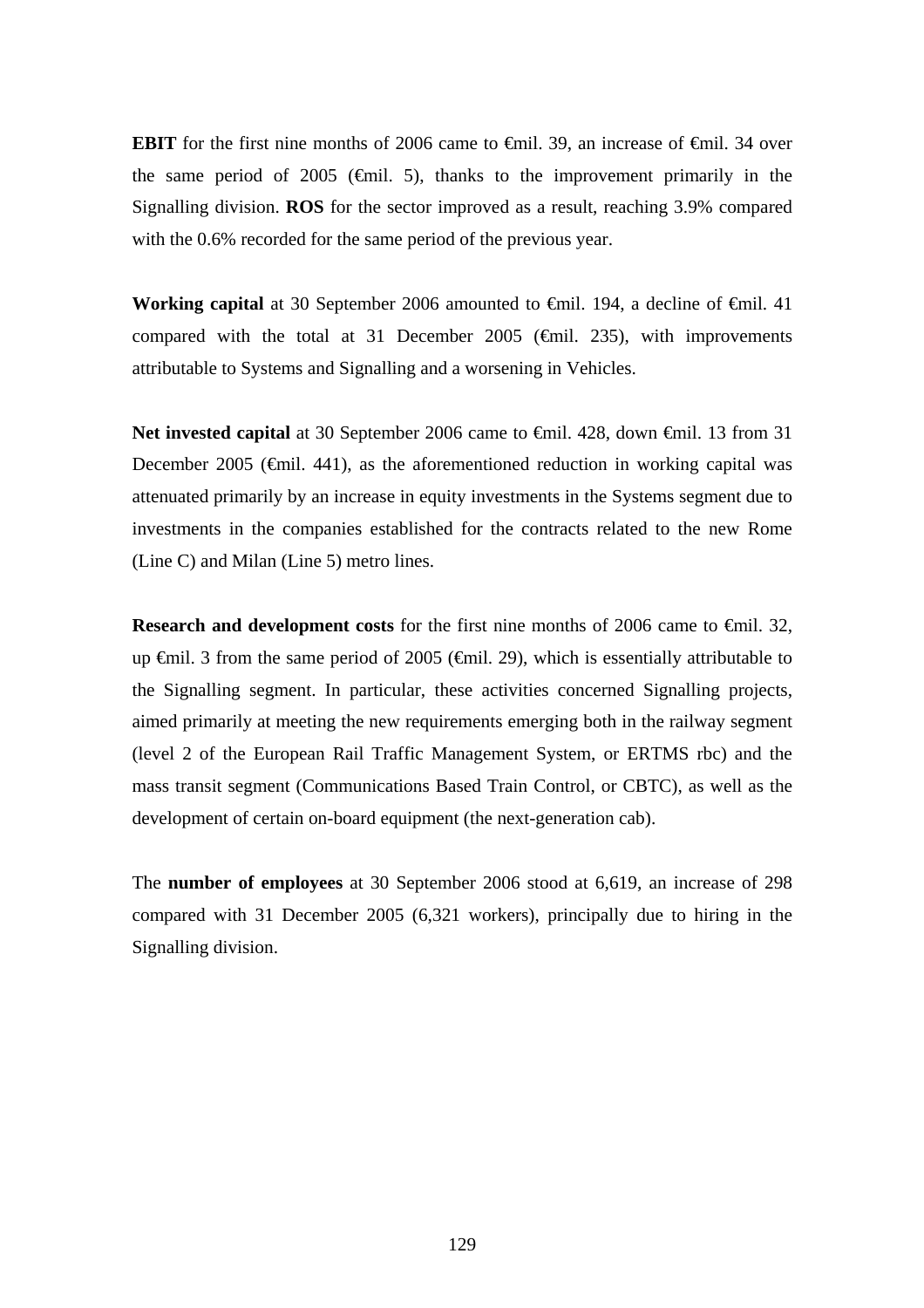# *OTHER ACTIVITIES*

| $\epsilon$ millions      | 30.09.2006               | 30.09.2005 | Q3 2006 |      | Q3 2005 31.12.2005 |
|--------------------------|--------------------------|------------|---------|------|--------------------|
| New orders               | 42                       | 96         | 3       | 12   | 465                |
| Order backlog            | 353                      | 164        | n.a.    | n.a. | 487                |
| Value of production      | 159                      | 108        | 55      | 40   | 170                |
| <b>EBIT</b>              | (88)                     | (72)       | (15)    | (28) | (101)              |
| R.O.S.                   | n.s.                     | n.s.       | n.s.    | n.s. | n.s.               |
| Working capital          | (255)                    | 48         | n.a.    | n.a. | (33)               |
| Net invested capital     | 718                      | 1,834      | n.a.    | n.a. | 975                |
| $R.O.I.$ (*)             | n.s.                     | n.s.       | n.a.    | n.a. | n.s.               |
| Research and development | $\overline{\phantom{0}}$ |            |         |      | -                  |
| Employees (no.)          | 785                      | 1,041      | n.a.    | n.a. | 940                |

(\*) calculated on invested capital at period-end

The division includes: the Elsacom NV group, which manages satellite telephony services; Mecfin - Meccanica Finanziaria S.p.A., a real estate and service management company; Ansaldo Fuel Cells S.p.A. for the production of energy through fuel cells; Finmeccanica Finance SA, responsible for providing financial support to the Group; and SO.GE.PA - Società Generale di Partecipazioni S.p.A., responsible for centrally managing the pre-winding-up/winding-up and rationalisation processes of companies falling outside the business sectors through transfer/repositioning transactions. Effective 27 July 2006, the shareholdings ALS S.p.A. and Iritech S.p.A. were merged into SO.GE.PA. S.p.A. The division also includes Fata S.p.A., which operates in the area of plants for the processing aluminium and steel flat rolled products and engineering design in the electricity generation area for engineering, procurement and construction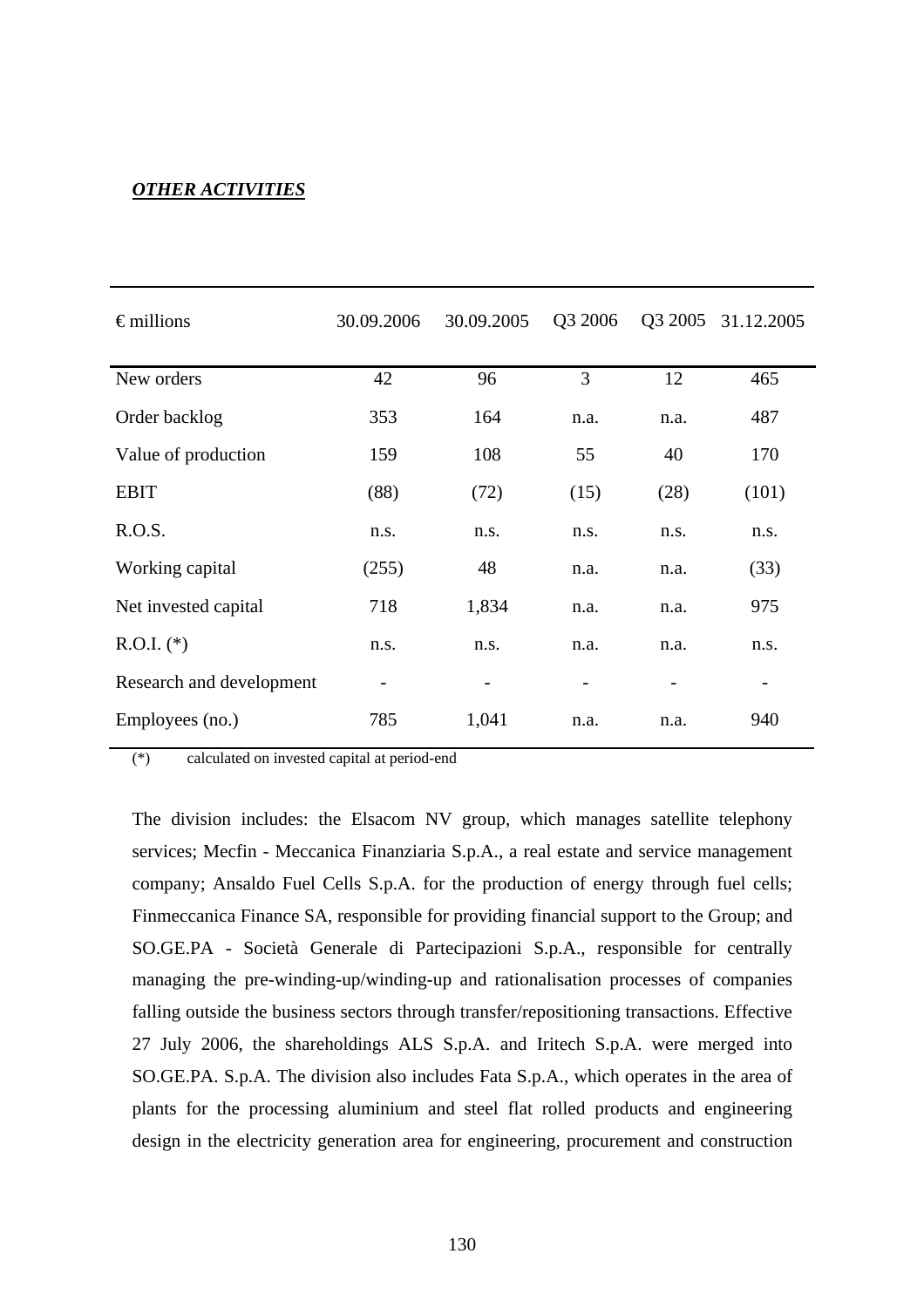(EPC) activities. In that regard, it should be noted that, during the previous year, the Hormozal contract for the provision of a second refining line at the Bandar Abbas smelter, with a production capacity of 147,000 tonnes of aluminium per year, came into effect. This contract is worth €mil. 315.

As a result of the adoption of the IFRSs, the following equity investments in liquidation were included within the scope of consolidation as from 31 December 2004: Ansaldo Industria S.p.A., Fata Automation S.p.A., and Fata Group S.p.A.

Also as of 2004, Bredamenarinibus S.p.A., which manufactures urban and interurban buses, was deconsolidated from the division, with the recognition of the income and expense items under discontinued operations and of the assets and liabilities as held for sale. This company's operations are undergoing reorganisation in order to make the business more attractive to potential buyers.

This division's figures also include those of the Corporate division of Finmeccanica S.p.A., which for some years has been undergoing an extensive transformation process, altering its focus from a financial company to that of an industrial company. This process, which is not yet complete, received a boost during the previous year with a commitment from management to press on with a series of actions concerning industrial, technological and commercial integration. The Group will then be able to benefit from an additional impetus in improving its own productivity through processes to increase efficiency and rationalisation.

In order to ensure that the financial objectives set by the Group would be met, the corporate division has conducted various initiatives, including the following:

• further strengthening of the mechanisms for the coordination of companies, including through development of specific Central Management structures, so that the individual parts could operate through a single policy, not just in financial terms, but particularly in industrial terms, involving the key processes of product engineering, technology and commercial strategy. This was done within the framework of optimising the allocation of resources within the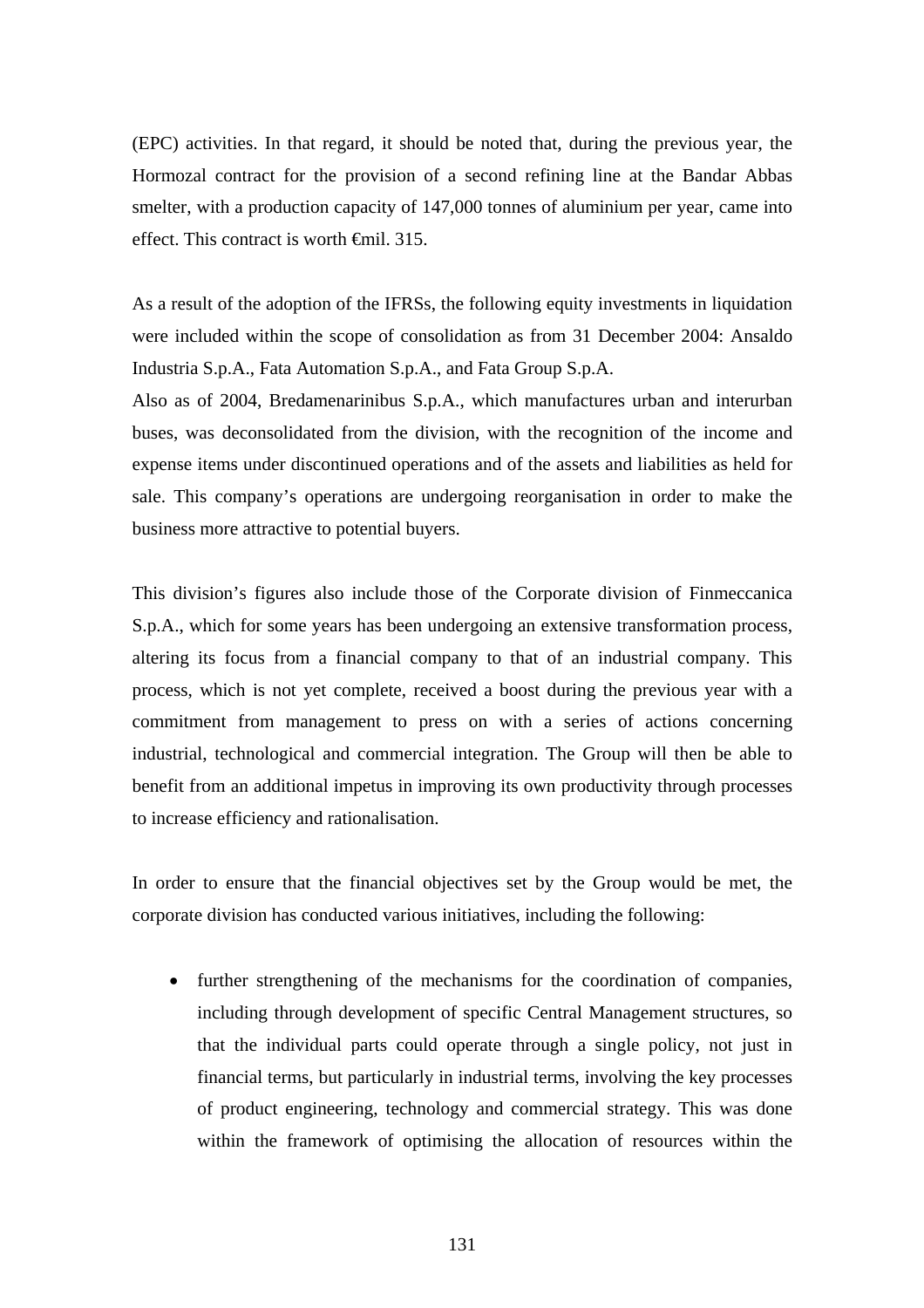Group in order to maximise returns and avoiding overlapping, which restricts effectiveness and efficiency.

- the assignment of specific objectives to the companies: firstly, the constant growth of EBIT, thanks to increased volumes and continuous efficiencyenhancement efforts, such as the optimisation of procurement, the rationalisation of production sites, as well as company restructuring leading to the containment of working capital; and secondly, but of no less importance, the reduction of industrial and structural costs;
- review of processes from a Group perspective, in particular those that could have an effect on the optimisation of areas with possible synergies, such as information technology and real estate management;
- the issuance of specific directives aimed at the progressive alignment of cash flows with income and expenses and an ordered and the dynamic growth of investments. This will guarantee a more efficient correlation between the absorption of resources aimed at sustaining important future programmes and the associated returns;
- continued development of a process for the dissemination of a Group methodology for controlling and managing programmes, based on the integration of the international standards of life cycle management, phase review, project control, and risk management. The unification and implementation of control processes, scheduled to occur by the end of 2007, will reduce the level of risk, improve the quality of profitability and manage more efficiently reduction in inventories and increases in production efficiency;
- fulfilment of the principal aspects of the IAS/IFRS transition project, which has led to the preparation of the "Finmeccanica Group IAS/IFRS Accounting Standards Handbook", which will also be used by the companies in drawing up their statutory individual financial statements for 2006. The new phase of planning activities will focus on the implementation of managerial and administrative processes and the information systems necessary for the definitive implementation of new accounting standards within the company, as well as the review of administrative flows, including from the perspective of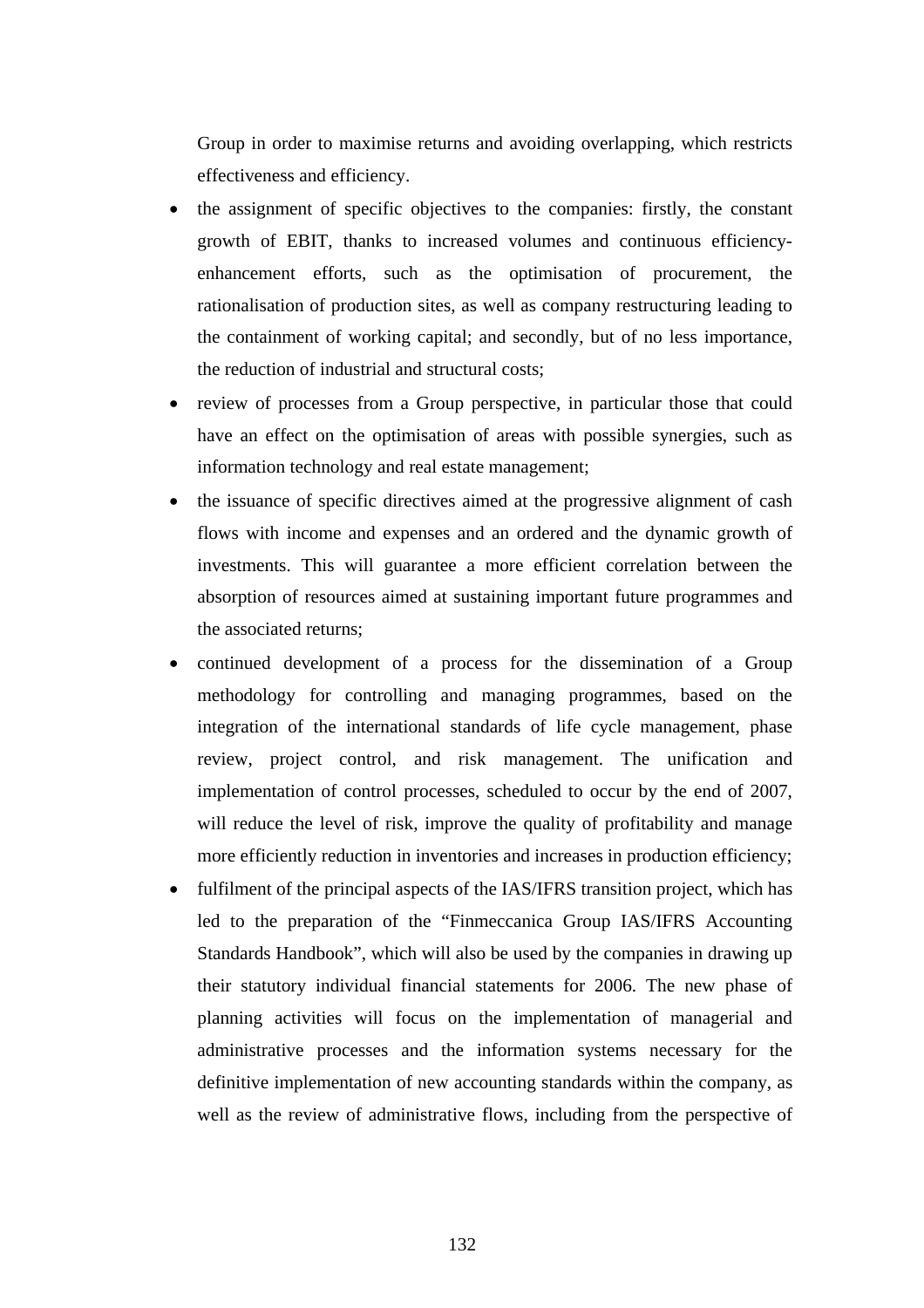simplification/integration with other company functions, and for providing greater support for industrial processes.

The efficiency of policy and coordination activities in the Corporate Affairs department was further strengthened in its goal of reaching these objectives over the medium term with a broad-based management-by-objectives (MBO) policy, which involved top management and key resources from all companies within the Group. The correct application and monitoring of the promotion of these objectives will represent one of the principal aims in achieving the goals.